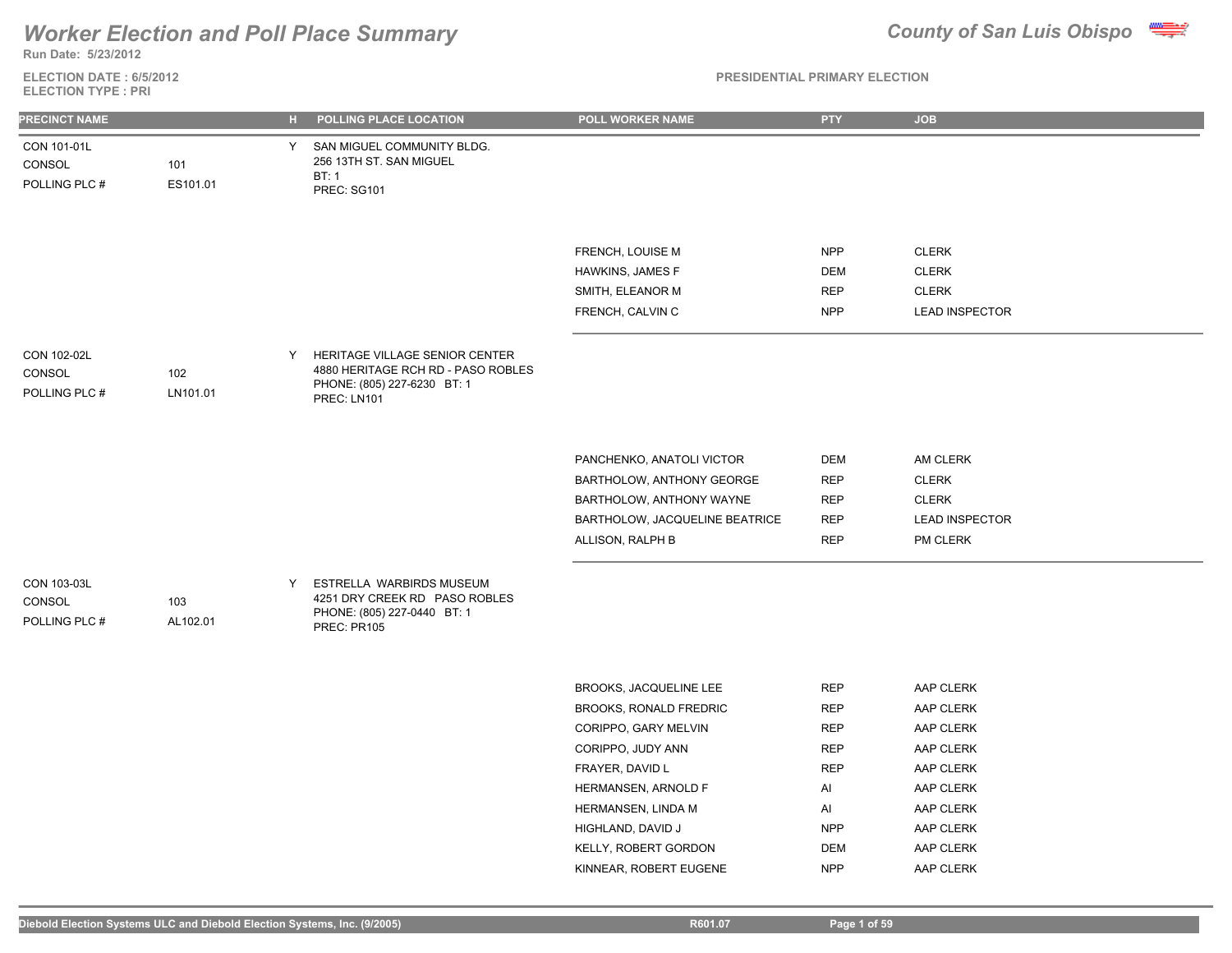

**ELECTION DATE : 6/5/2012 Run Date: 5/23/2012**

**ELECTION TYPE : PRI**

### **PRESIDENTIAL PRIMARY ELECTION**

| <b>PRECINCT NAME</b>                   |                 |   | H POLLING PLACE LOCATION                                                                                   | POLL WORKER NAME              | <b>PTY</b> | <b>JOB</b>         |
|----------------------------------------|-----------------|---|------------------------------------------------------------------------------------------------------------|-------------------------------|------------|--------------------|
|                                        |                 |   |                                                                                                            | MIDDLETON-FRAYER, CONSTANCE D | <b>REP</b> | AAP CLERK          |
|                                        |                 |   |                                                                                                            | PECKINPAUGH, CHARMAINE ELOISE | <b>REP</b> | AAP CLERK          |
|                                        |                 |   |                                                                                                            | PECKINPAUGH, DONALD KEITH     | <b>REP</b> | AAP CLERK          |
|                                        |                 |   |                                                                                                            | RICE, WAYNE H                 | <b>REP</b> | AAP CLERK          |
|                                        |                 |   |                                                                                                            | MILLER, ELIZABETH RENTON      | <b>REP</b> | AAP LEAD INSPECTOR |
| CON 104-04L<br>CONSOL<br>POLLING PLC # | 104<br>AL101.01 | Y | PASO ROBLES COMMUNITY CHURCH<br>2706 SPRING ST., PASO ROBLES<br>PHONE: (805) 239-4771 BT: 1<br>PREC: PR104 |                               |            |                    |
|                                        |                 |   |                                                                                                            | BURKE, JOHN JOSEPH            | <b>DEM</b> | AAP CLERK          |
|                                        |                 |   |                                                                                                            | CASE, JOAN WESTLUND           | <b>NPP</b> | AAP CLERK          |
|                                        |                 |   |                                                                                                            | CASE, STANFORD ELLIS          | <b>REP</b> | AAP CLERK          |
|                                        |                 |   |                                                                                                            | DAVIS, JAMES HAYS             | <b>REP</b> | AAP CLERK          |
|                                        |                 |   |                                                                                                            | DURRETT, MARTHA LOUISE        | <b>REP</b> | AAP CLERK          |
|                                        |                 |   |                                                                                                            | MELLO, SALLY A                | <b>REP</b> | AAP CLERK          |
|                                        |                 |   |                                                                                                            | SONNEY, PETER CHRISTOPHER     | <b>DEM</b> | AAP CLERK          |
|                                        |                 |   |                                                                                                            | PLUMA, WILLIAM E              | <b>REP</b> | AAP LEAD INSPECTOR |
| CON 105-05<br>CONSOL<br>POLLING PLC #  | 105<br>AL108.01 | Y | PLYMOUTH CONGREGATIONAL CHURCH<br><b>HALL</b><br>1301 OAK ST - PASO ROBLES<br>BT: 1<br>PREC: PR102         |                               |            |                    |
|                                        |                 |   |                                                                                                            | BARTLEY, CATHERINE LOUISE     | <b>REP</b> | AAP CLERK          |
|                                        |                 |   |                                                                                                            | <b>BARTLEY, CHARLES M</b>     | <b>REP</b> | AAP CLERK          |
|                                        |                 |   |                                                                                                            | BERGMAN, GENE R               | <b>IND</b> | AAP CLERK          |
|                                        |                 |   |                                                                                                            | <b>BOLTON, DEBORAH L</b>      | <b>DEM</b> | AAP CLERK          |
|                                        |                 |   |                                                                                                            | <b>BROWN, JEB ELLIOTT</b>     | <b>REP</b> | AAP CLERK          |
|                                        |                 |   |                                                                                                            | BRYANT, BOBBIE RAY            | <b>REP</b> | AAP CLERK          |
|                                        |                 |   |                                                                                                            | BUCHANAN, SUSAN KATHLEEN      | <b>REP</b> | AAP CLERK          |

CHRISTENSEN, CLARICE NPP AAP CLERK COLLINS, MICHAEL HOLLAND REP AAP CLERK CONE, NORMAN LAWRENCE REP AAP CLERK CURRY, ROBERT DALE GRN GRN AAP CLERK DE LINE, PAUL ROBERT REP AAP CLERK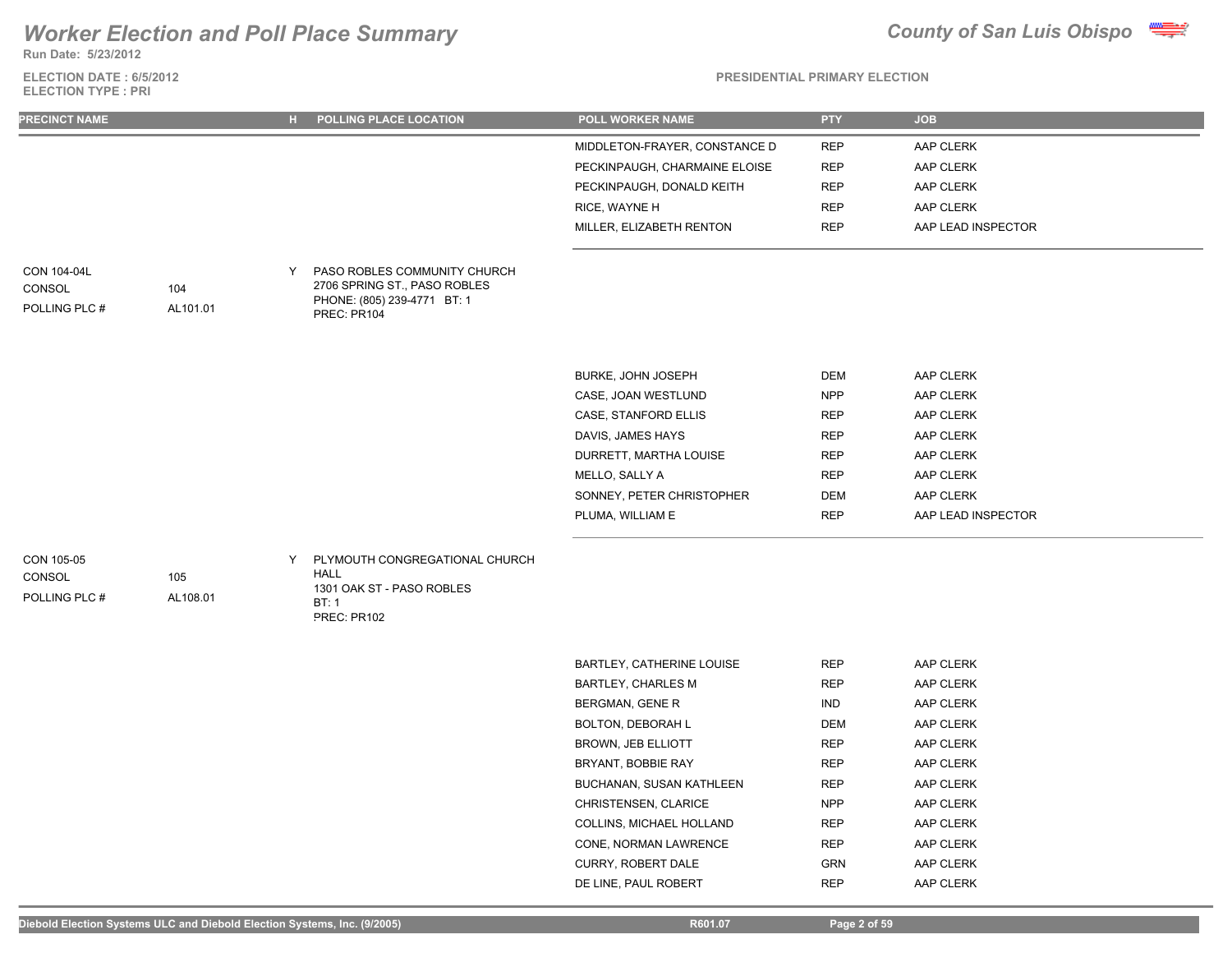**Run Date: 5/23/2012**

### **ELECTION DATE : 6/5/2012 ELECTION TYPE : PRI**



### **PRESIDENTIAL PRIMARY ELECTION**

| <b>PRECINCT NAME</b>                  |                             | н. | POLLING PLACE LOCATION                                                                | <b>POLL WORKER NAME</b>        | <b>PTY</b> | <b>JOB</b>    |
|---------------------------------------|-----------------------------|----|---------------------------------------------------------------------------------------|--------------------------------|------------|---------------|
|                                       |                             |    |                                                                                       | FAETH, EDWARD ALBERT           | <b>DEM</b> | AAP CLERK     |
|                                       |                             |    |                                                                                       | <b>GARY, DARLENE RIPARETTI</b> | <b>DEM</b> | AAP CLERK     |
|                                       |                             |    |                                                                                       | <b>GAWRON, DAVE M</b>          | <b>REP</b> | AAP CLERK     |
|                                       |                             |    |                                                                                       | HIRT, DONALD L                 | <b>REP</b> | AAP CLERK     |
|                                       |                             |    |                                                                                       | JEFFCOACH, BETTY VICTORIA      | <b>REP</b> | AAP CLERK     |
|                                       |                             |    |                                                                                       | JOHNSON, DIANE ELAINE          | <b>REP</b> | AAP CLERK     |
|                                       |                             |    |                                                                                       | MADSEN, ERNEST BENNETT         | <b>REP</b> | AAP CLERK     |
|                                       |                             |    |                                                                                       | MARTINEZ, JESUSITA             | <b>DEM</b> | AAP CLERK     |
|                                       |                             |    |                                                                                       | MUGGELBERG, GLENN E            | <b>REP</b> | AAP CLERK     |
|                                       |                             |    |                                                                                       | RADKA, LAWRENCE E              | <b>DEM</b> | AAP CLERK     |
|                                       |                             |    |                                                                                       | BENITEZ, RICHARD BECERRA       | DEM        | AAP INSPECTOR |
| CONSOL<br>POLLING PLC #               | 106<br>AL105.01             |    | PHONE: (805) 227-4174 BT: 1<br>PREC: PR113                                            |                                |            |               |
|                                       |                             |    |                                                                                       | BENNETT, ERROL OVERTON         | <b>REP</b> | AAP CLERK     |
|                                       |                             |    |                                                                                       | HANSEN, LIV                    | <b>DEM</b> | AAP CLERK     |
|                                       |                             |    |                                                                                       | JARVIS, CONNIE LOUIE           | <b>DEM</b> | AAP CLERK     |
|                                       |                             |    |                                                                                       | MC NULTY, TERRY A              | <b>NPP</b> | AAP CLERK     |
|                                       |                             |    |                                                                                       | MILLS, WILLIAM P               | <b>REP</b> | AAP CLERK     |
|                                       |                             |    |                                                                                       | MORTON, RICHARD E              | <b>REP</b> | AAP CLERK     |
|                                       |                             |    |                                                                                       | SMILEY, RODNEY L               | <b>REP</b> | AAP CLERK     |
|                                       |                             |    |                                                                                       | MINTER, BENJAMIN D             | <b>REP</b> | AAP INSPECTOR |
|                                       |                             |    |                                                                                       | HARBICK, GERALD L              | <b>NPP</b> | AAP 2ND INSP  |
| CON 107-07L<br>CONSOL<br>POI INGPI C# | 107<br>SH <sub>101</sub> 01 | Y  | SHANDON COMMUNITY BUILDING<br>195 N SECOND ST., SHANDON<br>BT: 1<br><b>DDCA OUIAI</b> |                                |            |               |

PREC: SH101

| ELLIS, DONNA MARIE        | <b>NPP</b> | <b>CLERK</b> |
|---------------------------|------------|--------------|
| GIBSON, SHARON LEE        | <b>RFP</b> | <b>CLERK</b> |
| WALLACE, ALEXANDRA TAYLOR | <b>NPP</b> | <b>CLERK</b> |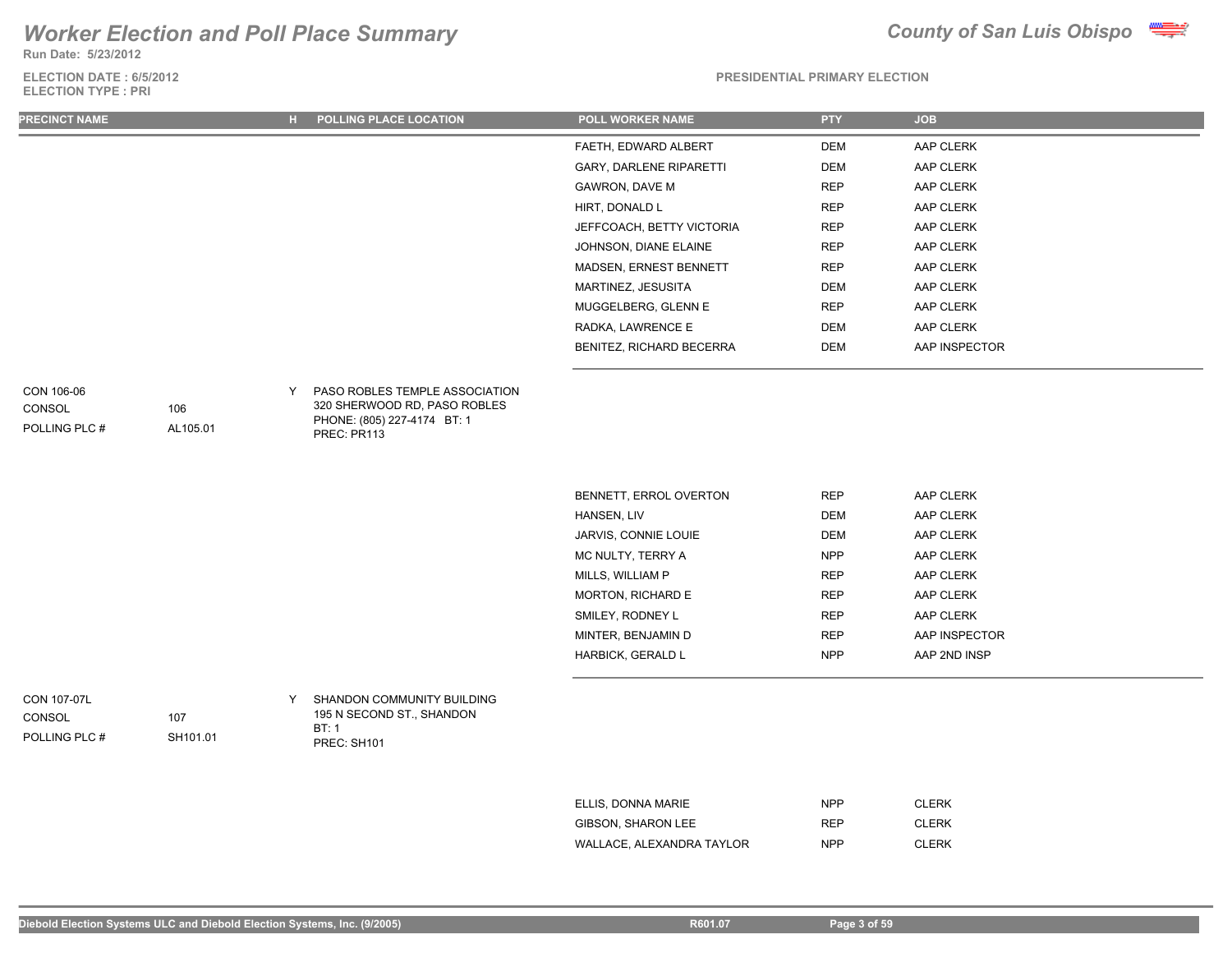

**Run Date: 5/23/2012**

### **ELECTION DATE : 6/5/2012 ELECTION TYPE : PRI**

| <b>PRECINCT NAME</b>                   |                 | POLLING PLACE LOCATION<br>н.                                                                                    | POLL WORKER NAME                                                                                                                                                                                              | <b>PTY</b>                                                                                                                 | <b>JOB</b>                                                                                                            |
|----------------------------------------|-----------------|-----------------------------------------------------------------------------------------------------------------|---------------------------------------------------------------------------------------------------------------------------------------------------------------------------------------------------------------|----------------------------------------------------------------------------------------------------------------------------|-----------------------------------------------------------------------------------------------------------------------|
|                                        |                 |                                                                                                                 | CADDY, THOMAS JOHN                                                                                                                                                                                            | <b>REP</b>                                                                                                                 | <b>LEAD INSPECTOR</b>                                                                                                 |
| CON 108-04<br>CONSOL<br>POLLING PLC #  | 108<br>PR104.01 | PASO ROBLES COMMUNITY CHURCH<br>Y<br>2706 SPRING ST., PASO ROBLES<br>PHONE: (805) 239-4771 BT: 1<br>PREC: PR104 |                                                                                                                                                                                                               |                                                                                                                            |                                                                                                                       |
|                                        |                 |                                                                                                                 | ANDERTON, FRED ANTHONY<br>BASINGER, JAMIE LEE<br>CHRISTENSEN, CLARICE<br>HURST, FRED JOHN<br>NEMETH, GARY A<br>PAULY, DOROTHY E<br>SASSO, CASSANDRA GAY<br>WATERFIELD, JOHN JAMES<br>BATRUM, DARLENE PATIENCE | <b>DEM</b><br><b>NPP</b><br><b>NPP</b><br><b>REP</b><br><b>REP</b><br><b>REP</b><br><b>DEM</b><br><b>DEM</b><br><b>REP</b> | AAP CLERK<br>AAP CLERK<br>AAP CLERK<br>AAP CLERK<br>AAP CLERK<br>AAP CLERK<br>AAP CLERK<br>AAP CLERK<br>AAP INSPECTOR |
| CON 109-05<br>CONSOL<br>POLLING PLC #  | 109<br>PR102.01 | PLYMOUTH CONGREGATIONAL CHURCH<br>Y<br><b>HALL</b><br>1301 OAK ST - PASO ROBLES<br>BT: 1<br>PREC: PR102         |                                                                                                                                                                                                               |                                                                                                                            |                                                                                                                       |
|                                        |                 |                                                                                                                 | MORROW, JOANN D                                                                                                                                                                                               | <b>REP</b>                                                                                                                 | AAP INSPECTOR                                                                                                         |
| CON 110-05L<br>CONSOL<br>POLLING PLC # | 110<br>PR101.01 | PLYMOUTH CONGREGATIONAL CHURCH<br>Y<br><b>HALL</b><br>1301 OAK ST - PASO ROBLES<br>BT: 1<br>PREC: PR102         |                                                                                                                                                                                                               |                                                                                                                            |                                                                                                                       |
|                                        |                 |                                                                                                                 | ANTENUCCI, DIANA<br>ABRAMS, WILLIAM E<br>ENLOE, ANNE C<br>MILLER, JEAN L<br>LO CICERO, TONI S<br>UNGER, JAYNALENA CHRISTINA                                                                                   | <b>DEM</b><br><b>REP</b><br>DEM<br>DEM<br><b>NPP</b><br><b>NPP</b>                                                         | VTR ASSIST CLK AM<br><b>CLERK</b><br><b>CLERK</b><br><b>CLERK</b><br><b>LEAD INSPECTOR</b><br>VTR ASSIST CLK PM       |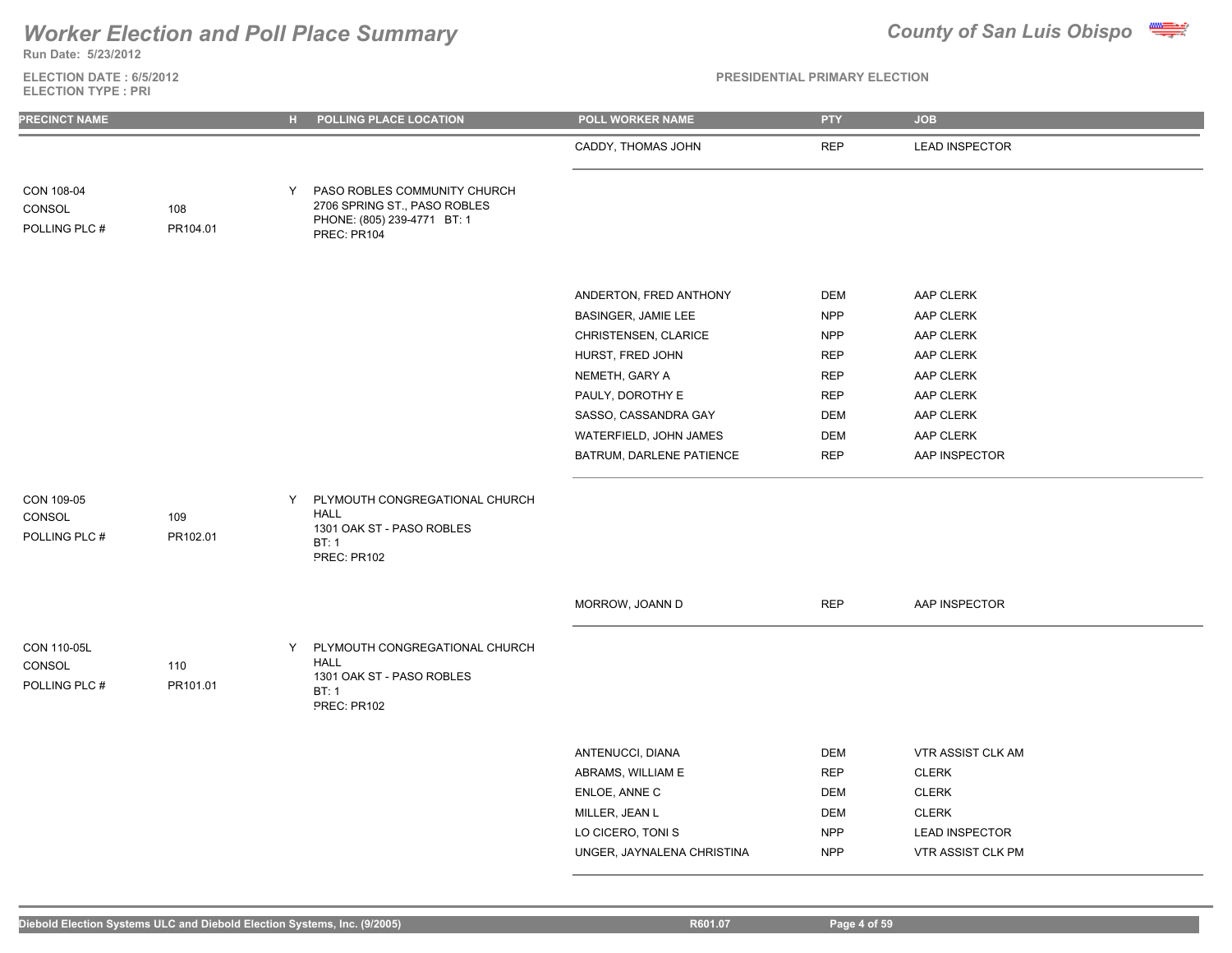## **Run Date: 5/23/2012** *Worker Election and Poll Place Summary County of San Luis Obispo*

**ELECTION DATE : 6/5/2012**



**PRESIDENTIAL PRIMARY ELECTION**

| <b>ELECTION TYPE: PRI</b>              |                 |                |                                                                                                           |                                 |            |                    |  |
|----------------------------------------|-----------------|----------------|-----------------------------------------------------------------------------------------------------------|---------------------------------|------------|--------------------|--|
| <b>PRECINCT NAME</b>                   |                 | $\mathbf{H}$ . | POLLING PLACE LOCATION                                                                                    | POLL WORKER NAME                | <b>PTY</b> | <b>JOB</b>         |  |
| CON 111-08L<br>CONSOL<br>POLLING PLC # | 111<br>PR106.01 | Y.             | <b>GRACE BAPTIST CHURCH</b><br>535 CRESTON RD - PASO ROBLES<br>PHONE: (805) 238-3549 BT: 1<br>PREC: PR108 |                                 |            |                    |  |
|                                        |                 |                |                                                                                                           |                                 |            |                    |  |
|                                        |                 |                |                                                                                                           | ANDERTON, FRED ANTHONY          | DEM        | AAP CLERK          |  |
|                                        |                 |                |                                                                                                           | COLBY, JUNE M                   | <b>DEM</b> | AAP CLERK          |  |
|                                        |                 |                |                                                                                                           | COPPOLETTI, JANICE M            | <b>REP</b> | AAP CLERK          |  |
|                                        |                 |                |                                                                                                           | JENSEN, DOUGLAS L               | <b>REP</b> | AAP CLERK          |  |
|                                        |                 |                |                                                                                                           | JENSEN, GERALDINE               | <b>DEM</b> | AAP CLERK          |  |
|                                        |                 |                |                                                                                                           | JOHNSON, CHERYL DAI             | <b>REP</b> | AAP CLERK          |  |
|                                        |                 |                |                                                                                                           | KINCANNON, CHARLES J            | <b>REP</b> | AAP CLERK          |  |
|                                        |                 |                |                                                                                                           | KINCANNON, LYNNE L              | <b>REP</b> | AAP CLERK          |  |
|                                        |                 |                |                                                                                                           | MOEDE, CAROLYN LEE              | <b>REP</b> | AAP CLERK          |  |
|                                        |                 |                |                                                                                                           | MOEDE, LELAND CHARLES           | DEM        | AAP CLERK          |  |
|                                        |                 |                |                                                                                                           | PARKER, JAMES S                 | <b>REP</b> | AAP CLERK          |  |
|                                        |                 |                |                                                                                                           | SONNEY, PETER CHRISTOPHER       | <b>DEM</b> | AAP CLERK          |  |
|                                        |                 |                |                                                                                                           | <b>WESTBROCK, DARLENE E</b>     | <b>DEM</b> | AAP CLERK          |  |
|                                        |                 |                |                                                                                                           | <b>WESTBROCK, THOMAS R</b>      | <b>REP</b> | AAP CLERK          |  |
|                                        |                 |                |                                                                                                           | JOHNSON, RUSSELL WRIGHT         | <b>REP</b> | AAP LEAD INSPECTOR |  |
| CON 112-08<br>CONSOL<br>POLLING PLC #  | 112<br>PR107.01 | Y              | <b>GRACE BAPTIST CHURCH</b><br>535 CRESTON RD - PASO ROBLES<br>PHONE: (805) 238-3549 BT: 1<br>PREC: PR108 |                                 |            |                    |  |
|                                        |                 |                |                                                                                                           | BODDINGTON, BERNADETTE MAZZUCCA | <b>REP</b> | AAP CLERK          |  |
|                                        |                 |                |                                                                                                           | CROTHER, JOAN ISABEL            | <b>REP</b> | AAP CLERK          |  |
|                                        |                 |                |                                                                                                           | HOWE, BEVERLY A                 | <b>DEM</b> | AAP CLERK          |  |
|                                        |                 |                |                                                                                                           | KEENEY, SUSAN LEE               | <b>REP</b> | AAP CLERK          |  |
|                                        |                 |                |                                                                                                           | KELSO, CAROLYN A                | DEM        | AAP CLERK          |  |
|                                        |                 |                |                                                                                                           | MANNI, MARY J                   | <b>DEM</b> | AAP CLERK          |  |
|                                        |                 |                |                                                                                                           | MC KIE, MARION C                | <b>REP</b> | AAP CLERK          |  |
|                                        |                 |                |                                                                                                           | MILLS, MARY CATHARINE           | <b>NPP</b> | AAP CLERK          |  |
|                                        |                 |                |                                                                                                           | PARKIN, CHERYL A                | <b>DEM</b> | AAP CLERK          |  |

RANKIN, CYNTHIA I DEM DEM AAP CLERK REASOR, RUTH KELLER DEM DEM AAP CLERK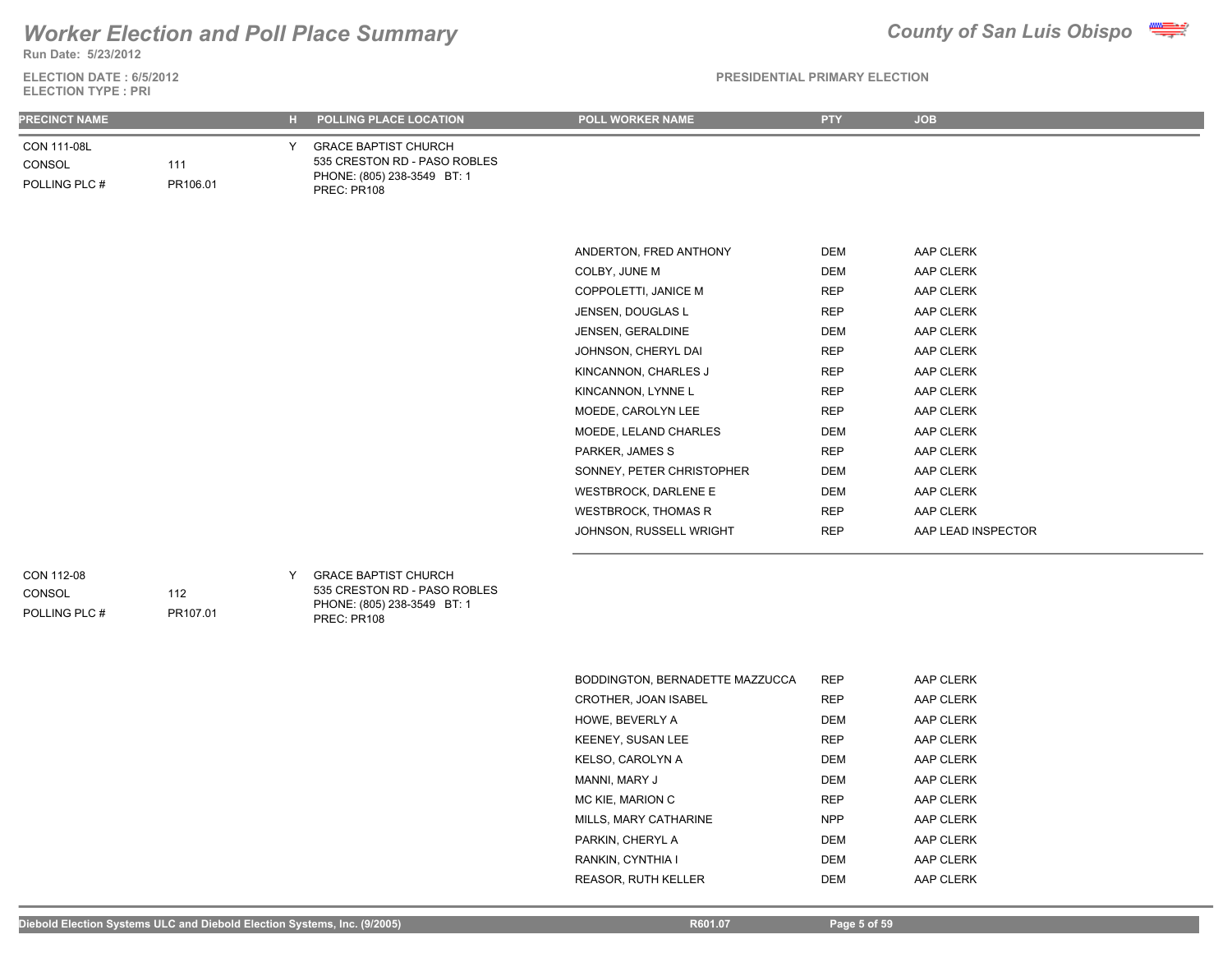**Run Date: 5/23/2012**

### **ELECTION DATE : 6/5/2012 ELECTION TYPE : PRI**



| <b>PRECINCT NAME</b>                          |                 |   | H POLLING PLACE LOCATION                                                                                     | POLL WORKER NAME           | <b>PTY</b> | <b>JOB</b>         |
|-----------------------------------------------|-----------------|---|--------------------------------------------------------------------------------------------------------------|----------------------------|------------|--------------------|
|                                               |                 |   |                                                                                                              | SCHWEITZER, JEAN D         | <b>DEM</b> | AAP CLERK          |
|                                               |                 |   |                                                                                                              | SMITH, GLORIA J            | <b>REP</b> | AAP CLERK          |
|                                               |                 |   |                                                                                                              | SMITH, PHYLLIS J           | <b>DEM</b> | AAP CLERK          |
|                                               |                 |   |                                                                                                              | SURBER, DENISE             | <b>REP</b> | AAP CLERK          |
|                                               |                 |   |                                                                                                              | ROSS, JEAN W               | <b>REP</b> | AAP INSPECTOR      |
|                                               |                 |   |                                                                                                              | STEVENS, PATRICIA ANN      | <b>DEM</b> | AAP 2ND INSP       |
| CON 113-09L<br>CONSOL<br>POLLING PLC #        | 113<br>PR109.01 | Y | CENTENNIAL PARK LIVE OAK ROOM<br>600 NICKERSON DR - PASO ROBLES<br>BT:1<br>PREC: PR118                       |                            |            |                    |
|                                               |                 |   |                                                                                                              | BARANEK, BARBARA JEAN      | REP        | AAP CLERK          |
|                                               |                 |   |                                                                                                              | BARANEK, JOSEPH DAVID      | <b>DEM</b> | AAP CLERK          |
|                                               |                 |   |                                                                                                              | <b>BARKER, LAUREL LYNN</b> | <b>REP</b> | AAP CLERK          |
|                                               |                 |   |                                                                                                              | <b>BARTLETT, DANA M</b>    | <b>NPP</b> | AAP CLERK          |
|                                               |                 |   |                                                                                                              | BARTLETT, KATHRYN MARIE    | <b>REP</b> | AAP CLERK          |
|                                               |                 |   |                                                                                                              | ERB, MARY ANN              | <b>DEM</b> | AAP CLERK          |
|                                               |                 |   |                                                                                                              | ERB, WENDA ANN             | <b>REP</b> | AAP CLERK          |
|                                               |                 |   |                                                                                                              | KUDIJA, DAVID A            | <b>REP</b> | AAP CLERK          |
|                                               |                 |   |                                                                                                              | MALZHAN, ELNA E            | <b>NPP</b> | AAP CLERK          |
|                                               |                 |   |                                                                                                              | MATHEWS, SCOTT WAYNE       | <b>REP</b> | AAP CLERK          |
|                                               |                 |   |                                                                                                              | POALILLO, CHARLES A        | <b>REP</b> | AAP CLERK          |
|                                               |                 |   |                                                                                                              | SMITH, CYNTHIA S           | <b>REP</b> | AAP CLERK          |
|                                               |                 |   |                                                                                                              | STEVENS, LYLE EDWARD       | <b>DEM</b> | AAP CLERK          |
|                                               |                 |   |                                                                                                              | ANSHEN, SUSANNE CURTIS     | <b>DEM</b> | AAP LEAD INSPECTOR |
| <b>CON 114-10L</b><br>CONSOL<br>POLLING PLC # | 114<br>PR110.01 | Y | CENTENNIAL PARK WHITE OAK ROOM<br>600 NICKERSON DR PASO ROBLES<br>PHONE: (805) 237-3991 BT: 1<br>PREC: PR118 |                            |            |                    |

| BAILEY, WILLARD D        | <b>DEM</b> | AAP CLERK |
|--------------------------|------------|-----------|
| BRIGHAM, MARY ANN        | <b>DEM</b> | AAP CLERK |
| <b>BULL, KAREN L</b>     | <b>DEM</b> | AAP CLERK |
| CASTILLO, BARBARA CAROLE | <b>DEM</b> | AAP CLERK |
| CULVER, MONA CAPRICIA    | <b>RFP</b> | AAP CLERK |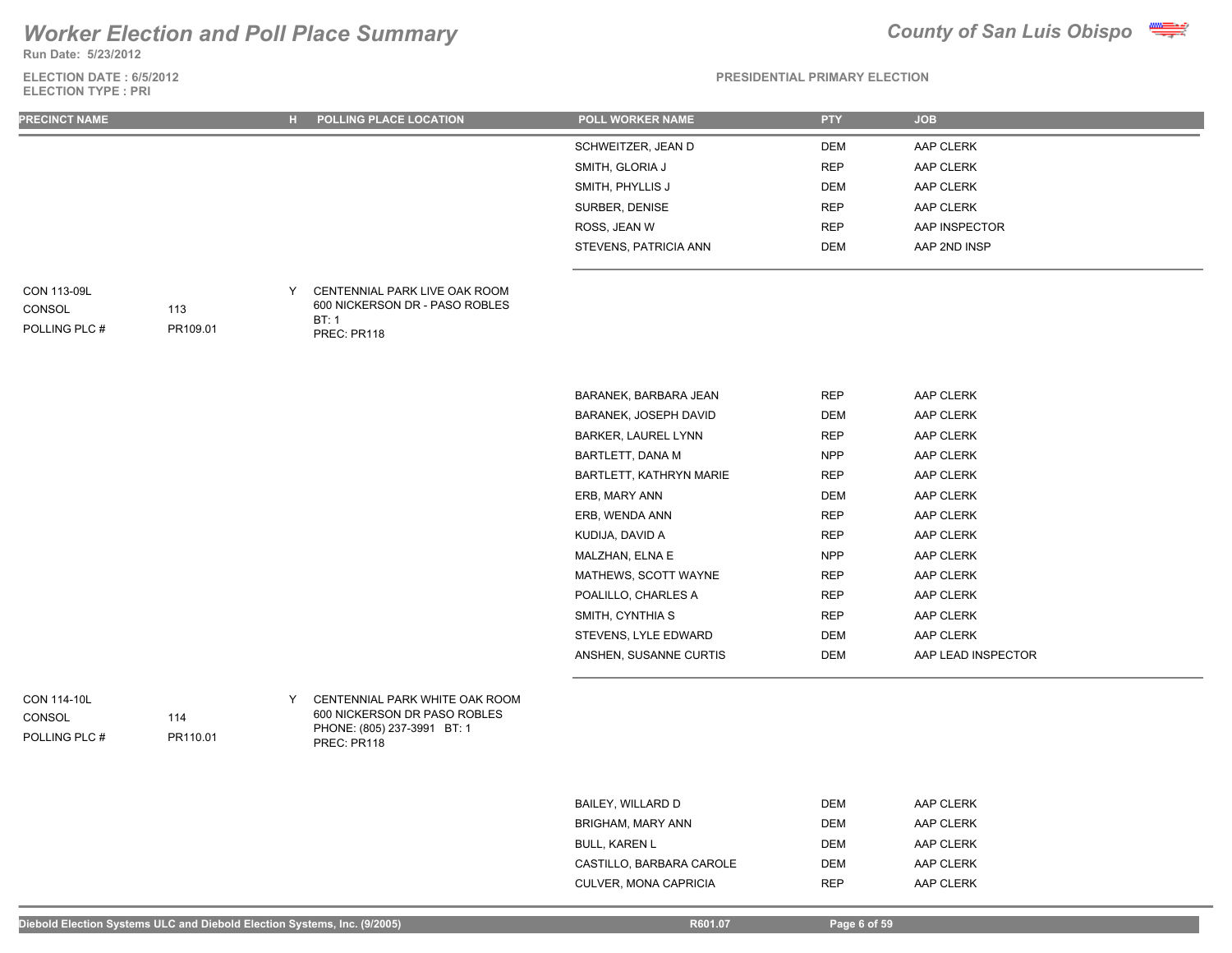**Run Date: 5/23/2012**

### **ELECTION DATE : 6/5/2012 ELECTION TYPE : PRI**



**PRESIDENTIAL PRIMARY ELECTION**

| <b>PRECINCT NAME</b> | <b>POLLING PLACE LOCATION</b><br>н. | <b>POLL WORKER NAME</b>  | <b>PTY</b> | <b>JOB</b>         |
|----------------------|-------------------------------------|--------------------------|------------|--------------------|
|                      |                                     | DEPPLER, DOREEN D        | <b>REP</b> | AAP CLERK          |
|                      |                                     | DOHERTY, MARGARET ANN    | DEM        | AAP CLERK          |
|                      |                                     | MARSLAND, CANDACE KAY    | DEM        | AAP CLERK          |
|                      |                                     | MOSS, LESLIE B           | DEM        | AAP CLERK          |
|                      |                                     | NASH, LADONNA RUTH       | <b>REP</b> | AAP CLERK          |
|                      |                                     | NELSON, BONNIE ELAINE    | DEM        | AAP CLERK          |
|                      |                                     | PALMER, CAROLYNNE J      | DEM        | AAP CLERK          |
|                      |                                     | PATMAN, NELDA M          | DEM        | AAP CLERK          |
|                      |                                     | PETER, MARLENE D         | <b>REP</b> | AAP CLERK          |
|                      |                                     | PETERSEN, JOAN D         | <b>REP</b> | AAP CLERK          |
|                      |                                     | RAMBO, CHERYL GAY        | <b>DEM</b> | AAP CLERK          |
|                      |                                     | SCHONFELDT, NANCY J      | <b>DEM</b> | AAP CLERK          |
|                      |                                     | TURNQUIST, JUNE ELOISE   | DEM        | AAP CLERK          |
|                      |                                     | <b>BAILEY, JANIS LEE</b> | DEM        | AAP LEAD INSPECTOR |

### CON 115-06

CONSOL

115

PR111.01

POLLING PLC #

Y PASO ROBLES TEMPLE ASSOCIATION 320 SHERWOOD RD, PASO ROBLES PHONE: (805) 227-4174 BT: 1 PREC: PR113

| <b>NOPTY</b> | <b>VTR ASSIST CLK AM</b> |
|--------------|--------------------------|
| REP          | VTR ASSIST CLK AM        |
| DEM          | AAP CLERK                |
| <b>DEM</b>   | AAP CLERK                |
| <b>REP</b>   | AAP CLERK                |
| <b>DEM</b>   | AAP CLERK                |
| DEM          | AAP CLERK                |
| NPP          | AAP CLERK                |
| DEM          | AAP CLERK                |
| <b>DEM</b>   | AAP CLERK                |
| <b>DEM</b>   | AAP CLERK                |
| DEM          | AAP CLERK                |
| DEM          | AAP CLERK                |
| <b>DEM</b>   | AAP CLERK                |
| <b>DEM</b>   | AAP CLERK                |
| <b>DEM</b>   | AAP CLERK                |
| <b>REP</b>   | AAP CLERK                |
|              |                          |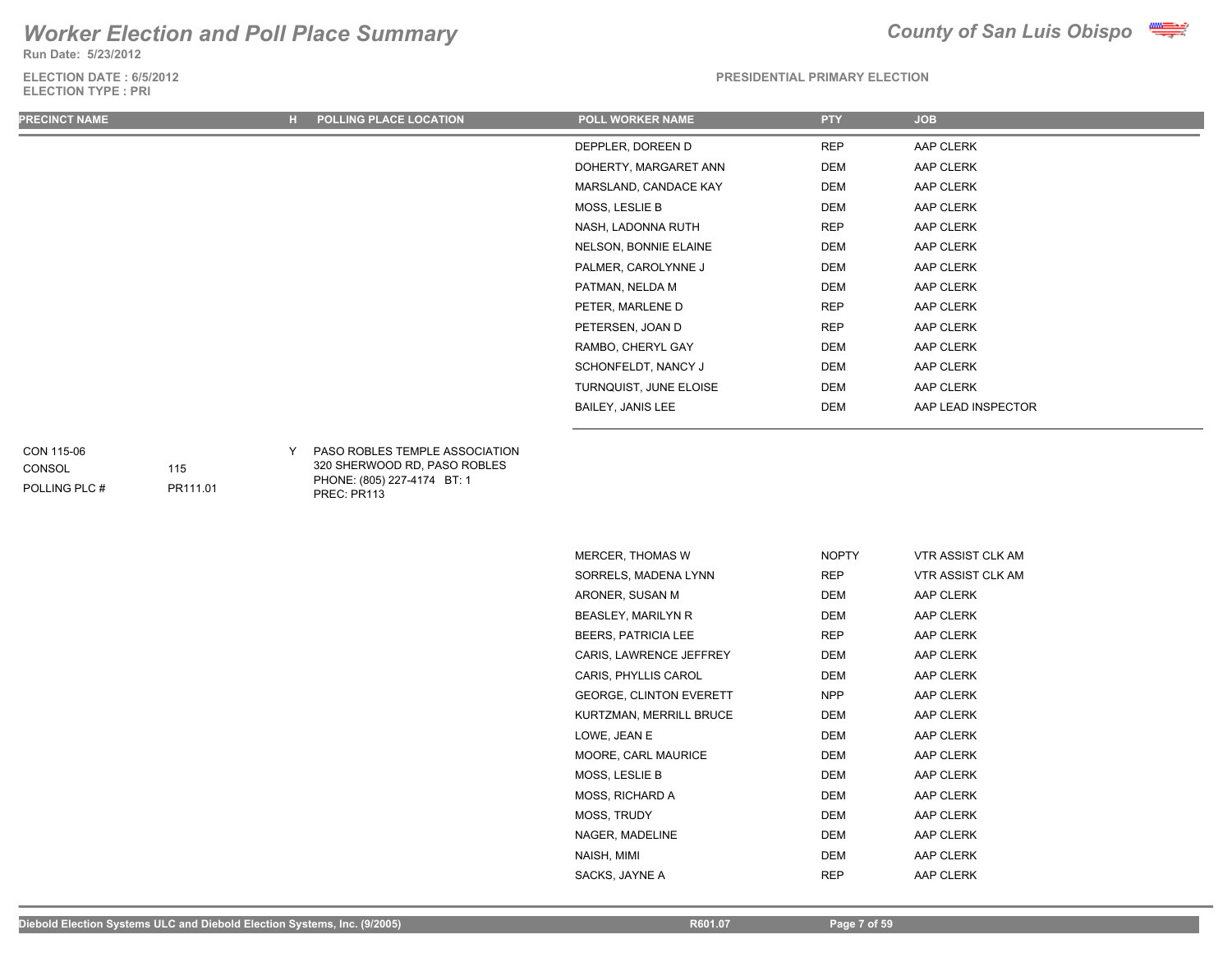**Run Date: 5/23/2012**

### **ELECTION DATE : 6/5/2012 ELECTION TYPE : PRI**



### **PRESIDENTIAL PRIMARY ELECTION**

| <b>PRECINCT NAME</b> | <b>POLLING PLACE LOCATION</b><br>н | <b>POLL WORKER NAME</b>        | <b>PTY</b> | <b>JOB</b>        |
|----------------------|------------------------------------|--------------------------------|------------|-------------------|
|                      |                                    | WEISS, STEVE E                 | <b>REP</b> | AAP CLERK         |
|                      |                                    | WEISS, SUSAN L                 | <b>REP</b> | AAP CLERK         |
|                      |                                    | WILLIAMS, KEITH RANDAL         | <b>REP</b> | AAP CLERK         |
|                      |                                    | WILLIAMS, MARIKA EVANS         | DEM        | AAP CLERK         |
|                      |                                    | ZUCKER, JACQUELINE B           | DEM        | AAP CLERK         |
|                      |                                    | <b>GEORGE, SHARON PAULETTE</b> | <b>NPP</b> | AAP INSPECTOR     |
|                      |                                    | ARONER, MICHAEL DAVID          | DEM        | AAP 2ND INSP      |
|                      |                                    | BLAGG, JUDY FAY                | DEM        | VTR ASSIST CLK PM |
|                      |                                    |                                |            |                   |
| CON 116-11           | <b>PASO ROBLES VETERANS HALL</b>   |                                |            |                   |

| CON 116-11    |          | PASO ROBLES VETERANS HALI  |
|---------------|----------|----------------------------|
| CONSOL        | 116      | 240 SCOTT ST - PASO ROBLES |
|               |          | RT: 1                      |
| POLLING PLC # | PR114 01 | PREC: PR115                |
|               |          |                            |

| <b>BOHN, KEVIN JAMES</b>     | <b>DEM</b> | AAP CLERK     |
|------------------------------|------------|---------------|
| <b>BROWN, JOSEPH AUGUSTA</b> | <b>DEM</b> | AAP CLERK     |
| <b>CUTLER. STEVEN RANDAL</b> | <b>REP</b> | AAP CLERK     |
| KLIEWER, CECILIA JOSEPHINE   | <b>REP</b> | AAP CLERK     |
| KLIEWER, DENNIS EDWARD       | <b>REP</b> | AAP CLERK     |
| <b>REEGER, DANIEL T</b>      | <b>REP</b> | AAP CLERK     |
| SIMONEAU, BRUCE EDWARD       | <b>REP</b> | AAP CLERK     |
| MOSCRIP, TODD A              | <b>RFP</b> | AAP INSPECTOR |
|                              |            |               |

CON 117-06L

## CONSOL

POLLING PLC #

Y PASO ROBLES TEMPLE ASSOCIATION 320 SHERWOOD RD, PASO ROBLES PHONE: (805) 227-4174 BT: 1 PREC: PR113

| BONACCORSO, MARGARET PATRICIA | DEM        | AAP CLERK          |
|-------------------------------|------------|--------------------|
| HERNDON, LYNDA J              | <b>RFP</b> | AAP CLERK          |
| IRVING. ALEXANDRA LADDON      | <b>NPP</b> | AAP CLERK          |
| VON BARGEN, DORIS MAE         | <b>DEM</b> | AAP CLERK          |
| FRANK, ROBERT WILLIAM         | <b>RFP</b> | AAP 2ND INSP       |
| <b>FRANK, PHYLLIS MARY</b>    | <b>NPP</b> | AAP LEAD INSPECTOR |
|                               |            |                    |

117

PR113.01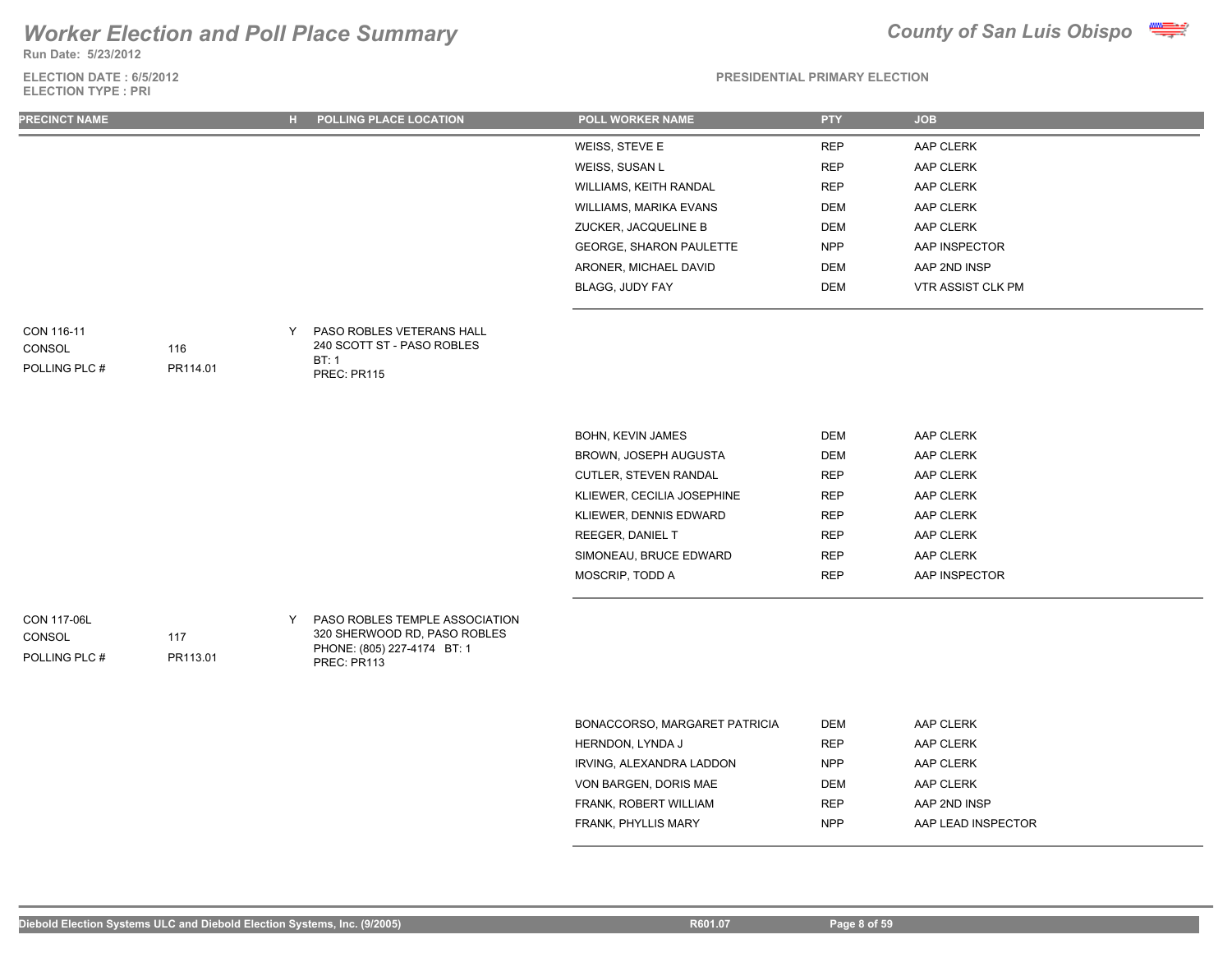## **Run Date: 5/23/2012** *Worker Election and Poll Place Summary County of San Luis Obispo*

**ELECTION DATE : 6/5/2012 ELECTION TYPE : PRI**

| <b>PRECINCT NAME</b>                   |                 | н. | POLLING PLACE LOCATION                                                                                | POLL WORKER NAME           | <b>PTY</b> | <b>JOB</b>            |
|----------------------------------------|-----------------|----|-------------------------------------------------------------------------------------------------------|----------------------------|------------|-----------------------|
| CON 118-11L<br>CONSOL<br>POLLING PLC # | 118<br>PR117.01 | Y. | PASO ROBLES VETERANS HALL<br>240 SCOTT ST - PASO ROBLES<br>BT:1<br>PREC: PR115                        |                            |            |                       |
|                                        |                 |    |                                                                                                       |                            |            |                       |
|                                        |                 |    |                                                                                                       | CAMPBELL, ADRIANA PEARLENE | <b>REP</b> | AAP CLERK             |
|                                        |                 |    |                                                                                                       | ENDARA, KATHY ANN          | <b>REP</b> | AAP CLERK             |
|                                        |                 |    |                                                                                                       | FURSTER, BEVERLY JEAN      | <b>REP</b> | AAP CLERK             |
|                                        |                 |    |                                                                                                       | MUTTER, GORDON FRANK       | <b>REP</b> | AAP CLERK             |
|                                        |                 |    |                                                                                                       | ONTIVEROS, ESPERANZA       | <b>REP</b> | AAP CLERK             |
|                                        |                 |    |                                                                                                       | ONTIVEROS, THEODORE F      | <b>REP</b> | AAP CLERK             |
|                                        |                 |    |                                                                                                       | TEDESCHI, EDWARD           | <b>DEM</b> | AAP CLERK             |
|                                        |                 |    |                                                                                                       | TEDESCHI, LINDA M          | <b>REP</b> | AAP CLERK             |
|                                        |                 |    |                                                                                                       | WHITE, MARCELLA M          | <b>DEM</b> | AAP CLERK             |
|                                        |                 |    |                                                                                                       | WHITE, ASHLEY W            | <b>REP</b> | AAP LEAD INSPECTOR    |
| CON 119-12L<br>CONSOL<br>POLLING PLC # | 119<br>PR116.01 | Y  | <b>HIGHLANDS CHURCH</b><br>215 OAK HILL RD, PASO ROBLES<br>PHONE: (805) 226-5800 BT: 1<br>PREC: PR119 |                            |            |                       |
|                                        |                 |    |                                                                                                       | FAYE, CHARLOTTE ELEANORE   | <b>REP</b> | <b>CLERK</b>          |
|                                        |                 |    |                                                                                                       | LITTLEFIELD, ELWYN D       | <b>REP</b> | <b>CLERK</b>          |
|                                        |                 |    |                                                                                                       | LITTLEFIELD, MARILYN L     | <b>REP</b> | <b>CLERK</b>          |
|                                        |                 |    |                                                                                                       | FAYE, WILLIAM LOU          | <b>DEM</b> | <b>LEAD INSPECTOR</b> |
| CON 120-12<br>CONSOL<br>POLLING PLC #  | 120<br>PR119.01 | Y. | <b>HIGHLANDS CHURCH</b><br>215 OAK HILL RD, PASO ROBLES<br>PHONE: (805) 226-5800 BT: 1<br>PREC: PR119 |                            |            |                       |
|                                        |                 |    |                                                                                                       |                            |            |                       |
|                                        |                 |    |                                                                                                       | FERRERI, RUTH ANNE         | <b>DEM</b> | AAP CLERK             |
|                                        |                 |    |                                                                                                       | FERRERI, RUTH ANNE         | <b>DEM</b> | AAP CLERK             |
|                                        |                 |    |                                                                                                       | FERRERI, RUTH ANNE         | <b>DEM</b> | AAP CLERK             |
|                                        |                 |    |                                                                                                       | FERRERI, RUTH ANNE         | <b>DEM</b> | AAP CLERK             |
|                                        |                 |    |                                                                                                       | HART, RUTH CAROLYN         | <b>DEM</b> | AAP CLERK             |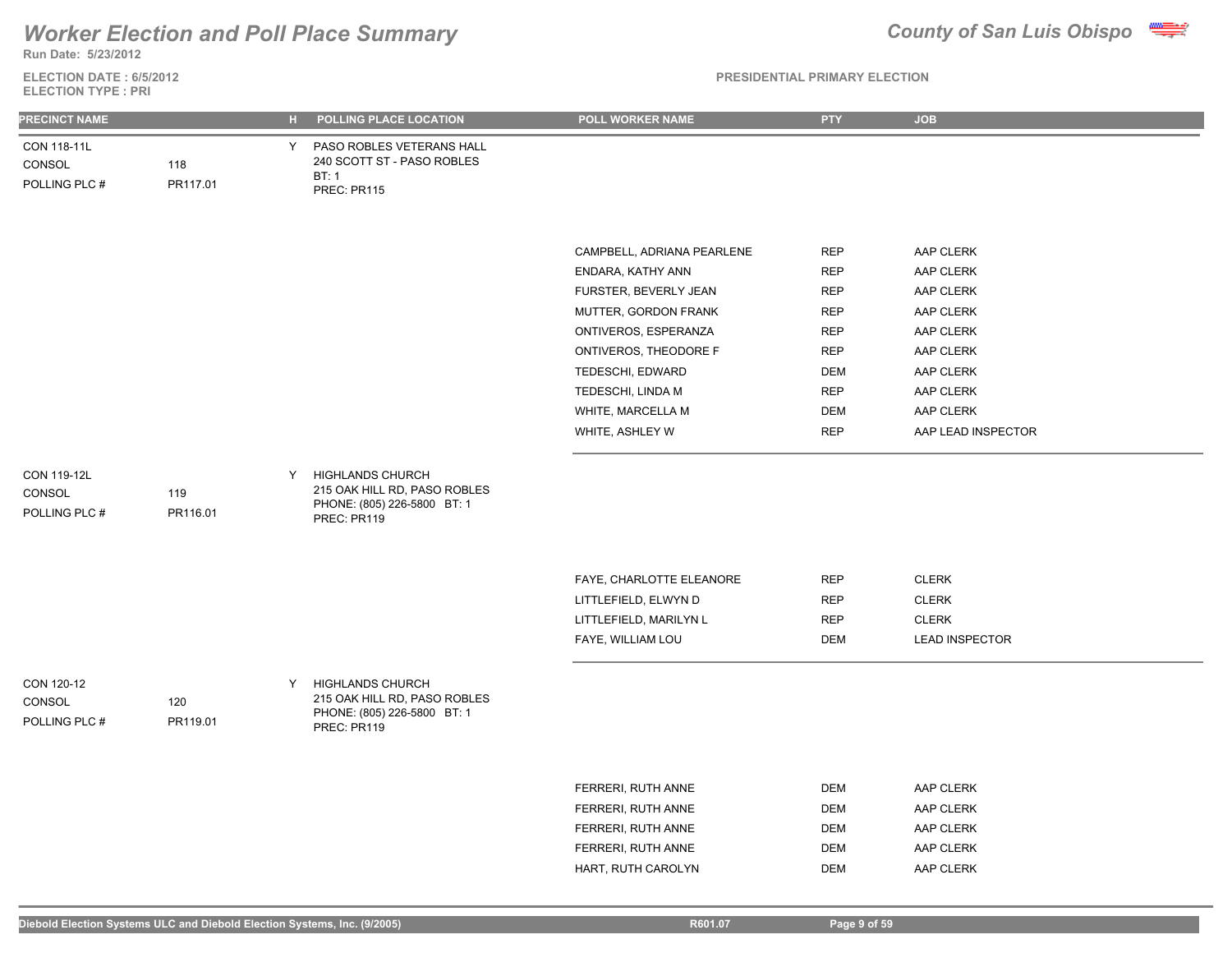**Run Date: 5/23/2012**

**ELECTION DATE : 6/5/2012 ELECTION TYPE : PRI**



| <b>PRECINCT NAME</b>                   |                 | H  | POLLING PLACE LOCATION                                                                                          | <b>POLL WORKER NAME</b> | <b>PTY</b> | <b>JOB</b>         |
|----------------------------------------|-----------------|----|-----------------------------------------------------------------------------------------------------------------|-------------------------|------------|--------------------|
|                                        |                 |    |                                                                                                                 | HART, WILLIAM ANTHONY   | <b>DEM</b> | AAP CLERK          |
|                                        |                 |    |                                                                                                                 | KING, SUSAN LEE         | <b>REP</b> | AAP CLERK          |
|                                        |                 |    |                                                                                                                 | OCHS, ALLAN F           | <b>REP</b> | AAP CLERK          |
|                                        |                 |    |                                                                                                                 | SCHWARTZ, MARY P        | <b>REP</b> | AAP CLERK          |
|                                        |                 |    |                                                                                                                 | WALTERS, MARY JANET     | <b>REP</b> | AAP CLERK          |
|                                        |                 |    |                                                                                                                 | MADDING, NANETTE LYNN   | <b>DEM</b> | AAP INSPECTOR      |
| CON 121-13L<br>CONSOL<br>POLLING PLC # | 121<br>TM101.01 | Y. | TEMP HILLS 7TH DAY ADVNTST CHR<br>930 TEMPLETON HILLS - TEMPLETON<br>PHONE: (805) 434-1710 BT: 1<br>PREC: TM111 |                         |            |                    |
|                                        |                 |    |                                                                                                                 | CHIADO, EUGENE CHARLES  | <b>REP</b> | AAP CLERK          |
|                                        |                 |    |                                                                                                                 | CHIADO, PHYLLIS SPARGO  | <b>REP</b> | AAP CLERK          |
|                                        |                 |    |                                                                                                                 | HENINGER, JACK          | <b>DEM</b> | AAP CLERK          |
|                                        |                 |    |                                                                                                                 | PICKETT, MALCOLM G      | <b>REP</b> | AAP CLERK          |
|                                        |                 |    |                                                                                                                 | RAU, KEITH COLEMAN      | <b>REP</b> | AAP CLERK          |
|                                        |                 |    |                                                                                                                 | REDDICK, RICHARD D      | <b>REP</b> | AAP CLERK          |
|                                        |                 |    |                                                                                                                 | WALKER, KAY E           | <b>REP</b> | AAP CLERK          |
|                                        |                 |    |                                                                                                                 | WALKER, WILLIAM E       | <b>REP</b> | AAP LEAD INSPECTOR |
| CON 122-13<br>CONSOL<br>POLLING PLC #  | 122<br>TM106.01 | Y  | TEMP HILLS 7TH DAY ADVNTST CHR<br>930 TEMPLETON HILLS - TEMPLETON<br>PHONE: (805) 434-1710 BT: 1<br>PREC: TM111 |                         |            |                    |
|                                        |                 |    |                                                                                                                 | HELLER, DIANA           | DEM        | <b>CLERK</b>       |
|                                        |                 |    |                                                                                                                 | ROOS, ROBERT L          | <b>REP</b> | <b>CLERK</b>       |
|                                        |                 |    |                                                                                                                 | WIESE, RUTH S           | <b>REP</b> | <b>CLERK</b>       |
|                                        |                 |    |                                                                                                                 | ROOS, VIRGINIA          | <b>REP</b> | <b>INSPECTOR</b>   |
|                                        |                 |    |                                                                                                                 |                         |            |                    |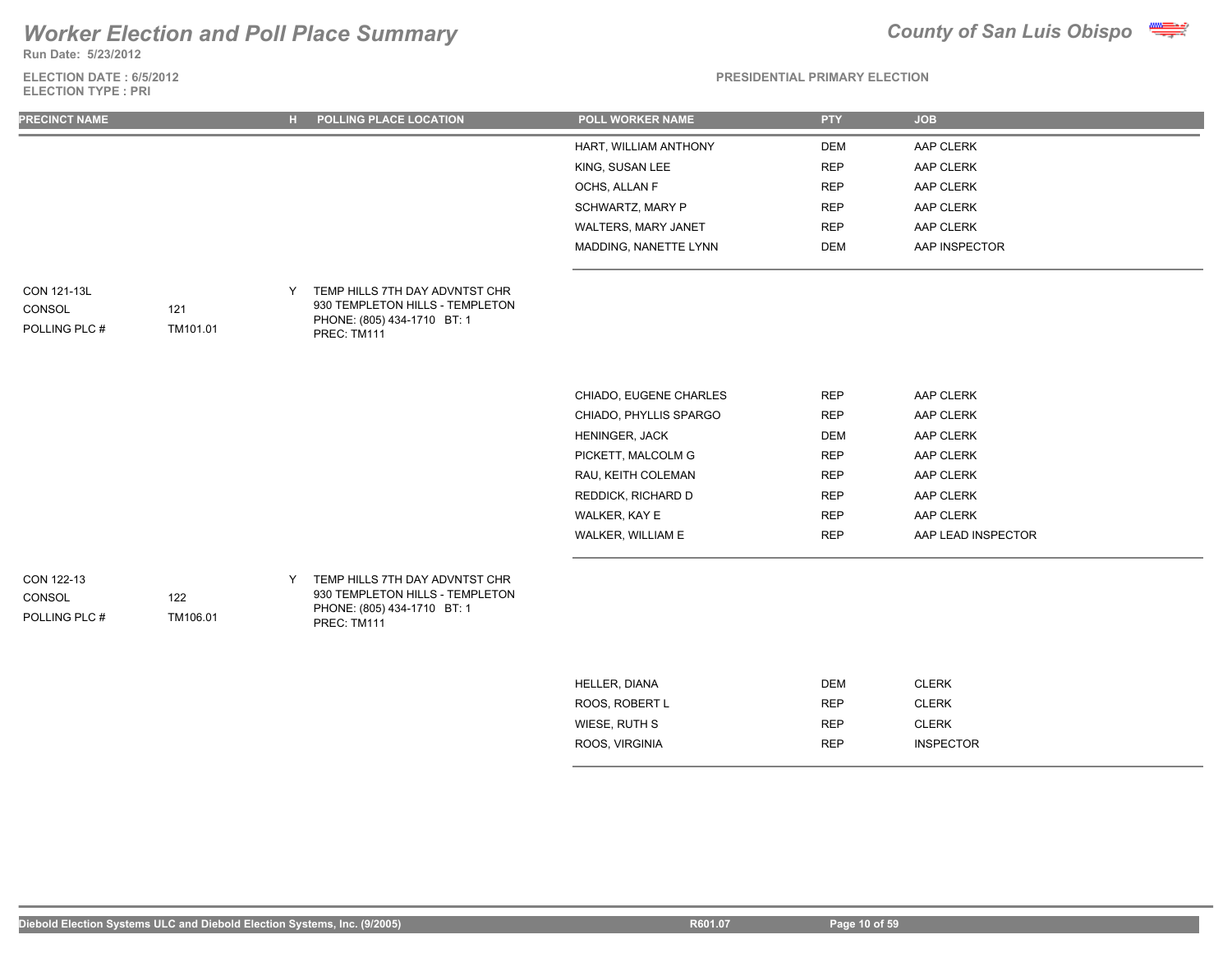**Run Date: 5/23/2012**

**ELECTION DATE : 6/5/2012 ELECTION TYPE : PRI**

### **PRESIDENTIAL PRIMARY ELECTION**

| <b>PRECINCT NAME</b>                  |                 | н. | POLLING PLACE LOCATION                                                                                    | POLL WORKER NAME           | <b>PTY</b> | <b>JOB</b>    |
|---------------------------------------|-----------------|----|-----------------------------------------------------------------------------------------------------------|----------------------------|------------|---------------|
| CON 123-14<br>CONSOL<br>POLLING PLC # | 123<br>TM108.01 | Y  | TEMPLETON AMERICAN LEGION HALL<br>805 S. MAIN ST, TEMPLETON<br>PHONE: (805) 610-2708 BT: 1<br>PREC: TM110 |                            |            |               |
|                                       |                 |    |                                                                                                           |                            |            |               |
|                                       |                 |    |                                                                                                           | BLYTHE, DONALD RAY         | <b>REP</b> | AAP CLERK     |
|                                       |                 |    |                                                                                                           | CHANDLER, GRETA L          | <b>REP</b> | AAP CLERK     |
|                                       |                 |    |                                                                                                           | EDELMAN, SYLVIA SARA       | <b>DEM</b> | AAP CLERK     |
|                                       |                 |    |                                                                                                           | <b>GAILIUS, SANDRA C</b>   | <b>REP</b> | AAP CLERK     |
|                                       |                 |    |                                                                                                           | HANSEN, FRANCES D          | <b>REP</b> | AAP CLERK     |
|                                       |                 |    |                                                                                                           | <b>IVERSON, MARGARET J</b> | <b>REP</b> | AAP CLERK     |
|                                       |                 |    |                                                                                                           | JAEHNIG, MARSHA L          | <b>DEM</b> | AAP CLERK     |
|                                       |                 |    |                                                                                                           | JENSTAD, ELIZABETH M       | <b>REP</b> | AAP CLERK     |
|                                       |                 |    |                                                                                                           | OLSON, DIANE RESKI         | <b>NPP</b> | AAP CLERK     |
|                                       |                 |    |                                                                                                           | PARKER, KINDRA LEE         | <b>REP</b> | AAP CLERK     |
|                                       |                 |    |                                                                                                           | PEAIRS, RUTH A             | DEM        | AAP CLERK     |
|                                       |                 |    |                                                                                                           | PETERSEN, MARCEA           | DEM        | AAP CLERK     |
|                                       |                 |    |                                                                                                           | PETERSEN, WAYNE L          | <b>REP</b> | AAP CLERK     |
|                                       |                 |    |                                                                                                           | PHILLIPS, BOBBIE JEAN      | <b>REP</b> | AAP CLERK     |
|                                       |                 |    |                                                                                                           | VAN ORDEN, PATRICIA A      | <b>REP</b> | AAP CLERK     |
|                                       |                 |    |                                                                                                           | WANDRUFF, DOROTHY WILSON   | <b>DEM</b> | AAP CLERK     |
|                                       |                 |    |                                                                                                           | WILLHOIT, CARLA G          | <b>DEM</b> | AAP CLERK     |
|                                       |                 |    |                                                                                                           | BLYTHE, LETHA J            | <b>REP</b> | AAP INSPECTOR |
|                                       |                 |    |                                                                                                           | BURKHART, DIANE PAIGE      | <b>DEM</b> | AAP 2ND INSP  |
|                                       |                 |    |                                                                                                           |                            |            |               |
| CON 124-14L                           |                 | Y  | TEMPLETON AMERICAN LEGION HALL                                                                            |                            |            |               |

CONSOL

POLLING PLC #

TEMPLETON AMERICAN LEGION HALL 805 S. MAIN ST, TEMPLETON PHONE: (805) 610-2708 BT: 1 PREC: TM110

| ELLIOT, SPENCER PATRICK  | <b>NPP</b> | <b>VTR ASSIST CLK AM</b> |
|--------------------------|------------|--------------------------|
| BERRY, MARYANN ADELINDA  | <b>REP</b> | AAP CLERK                |
| BETTENCOURT, MAVIS ALINE | <b>REP</b> | AAP CLERK                |
| FENDER, JOANN M          | <b>REP</b> | AAP CLERK                |
| PAULI, LINDA L           | <b>REP</b> | AAP CLERK                |
| ROBERTSON, PEGGY MARLINN | <b>REP</b> | AAP CLERK                |
| ROUSSEVE, PATRICIA J     | DEM        | AAP CLERK                |



124

TM112.01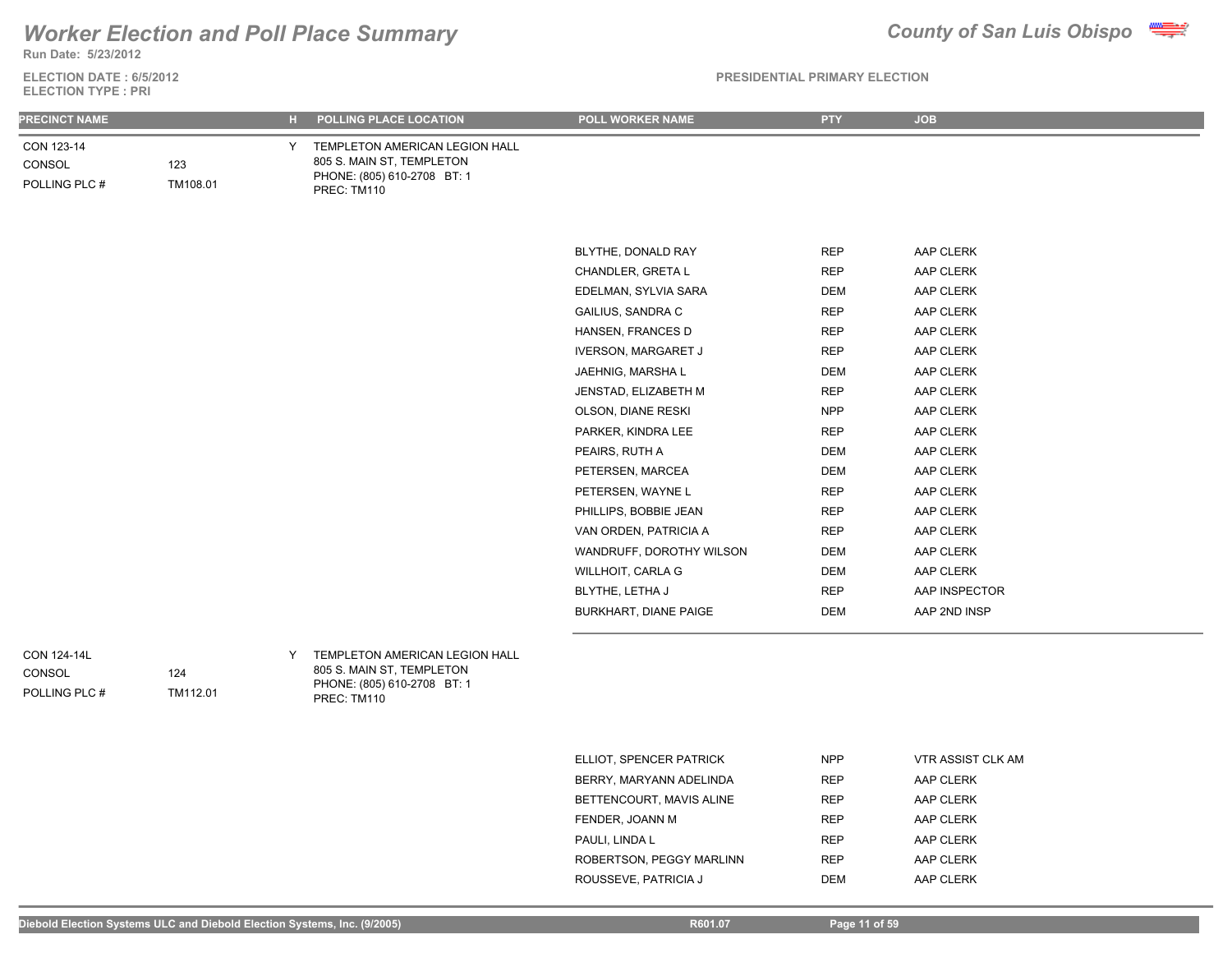## *Worker Election and Poll Place Summary* **County of San Luis Obispo County of San Luis Obispo**

**Run Date: 5/23/2012**

**ELECTION DATE : 6/5/2012 ELECTION TYPE : PRI**



**PRESIDENTIAL PRIMARY ELECTION**

| <b>PRECINCT NAME</b>                   |                 | н. | POLLING PLACE LOCATION                                                                               | POLL WORKER NAME                                             | <b>PTY</b>                      | <b>JOB</b>                                   |  |
|----------------------------------------|-----------------|----|------------------------------------------------------------------------------------------------------|--------------------------------------------------------------|---------------------------------|----------------------------------------------|--|
|                                        |                 |    |                                                                                                      | ROUSSEVE, THOMAS SIDNEY<br>WARD, CLAIRE M<br>BEATTY, BETSY M | DEM<br><b>REP</b><br><b>REP</b> | AAP CLERK<br>AAP CLERK<br>AAP LEAD INSPECTOR |  |
| CON 201-15L<br>CONSOL<br>POLLING PLC # | 201<br>CM203.01 | Y  | <b>CAMBRIA VETERANS BLDG</b><br>1000 MAIN ST - CAMBRIA<br>PHONE: (805) 927-8967 BT: 6<br>PREC: CM205 |                                                              |                                 |                                              |  |
|                                        |                 |    |                                                                                                      | LINSTEDT, MARY L                                             | DEM                             | AM CLERK                                     |  |
|                                        |                 |    |                                                                                                      | WILDER, MARGARET T                                           | DEM                             | AM CLERK                                     |  |
|                                        |                 |    |                                                                                                      | WALTER, RONALD N                                             | <b>REP</b>                      | <b>CLERK</b>                                 |  |
|                                        |                 |    |                                                                                                      | STONE, NORMAN A                                              | DEM                             | <b>LEAD INSPECTOR</b>                        |  |
|                                        |                 |    |                                                                                                      | BECKHAM, ELAINE KILGANNON                                    | <b>REP</b>                      | <b>PM CLERK</b>                              |  |
|                                        |                 |    |                                                                                                      | DALLMANN, DONALD JOHN                                        | DEM                             | PM CLERK                                     |  |
|                                        |                 |    |                                                                                                      | EBERLE, BETTY LOU                                            | <b>REP</b>                      | <b>VTR ASSIST CLK</b>                        |  |
|                                        |                 |    |                                                                                                      |                                                              |                                 |                                              |  |

| CON 202-15    |          |  |
|---------------|----------|--|
| CONSOL        | 202      |  |
| POLLING PLC # | CM208.01 |  |

Y CAMBRIA VETERANS BLDG 1000 MAIN ST - CAMBRIA PHONE: (805) 927-8967 BT: 6 PREC: CM205

| ADAMS, PHILIP WARING       | <b>NPP</b> | AAP CLERK        |
|----------------------------|------------|------------------|
| EBERLE, KENNETH WAYNE      | <b>REP</b> | AAP CLERK        |
| JOHNSON, PATRICIA A        | <b>REP</b> | AAP CLERK        |
| JOHNSON. WILLIAM L         | <b>NPP</b> | AAP CLERK        |
| KEHOE, SANDRA K            | DEM        | AAP CLERK        |
| MARLEY, DONOVAN            | DEM        | AAP CLERK        |
| MILLER, JOY ANN            | DEM        | AAP CLERK        |
| NELSON. ELIZABETH L        | $N-P$      | AAP CLERK        |
| POSTIFF. TIMOTHY GREGORY   | DEM        | <b>AAP CLERK</b> |
| SELLERS, BARBARA ELIZABETH | DEM        | AAP CLERK        |
| STONER, ELLEN DETWEILER    | <b>NPP</b> | AAP CLERK        |
| WARRICK, STUART CLAIR      | <b>REP</b> | AAP CLERK        |
| <b>KEHOE, BRANDT</b>       | DEM        | AAP INSPECTOR    |
|                            |            |                  |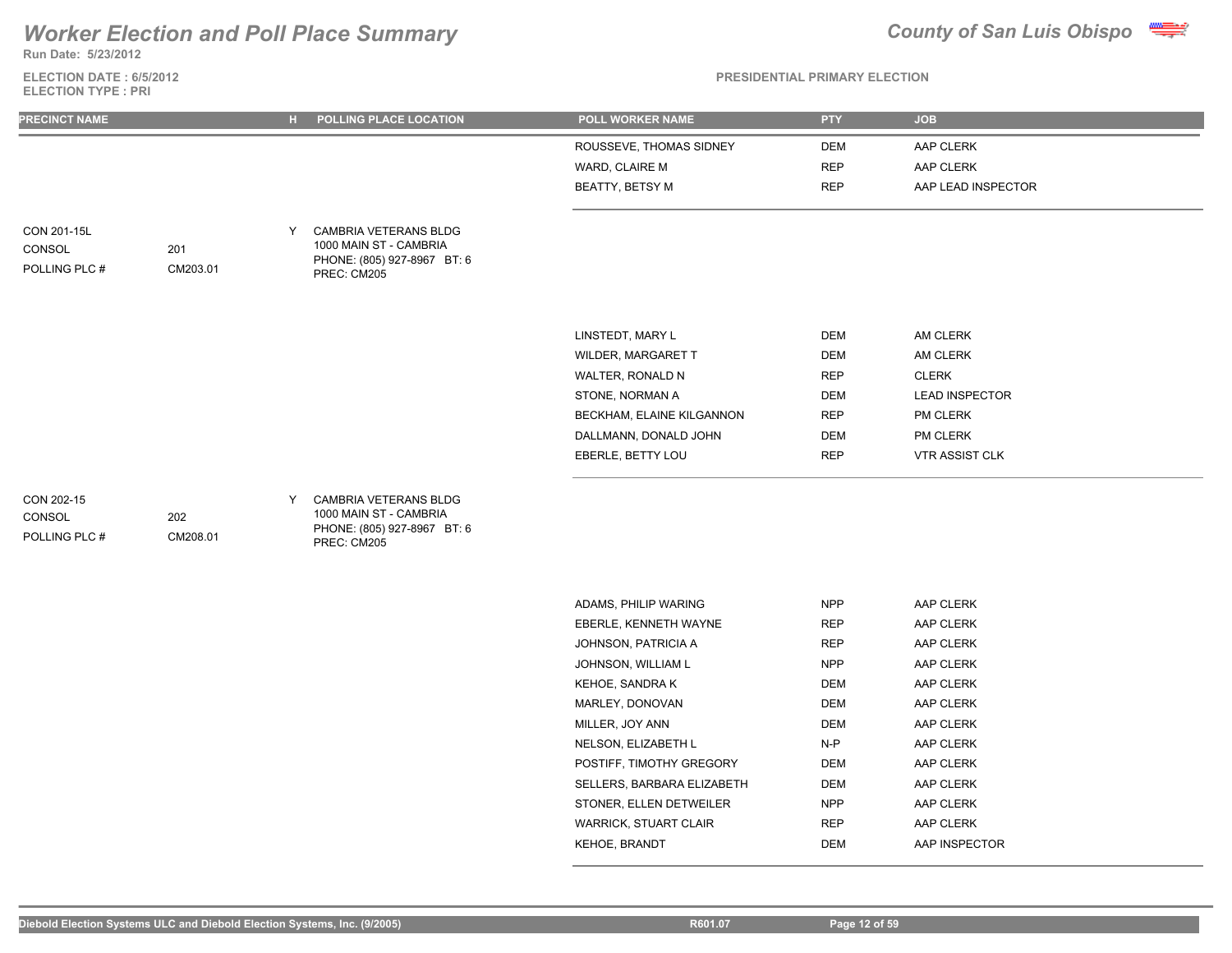**Run Date: 5/23/2012**

**ELECTION DATE : 6/5/2012 ELECTION TYPE : PRI**

### **PRESIDENTIAL PRIMARY ELECTION**

|                                       |                 | н.                                                                                                 | POLL WORKER NAME          |            | <b>JOB</b>    |
|---------------------------------------|-----------------|----------------------------------------------------------------------------------------------------|---------------------------|------------|---------------|
| <b>PRECINCT NAME</b>                  |                 | POLLING PLACE LOCATION                                                                             |                           | <b>PTY</b> |               |
| CON 203-15<br>CONSOL<br>POLLING PLC # | 203<br>CM211.01 | CAMBRIA VETERANS BLDG<br>Y<br>1000 MAIN ST - CAMBRIA<br>PHONE: (805) 927-8967 BT: 6<br>PREC: CM205 |                           |            |               |
|                                       |                 |                                                                                                    |                           |            |               |
|                                       |                 |                                                                                                    |                           |            |               |
|                                       |                 |                                                                                                    | BATHKE, PATRICIA ELLEN    | DEM        | AM CLERK      |
|                                       |                 |                                                                                                    | BAILEY, VERLINDA LEE      | DEM        | AAP CLERK     |
|                                       |                 |                                                                                                    | BERRY, RICHARD AUSTIN     | <b>REP</b> | AAP CLERK     |
|                                       |                 |                                                                                                    | BEVAN, PHYLLIS KAY        | REP        | AAP CLERK     |
|                                       |                 |                                                                                                    | BUCHANAN, BARBARA JEAN    | <b>REP</b> | AAP CLERK     |
|                                       |                 |                                                                                                    | BUTLER, JUDITH HARMON     | DEM        | AAP CLERK     |
|                                       |                 |                                                                                                    | CARROLL, MARYJEAN DIANE   | <b>DEM</b> | AAP CLERK     |
|                                       |                 |                                                                                                    | EISELEN, CHERYL A         | <b>DEM</b> | AAP CLERK     |
|                                       |                 |                                                                                                    | FARRELL, TERRENCE J       | <b>REP</b> | AAP CLERK     |
|                                       |                 |                                                                                                    | GLASER, ANN L             | REP        | AAP CLERK     |
|                                       |                 |                                                                                                    | <b>GLASER, WALTER W</b>   | <b>REP</b> | AAP CLERK     |
|                                       |                 |                                                                                                    | JACKSON, GEORGIANNE W     | <b>REP</b> | AAP CLERK     |
|                                       |                 |                                                                                                    | JARVIS, JOSEPHINE M       | <b>DEM</b> | AAP CLERK     |
|                                       |                 |                                                                                                    | KENNEDY, JACQUELINE J     | DEM        | AAP CLERK     |
|                                       |                 |                                                                                                    | LOE, NANCY VIRGINIA       | DEM        | AAP CLERK     |
|                                       |                 |                                                                                                    | LORD, TERI HELEN          | DEM        | AAP CLERK     |
|                                       |                 |                                                                                                    | MAC DONOUGH, BARBARA JEAN | <b>NPP</b> | AAP CLERK     |
|                                       |                 |                                                                                                    | MAIN, KATHARYN S          | DEM        | AAP CLERK     |
|                                       |                 |                                                                                                    | SCHULKIN, MILDRED C       | <b>REP</b> | AAP CLERK     |
|                                       |                 |                                                                                                    | SCHULKIN, PETER A         | <b>REP</b> | AAP CLERK     |
|                                       |                 |                                                                                                    | SEWELL, MARJORIE R        | DEM        | AAP CLERK     |
|                                       |                 |                                                                                                    | WILSON, JOAN C            | <b>REP</b> | AAP CLERK     |
|                                       |                 |                                                                                                    | FARRELL, GERALDINE ELAINE | <b>REP</b> | AAP INSPECTOR |
|                                       |                 |                                                                                                    | CHAFFEE, CAROLYN B        | <b>DEM</b> | AAP 2ND INSP  |
|                                       |                 |                                                                                                    |                           |            |               |
| CON 204-15<br>CONSOL<br>POLLING PLC # | 204<br>CM202.01 | CAMBRIA VETERANS BLDG<br>Y<br>1000 MAIN ST - CAMBRIA<br>PHONE: (805) 927-8967 BT: 6<br>PREC: CM205 |                           |            |               |
|                                       |                 |                                                                                                    |                           |            |               |

BATTLES, JAMES WILLIAM REP AAP CLERK BERRY, RICHARD AUSTIN REP AAP CLERK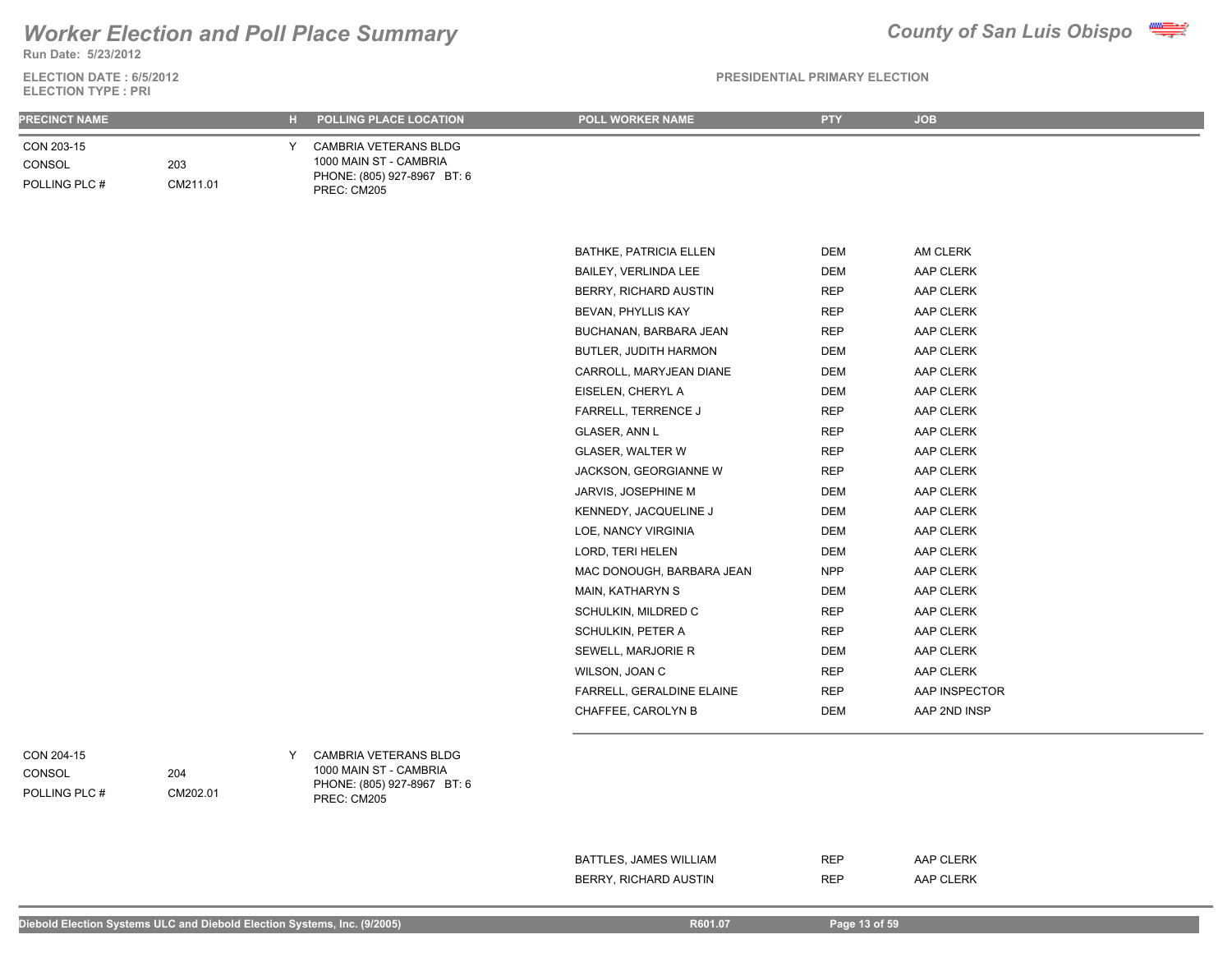**Run Date: 5/23/2012**

### **ELECTION DATE : 6/5/2012 ELECTION TYPE : PRI**



| PRECINCT NAME                          |                 | $H$ .             | POLLING PLACE LOCATION                                                                | POLL WORKER NAME          | <b>PTY</b>  | <b>JOB</b>            |
|----------------------------------------|-----------------|-------------------|---------------------------------------------------------------------------------------|---------------------------|-------------|-----------------------|
|                                        |                 |                   |                                                                                       | BEVAN, EDWARD JAMES       | <b>REP</b>  | AAP CLERK             |
|                                        |                 |                   |                                                                                       | BROWN, ELEANOR LOUISE     | <b>DEM</b>  | AAP CLERK             |
|                                        |                 |                   |                                                                                       | EBERLE, KENNETH WAYNE     | <b>REP</b>  | AAP CLERK             |
|                                        |                 |                   |                                                                                       | ENGSTROM, FRANK MACARTNEY | <b>REP</b>  | AAP CLERK             |
|                                        |                 |                   |                                                                                       | HOLLAND, JOHN C           | ${\sf LIB}$ | AAP CLERK             |
|                                        |                 |                   |                                                                                       | LEE, RICHARD ROX          | <b>DEM</b>  | AAP CLERK             |
|                                        |                 |                   |                                                                                       | MC PHERSON, JAMES ALLAN   | DEM         | AAP CLERK             |
|                                        |                 |                   |                                                                                       | MULLIN, HUGH FRANCIS      | <b>DEM</b>  | AAP CLERK             |
|                                        |                 |                   |                                                                                       | NIELSON, MICHAEL GRANT    | <b>REP</b>  | AAP CLERK             |
|                                        |                 |                   |                                                                                       | SMITH, MARY K             | <b>NPP</b>  | AAP CLERK             |
|                                        |                 |                   |                                                                                       | SMITH, WAYNE M            | <b>DEM</b>  | AAP CLERK             |
|                                        |                 |                   |                                                                                       | WALKER, DIXIE D           | <b>NPP</b>  | AAP CLERK             |
|                                        |                 |                   |                                                                                       | LEE, JOHN JERRY           | <b>DEM</b>  | AAP INSPECTOR         |
| CON 205-16L<br>CONSOL<br>POLLING PLC # | 205<br>CS201.01 | Y.<br>PREC: CS201 | CAYUCOS VETERANS BLDG<br>C ST & N. OCEAN AVE - CAYUCOS<br>PHONE: (805) 995-3080 BT: 6 |                           |             |                       |
|                                        |                 |                   |                                                                                       | SHEETS, CLARA MAY         | <b>DEM</b>  | AM CLERK              |
|                                        |                 |                   |                                                                                       | RIESTER, JOANNE MARIE     | <b>DEM</b>  | CLERK                 |
|                                        |                 |                   |                                                                                       | WRIGHT, SANDRA R          | <b>NPP</b>  | <b>CLERK</b>          |
|                                        |                 |                   |                                                                                       | HOLDEN, WILLIAM E         | <b>REP</b>  | <b>LEAD INSPECTOR</b> |
|                                        |                 |                   |                                                                                       | OLIVER, KATHLEEN MARY     | <b>DEM</b>  | PM CLERK              |
| CON 206-16<br>CONSOL<br>POLLING PLC #  | 206<br>CS205.02 | Y<br>PREC: CS201  | CAYUCOS VETERANS BLDG<br>C ST & N. OCEAN AVE - CAYUCOS<br>PHONE: (805) 995-3080 BT: 6 |                           |             |                       |
|                                        |                 |                   |                                                                                       | BETTERTON, SANDRA LYNN    | <b>DEM</b>  | AAP CLERK             |
|                                        |                 |                   |                                                                                       | BETTERTON, TERRY LEE      | <b>DEM</b>  | AAP CLERK             |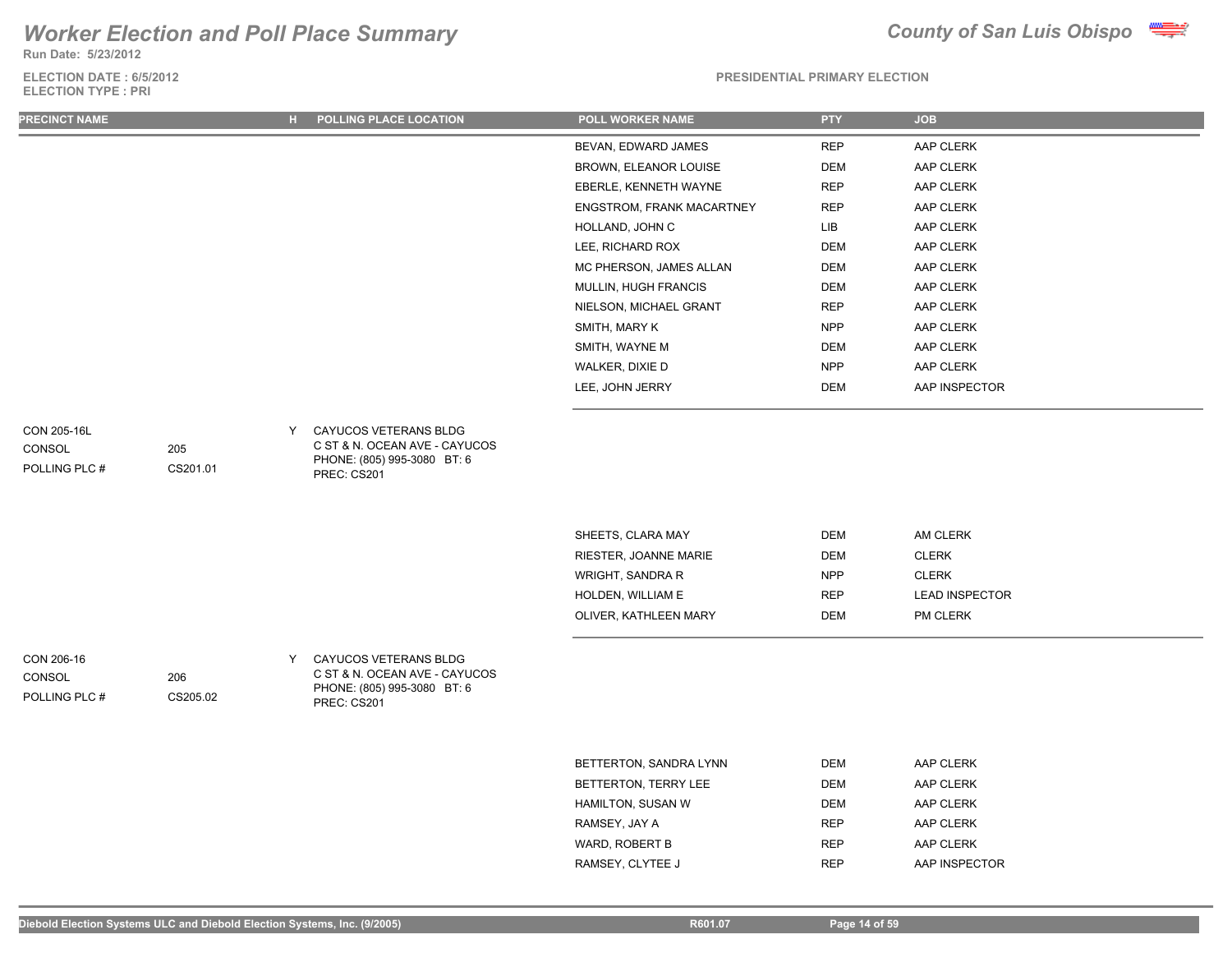## **Run Date: 5/23/2012** *Worker Election and Poll Place Summary County of San Luis Obispo*



**PRESIDENTIAL PRIMARY ELECTION**

| <b>ELECTION DATE : 6/5/2012</b> |  |
|---------------------------------|--|
| ELECTION TYPE : PRI             |  |

| <b>PRECINCT NAME</b>                   |                 | н. | <b>POLLING PLACE LOCATION</b>                                                                        | POLL WORKER NAME          | <b>PTY</b> | <b>JOB</b>         |
|----------------------------------------|-----------------|----|------------------------------------------------------------------------------------------------------|---------------------------|------------|--------------------|
|                                        |                 |    |                                                                                                      |                           |            |                    |
| CON 207-17L<br>CONSOL<br>POLLING PLC # | 207<br>MV201.01 | Y. | THE LODGE<br>1338 ATASCADERO RD, MORRO BAY 93442<br>PHONE: (805) 441-2279 BT: 6<br>PREC: MV202       |                           |            |                    |
|                                        |                 |    |                                                                                                      | BAUER, JOYCE ISABELLE     | <b>DEM</b> | AAP CLERK          |
|                                        |                 |    |                                                                                                      | <b>BOYD, PATRICIA S</b>   | <b>DEM</b> | AAP CLERK          |
|                                        |                 |    |                                                                                                      | BRYANT, JANET MARIE       | <b>DEM</b> | AAP CLERK          |
|                                        |                 |    |                                                                                                      | BURKE, NANCY BEARDLSEY    | DEM        | AAP CLERK          |
|                                        |                 |    |                                                                                                      | CROSE, CHRISTINE E        | <b>DEM</b> | AAP CLERK          |
|                                        |                 |    |                                                                                                      | FLAK, MARIANNE K          | <b>DEM</b> | AAP CLERK          |
|                                        |                 |    |                                                                                                      | HOFFMAN, ISOBEL S         | <b>DEM</b> | AAP CLERK          |
|                                        |                 |    |                                                                                                      | KEYS, KATHRYN VNORMA      | DEM        | AAP CLERK          |
|                                        |                 |    |                                                                                                      | LIPKING, SHARON B         | <b>REP</b> | AAP CLERK          |
|                                        |                 |    |                                                                                                      | MEYER, SHARON D           | <b>DEM</b> | AAP CLERK          |
|                                        |                 |    |                                                                                                      | MILLS, DALNA W            | DEM        | AAP CLERK          |
|                                        |                 |    |                                                                                                      | OHLHAUSEN, MONICA A       | <b>REP</b> | AAP CLERK          |
|                                        |                 |    |                                                                                                      | ROGERS, MARY JO           | DEM        | AAP CLERK          |
|                                        |                 |    |                                                                                                      | SESSA, BEVERLEY EVANS     | <b>NPP</b> | AAP CLERK          |
|                                        |                 |    |                                                                                                      | SPAGNOLA, BARBARA SAMUELS | <b>DEM</b> | AAP CLERK          |
|                                        |                 |    |                                                                                                      | VOGT, KAROL M             | <b>REP</b> | AAP CLERK          |
|                                        |                 |    |                                                                                                      | VOORHEES, STEPHEN RUTH    | <b>DEM</b> | AAP CLERK          |
|                                        |                 |    |                                                                                                      | WINHOLTZ, BETTY A         | <b>DEM</b> | AAP CLERK          |
|                                        |                 |    |                                                                                                      | ZEUSCHNER, LINDA K        | DEM        | AAP CLERK          |
|                                        |                 |    |                                                                                                      | TROXLER, MARILYN L        | <b>REP</b> | AAP 2ND INSP       |
|                                        |                 |    |                                                                                                      | HERSEY, LAURA H           | DEM        | AAP LEAD INSPECTOR |
| CON 208-18L<br>CONSOL<br>POLLING PLC # | 208<br>MB201.01 | Y  | DEL MAR ELEMENTARY SCHOOL<br>501 SEQUOIA ST - MORRO BAY<br>PHONE: (805) 772-5764 BT: 5<br>DDCC. MDOO |                           |            |                    |

PHONE: (805) 772-5764 BT: 5 PREC: MB202

| ABBEY, BEVERLEY JEAN    | <b>DEM</b> | AAP CLERK |
|-------------------------|------------|-----------|
| CARVER, CARLINDA JEWELL | <b>DEM</b> | AAP CLERK |
| CARVER, LARRY ELMO      | <b>RFP</b> | AAP CLERK |
| EVEY. LYNN E            | <b>RFP</b> | AAP CLERK |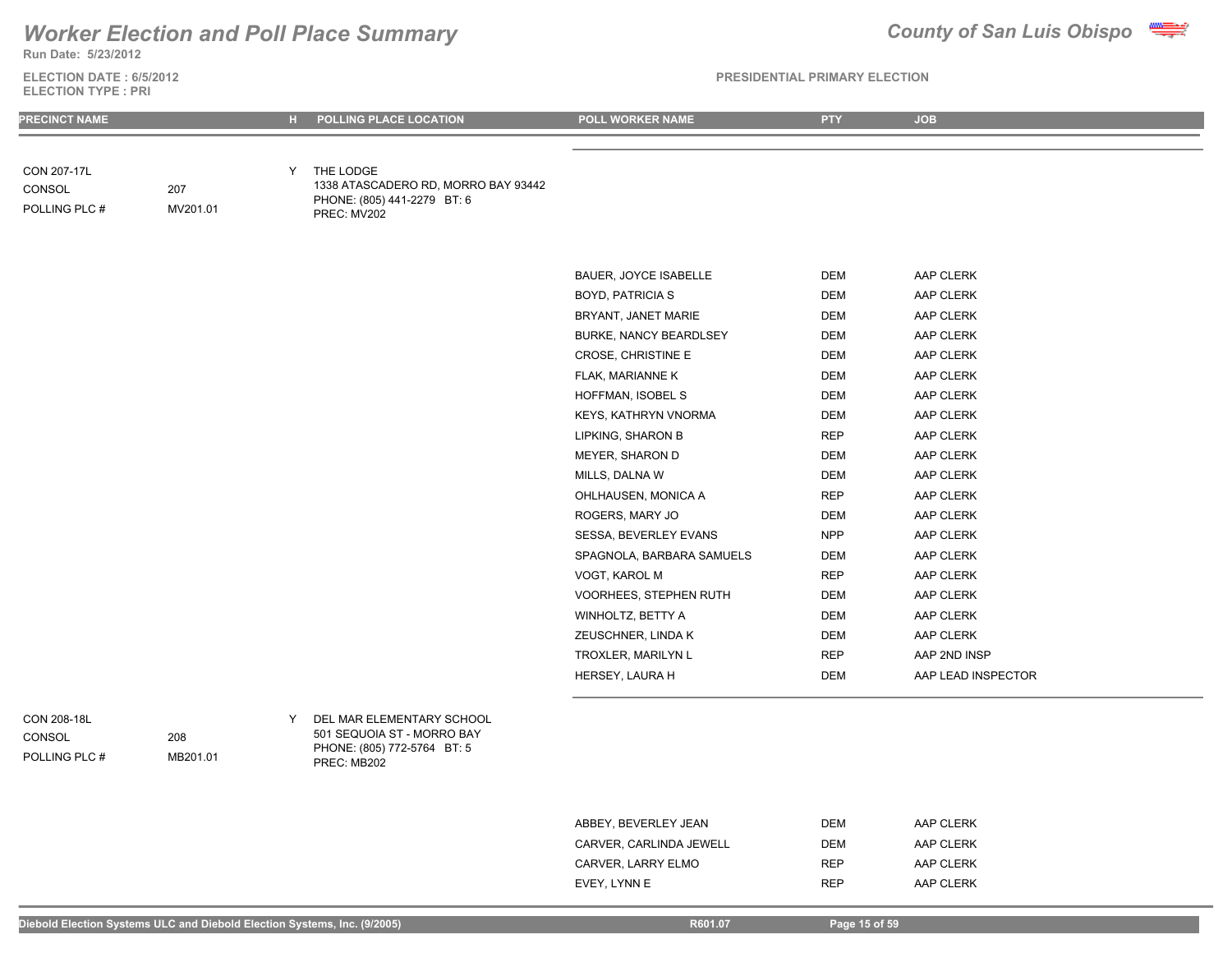**Run Date: 5/23/2012**

### **ELECTION DATE : 6/5/2012 ELECTION TYPE : PRI**



### **PRESIDENTIAL PRIMARY ELECTION**

| <b>PRECINCT NAME</b> | ы | <b>POLLING PLACE LOCATION</b> | <b>POLL WORKER NAME</b> | <b>PTY</b> | <b>JOB</b>         |
|----------------------|---|-------------------------------|-------------------------|------------|--------------------|
|                      |   |                               | GOLDMAN, NORMAN SAUL    | <b>REP</b> | AAP CLERK          |
|                      |   |                               | HESS, GARY L            | <b>REP</b> | AAP CLERK          |
|                      |   |                               | MARTIN, DIANE M         | <b>REP</b> | AAP CLERK          |
|                      |   |                               | MC CLISH, DONN C        | <b>REP</b> | AAP CLERK          |
|                      |   |                               | MC VICKER, RICHARD N    | <b>REP</b> | AAP CLERK          |
|                      |   |                               | MC VICKER, SHARON RUTH  | <b>REP</b> | AAP CLERK          |
|                      |   |                               | EVEY, ROGER ALAN        | <b>REP</b> | AAP LEAD INSPECTOR |
|                      |   |                               |                         |            |                    |

| CON 209-18    |          | DEL MAR ELEMENTARY SCHOOL                  |
|---------------|----------|--------------------------------------------|
| CONSOL        | 209      | 501 SEQUOIA ST - MORRO BAY                 |
| POLLING PLC # | MB202.01 | PHONE: (805) 772-5764 BT: 5<br>PREC: MB202 |

| <b>BURRUS, CHARLES FRANKLIN</b> | <b>REP</b> | <b>AAP CLERK</b> |
|---------------------------------|------------|------------------|
| <b>BURRUS, PRISCILLA ANN</b>    | <b>REP</b> | AAP CLERK        |
| DAVIS. EILEEN BETTY             | <b>REP</b> | AAP CLERK        |
| <b>GERBER, CHARLENE M</b>       | AI         | AAP CLERK        |
| <b>GERBER, ROXANNE</b>          | AI         | AAP CLERK        |
| HAWKINS, AVERILL E              | <b>REP</b> | AAP CLERK        |
| <b>HAWKINS, BARBARA S</b>       | <b>REP</b> | AAP CLERK        |
| KING, CINDY DEE                 | <b>REP</b> | <b>AAP CLERK</b> |
| KING. EDWARD CHARLES            | <b>REP</b> | AAP CLERK        |
| MURPHY, ELIZABETH E             | AI         | AAP CLERK        |
| BEN-MURPHY, DAVID               | <b>REP</b> | AAP INSPECTOR    |

CON 210-19L POLLING PLC # CONSOL

Y FIRST CHRISTIAN CHURCH 2050 IRONWOOD AVE - MORRO BAY PHONE: (805) 772-2996 BT: 5 PREC: MB204

| BENNETT, CHARLOTTE DARLENE   | <b>RFP</b> | <b>CLERK</b>          |
|------------------------------|------------|-----------------------|
| LAW. ELIZABETH PENNINGTON    | <b>NPP</b> | <b>CLERK</b>          |
| VALVO, ROSALIE               | <b>NPP</b> | <b>CLERK</b>          |
| <b>GOODRICH, BILLIE JEAN</b> | <b>DEM</b> | <b>LEAD INSPECTOR</b> |

210

MB204.01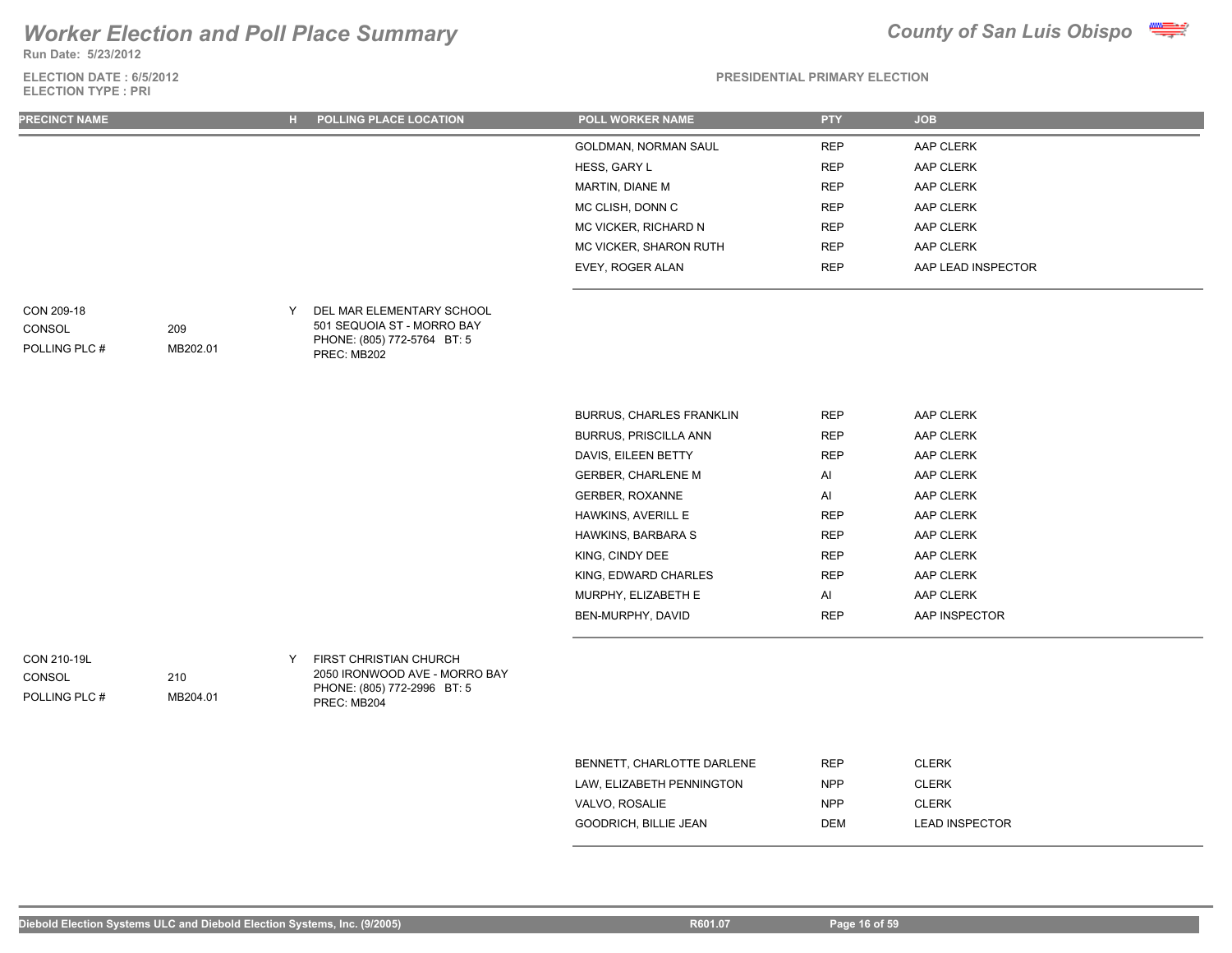**Run Date: 5/23/2012**

### **ELECTION DATE : 6/5/2012 ELECTION TYPE : PRI**

| <b>PRECINCT NAME</b>                  |                 | н. | POLLING PLACE LOCATION                                                                           | <b>POLL WORKER NAME</b>      | <b>PTY</b> | <b>JOB</b>       |
|---------------------------------------|-----------------|----|--------------------------------------------------------------------------------------------------|------------------------------|------------|------------------|
| CON 211-20<br>CONSOL<br>POLLING PLC # | 211<br>MB203.01 | Y  | MORRO BAY VETERANS BLDG<br>209 SURF ST - MORRO BAY<br>PHONE: (805) 772-9399 BT: 5<br>PREC: MB206 |                              |            |                  |
|                                       |                 |    |                                                                                                  |                              |            |                  |
|                                       |                 |    |                                                                                                  | <b>BIGBEE, ROLLIN ARTHUR</b> | DEM        | AAP CLERK        |
|                                       |                 |    |                                                                                                  | <b>BIGBEE, ROSALIE SUE</b>   | DEM        | AAP CLERK        |
|                                       |                 |    |                                                                                                  | CHRISTENSEN, MARY SUZANNE    | <b>REP</b> | AAP CLERK        |
|                                       |                 |    |                                                                                                  | DONOVAN, WILLIAM WERNER      | <b>DEM</b> | AAP CLERK        |
|                                       |                 |    |                                                                                                  | ECKLES, JOSEPH MARVIN        | <b>REP</b> | AAP CLERK        |
|                                       |                 |    |                                                                                                  | JORGE, ALBERT J              | <b>REP</b> | AAP CLERK        |
|                                       |                 |    |                                                                                                  | JORGE, DELORES M             | <b>REP</b> | AAP CLERK        |
|                                       |                 |    |                                                                                                  | KANE, RICHARD LEMAR          | <b>DEM</b> | AAP CLERK        |
|                                       |                 |    |                                                                                                  | MC COY, ELLA JOAN            | <b>DEM</b> | AAP CLERK        |
|                                       |                 |    |                                                                                                  | POE, PHYLLIS E               | <b>REP</b> | AAP CLERK        |
|                                       |                 |    |                                                                                                  | SANDT, WALTER                | <b>DEM</b> | AAP CLERK        |
|                                       |                 |    |                                                                                                  | SCHAEFER, LEO W              | <b>REP</b> | AAP CLERK        |
|                                       |                 |    |                                                                                                  | SMITH, DONALD H              | DEM        | AAP CLERK        |
|                                       |                 |    |                                                                                                  | SOWELL, DELIA F              | <b>REP</b> | AAP CLERK        |
|                                       |                 |    |                                                                                                  | SOWELL, WILBUR L             | <b>DEM</b> | AAP CLERK        |
|                                       |                 |    |                                                                                                  | CHRISTENSEN, GARY LEON       | <b>REP</b> | AAP INSPECTOR    |
| CON 212-20<br>CONSOL<br>POLLING PLC # | 212<br>MB206.01 | Y  | MORRO BAY VETERANS BLDG<br>209 SURF ST - MORRO BAY<br>PHONE: (805) 772-9399 BT: 5<br>PREC: MB206 |                              |            |                  |
|                                       |                 |    |                                                                                                  |                              |            |                  |
|                                       |                 |    |                                                                                                  | <b>BURNAM, NORMA LEE</b>     | <b>REP</b> | AM CLERK         |
|                                       |                 |    |                                                                                                  | HILLAN, SHARON LYNNE         | <b>REP</b> | AM CLERK         |
|                                       |                 |    |                                                                                                  | NICHOLSON, LISA M            | <b>DEM</b> | <b>CLERK</b>     |
|                                       |                 |    |                                                                                                  | NICHOLSON, DANI R            | GRN        | <b>INSPECTOR</b> |
|                                       |                 |    |                                                                                                  | <b>BUTLER, LOIS IRENE</b>    | <b>DEM</b> | PM CLERK         |
|                                       |                 |    |                                                                                                  | JANIAN-TARPIN, SONYA         | <b>DEM</b> | PM CLERK         |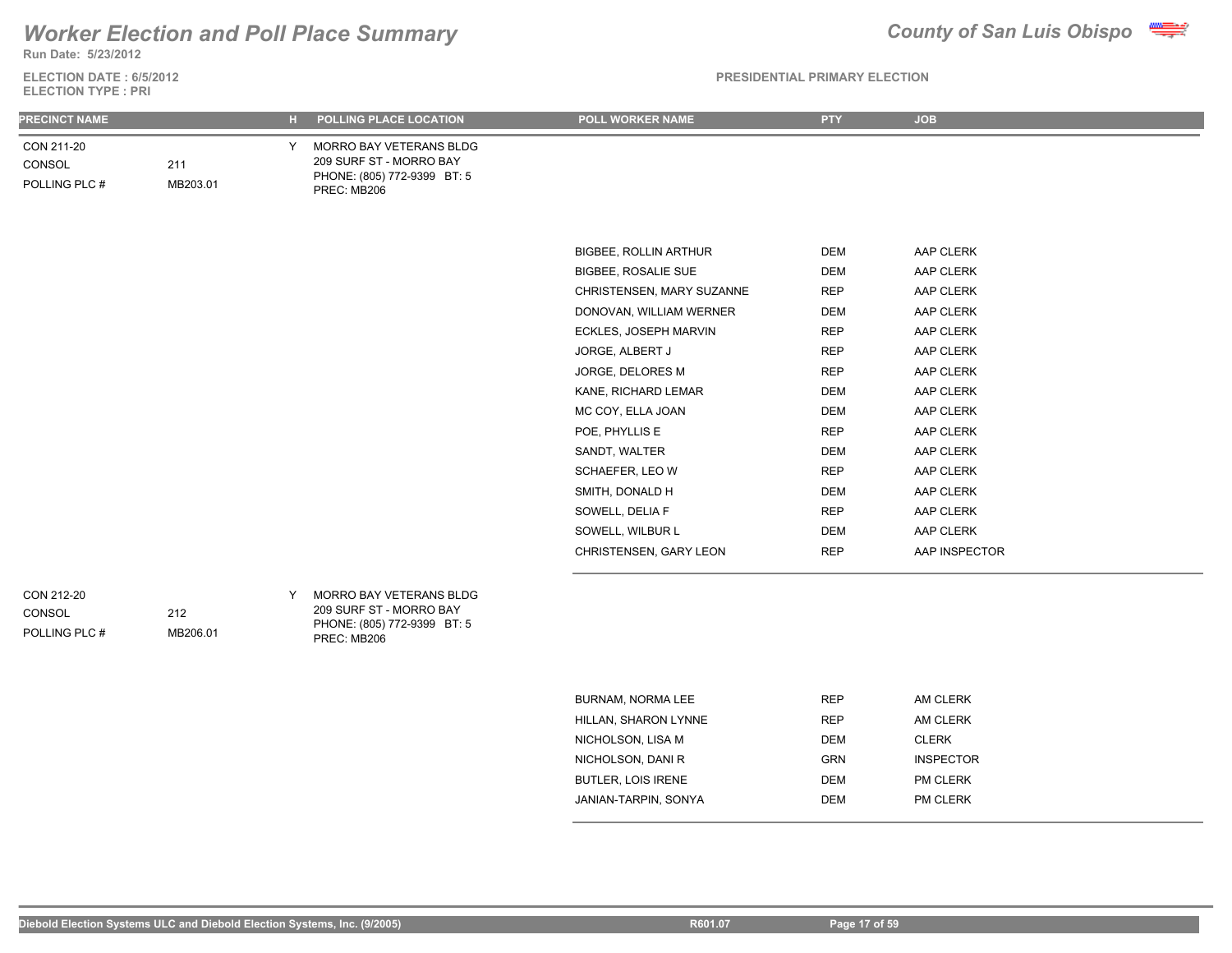## **Run Date: 5/23/2012** *Worker Election and Poll Place Summary County of San Luis Obispo*

**ELECTION DATE : 6/5/2012**

# **ELECTION TYPE : PRI**

| <b>PRECINCT NAME</b>                   |                 |   | H POLLING PLACE LOCATION                                                                            | <b>POLL WORKER NAME</b>             | PTY        | <b>JOB</b>            |
|----------------------------------------|-----------------|---|-----------------------------------------------------------------------------------------------------|-------------------------------------|------------|-----------------------|
| CON 213-20L<br>CONSOL<br>POLLING PLC # | 213<br>MB208.01 | Y | MORRO BAY VETERANS BLDG<br>209 SURF ST - MORRO BAY<br>PHONE: (805) 772-9399 BT: 5<br>PREC: MB206    |                                     |            |                       |
|                                        |                 |   |                                                                                                     |                                     |            |                       |
|                                        |                 |   |                                                                                                     |                                     |            |                       |
|                                        |                 |   |                                                                                                     | BUNDY, ZELMA LEE                    | <b>REP</b> | VTR ASSIST CLK AM     |
|                                        |                 |   |                                                                                                     | CADY, BARBARA DIANE                 | <b>NPP</b> | AAP CLERK             |
|                                        |                 |   |                                                                                                     | CARNES, ROBERTA JOAN                | <b>REP</b> | AAP CLERK             |
|                                        |                 |   |                                                                                                     | <b>GAGNE, TERRI EDWINA</b>          | <b>REP</b> | AAP CLERK             |
|                                        |                 |   |                                                                                                     | NORMAN, VALERIE                     | <b>DEM</b> | AAP CLERK             |
|                                        |                 |   |                                                                                                     | SCHOENNAUER, LYNN                   | <b>NPP</b> | AAP CLERK             |
|                                        |                 |   |                                                                                                     | SPROUL, MARY MAY                    | <b>DEM</b> | AAP CLERK             |
|                                        |                 |   |                                                                                                     | TRUESDALE, CAROLE ANNE              | <b>REP</b> | AAP CLERK             |
|                                        |                 |   |                                                                                                     | TRUESDALE, LARRY KENNETH            | <b>NPP</b> | AAP CLERK             |
|                                        |                 |   |                                                                                                     | <b>BURKHART, CAROL S</b>            | <b>REP</b> | AAP 2ND INSP          |
|                                        |                 |   |                                                                                                     | ARNOLD, JANET LEE                   | <b>REP</b> | AAP LEAD INSPECTOR    |
|                                        |                 |   |                                                                                                     | CHAMBERS, AARON MATTHEW             | <b>DEM</b> | VTR ASSIST CLK PM     |
|                                        |                 |   |                                                                                                     |                                     |            |                       |
| CON 214-21L<br>CONSOL<br>POLLING PLC # | 214<br>BA203.01 | Y | LOS OSOS MIDDLE SCHOOL<br>1555 EL MORRO AVE, LOS OSOS<br>PHONE: (805) 549-1207 BT: 6<br>PREC: BA203 |                                     |            |                       |
|                                        |                 |   |                                                                                                     |                                     |            |                       |
|                                        |                 |   |                                                                                                     | CALLEJA SANCHEZ, KELLEY JUDITH NORE | DEM        | AM CLERK              |
|                                        |                 |   |                                                                                                     | FITZ GERALD, CLAIRE                 | <b>DEM</b> | <b>CLERK</b>          |
|                                        |                 |   |                                                                                                     | HILL, LINDA J                       | <b>NPP</b> | <b>CLERK</b>          |
|                                        |                 |   |                                                                                                     | FARMER, WILLIAM B                   | <b>REP</b> | <b>LEAD INSPECTOR</b> |
|                                        |                 |   |                                                                                                     | MARUSKA, KATHERINE LUCILE           | <b>NPP</b> | PM CLERK              |
|                                        |                 |   |                                                                                                     |                                     |            |                       |
| CON 215-22L<br>CONSOL                  | 215             | Y | LOS OSOS CHRISTIAN FELLOWSHIP<br>1335 7TH ST - LOS OSOS                                             |                                     |            |                       |
| POLLING PLC #                          | BA205.01        |   | BT: 6                                                                                               |                                     |            |                       |
|                                        |                 |   | PREC: BA205                                                                                         |                                     |            |                       |
|                                        |                 |   |                                                                                                     |                                     |            |                       |
|                                        |                 |   |                                                                                                     | FANSELOW, JOHN LYMAN                | <b>NPP</b> | <b>CLERK</b>          |
|                                        |                 |   |                                                                                                     | LONG, MEGAN LE ANN                  | <b>NPP</b> | <b>CLERK</b>          |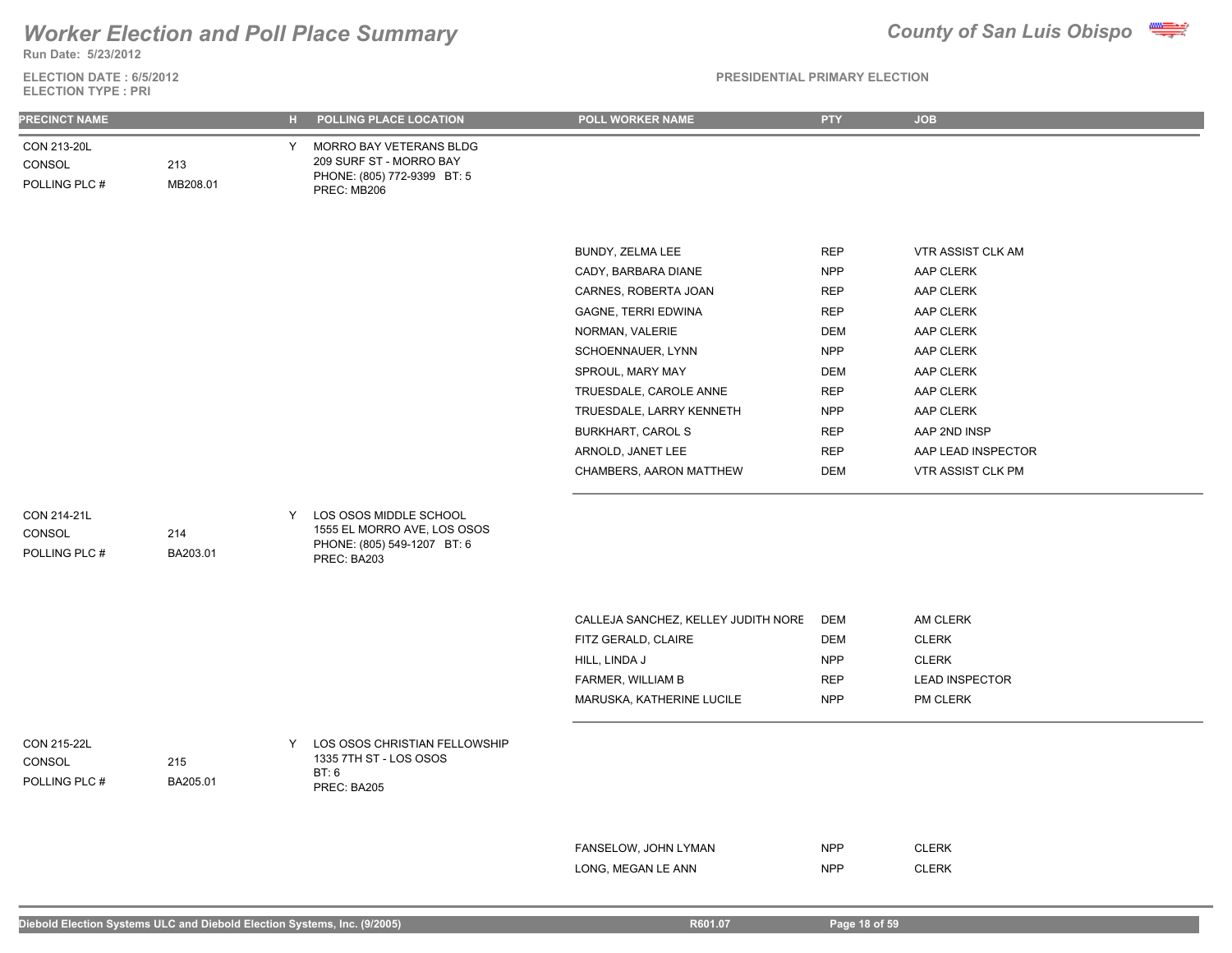

**Run Date: 5/23/2012**

### **ELECTION DATE : 6/5/2012 ELECTION TYPE : PRI**

### **PRESIDENTIAL PRIMARY ELECTION**

| PRECINCT NAME                          |                 | $\mathbf{H}$ . | POLLING PLACE LOCATION                                                                                       | POLL WORKER NAME           | <b>PTY</b> | <b>JOB</b>            |
|----------------------------------------|-----------------|----------------|--------------------------------------------------------------------------------------------------------------|----------------------------|------------|-----------------------|
|                                        |                 |                |                                                                                                              | TIDYMAN, THOMAS REED       | <b>NPP</b> | <b>CLERK</b>          |
|                                        |                 |                |                                                                                                              | YRIARTE, DANETTE CHRISTINE | <b>NPP</b> | <b>LEAD INSPECTOR</b> |
| CON 216-23L<br>CONSOL<br>POLLING PLC # | 216<br>BA206.01 | Y              | BAYWOOD ELEMENTARY SCHOOL<br>1330 9TH ST. - LOS OSOS<br>PHONE: (805) 534-2856 BT: 6<br>PREC: BA203           |                            |            |                       |
|                                        |                 |                |                                                                                                              | DE ROBBIO, SUSAN MARIE     | <b>DEM</b> | <b>CLERK</b>          |
|                                        |                 |                |                                                                                                              | RUEHR, EVELYN M            | <b>DEM</b> | <b>CLERK</b>          |
|                                        |                 |                |                                                                                                              | SCHIAVO, ASHLEY BRAUNWYN   | <b>NPP</b> | <b>CLERK</b>          |
|                                        |                 |                |                                                                                                              | JENKINS, STEWART DAVID     | <b>DEM</b> | <b>LEAD INSPECTOR</b> |
| CON 217-23<br>CONSOL<br>POLLING PLC #  | 217<br>BA207.01 | Y              | BAYWOOD ELEMENTARY SCHOOL<br>1330 9TH ST. - LOS OSOS<br>PHONE: (805) 534-2856 BT: 6<br>PREC: BA203           |                            |            |                       |
|                                        |                 |                |                                                                                                              | MURRAY, PATRICIA JOY       | DEM        | AM CLERK              |
|                                        |                 |                |                                                                                                              | SCHWENOHA, BARBARA E       | <b>DEM</b> | AM CLERK              |
|                                        |                 |                |                                                                                                              | <b>BARTA, NANCY DIANN</b>  | <b>DEM</b> | <b>CLERK</b>          |
|                                        |                 |                |                                                                                                              | MC CLENATHAN, STEVEN JAY   | <b>DEM</b> | <b>INSPECTOR</b>      |
|                                        |                 |                |                                                                                                              | BARTA, JOHN ANDREW         | DEM        | PM CLERK              |
|                                        |                 |                |                                                                                                              | DANFIELD, THOMAS LEE       | <b>DEM</b> | PM CLERK              |
| CON 218-24L<br>CONSOL<br>POLLING PLC # | 218<br>BA208.01 | Y.             | ST ELIZABETH ANN SETON PARISH<br>2050 PALISADES AVE - LOS OSOS<br>PHONE: (805) 528-5319 BT: 6<br>PREC: BA208 |                            |            |                       |
|                                        |                 |                |                                                                                                              | ANGELL, DEBRA LOUISE       | <b>REP</b> | AAP CLERK             |
|                                        |                 |                |                                                                                                              | <b>BROOKS, SALLY M</b>     | <b>DEM</b> | AAP CLERK             |
|                                        |                 |                |                                                                                                              | CORCORAN, DIANE MARIE      | <b>DEM</b> | AAP CLERK             |

GRIFFIN, MARJORIE ANNE REP AAP CLERK KASANOFF, LESLIE G REP AAP CLERK MARSHALL, CHRISTINE ELIZABETH NPP AAP CLERK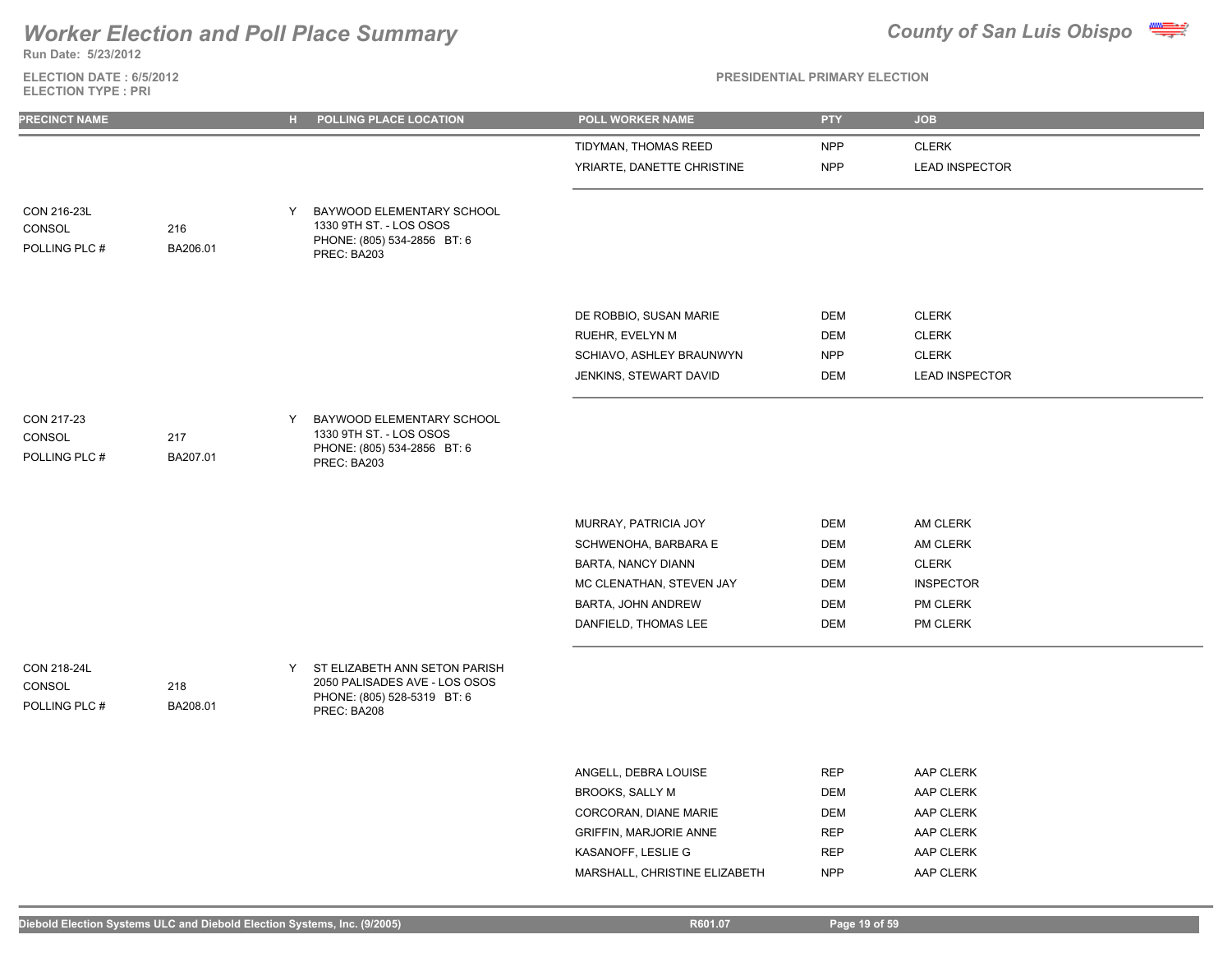**Run Date: 5/23/2012**

### **ELECTION DATE : 6/5/2012 ELECTION TYPE : PRI**



### **PRESIDENTIAL PRIMARY ELECTION**

| <b>PRECINCT NAME</b>                          |                 | POLLING PLACE LOCATION<br>н.                                                                                     | <b>POLL WORKER NAME</b>       | <b>PTY</b> | <b>JOB</b>            |  |
|-----------------------------------------------|-----------------|------------------------------------------------------------------------------------------------------------------|-------------------------------|------------|-----------------------|--|
|                                               |                 |                                                                                                                  | METZLER, ROSA A               | <b>DEM</b> | AAP CLERK             |  |
|                                               |                 |                                                                                                                  | MUELLER, ANNIE L              | <b>REP</b> | AAP CLERK             |  |
|                                               |                 |                                                                                                                  | PRIOR, SUZANNE L              | <b>DEM</b> | AAP CLERK             |  |
|                                               |                 |                                                                                                                  | RODDEN, DAWN M                | <b>REP</b> | AAP CLERK             |  |
|                                               |                 |                                                                                                                  | SETTEVENDEMIE, ELIZABETH ANNE | <b>REP</b> | AAP CLERK             |  |
|                                               |                 |                                                                                                                  | SIMMONS, MIA M                | DEM        | AAP CLERK             |  |
|                                               |                 |                                                                                                                  | ZAK, GILA MICHELLE            | DEM        | AAP CLERK             |  |
|                                               |                 |                                                                                                                  | ZATT, PEGGY M                 | DEM        | AAP CLERK             |  |
|                                               |                 |                                                                                                                  | SETTEVENDEMIE, LINDA          | DEM        | AAP LEAD INSPECTOR    |  |
| CON 219-25L<br>CONSOL<br>POLLING PLC #        | 219<br>BA209.01 | FIRST BAPTIST CHURCH<br>1900 LOS OSOS VALLEY RD- LOS OSOS<br>PHONE: (805) 528-3066 BT: 6<br>PREC: LS201          |                               |            |                       |  |
|                                               |                 |                                                                                                                  | <b>BISHOP, RAYMON L</b>       | <b>REP</b> | <b>CLERK</b>          |  |
|                                               |                 |                                                                                                                  | DRAEGER, ROSALIE K            | <b>REP</b> | <b>CLERK</b>          |  |
|                                               |                 |                                                                                                                  | ROBERTSON, WILLIE             | <b>DEM</b> | <b>CLERK</b>          |  |
|                                               |                 |                                                                                                                  | HENDRIX, PETER ARTHUR         | DEM        | <b>LEAD INSPECTOR</b> |  |
| <b>CON 220-26L</b><br>CONSOL<br>POLLING PLC # | 220<br>BA210.01 | TRINITY METHODIST CHURCH<br>Y<br>490 LOS OSOS VALLEY RD - LOS OSOS<br>PHONE: (805) 528-1649 BT: 6<br>DDCC, DAOAO |                               |            |                       |  |

| MC COMAS, SANDY S | DEM        | AM CLERK              |
|-------------------|------------|-----------------------|
| CLACK, TOMMY LEE  | <b>NPP</b> | <b>CLERK</b>          |
| MC KEE. ANITA     | <b>REP</b> | <b>CLERK</b>          |
| CLARK, CHERYL ANN | DEM        | <b>LEAD INSPECTOR</b> |
| HOMAN. LORI LYN   | DEM        | <b>PM CLERK</b>       |
|                   |            |                       |

PREC: BA212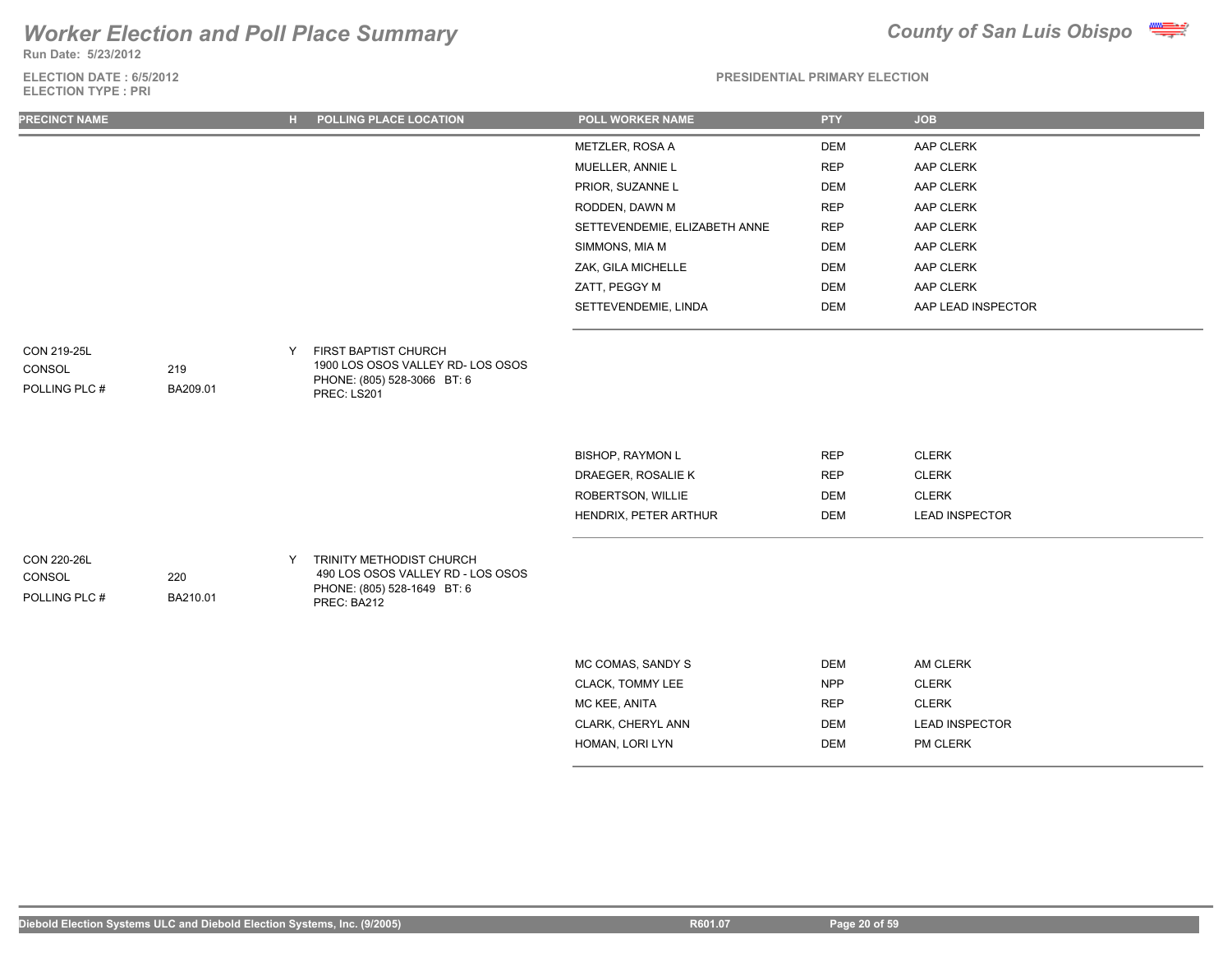**Run Date: 5/23/2012**

### **ELECTION DATE : 6/5/2012 ELECTION TYPE : PRI**

| <b>PRECINCT NAME</b>                   |                 | <b>POLLING PLACE LOCATION</b><br>н.                                                                               | <b>POLL WORKER NAME</b>  | <b>PTY</b> | <b>JOB</b>         |
|----------------------------------------|-----------------|-------------------------------------------------------------------------------------------------------------------|--------------------------|------------|--------------------|
| CON 221-27L<br>CONSOL<br>POLLING PLC # | 221<br>BA212.01 | Y MONARCH GROVE SCHOOL<br>348 LOS OSOS VALLEY RD - LOS OSOS<br>PHONE: (805) 549-1207 BT: 6<br>PREC: BA212         |                          |            |                    |
|                                        |                 |                                                                                                                   |                          |            |                    |
|                                        |                 |                                                                                                                   | ASIRE, JOSEPH JUNIOR     | <b>DEM</b> | AAP CLERK          |
|                                        |                 |                                                                                                                   | <b>BASTI, MARTIN JON</b> | <b>DEM</b> | AAP CLERK          |
|                                        |                 |                                                                                                                   | BEHRMANN, KIRSTEN MARIE  | <b>DEM</b> | AAP CLERK          |
|                                        |                 |                                                                                                                   | CONE, DONALD R           | <b>REP</b> | AAP CLERK          |
|                                        |                 |                                                                                                                   | DELMORE, JAMES P         | <b>REP</b> | AAP CLERK          |
|                                        |                 |                                                                                                                   | FLANAGAN, DEANNA RAYE    | <b>DEM</b> | AAP CLERK          |
|                                        |                 |                                                                                                                   | <b>GRIMM, CHERI R</b>    | <b>REP</b> | AAP CLERK          |
|                                        |                 |                                                                                                                   | <b>GRIMM, JOSEPH R</b>   | <b>REP</b> | AAP CLERK          |
|                                        |                 |                                                                                                                   | LOWE, BOYD R             | <b>DEM</b> | AAP CLERK          |
|                                        |                 |                                                                                                                   | LUNDY, JOYCE JEANYNE     | <b>DEM</b> | AAP CLERK          |
|                                        |                 |                                                                                                                   | MARTINEZ, OLIVIA JEAN    | <b>NPP</b> | AAP CLERK          |
|                                        |                 |                                                                                                                   | MARZICH, AMY L           | <b>DEM</b> | AAP CLERK          |
|                                        |                 |                                                                                                                   | MYERS, LEONARD D         | <b>DEM</b> | AAP CLERK          |
|                                        |                 |                                                                                                                   | ORR, JULIE M             | <b>NPP</b> | AAP CLERK          |
|                                        |                 |                                                                                                                   | PLOTKIN, KENNETH         | <b>DEM</b> | AAP CLERK          |
|                                        |                 |                                                                                                                   | ROSS, GEORGE GREENE      | <b>REP</b> | AAP CLERK          |
|                                        |                 |                                                                                                                   | SCHWENOHA, ROBERT P      | <b>REP</b> | AAP CLERK          |
|                                        |                 |                                                                                                                   | STARLINGS, PETER K       | <b>REP</b> | AAP CLERK          |
|                                        |                 |                                                                                                                   | STRUNK, ALAN E           | <b>REP</b> | AAP CLERK          |
|                                        |                 |                                                                                                                   | JANEWAY, GEORGE EDWIN    | <b>REP</b> | AAP LEAD INSPECTOR |
| CON 222-26<br>CONSOL<br>POLLING PLC #  | 222<br>BA213.01 | TRINITY METHODIST CHURCH<br>Y.<br>490 LOS OSOS VALLEY RD - LOS OSOS<br>PHONE: (805) 528-1649 BT: 6<br>PREC: BA212 |                          |            |                    |

| <b>FLANDERS, NANCY L</b>    | <b>REP</b> | AAP CLERK |
|-----------------------------|------------|-----------|
| <b>FLASCHENRIEM, RUBY L</b> | <b>REP</b> | AAP CLERK |
| GIVENS, GLORIA ISABELLE     | <b>DEM</b> | AAP CLERK |
| HALL, ALTA L                | <b>REP</b> | AAP CLERK |
| KANE, EVELYN P              | <b>DEM</b> | AAP CLERK |
| KULCZYK, EUGENE             | <b>DEM</b> | AAP CLERK |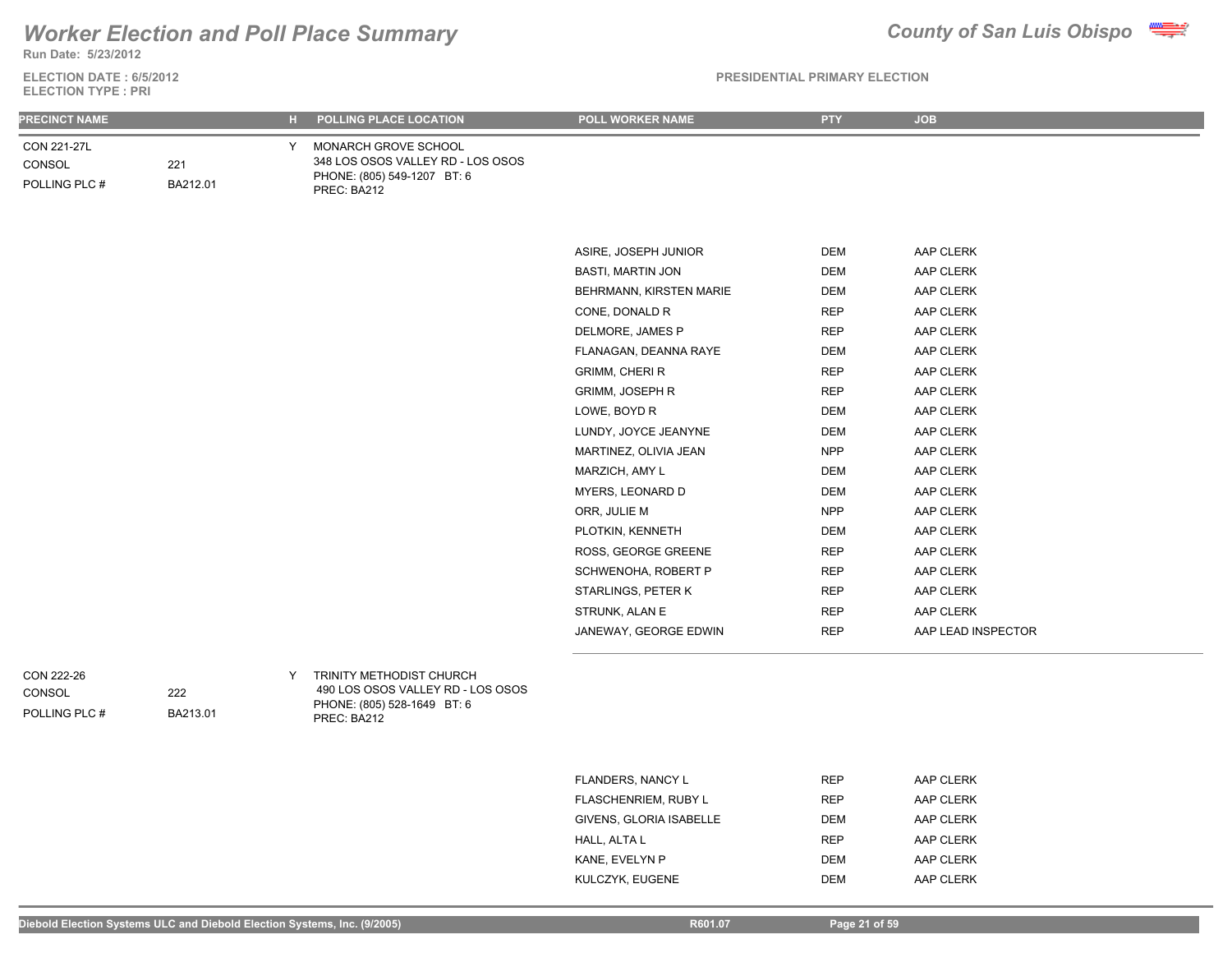**Run Date: 5/23/2012**

### **ELECTION DATE : 6/5/2012 ELECTION TYPE : PRI**



**PRESIDENTIAL PRIMARY ELECTION**

| <b>PRECINCT NAME</b>                          |                 | H POLLING PLACE LOCATION                                                                                      | <b>POLL WORKER NAME</b>   | <b>PTY</b> | <b>JOB</b>    |
|-----------------------------------------------|-----------------|---------------------------------------------------------------------------------------------------------------|---------------------------|------------|---------------|
|                                               |                 |                                                                                                               | LEONARD, CARYL SNUFFER    | <b>REP</b> | AAP CLERK     |
|                                               |                 |                                                                                                               | LEONARD, KIRKE            | <b>REP</b> | AAP CLERK     |
|                                               |                 |                                                                                                               | RUSSELL, PETER A          | DEM        | AAP CLERK     |
|                                               |                 |                                                                                                               | SHUTZ, CLARA M            | <b>REP</b> | AAP CLERK     |
|                                               |                 |                                                                                                               | TOPP, MARY CATHERINE      | DEM        | AAP CLERK     |
|                                               |                 |                                                                                                               | RUSSELL, ASTRID T         | DEM        | AAP INSPECTOR |
| CON 223-28<br>CONSOL<br>POLLING PLC #         | 223<br>SL201.01 | Y NATIVITY OF OUR LADY CHURCH<br>221 DALY AVE - SAN LUIS OBISPO<br>PHONE: (805) 544-2357 BT: 6<br>PREC: SL202 |                           |            |               |
|                                               |                 |                                                                                                               | BAKER, CAROLYN LOUISE     | <b>DEM</b> | AAP CLERK     |
|                                               |                 |                                                                                                               | BELLOMY, BARBARA JEAN     | <b>REP</b> | AAP CLERK     |
|                                               |                 |                                                                                                               | BROWN, ANNE               | DEM        | AAP CLERK     |
|                                               |                 |                                                                                                               | CHRISTIAN, ROBERT N       | <b>REP</b> | AAP CLERK     |
|                                               |                 |                                                                                                               | COHEN, CAFI F             | <b>REP</b> | AAP CLERK     |
|                                               |                 |                                                                                                               | COLLIER, CLAUDIA E        | DEM        | AAP CLERK     |
|                                               |                 |                                                                                                               | COOPER, GARY DEAN         | <b>NPP</b> | AAP CLERK     |
|                                               |                 |                                                                                                               | GRAHAM, MARTHA ANNE       | <b>REP</b> | AAP CLERK     |
|                                               |                 |                                                                                                               | GRUNKEMEYER-GIBBS, SHANDA | <b>NPP</b> | AAP CLERK     |
|                                               |                 |                                                                                                               | HILTON, JAMES HARRY       | REP        | AAP CLERK     |
|                                               |                 |                                                                                                               | JOHNSON, MARILYN R        | <b>REP</b> | AAP CLERK     |
|                                               |                 |                                                                                                               | ROBINSON, RITA J          | <b>REP</b> | AAP CLERK     |
|                                               |                 |                                                                                                               | TAYLOR, KENNETH L         | <b>REP</b> | AAP CLERK     |
|                                               |                 |                                                                                                               | CURTIS, DIANNA GAIL       | Al         | AAP INSPECTOR |
| <b>CON 224-28L</b><br>CONSOL<br>POLLING PLC # | 224<br>SL204.01 | Y NATIVITY OF OUR LADY CHURCH<br>221 DALY AVE - SAN LUIS OBISPO<br>PHONE: (805) 544-2357 BT: 6<br>PREC: SL202 |                           |            |               |
|                                               |                 |                                                                                                               | ALDRIDGE, JEANNE MEREDITH | <b>REP</b> | AAP CLERK     |

BORAH, ROCHELLE LEANN DEM DEM AAP CLERK DRAKE, ALICE L NPP AAP CLERK JAEGER, JANE ELIENE **REP** AAP CLERK MIERNICKI, GAIL F **REP** AAP CLERK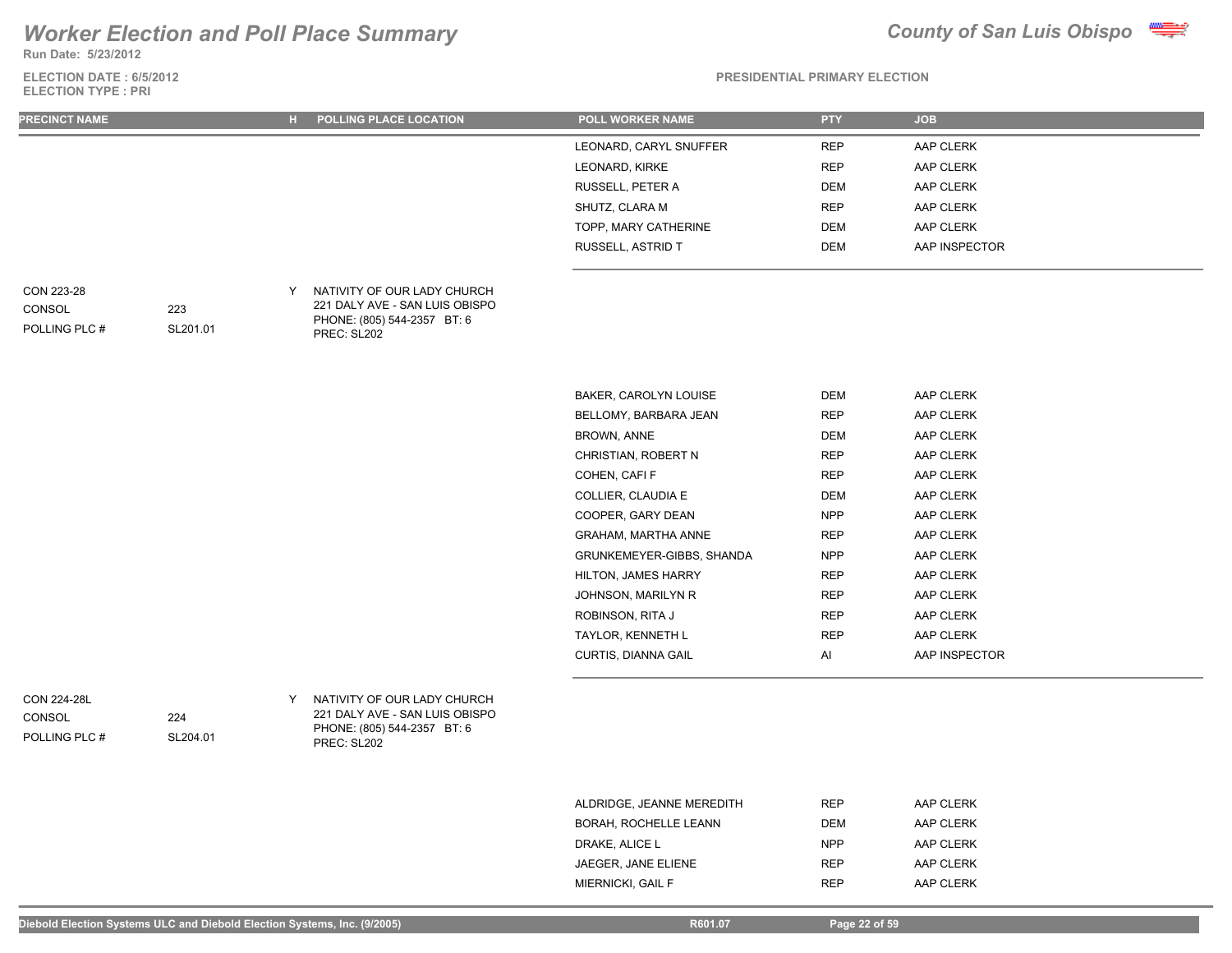**Run Date: 5/23/2012**

### **ELECTION DATE : 6/5/2012 ELECTION TYPE : PRI**

|  |  |  | <b>DOCAINFLITILI DOILLADVEL CATION</b> |  |
|--|--|--|----------------------------------------|--|

| <b>PRECINCT NAME</b>                          |                 | н. | POLLING PLACE LOCATION                                                                                                                        | POLL WORKER NAME                      | <b>PTY</b>        | <b>JOB</b>             |
|-----------------------------------------------|-----------------|----|-----------------------------------------------------------------------------------------------------------------------------------------------|---------------------------------------|-------------------|------------------------|
|                                               |                 |    |                                                                                                                                               | O DONNELL, NORA A                     | <b>DEM</b>        | AAP CLERK              |
|                                               |                 |    |                                                                                                                                               | SNYDER, AVIS M                        | <b>REP</b>        | AAP CLERK              |
|                                               |                 |    |                                                                                                                                               | SPENCER, MICHELLE M                   | <b>DEM</b>        | AAP CLERK              |
|                                               |                 |    |                                                                                                                                               | O DONNELL, BARBARA R                  | <b>DEM</b>        | AAP 2ND INSP           |
|                                               |                 |    |                                                                                                                                               | MELCHERT, MARGUERITE M                | <b>REP</b>        | AAP LEAD INSPECTOR     |
| <b>CON 225-29L</b><br>CONSOL<br>POLLING PLC # | 225<br>SL206.01 | Y  | UNITED CHURCH OF CHRIST<br>CONGREGATIONAL<br>11245 LOS OSOS VALLEY RD - SAN LUIS<br><b>OBIS</b><br>PHONE: (805) 544-1373 BT: 6<br>PREC: SL302 |                                       |                   |                        |
|                                               |                 |    |                                                                                                                                               | DE SIMONE, LA VETTA PATRICIA          | DEM               | AM CLERK               |
|                                               |                 |    |                                                                                                                                               | DENK, DONALD EUGENE                   | <b>REP</b>        | <b>CLERK</b>           |
|                                               |                 |    |                                                                                                                                               | DRAKE, PATRICIA ANN                   | <b>REP</b>        | <b>CLERK</b>           |
|                                               |                 |    |                                                                                                                                               | HOARD, CLAUDIA DENISE                 | <b>REP</b>        | <b>LEAD INSPECTOR</b>  |
|                                               |                 |    |                                                                                                                                               | URBAN, DEBORAH J                      | <b>DEM</b>        | PM CLERK               |
| CON 226-30L<br>CONSOL<br>POLLING PLC #        | 226<br>SL208.01 |    | Y CL SMITH SCHOOL<br>1375 BALBOA ST - SAN LUIS OBISPO<br>PHONE: (805) 544-7744 BT: 6<br>PREC: SL208                                           |                                       |                   |                        |
|                                               |                 |    |                                                                                                                                               | HENZGEN, ARTHUR C                     | <b>REP</b>        | AM CLERK               |
|                                               |                 |    |                                                                                                                                               | <b>KEANE, CHARLES</b>                 | <b>NPP</b>        | AM CLERK               |
|                                               |                 |    |                                                                                                                                               | VALAN, STANLEY G                      | <b>DEM</b>        | <b>CLERK</b>           |
|                                               |                 |    |                                                                                                                                               | MORDAUNT, PHILIP G                    | <b>REP</b>        | <b>LEAD INSPECTOR</b>  |
|                                               |                 |    |                                                                                                                                               | MILLS, LANYCE KAY                     | <b>DEM</b>        | PM CLERK               |
|                                               |                 |    |                                                                                                                                               | MOODY, CARL                           | <b>DEM</b>        | PM CLERK               |
| CON 227-31L<br>CONSOL<br>POLLING PLC #        | 227<br>CP201.01 | Y  | CAL POLY CHUMASH AUDITORIUM<br>CAL POLY CAMPUS-GRAND AVE- SN LUIS<br><b>OBSPO</b><br>PHONE: (805) 756-1281 BT: 6<br>PREC: CP202               |                                       |                   |                        |
|                                               |                 |    |                                                                                                                                               |                                       |                   |                        |
|                                               |                 |    |                                                                                                                                               | ADAMS, BARBARA<br>DOYLE, ELAINE MARIE | DEM<br><b>DEM</b> | AAP CLERK<br>AAP CLERK |
|                                               |                 |    |                                                                                                                                               |                                       |                   |                        |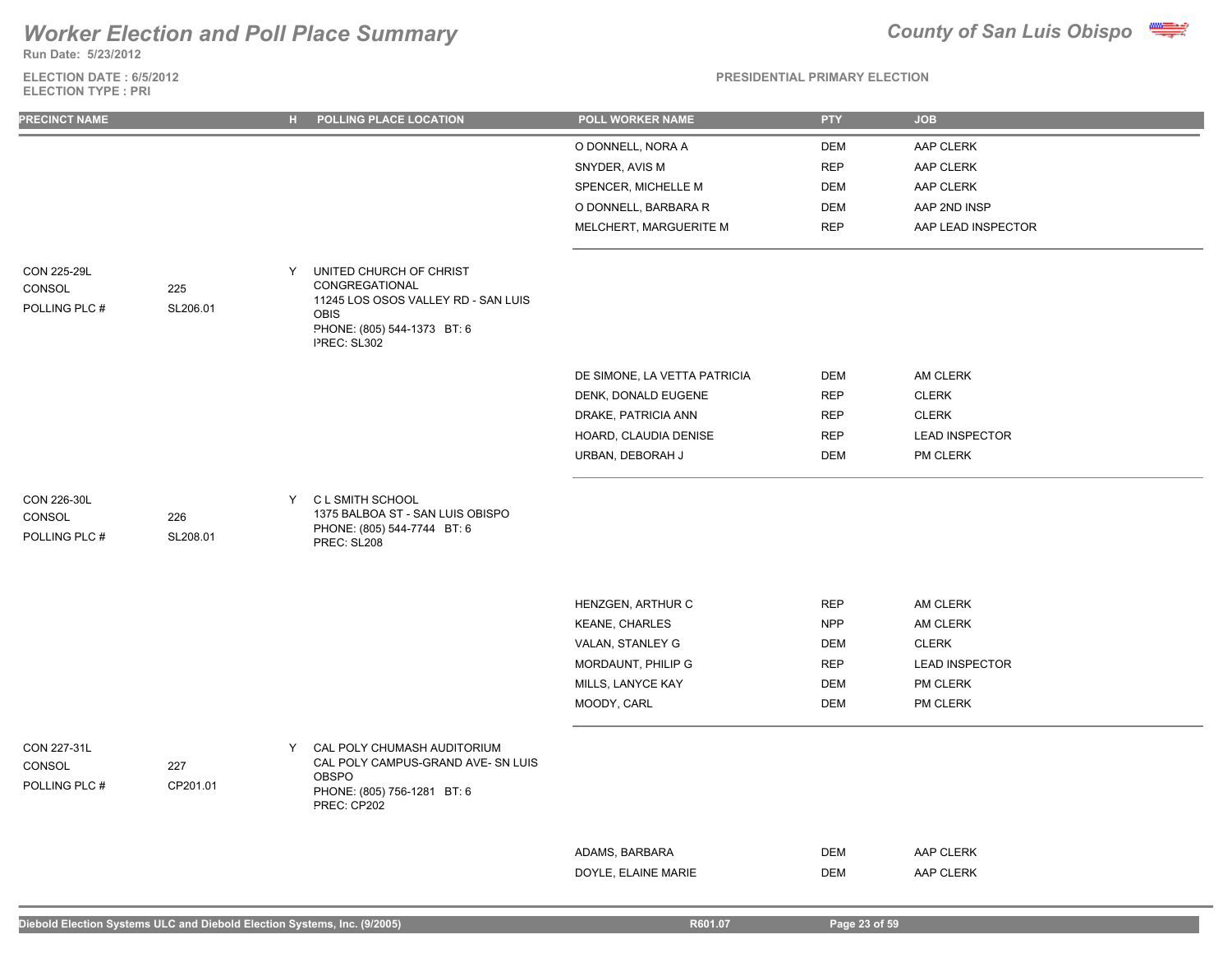**Run Date: 5/23/2012**

### **ELECTION DATE : 6/5/2012 ELECTION TYPE : PRI**



### **PRESIDENTIAL PRIMARY ELECTION**

| <b>PRECINCT NAME</b>                   |                 | н. | POLLING PLACE LOCATION                                                                                                    | <b>POLL WORKER NAME</b>      | <b>PTY</b> | <b>JOB</b>            |
|----------------------------------------|-----------------|----|---------------------------------------------------------------------------------------------------------------------------|------------------------------|------------|-----------------------|
|                                        |                 |    |                                                                                                                           | LAYMAN, ALISON O             | <b>DEM</b> | AAP CLERK             |
|                                        |                 |    |                                                                                                                           | LUSARDI, MELVIN L            | <b>NPP</b> | AAP CLERK             |
|                                        |                 |    |                                                                                                                           | LUSARDI, ROSEMARY S          | <b>NPP</b> | AAP CLERK             |
|                                        |                 |    |                                                                                                                           | PETERSON, ERIC ALLEN         | <b>GRN</b> | AAP CLERK             |
|                                        |                 |    |                                                                                                                           | SEGUIN, DANIEL CHRISTOPHER   | <b>DEM</b> | AAP CLERK             |
|                                        |                 |    |                                                                                                                           | SMITH ANDERSEN, PEGGY J      | <b>DEM</b> | AAP CLERK             |
|                                        |                 |    |                                                                                                                           | SULLIVAN, JOHN               | <b>DEM</b> | AAP CLERK             |
|                                        |                 |    |                                                                                                                           | TIBBEN, RICHARD WALLACE      | <b>DEM</b> | AAP CLERK             |
|                                        |                 |    |                                                                                                                           | WHITEFORD, MARY A            | <b>DEM</b> | AAP CLERK             |
|                                        |                 |    |                                                                                                                           | GOTTLIEB, KRISTEN ESTELLE    | <b>NPP</b> | AAP 2ND INSP          |
|                                        |                 |    |                                                                                                                           | BARBOZA, VALERIE M           | <b>NPP</b> | AAP LEAD INSPECTOR    |
| CON 301-32L<br>CONSOL<br>POLLING PLC # | 301<br>SL301.01 | Y  | TOYOTA SAN LUIS OBISPO<br>12350 LOS OSOS VALLEY RD-SN LUIS<br><b>OBISPO</b><br>PHONE: (805) 543-7001 BT: 2<br>PREC: SL305 |                              |            |                       |
|                                        |                 |    |                                                                                                                           | HANCOCK, SHIRLEY ANN         | <b>DEM</b> | AM CLERK              |
|                                        |                 |    |                                                                                                                           | RIPPNER, SHARON A            | <b>DEM</b> | AM CLERK              |
|                                        |                 |    |                                                                                                                           | PETERSON, SHIRLEY S          | <b>NPP</b> | <b>CLERK</b>          |
|                                        |                 |    |                                                                                                                           | ROBINSON, JOHN H             | <b>REP</b> | <b>LEAD INSPECTOR</b> |
|                                        |                 |    |                                                                                                                           | GONZALEZ CAMPA, CARMEN EDITH | <b>DEM</b> | PM CLERK              |
|                                        |                 |    |                                                                                                                           | VANDENBERG, MARY KOEHLER     | <b>REP</b> | PM CLERK              |
| CON 302-33L<br>CONSOL<br>POLLING PLC # | 302<br>SL306.01 | Y  | CHUMASH VILLAGE MHP REC ROOM<br>3057 S HIGUERA ST- SAN LUIS OBISPO<br>PHONE: (805) 543-4272 BT: 2<br>PREC: SL306          |                              |            |                       |
|                                        |                 |    |                                                                                                                           | HATCHARD, BETH ANN           | <b>NPP</b> | <b>CLERK</b>          |
|                                        |                 |    |                                                                                                                           | HOWELL, JO ANNE              | <b>NPP</b> | <b>CLERK</b>          |

WOOD, DONNA MARIE NPP NPP CLERK

LENTZ, SUE N REP LEAD INSPECTOR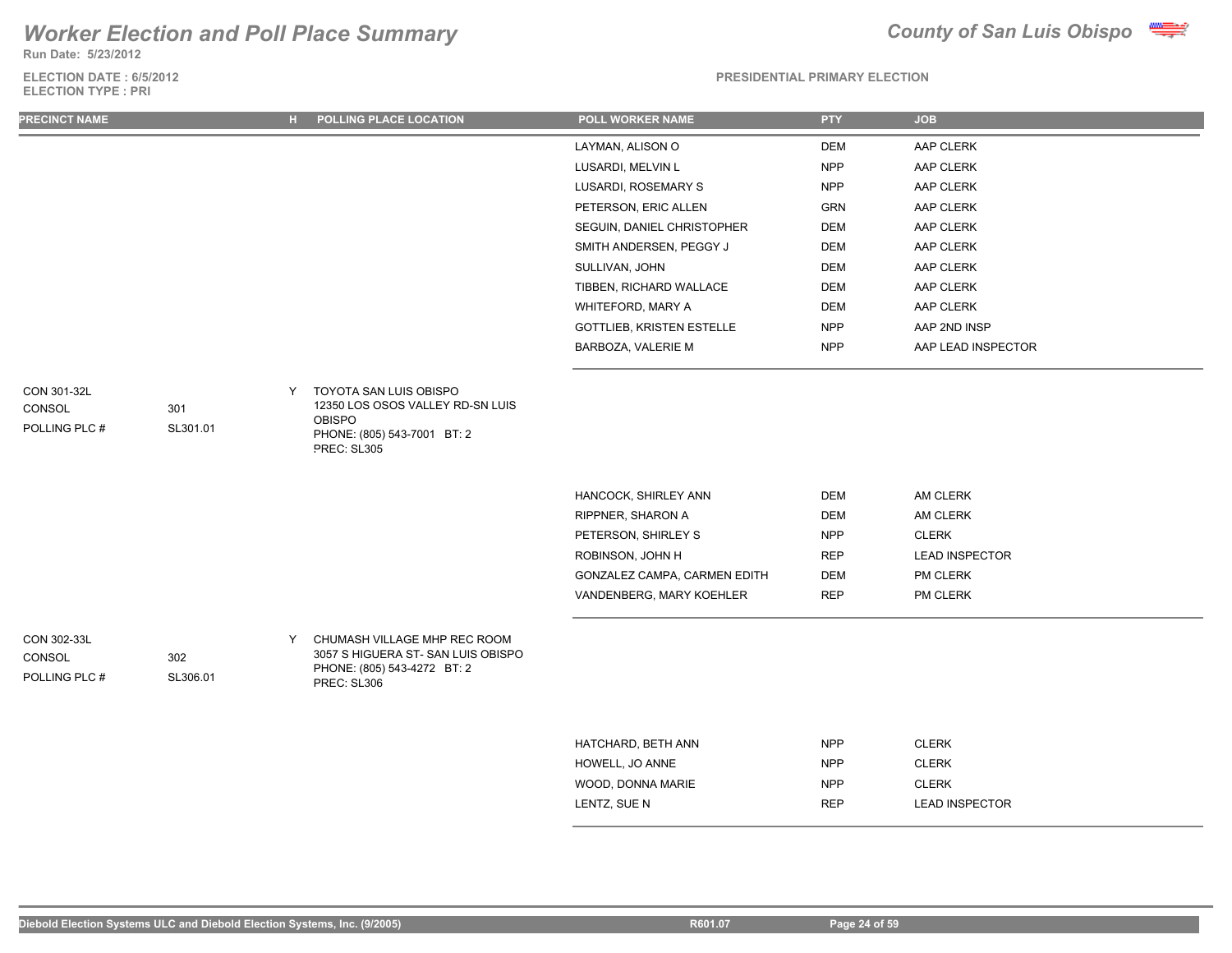

**Run Date: 5/23/2012**

**ELECTION DATE : 6/5/2012 ELECTION TYPE : PRI**

| <b>PRECINCT NAME</b>                   |                 | $H$ . | POLLING PLACE LOCATION                                                                                                 | <b>POLL WORKER NAME</b> | <b>PTY</b> | <b>JOB</b>         |
|----------------------------------------|-----------------|-------|------------------------------------------------------------------------------------------------------------------------|-------------------------|------------|--------------------|
| CON 303-34L<br>CONSOL<br>POLLING PLC # | 303<br>SL305.01 | Y.    | CREEKSIDE MH COMMUNITY ROOM<br>3960 SOUTH HIGUERA-SAN LUIS OBISPO<br>PHONE: (805) 543-7113 BT: 2<br><b>PREC: SL305</b> |                         |            |                    |
|                                        |                 |       |                                                                                                                        | ASHBAUGH, JOHN BARTON   | DEM        | AAP CLERK          |
|                                        |                 |       |                                                                                                                        | DRAKE, CONNIE JEAN      | <b>DEM</b> | AAP CLERK          |
|                                        |                 |       |                                                                                                                        | DRAKE, FRANCIS E        | <b>DEM</b> | AAP CLERK          |
|                                        |                 |       |                                                                                                                        | KONAN, PHILIP PETER     | <b>NPP</b> | AAP CLERK          |
|                                        |                 |       |                                                                                                                        | LONG, LINDA L           | DEM        | AAP CLERK          |
|                                        |                 |       |                                                                                                                        | RYE, STEPHEN C          | <b>DEM</b> | AAP CLERK          |
|                                        |                 |       |                                                                                                                        | SCHUETZE, SUSAN JANE    | <b>DEM</b> | AAP CLERK          |
|                                        |                 |       |                                                                                                                        | THOMPSON, DOTTIE D      | <b>DEM</b> | AAP CLERK          |
|                                        |                 |       |                                                                                                                        | WAHL, SANDRA S          | <b>NPP</b> | AAP CLERK          |
|                                        |                 |       |                                                                                                                        | WISENER, HUBERT E       | <b>REP</b> | AAP CLERK          |
|                                        |                 |       |                                                                                                                        | RYE, NANCY              | <b>DEM</b> | AAP LEAD INSPECTOR |
| CON 304-35<br>CONSOL<br>POLLING PLC #  | 304<br>SL308.01 | Y     | <b>MERCY CHURCH</b><br>710 AEROVISTA PL, SAN LUIS OBISPO<br>BT:2<br>PREC: SL309                                        |                         |            |                    |

| ARIAS, MARY A            | <b>REP</b> | AAP CLERK     |  |
|--------------------------|------------|---------------|--|
| JERUSALEM, ELSA TORIDA   | <b>NPP</b> | AAP CLERK     |  |
| KEANE, CARIDAD A         | DEM        | AAP CLERK     |  |
| LABUDA, CHRISTINE C      | <b>REP</b> | AAP CLERK     |  |
| PAGE, NANCY L            | DEM        | AAP CLERK     |  |
| WHITE, SUSAN M.D.        | DEM        | AAP CLERK     |  |
| WILSON, D PAUL           | <b>REP</b> | AAP CLERK     |  |
| WILSON, MARIE A          | <b>REP</b> | AAP CLERK     |  |
| WHITCHER, ALEXANDRA KING | DEM        | AAP INSPECTOR |  |
|                          |            |               |  |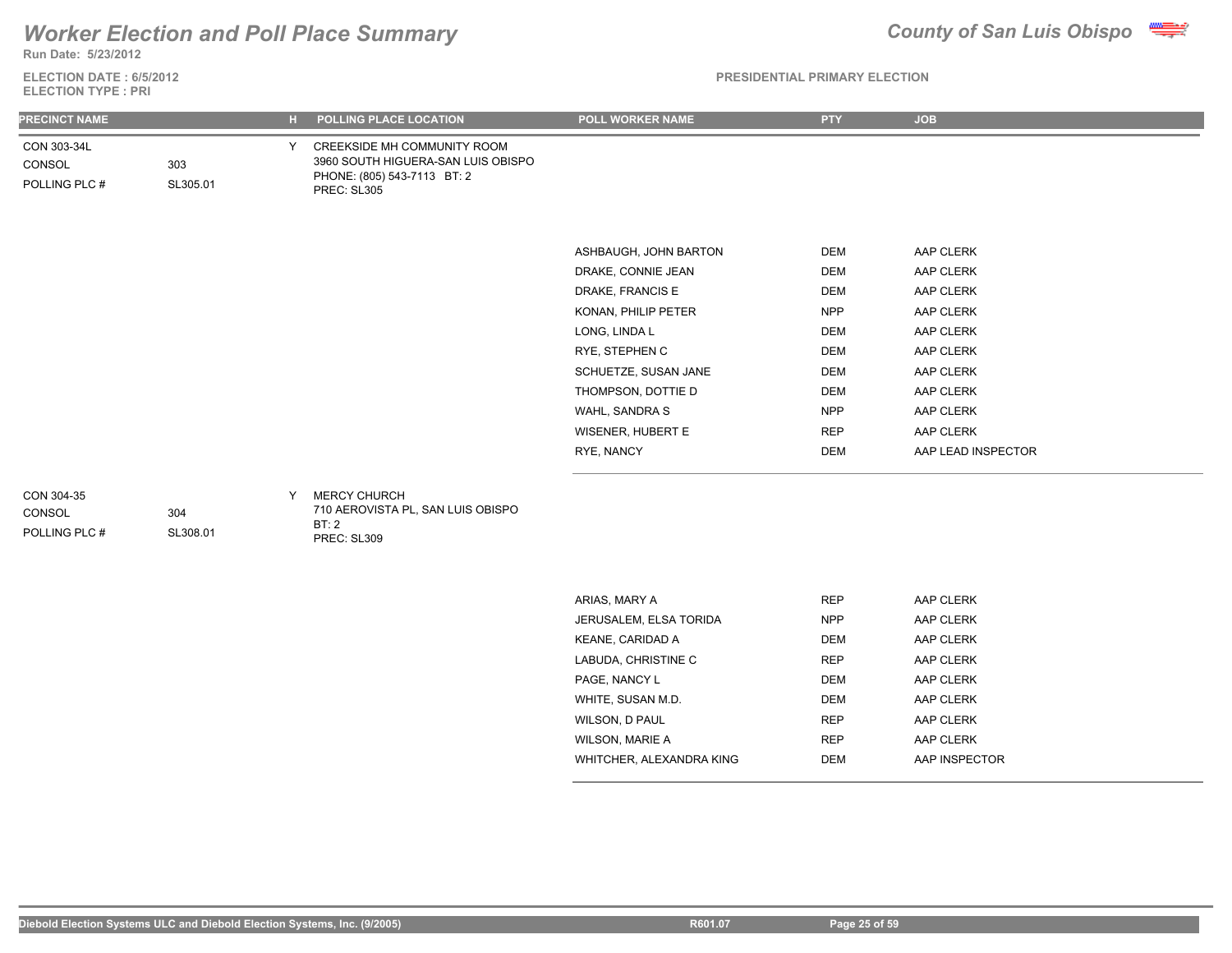**Run Date: 5/23/2012**

### **ELECTION DATE : 6/5/2012 ELECTION TYPE : PRI**

| <b>PRECINCT NAME</b>                   |                 | н. | POLLING PLACE LOCATION                                                                                     | <b>POLL WORKER NAME</b>                                                                                       | <b>PTY</b>                                           | <b>JOB</b>                                                               |
|----------------------------------------|-----------------|----|------------------------------------------------------------------------------------------------------------|---------------------------------------------------------------------------------------------------------------|------------------------------------------------------|--------------------------------------------------------------------------|
| CON 305-36<br>CONSOL<br>POLLING PLC #  | 305<br>SL307.01 | ∨  | SAN LUIS OBISPO GRANGE HALL<br>2880 BROAD ST-SAN LUIS OBISPO<br>PHONE: (805) 543-9672 BT: 2<br>PREC: SL314 |                                                                                                               |                                                      |                                                                          |
|                                        |                 |    |                                                                                                            | DIAMOND, DIANE NADINE<br>DAVIS, JAMES RUSSELL<br>SEIBERT, JUDITH ANNE<br>DORON, RAANAN<br>REED, ALEXANDER LEE | GRN<br><b>REP</b><br><b>NPP</b><br><b>NPP</b><br>DEM | AM CLERK<br><b>CLERK</b><br><b>CLERK</b><br><b>INSPECTOR</b><br>PM CLERK |
| CON 306-35L<br>CONSOL<br>POLLING PLC # | 306<br>SL310.01 | ٧  | <b>MERCY CHURCH</b><br>710 AEROVISTA PL, SAN LUIS OBISPO<br>BT:2<br>PREC: SL309                            |                                                                                                               |                                                      |                                                                          |

| AANERUD, CURTIS ALAN     | REP        | AAP CLERK          |
|--------------------------|------------|--------------------|
| AANERUD, LILY M          | DEM        | AAP CLERK          |
| AMARAL, ALFRED WILLIAM   | REP        | AAP CLERK          |
| ARIAS, MARY A            | <b>REP</b> | AAP CLERK          |
| BONJOUR, LORETTA JANE    | <b>REP</b> | AAP CLERK          |
| BUDANO, FELY B           | <b>REP</b> | AAP CLERK          |
| BUDANO, RODOLFO S        | <b>REP</b> | AAP CLERK          |
| CARLETON, SUSAN P        | <b>DEM</b> | AAP CLERK          |
| GREGG, BARBARA BATES     | NPP.       | AAP CLERK          |
| HALL, LINDA MARIE        | <b>REP</b> | AAP CLERK          |
| KELSO-DOODY, NANCY JEAN  | AI         | AAP CLERK          |
| MACEBO, LORRAINE S       | DEM        | AAP CLERK          |
| MEEHAN, FRANCES PATRICIA | <b>REP</b> | AAP CLERK          |
| PAGE, NANCY L            | <b>DEM</b> | AAP CLERK          |
| STIEGER, KATHRYN M       | <b>DEM</b> | AAP CLERK          |
| WESNOUSKY, MARY E        | <b>DEM</b> | AAP CLERK          |
| WUNDERLICH, MOIRA L      | <b>DEM</b> | AAP CLERK          |
| LAW, NORENE WAILANI      | DEM        | AAP 2ND INSP       |
| AMARAL, ROSE MACHADO     | <b>REP</b> | AAP LEAD INSPECTOR |
|                          |            |                    |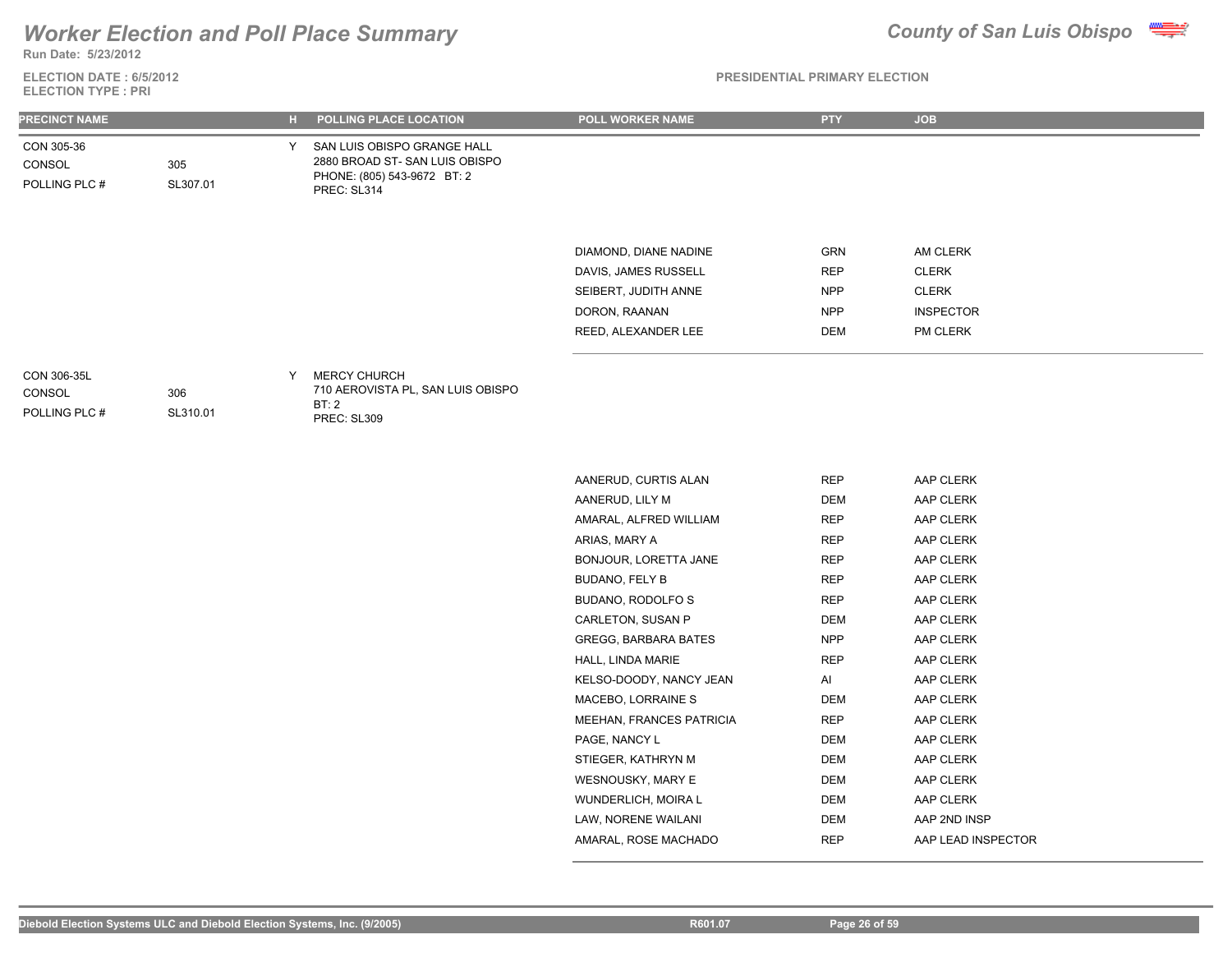

**Run Date: 5/23/2012**

**ELECTION DATE : 6/5/2012 ELECTION TYPE : PRI**

| <b>PRECINCT NAME</b>                   |                 | $H$ . | POLLING PLACE LOCATION                                                                                                    | POLL WORKER NAME                                                                                                                                             | <b>PTY</b>                                                                                            | <b>JOB</b>                                                                                           |
|----------------------------------------|-----------------|-------|---------------------------------------------------------------------------------------------------------------------------|--------------------------------------------------------------------------------------------------------------------------------------------------------------|-------------------------------------------------------------------------------------------------------|------------------------------------------------------------------------------------------------------|
| CON 307-37<br>CONSOL<br>POLLING PLC #  | 307<br>SL311.01 | Y     | UNITY CHURCH OF SAN LUIS OBISPO<br>1490 SOUTHWOOD DR- SAN LUIS OBISPO<br>PHONE: (805) 704-4267 BT: 2<br>PREC: SL312       |                                                                                                                                                              |                                                                                                       |                                                                                                      |
|                                        |                 |       |                                                                                                                           | JENNINGS, JOANN K<br>ARBINI, CAROL J<br>CANAAN, CORENE<br>ZANG, LISA ANN<br>BREZNAY, SUSAN PHIBBS                                                            | <b>REP</b><br><b>DEM</b><br><b>NPP</b><br><b>DEM</b><br><b>DEM</b>                                    | AM CLERK<br><b>CLERK</b><br><b>CLERK</b><br><b>INSPECTOR</b><br><b>PM CLERK</b>                      |
| CON 308-38L<br>CONSOL<br>POLLING PLC # | 308<br>SL312.01 | Y     | NAZARENE CHURCH- SAN LUIS OBISPO<br>3396 JOHNSON AVE-ENTER OFF<br>SOUTHWOOD<br>PHONE: (805) 543-3192 BT: 2<br>PREC: SL312 |                                                                                                                                                              |                                                                                                       |                                                                                                      |
|                                        |                 |       |                                                                                                                           | ESQUIVEL, CRYSTAL<br>HOPKINS, TERRY J<br>KAML, JERRY M<br>HOPKINS, RALPH ALLEN<br>MC GRATH, STEPHEN A<br>VERMEER, DONALD E                                   | <b>NPP</b><br><b>DEM</b><br><b>DEM</b><br><b>DEM</b><br><b>GRN</b><br><b>NPP</b>                      | AM CLERK<br>AM CLERK<br><b>LEAD INSPECTOR</b><br>PM CLERK<br>PM CLERK<br>PM CLERK                    |
| CON 309-37L<br>CONSOL<br>POLLING PLC # | 309<br>SL313.01 | Y     | UNITY CHURCH OF SAN LUIS OBISPO<br>1490 SOUTHWOOD DR-SAN LUIS OBISPO<br>PHONE: (805) 704-4267 BT: 2<br>PREC: SL312        |                                                                                                                                                              |                                                                                                       |                                                                                                      |
|                                        |                 |       |                                                                                                                           | HAMILTON, ARTHUR KEITH<br><b>HIGGINS, TEAESTER B</b><br>JUCK, EDNA M<br>LANE, BARBARA MARIE<br>NEMKO, FRANCESCA<br>ROUSE, SHARON A<br>SCHWARTZ, DOROTHY DIAL | <b>REP</b><br><b>DEM</b><br><b>DEM</b><br><b>NPP</b><br><b>DEM</b><br>REP<br><b>DEM</b><br><b>DEM</b> | AAP CLERK<br>AAP CLERK<br>AAP CLERK<br>AAP CLERK<br>AAP CLERK<br>AAP CLERK<br>AAP CLERK<br>AAP CLERK |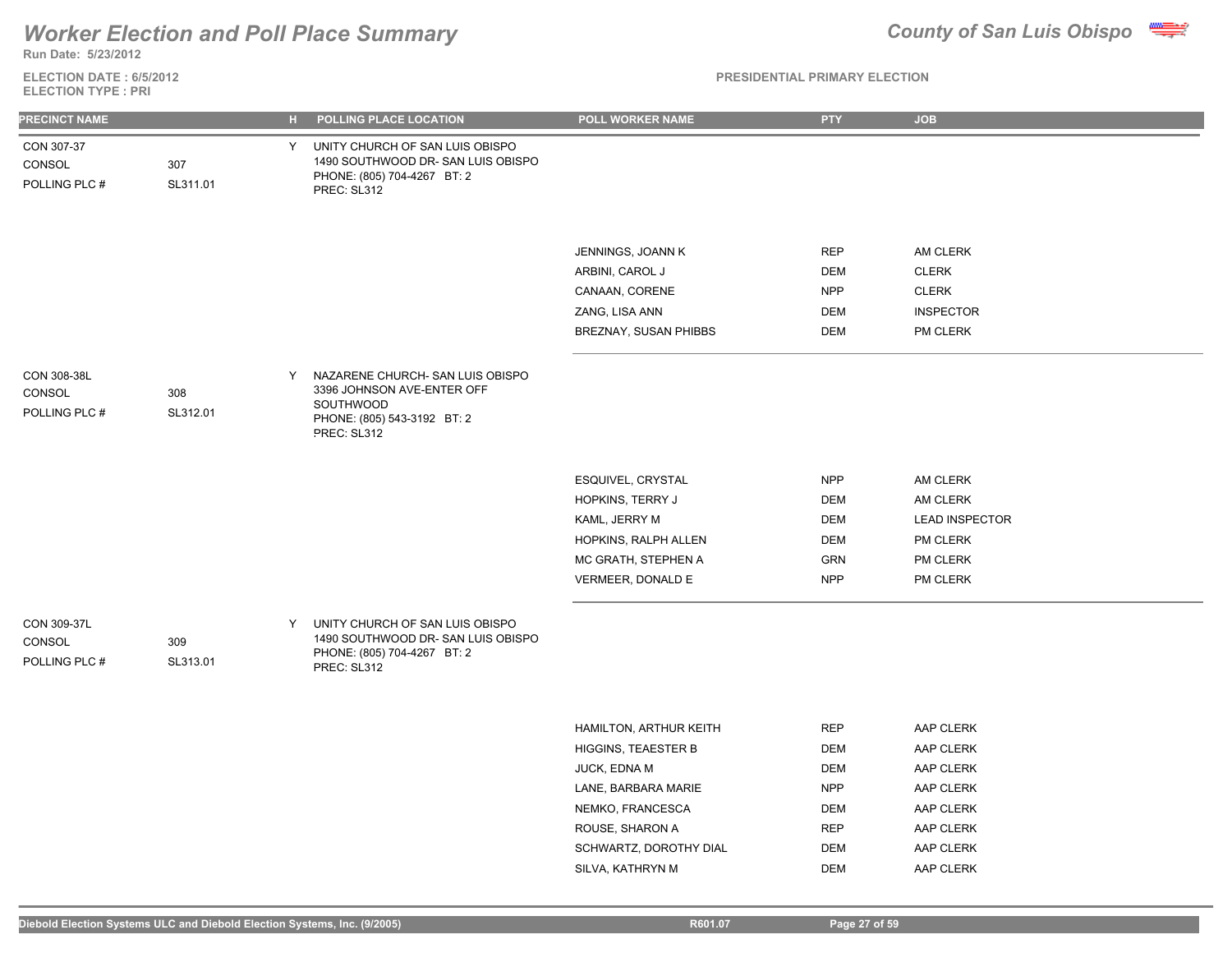**Run Date: 5/23/2012**

**ELECTION DATE : 6/5/2012 ELECTION TYPE : PRI**



### **PRESIDENTIAL PRIMARY ELECTION**

| <b>PRECINCT NAME</b>                   |                 | $\mathbf{H}$ . | POLLING PLACE LOCATION                                                                                              | POLL WORKER NAME           | <b>PTY</b> | <b>JOB</b>         |
|----------------------------------------|-----------------|----------------|---------------------------------------------------------------------------------------------------------------------|----------------------------|------------|--------------------|
|                                        |                 |                |                                                                                                                     | SILVA, LOUIS L             | <b>DEM</b> | AAP CLERK          |
|                                        |                 |                |                                                                                                                     | SLEM, ALEXA A              | <b>DEM</b> | AAP CLERK          |
|                                        |                 |                |                                                                                                                     | WOODARD, NANCY L           | <b>REP</b> | AAP 2ND INSP       |
|                                        |                 |                |                                                                                                                     | MESKER, SHARON E           | <b>DEM</b> | AAP LEAD INSPECTOR |
| CON 310-36L<br>CONSOL<br>POLLING PLC # | 310<br>SL314.01 | Y              | SAN LUIS OBISPO GRANGE HALL<br>2880 BROAD ST-SAN LUIS OBISPO<br>PHONE: (805) 543-9672 BT: 2<br>PREC: SL314          |                            |            |                    |
|                                        |                 |                |                                                                                                                     | APFELBERG, ELIZABETH EMILY | GRN        | AAP CLERK          |
|                                        |                 |                |                                                                                                                     | ARMSTRONG, PATRICIA A      | <b>DEM</b> | AAP CLERK          |
|                                        |                 |                |                                                                                                                     | BORGSTROM, MARIANITA       | <b>DEM</b> | AAP CLERK          |
|                                        |                 |                |                                                                                                                     | DOVER, CAROL LYNN          | <b>DEM</b> | AAP CLERK          |
|                                        |                 |                |                                                                                                                     | HOWELL, MARY E             | <b>DEM</b> | AAP CLERK          |
|                                        |                 |                |                                                                                                                     | JANEWAY, LYNN S            | <b>REP</b> | AAP CLERK          |
|                                        |                 |                |                                                                                                                     | JOHNSON, FRANCES H         | <b>DEM</b> | AAP CLERK          |
|                                        |                 |                |                                                                                                                     | JOHNSON, ROCHELLE TANDY    | <b>NPP</b> | AAP CLERK          |
|                                        |                 |                |                                                                                                                     | KULP, BETTE J              | <b>DEM</b> | AAP CLERK          |
|                                        |                 |                |                                                                                                                     | SEARS, GAIL E              | DEM        | AAP 2ND INSP       |
|                                        |                 |                |                                                                                                                     | SOLL, DOLORES M            | <b>DEM</b> | AAP LEAD INSPECTOR |
| CON 311-39L<br>CONSOL<br>POLLING PLC # | 311<br>SL315.01 | Y              | UNITARIAN UNIVERSALIST FELLOWSHIP<br>2201 LAWTON ST - SAN LUIS OBISPO<br>PHONE: (805) 544-1669 BT: 2<br>PREC: SL314 |                            |            |                    |
|                                        |                 |                |                                                                                                                     | ANDERSON, ADELE MARIE      | <b>GRN</b> | AAP CLERK          |
|                                        |                 |                |                                                                                                                     | <b>BASICH, FRANK MARK</b>  | <b>DEM</b> | AAP CLERK          |
|                                        |                 |                |                                                                                                                     | BERNHARDT, ANN S           | <b>DEM</b> | AAP CLERK          |
|                                        |                 |                |                                                                                                                     | CHEVES, BARBARA SUE        | <b>DEM</b> | AAP CLERK          |
|                                        |                 |                |                                                                                                                     | GORDON, JEAN CAROL         | <b>DEM</b> | AAP CLERK          |
|                                        |                 |                |                                                                                                                     | KNIGHT, JOYCE JOHNS        | <b>DEM</b> | AAP CLERK          |

KNIGHT, RICHARD THOMAS DEM DEM AAP CLERK KRUPP, CATHARINE T DEM DEM AAP CLERK LEAF, GAYLE BELTZ DEM DEM AAP CLERK MILBURN, JO ANNE FELLOWS DEM DEM AAP CLERK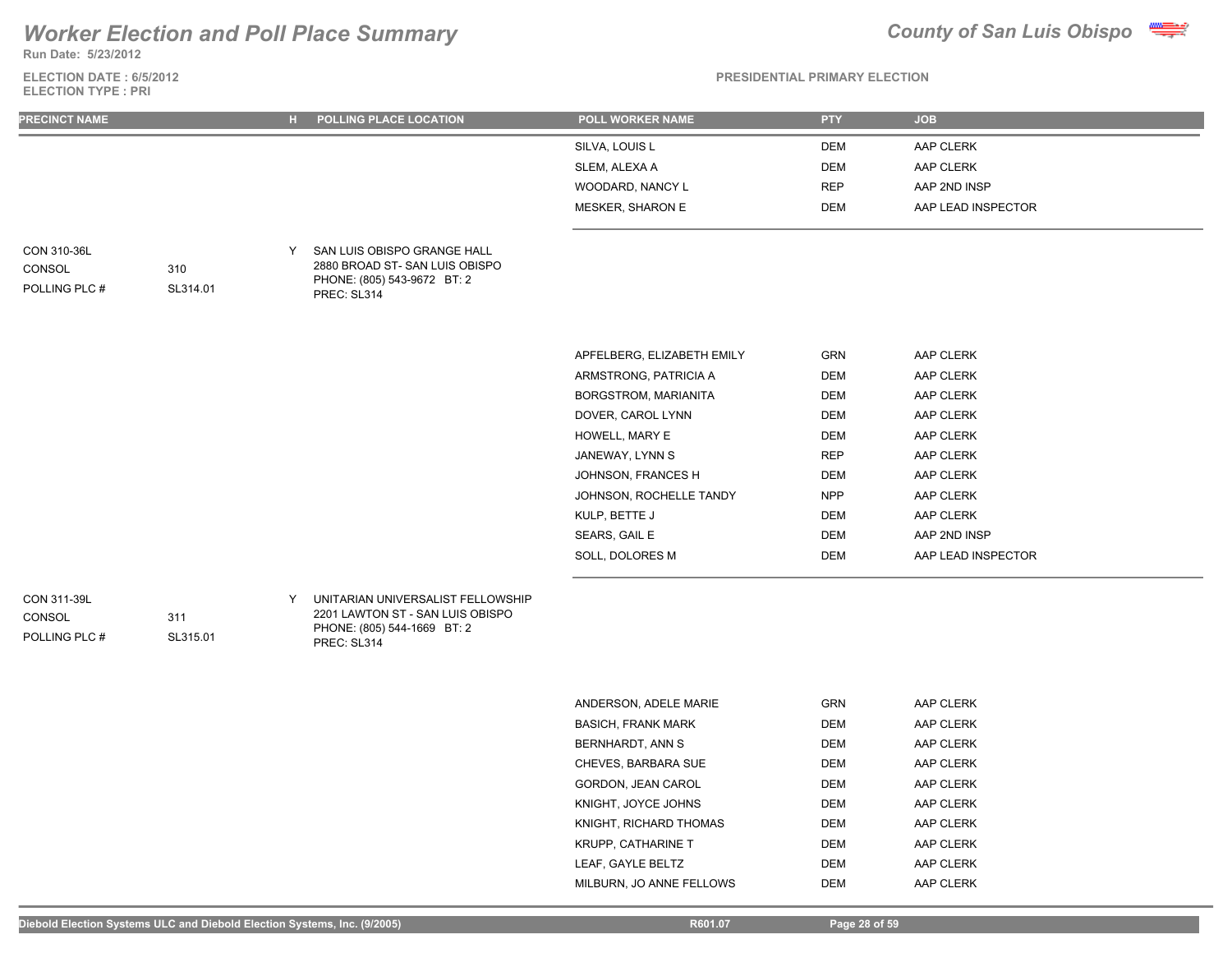**Run Date: 5/23/2012**

### **ELECTION DATE : 6/5/2012 ELECTION TYPE : PRI**



| <b>PRECINCT NAME</b>                  |                 | н. | POLLING PLACE LOCATION                                                                                              | <b>POLL WORKER NAME</b>   | <b>PTY</b> | <b>JOB</b>         |
|---------------------------------------|-----------------|----|---------------------------------------------------------------------------------------------------------------------|---------------------------|------------|--------------------|
|                                       |                 |    |                                                                                                                     | CHIPPENDALE, SUSAN HARRIS | <b>DEM</b> | AAP LEAD INSPECTOR |
|                                       |                 |    |                                                                                                                     | CURTIS, SUZANNE E         | <b>DEM</b> | <b>INSPECTOR</b>   |
| CON 312-39<br>CONSOL<br>POLLING PLC # | 312<br>SL316.01 | Y  | UNITARIAN UNIVERSALIST FELLOWSHIP<br>2201 LAWTON ST - SAN LUIS OBISPO<br>PHONE: (805) 544-1669 BT: 2<br>PREC: SL314 |                           |            |                    |
|                                       |                 |    |                                                                                                                     | MINIKEL, JUNE             | <b>DEM</b> | AAP CLERK          |
|                                       |                 |    |                                                                                                                     | NORTON, CAROL L           | <b>NPP</b> | AAP CLERK          |
|                                       |                 |    |                                                                                                                     | NORWOOD, NANCY F          | <b>DEM</b> | AAP CLERK          |
|                                       |                 |    |                                                                                                                     | PEASE, ANDREA R           | <b>DEM</b> | AAP CLERK          |
|                                       |                 |    |                                                                                                                     | <b>SCHMIETT, DIANA K</b>  | <b>NPP</b> | AAP CLERK          |
|                                       |                 |    |                                                                                                                     | STENOVEC, SUSAN           | <b>DEM</b> | AAP CLERK          |
|                                       |                 |    |                                                                                                                     | TAYLOR, KENT M            | <b>DEM</b> | AAP CLERK          |
|                                       |                 |    |                                                                                                                     | TAYLOR, KERRY E           | <b>DEM</b> | AAP CLERK          |
|                                       |                 |    |                                                                                                                     | THROOP, KATE ALLING       | <b>DEM</b> | AAP CLERK          |
|                                       |                 |    |                                                                                                                     | <b>WILLIAMS, ANN</b>      | <b>DEM</b> | AAP CLERK          |
|                                       |                 |    |                                                                                                                     | YAGER, JUDITH B           | <b>DEM</b> | AAP CLERK          |
|                                       |                 |    |                                                                                                                     | CLARKE, JANET LA RUE      | <b>DEM</b> | AAP INSPECTOR      |
|                                       |                 |    |                                                                                                                     | ST CLAIR, JOSEPH PETER    | <b>DEM</b> | AAP 2ND INSP       |
| CON 313-40<br>CONSOL<br>POLLING PLC # | 313<br>SL317.01 | Y  | <b>GRACE CHURCH</b><br>1036 PISMO STREET - SAN LUIS OBISPO<br>PHONE: (805) 543-2358 BT: 2<br>PREC: SL317            |                           |            |                    |

| <b>BARNICLE, KATHERINE</b>   | DEM        | AM CLERK         |
|------------------------------|------------|------------------|
| POLING. KAREN ANNETTE        | <b>DEM</b> | AM CLERK         |
| SIEBERT, PATRICIA A          | <b>DEM</b> | AM CLERK         |
| VON GORTLER, CHARLEEN DALE   | <b>DEM</b> | <b>INSPECTOR</b> |
| <b>MYERS, BERNITA LOUISE</b> | <b>DEM</b> | <b>PM CLERK</b>  |
| POWERS. WILLIAM HENRY        | <b>GRN</b> | <b>PM CLERK</b>  |
| STOFER. TWILA R              | DEM        | <b>PM CLERK</b>  |
|                              |            |                  |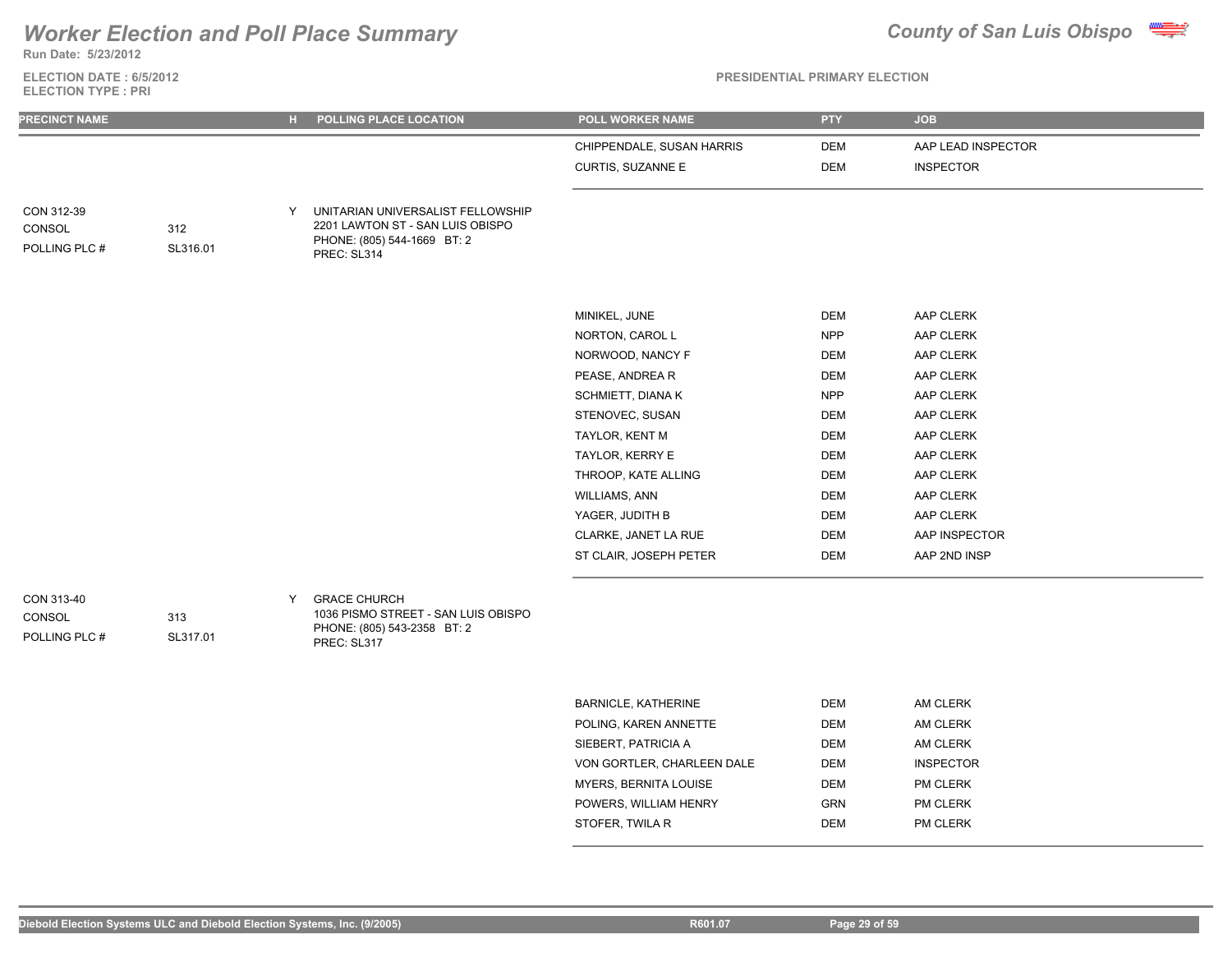

**Run Date: 5/23/2012**

**ELECTION DATE : 6/5/2012 ELECTION TYPE : PRI**

| <b>PRECINCT NAME</b>                   |                 | н. | POLLING PLACE LOCATION                                                                                                         | POLL WORKER NAME         | <b>PTY</b> | <b>JOB</b>         |
|----------------------------------------|-----------------|----|--------------------------------------------------------------------------------------------------------------------------------|--------------------------|------------|--------------------|
| CON 314-40L<br>CONSOL<br>POLLING PLC # | 314<br>SL318.01 | Y  | <b>GRACE CHURCH</b><br>1036 PISMO STREET - SAN LUIS OBISPO<br>PHONE: (805) 543-2358 BT: 2<br>PREC: SL317                       |                          |            |                    |
|                                        |                 |    |                                                                                                                                |                          |            |                    |
|                                        |                 |    |                                                                                                                                | BAKULA, MARCELLE L       | <b>NPP</b> | AAP CLERK          |
|                                        |                 |    |                                                                                                                                | CHERRY, KELLY WINGATE    | <b>DEM</b> | AAP CLERK          |
|                                        |                 |    |                                                                                                                                | CROCKETT, MARGARET R     | <b>DEM</b> | AAP CLERK          |
|                                        |                 |    |                                                                                                                                | DUNCAN, KATHRYN DIANE    | <b>DEM</b> | AAP CLERK          |
|                                        |                 |    |                                                                                                                                | KLINZMAN, DAVID R        | <b>DEM</b> | AAP CLERK          |
|                                        |                 |    |                                                                                                                                | PEAK, PATRICIA L         | <b>REP</b> | AAP CLERK          |
|                                        |                 |    |                                                                                                                                | STONE, JEANETTE K        | <b>DEM</b> | AAP CLERK          |
|                                        |                 |    |                                                                                                                                | PEAK, ROBERT L           | <b>REP</b> | AAP LEAD INSPECTOR |
| CON 315-41L<br>CONSOL<br>POLLING PLC # | 315<br>ED302.01 | Y  | LOS RANCHOS ELEMENTARY SCHOOL<br>5785 LOS RANCHOS RD - SAN LUIS<br><b>OBISPO</b><br>PHONE: (805) 543-0884 BT: 2<br>PREC: OR302 |                          |            |                    |
|                                        |                 |    |                                                                                                                                | DOVE, CHERYL ANNE        | <b>DEM</b> | AAP CLERK          |
|                                        |                 |    |                                                                                                                                | HARVEY, LOIS M           | <b>DEM</b> | AAP CLERK          |
|                                        |                 |    |                                                                                                                                | IRWIN, DEDE              | <b>REP</b> | AAP CLERK          |
|                                        |                 |    |                                                                                                                                | <b>IRWIN, KEN</b>        | <b>REP</b> | AAP CLERK          |
|                                        |                 |    |                                                                                                                                | LONG, WILLIAM E          | <b>REP</b> | AAP CLERK          |
|                                        |                 |    |                                                                                                                                | MARMON, LISA ELAINE      | DEM        | AAP CLERK          |
|                                        |                 |    |                                                                                                                                | MC GRATH, DIANE B        | <b>REP</b> | AAP CLERK          |
|                                        |                 |    |                                                                                                                                | MILLER, LISA MARIE       | <b>REP</b> | AAP CLERK          |
|                                        |                 |    |                                                                                                                                | ROSS, CONNIE J           | <b>REP</b> | AAP CLERK          |
|                                        |                 |    |                                                                                                                                | SCULLY, ELAINE T         | <b>REP</b> | AAP CLERK          |
|                                        |                 |    |                                                                                                                                | TER BORCH, SHARON W      | <b>REP</b> | AAP CLERK          |
|                                        |                 |    |                                                                                                                                | WALLIN, MELINDA MORRISON | DEM        | AAP CLERK          |
|                                        |                 |    |                                                                                                                                | LONG, DONNA MARIE        | <b>REP</b> | AAP LEAD INSPECTOR |
|                                        |                 |    |                                                                                                                                |                          |            |                    |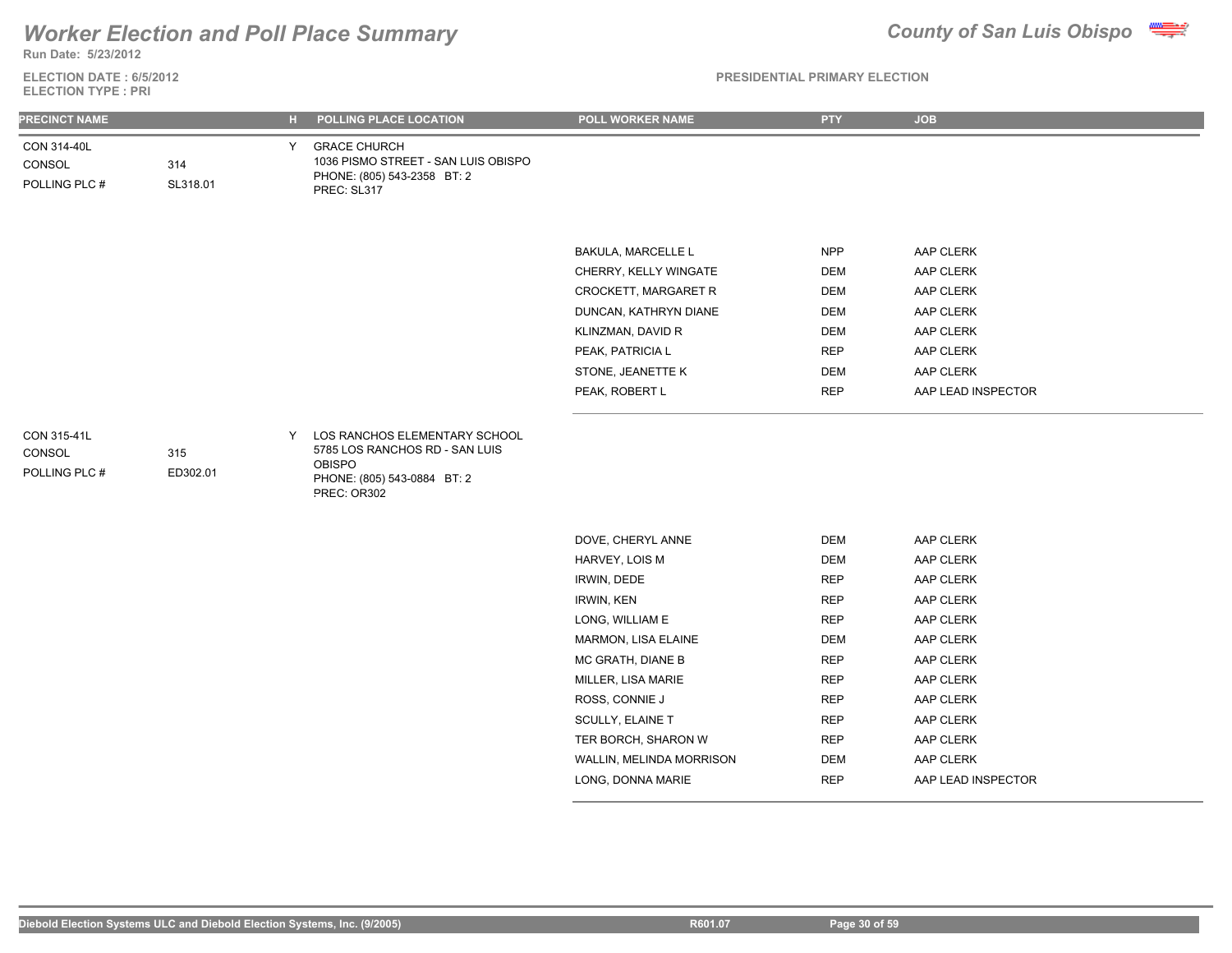

**Run Date: 5/23/2012**

**ELECTION DATE : 6/5/2012 ELECTION TYPE : PRI**

### **PRESIDENTIAL PRIMARY ELECTION**

| <b>PRECINCT NAME</b>                   |                 | н. | POLLING PLACE LOCATION                                                                                        | POLL WORKER NAME                                                                                                                                                        | <b>PTY</b>                                                                       | <b>JOB</b>                                                                              |
|----------------------------------------|-----------------|----|---------------------------------------------------------------------------------------------------------------|-------------------------------------------------------------------------------------------------------------------------------------------------------------------------|----------------------------------------------------------------------------------|-----------------------------------------------------------------------------------------|
| CON 316-42L<br>CONSOL<br>POLLING PLC # | 316<br>AV301.01 |    | Y AVILA BEACH COMMUNITY BLDG<br>191 SAN MIGUEL ST - AVILA BEACH<br>PHONE: (805) 595-2013 BT: 2<br>PREC: AV301 |                                                                                                                                                                         |                                                                                  |                                                                                         |
|                                        |                 |    |                                                                                                               | <b>BROWN, ANNE</b><br><b>MARTIN, PATRICIA</b><br>STEPHENSON, LINDA MARIE<br>HORNE, BOYD W<br>HORNE, SARA                                                                | <b>DEM</b><br>LIB<br><b>REP</b><br><b>DEM</b><br>DEM                             | AM CLERK<br><b>CLERK</b><br><b>CLERK</b><br><b>LEAD INSPECTOR</b><br>PM CLERK           |
| CON 317-43<br>CONSOL<br>POLLING PLC #  | 317<br>PS301.01 | Y  | SHELL BEACH VETERANS BLDG<br>230 LEEWARD AVE- SHELL BEACH<br>PHONE: (805) 773-1349 BT: 2<br>PREC: PS303       |                                                                                                                                                                         |                                                                                  |                                                                                         |
|                                        |                 |    |                                                                                                               | MALMSKOG, NORMAN ARTHUR<br><b>VORIE, RICHARD KENT</b><br>WILLIAMS, ROBERT LEWIS<br>HUTCHISON, CAROL A<br>DANIELS, MARVIN L<br>DANIELS, PETRONELLA MARGARET              | <b>REP</b><br><b>DEM</b><br><b>REP</b><br><b>REP</b><br><b>REP</b><br><b>REP</b> | AM CLERK<br>AM CLERK<br><b>CLERK</b><br><b>INSPECTOR</b><br>PM CLERK<br>PM CLERK        |
| CON 318-43L<br>CONSOL<br>POLLING PLC # | 318<br>PS303.01 | Y  | SHELL BEACH VETERANS BLDG<br>230 LEEWARD AVE- SHELL BEACH<br>PHONE: (805) 773-1349 BT: 2<br>PREC: PS303       |                                                                                                                                                                         |                                                                                  |                                                                                         |
|                                        |                 |    |                                                                                                               | ADER, BRIAN MICHAEL<br>FOWLER, DARLENE MAE<br>FOWLER, KENNETH WAYNE<br><b>GRUNOW, KARL A</b><br><b>GRUNOW, MARCELLA F</b><br>HUTCHISON, J WILLIAM<br>NORDYKE, APRIL ANN | <b>REP</b><br><b>REP</b><br><b>REP</b><br>PF<br><b>NPP</b><br>DEM<br><b>DEM</b>  | AAP CLERK<br>AAP CLERK<br>AAP CLERK<br>AAP CLERK<br>AAP CLERK<br>AAP CLERK<br>AAP CLERK |

NORDYKE, CYRUS BENJAMIN NPP AAP CLERK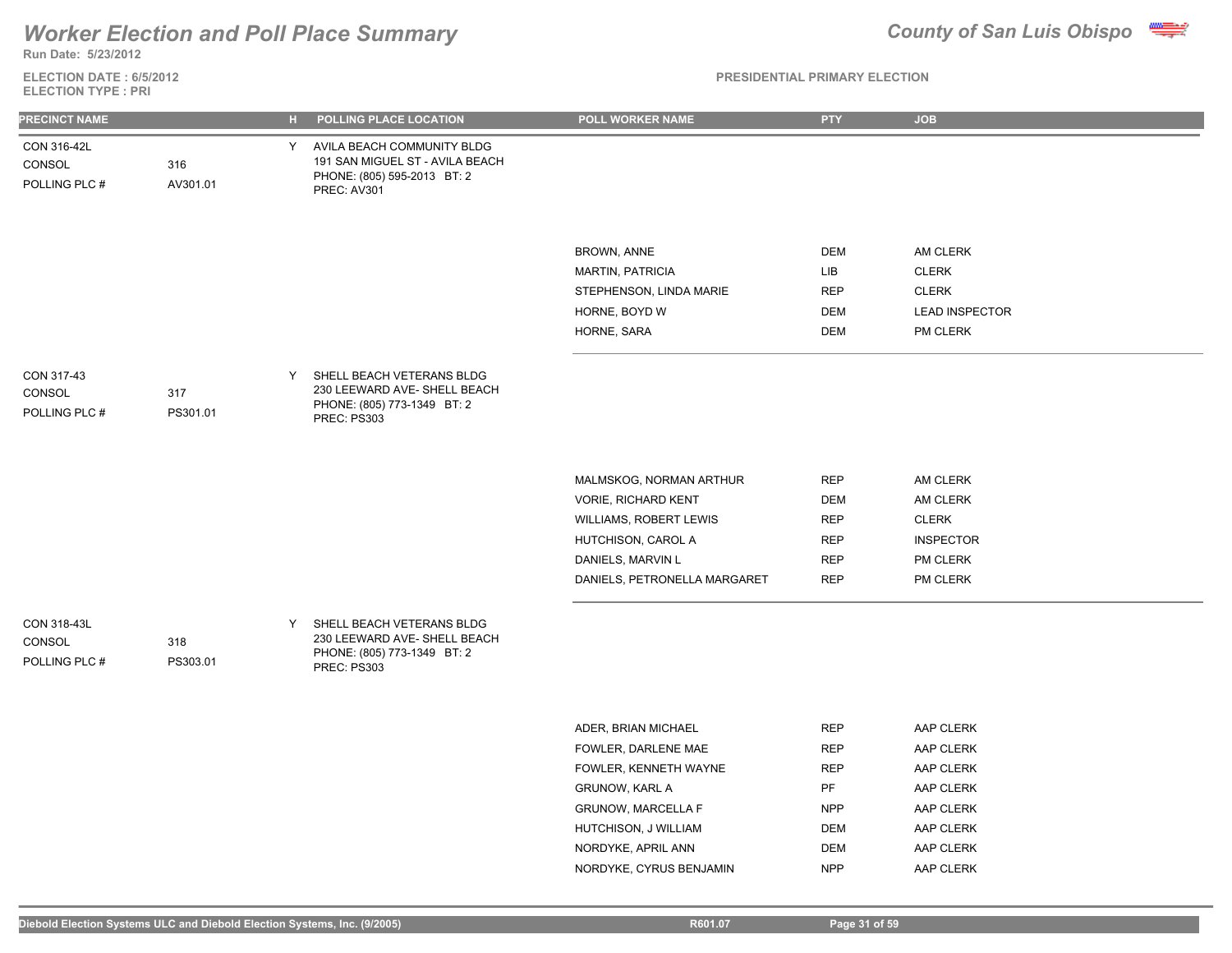**Run Date: 5/23/2012**

**ELECTION DATE : 6/5/2012 ELECTION TYPE : PRI**



| <b>PRECINCT NAME</b>                   |                 |   | H POLLING PLACE LOCATION                                                                               | POLL WORKER NAME                           | <b>PTY</b> | <b>JOB</b>         |
|----------------------------------------|-----------------|---|--------------------------------------------------------------------------------------------------------|--------------------------------------------|------------|--------------------|
|                                        |                 |   |                                                                                                        | PORTER, GAIL E                             | <b>REP</b> | AAP CLERK          |
|                                        |                 |   |                                                                                                        | SHIVELY, CAROLYN                           | <b>DEM</b> | AAP CLERK          |
|                                        |                 |   |                                                                                                        | STINEBAUGH, DAVID ALAN                     | <b>REP</b> | AAP CLERK          |
|                                        |                 |   |                                                                                                        | STINEBAUGH, GARI                           | <b>REP</b> | AAP CLERK          |
|                                        |                 |   |                                                                                                        | THOMPSON, BEVERLY L                        | <b>REP</b> | AAP CLERK          |
|                                        |                 |   |                                                                                                        | ADER, KAREN JOHNSON                        | <b>REP</b> | AAP LEAD INSPECTOR |
| CON 319-44<br>CONSOL<br>POLLING PLC #  | 319<br>PS304.01 | Y | NEW LIFE COMMUNITY CHURCH<br>990 JAMES WAY - PISMO BEACH<br>PHONE: (805) 489-3254 BT: 2<br>PREC: PS307 |                                            |            |                    |
|                                        |                 |   |                                                                                                        |                                            |            |                    |
|                                        |                 |   |                                                                                                        | LEWIS, CHARLES WARREN                      | <b>REP</b> | AM CLERK           |
|                                        |                 |   |                                                                                                        | NOLAND, LORRAINE FELICE                    | <b>REP</b> | AM CLERK           |
|                                        |                 |   |                                                                                                        | WILLIAMSON, SALLY J                        | <b>REP</b> | <b>CLERK</b>       |
|                                        |                 |   |                                                                                                        | WEIRICK, CLINT STEELE                      | <b>DEM</b> | <b>INSPECTOR</b>   |
|                                        |                 |   |                                                                                                        | STAMOLIS, CONNIE KAY                       | <b>REP</b> | PM CLERK           |
|                                        |                 |   |                                                                                                        | STAMOLIS, GEORGE JOHN                      | <b>REP</b> | PM CLERK           |
| CON 320-44<br>CONSOL<br>POLLING PLC #  | 320<br>PS306.01 | Y | NEW LIFE COMMUNITY CHURCH<br>990 JAMES WAY - PISMO BEACH<br>PHONE: (805) 489-3254 BT: 2<br>PREC: PS307 |                                            |            |                    |
|                                        |                 |   |                                                                                                        |                                            |            |                    |
|                                        |                 |   |                                                                                                        | <b>BALDWIN, REECE</b>                      | <b>NPP</b> | <b>CLERK</b>       |
|                                        |                 |   |                                                                                                        | WHIPPS, CORRENE E                          | <b>DEM</b> | <b>CLERK</b>       |
|                                        |                 |   |                                                                                                        | WHIPPS, ROBERT E                           | DEM        | <b>CLERK</b>       |
|                                        |                 |   |                                                                                                        | STILWELL, JOHN E                           | <b>DEM</b> | <b>INSPECTOR</b>   |
| CON 321-44L<br>CONSOL<br>POLLING PLC # | 321<br>PS307.01 | Y | NEW LIFE COMMUNITY CHURCH<br>990 JAMES WAY - PISMO BEACH<br>PHONE: (805) 489-3254 BT: 2<br>PREC: PS307 |                                            |            |                    |
|                                        |                 |   |                                                                                                        |                                            | <b>DEM</b> | AM CLERK           |
|                                        |                 |   |                                                                                                        | GOODMAN, STEVEN BRYAN<br>GUARD, JOHN DAVID | <b>DEM</b> | AM CLERK           |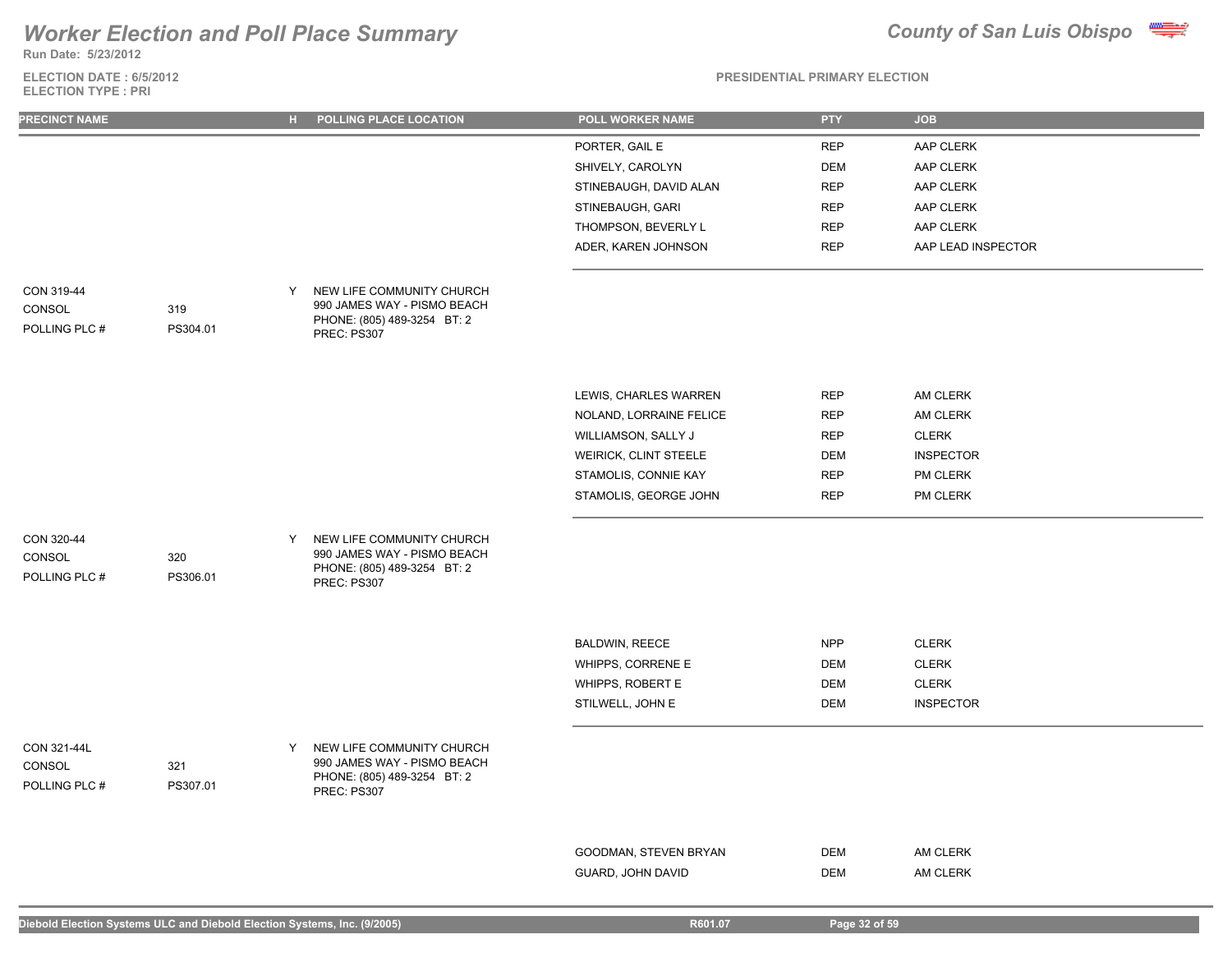**Run Date: 5/23/2012**

### **ELECTION DATE : 6/5/2012 ELECTION TYPE : PRI**



**PRESIDENTIAL PRIMARY ELECTION**

| <b>PRECINCT NAME</b>                   |                 | н. | POLLING PLACE LOCATION                                                                                   | POLL WORKER NAME         | <b>PTY</b> | <b>JOB</b>               |
|----------------------------------------|-----------------|----|----------------------------------------------------------------------------------------------------------|--------------------------|------------|--------------------------|
|                                        |                 |    |                                                                                                          | PARRISH, PENNY LYNNE     | <b>REP</b> | <b>VTR ASSIST CLK AM</b> |
|                                        |                 |    |                                                                                                          | JONES, PAUL E            | <b>REP</b> | <b>CLERK</b>             |
|                                        |                 |    |                                                                                                          | <b>BLAKE, SHEILA</b>     | <b>NPP</b> | <b>LEAD INSPECTOR</b>    |
|                                        |                 |    |                                                                                                          | JONES, JOY C             | <b>REP</b> | PM CLERK                 |
|                                        |                 |    |                                                                                                          | KATEN, JAMES KENNETH     | <b>DEM</b> | PM CLERK                 |
|                                        |                 |    |                                                                                                          | PAGE, JULIANA ROSE       | <b>REP</b> | VTR ASSIST CLK PM        |
|                                        |                 |    |                                                                                                          | EHRING, PATRICIA J       | <b>REP</b> | <b>VTR ASSIST CLK</b>    |
| CON 322-45<br>CONSOL<br>POLLING PLC #  | 322<br>GC301.01 | Y  | RAMONA GARDEN PARK CENTER<br>993 RAMONA AVE - GROVER BEACH<br>PHONE: (805) 473-4567 BT: 2<br>PREC: GC303 |                          |            |                          |
|                                        |                 |    |                                                                                                          | BRYANT, SANDRA YVONNE    | <b>NPP</b> | AM CLERK                 |
|                                        |                 |    |                                                                                                          | BROWN, SHARON KAY        | <b>DEM</b> | <b>CLERK</b>             |
|                                        |                 |    |                                                                                                          | LONG, BETTY J            | <b>DEM</b> | <b>CLERK</b>             |
|                                        |                 |    |                                                                                                          | SUBIA, ANITA SALAZAR     | <b>REP</b> | <b>INSPECTOR</b>         |
|                                        |                 |    |                                                                                                          | ORLETT, BERNARD JOSEPH   | <b>DEM</b> | PM CLERK                 |
|                                        |                 |    |                                                                                                          |                          |            |                          |
| CON 323-45<br>CONSOL<br>POLLING PLC #  | 323<br>GC302.01 | Y  | RAMONA GARDEN PARK CENTER<br>993 RAMONA AVE - GROVER BEACH<br>PHONE: (805) 473-4567 BT: 2<br>PREC: GC303 |                          |            |                          |
|                                        |                 |    |                                                                                                          | CARACCI, ANITA EVAMARIE  | <b>DEM</b> | AM CLERK                 |
|                                        |                 |    |                                                                                                          | MENDOZA, DIANA MARIE     | Al         | <b>CLERK</b>             |
|                                        |                 |    |                                                                                                          | REINHARDT, KATELYN MARIE | <b>NPP</b> | <b>CLERK</b>             |
|                                        |                 |    |                                                                                                          | CAPERTON, AMELLIA S M    | <b>REP</b> | <b>INSPECTOR</b>         |
|                                        |                 |    |                                                                                                          | DOUGLAS, LYNNDA ANNE     | $N-P$      | PM CLERK                 |
| CON 324-45L<br>CONSOL<br>POLLING PLC # | 324<br>GC303.01 | Y  | RAMONA GARDEN PARK CENTER<br>993 RAMONA AVE - GROVER BEACH<br>PHONE: (805) 473-4567 BT: 2<br>PREC: GC303 |                          |            |                          |

BURD, SARAH VICTORIA GUYUNAY REP AM CLERK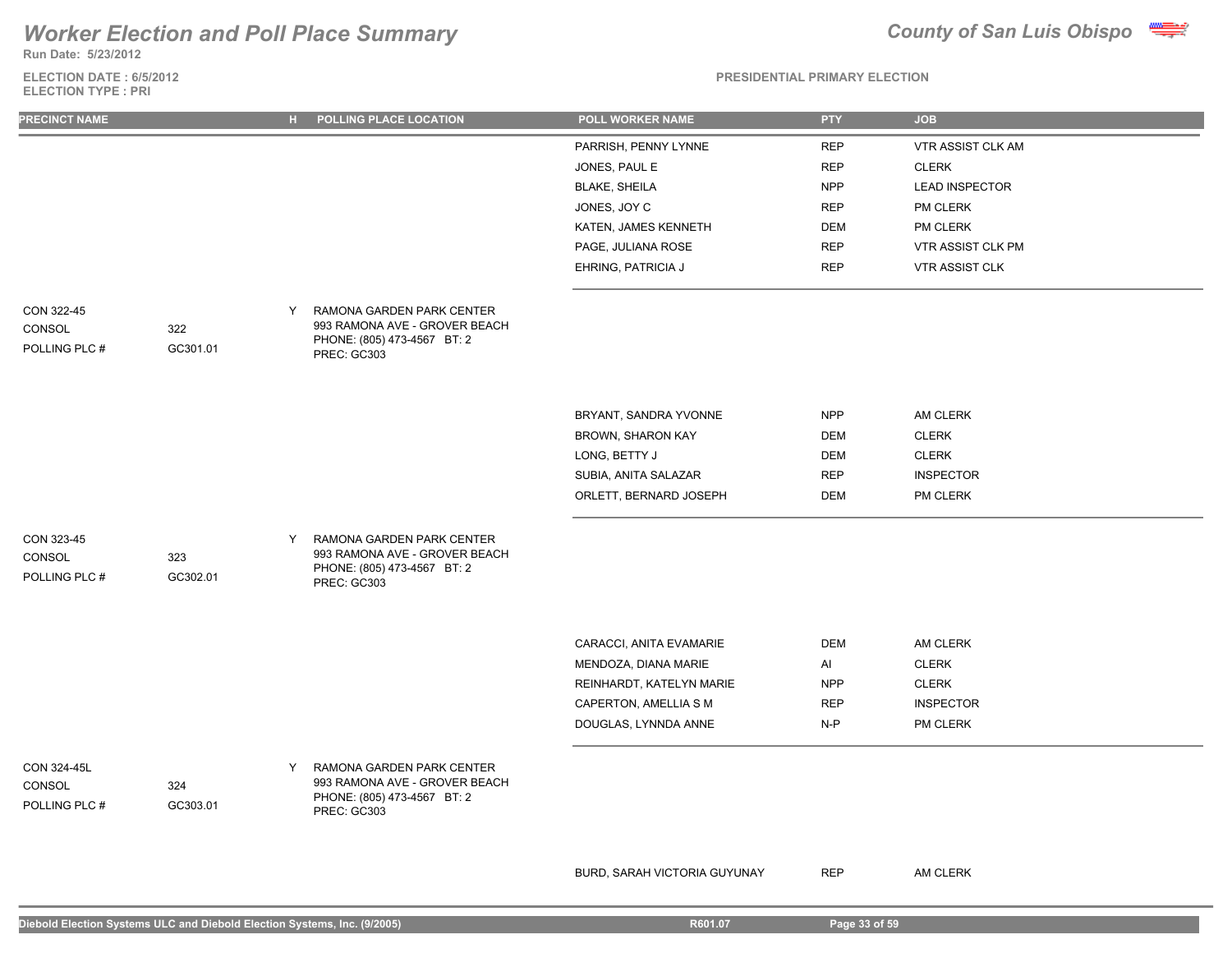**Run Date: 5/23/2012**

**ELECTION DATE : 6/5/2012 ELECTION TYPE : PRI**



| <b>PRECINCT NAME</b>                   |                 | н. | POLLING PLACE LOCATION                                                                                        | <b>POLL WORKER NAME</b>        | <b>PTY</b> | <b>JOB</b>            |
|----------------------------------------|-----------------|----|---------------------------------------------------------------------------------------------------------------|--------------------------------|------------|-----------------------|
|                                        |                 |    |                                                                                                               | CARGILL, MARILYN JEAN          | <b>REP</b> | AM CLERK              |
|                                        |                 |    |                                                                                                               | JARVIS, LISA D                 | <b>REP</b> | VTR ASSIST CLK AM     |
|                                        |                 |    |                                                                                                               | LOVE, RUTH CHARLENE            | <b>REP</b> | <b>LEAD INSPECTOR</b> |
|                                        |                 |    |                                                                                                               | CLARE, PAMELA ANN              | <b>REP</b> | PM CLERK              |
|                                        |                 |    |                                                                                                               | CONDELLI, FLORENTINA MARIE     | <b>DEM</b> | PM CLERK              |
|                                        |                 |    |                                                                                                               | FESLER, VICKI LYN              | <b>REP</b> | PM CLERK              |
|                                        |                 |    |                                                                                                               | SIMMONS, CONNIE Y              | <b>REP</b> | VTR ASSIST CLK PM     |
| CON 325-46L<br>CONSOL<br>POLLING PLC # | 325<br>GC304.01 | Y  | OAK PARK CHRISTIAN CHURCH<br>386 N OAK PARK BLVD - GROVER BEACH<br>PHONE: (805) 481-7091 BT: 2<br>PREC: GC304 |                                |            |                       |
|                                        |                 |    |                                                                                                               |                                |            |                       |
|                                        |                 |    |                                                                                                               | BOTTORFF, ADELINE ALICE        | <b>DEM</b> | AM CLERK              |
|                                        |                 |    |                                                                                                               | EVANS, JENNIFER ELIZABETH      | <b>REP</b> | AM CLERK              |
|                                        |                 |    |                                                                                                               | LAWSON, DONNA D                | <b>NPP</b> | <b>CLERK</b>          |
|                                        |                 |    |                                                                                                               | MORDAUNT, LAURA                | <b>REP</b> | <b>LEAD INSPECTOR</b> |
|                                        |                 |    |                                                                                                               | CASTELLUCCI, JEAN              | <b>NPP</b> | PM CLERK              |
|                                        |                 |    |                                                                                                               | STOTTS, ANNETTE                | <b>DEM</b> | PM CLERK              |
| CON 326-47L<br>CONSOL<br>POLLING PLC # | 326<br>GC305.01 | Y  | CENTRAL COAST BAPTIST CHURCH<br>153 S 9TH ST - GROVER BEACH<br>PHONE: (805) 489-2150 BT: 2<br>PREC: GC307     |                                |            |                       |
|                                        |                 |    |                                                                                                               | DAUTREMONT, KATHLEEN ELISABETH | <b>DEM</b> | AM CLERK              |
|                                        |                 |    |                                                                                                               | MIDLING MARGARET M             | <b>DEM</b> | AM CLERK              |

| <u>DAUTINEMUNT. IVAITIEEEN EEIUADETTI</u> | ◡          | AIN ULLIVI            |
|-------------------------------------------|------------|-----------------------|
| MIDLING, MARGARET M                       | DEM        | AM CLERK              |
| LORENZEN, WILLIAM FRIEDRICH               | DEM        | <b>CLERK</b>          |
| GIBBENS, CHRISTINE SULLIVAN               | DEM        | <b>LEAD INSPECTOR</b> |
| HOBGOOD, HARLAN H                         | DEM        | <b>PM CLERK</b>       |
| WATSON, NANCY ANN                         | <b>REP</b> | <b>PM CLERK</b>       |
|                                           |            |                       |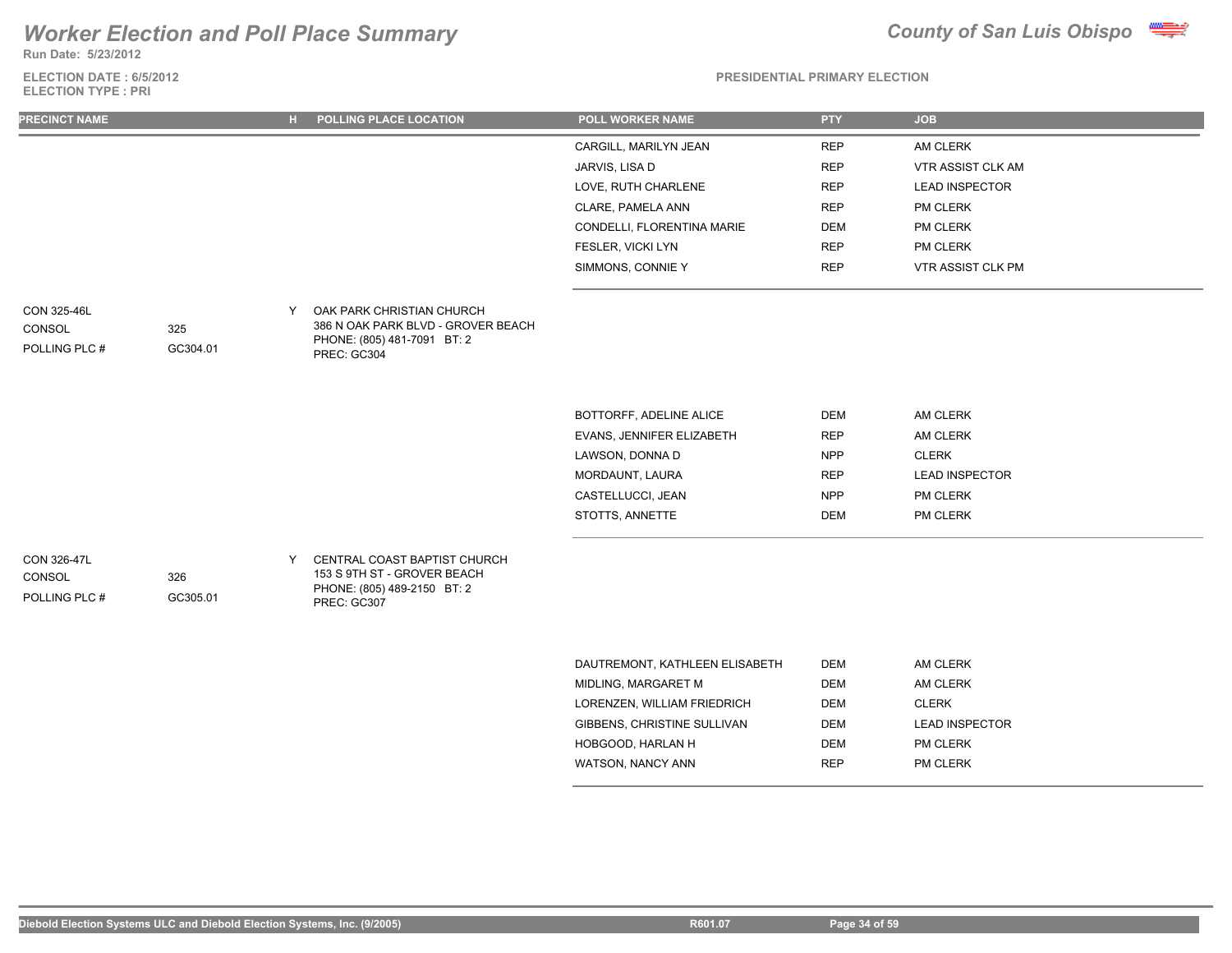

**Run Date: 5/23/2012**

**ELECTION DATE : 6/5/2012 ELECTION TYPE : PRI**

| <b>PRECINCT NAME</b>                   |                 | $\mathbf{H}$ . | POLLING PLACE LOCATION                                                                                                 | POLL WORKER NAME                                                                                                                                                                                                                | <b>PTY</b>                                                                                                                   | <b>JOB</b>                                                                                                                              |
|----------------------------------------|-----------------|----------------|------------------------------------------------------------------------------------------------------------------------|---------------------------------------------------------------------------------------------------------------------------------------------------------------------------------------------------------------------------------|------------------------------------------------------------------------------------------------------------------------------|-----------------------------------------------------------------------------------------------------------------------------------------|
| CON 327-48L<br>CONSOL<br>POLLING PLC # | 327<br>GC307.01 | Y              | <b>GROVER BEACH COMMUNITY CENTER</b><br>1230 TROUVILLE AVE- GROVER BEACH<br>PHONE: (805) 473-4584 BT: 2<br>PREC: GC307 |                                                                                                                                                                                                                                 |                                                                                                                              |                                                                                                                                         |
|                                        |                 |                |                                                                                                                        | MC MAHON, BROOK J<br>GUERRA, NICHOLAS RENE<br>SWEETLAND, TERRY<br>MEEDS, PAMELA<br>MC MAHON, DONNA L                                                                                                                            | <b>REP</b><br><b>DEM</b><br><b>REP</b><br><b>DEM</b><br><b>REP</b>                                                           | AM CLERK<br><b>CLERK</b><br><b>CLERK</b><br><b>LEAD INSPECTOR</b><br>PM CLERK                                                           |
| CON 328-49L<br>CONSOL<br>POLLING PLC # | 328<br>GC308.01 | Y              | FIRST PRESBYTERIAN CHURCH<br>1830 FARROLL RD, GROVER BEACH<br>PHONE: (805) 473-2766 BT: 2<br>PREC: GC308               |                                                                                                                                                                                                                                 |                                                                                                                              |                                                                                                                                         |
|                                        |                 |                |                                                                                                                        | ARMSTRONG, MARY BETH<br>DALE, PATRICIA ANN<br>EHRENBERG, COLLEEN ANN<br>GIAMBALVO, MARY MARGARET<br>HYMAN, HENRY A<br>JARRATT, GERTRUDE<br>KIMBALL, SHARON ELAINE<br>SULLIVAN, DONNA LEE<br>YAMADA, ALICE M<br>HYMAN, MARILEE B | <b>DEM</b><br><b>DEM</b><br><b>DEM</b><br>$N-P$<br><b>REP</b><br><b>NPP</b><br>NPP<br><b>NPP</b><br><b>DEM</b><br><b>DEM</b> | AAP CLERK<br>AAP CLERK<br>AAP CLERK<br>AAP CLERK<br>AAP CLERK<br>AAP CLERK<br>AAP CLERK<br>AAP CLERK<br>AAP CLERK<br>AAP LEAD INSPECTOR |
| CON 329-50<br>CONSOL<br>POLLING PLC #  | 329<br>BR301.01 | Y              | SOUTH COUNTY REGIONAL CENTER<br>800 W BRANCH ST - ARROYO GRANDE<br>PHONE: (805) 489-1488 BT: 2<br>PREC: AG403          |                                                                                                                                                                                                                                 |                                                                                                                              |                                                                                                                                         |
|                                        |                 |                |                                                                                                                        | <b>BIGGS, ANITA A</b><br>BIGGS, JOSEPH RANDALL<br>CASH, CHESTER N<br>CASH, JUDITH C                                                                                                                                             | <b>NPP</b><br><b>NPP</b><br><b>REP</b><br><b>DEM</b>                                                                         | AAP CLERK<br>AAP CLERK<br>AAP CLERK<br>AAP CLERK                                                                                        |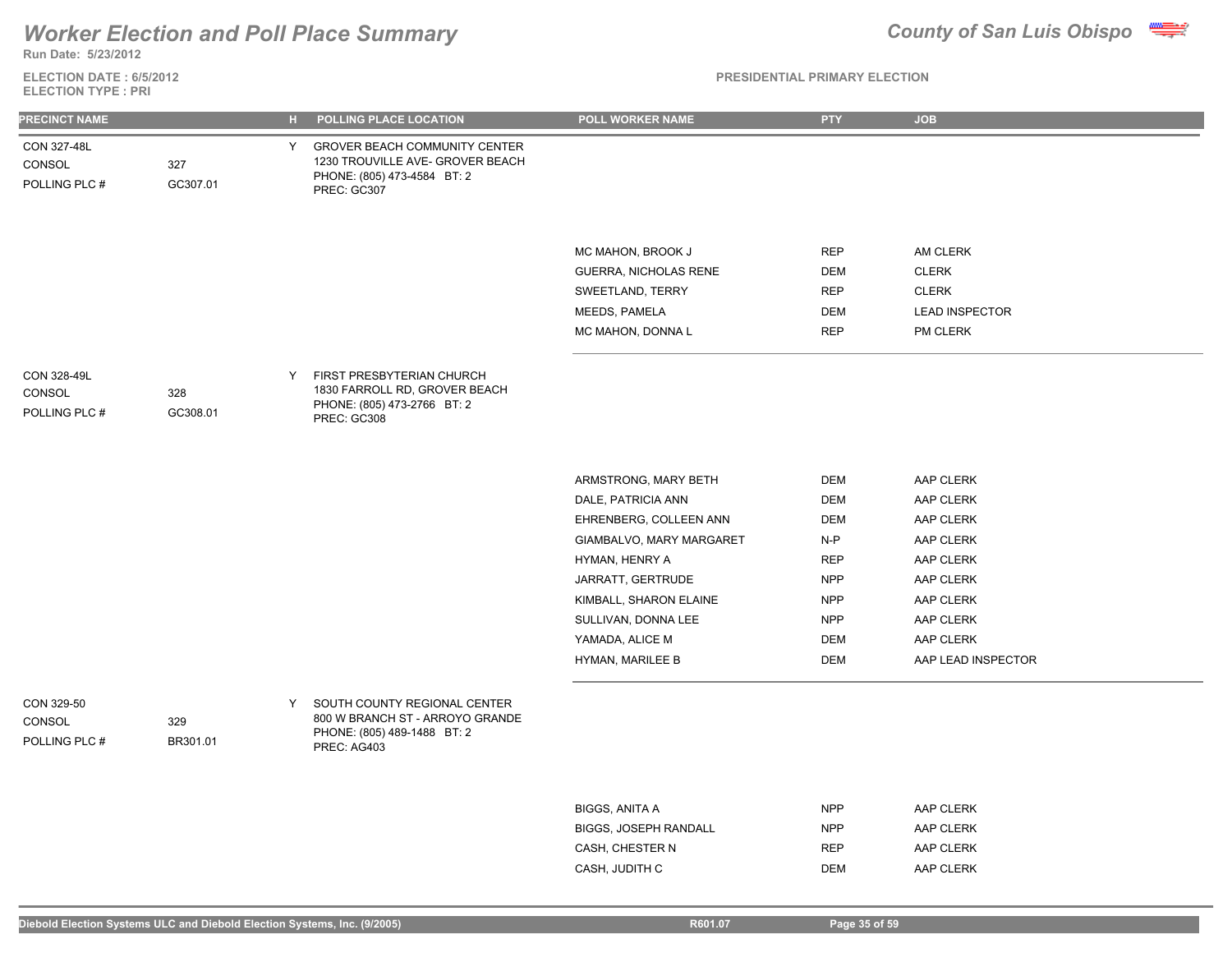## *Worker Election and Poll Place Summary* **County of San Luis Obispo County of San Luis Obispo**

OP301.01

401

AG401.01

**Run Date: 5/23/2012**

### **ELECTION DATE : 6/5/2012 ELECTION TYPE : PRI**



### **PRESIDENTIAL PRIMARY ELECTION**

| <b>PRECINCT NAME</b>        | н. | <b>POLLING PLACE LOCATION</b>                                   | <b>POLL WORKER NAME</b>      | <b>PTY</b> | <b>JOB</b>    |
|-----------------------------|----|-----------------------------------------------------------------|------------------------------|------------|---------------|
|                             |    |                                                                 | DEARWENT, SHELLEY ANDREA     | <b>NPP</b> | AAP CLERK     |
|                             |    |                                                                 | JEUNG, DONALD L              | DEM        | AAP CLERK     |
|                             |    |                                                                 | JEUNG, MARLENE E             | DEM        | AAP CLERK     |
|                             |    |                                                                 | JOHNSON, ANN T               | <b>NPP</b> | AAP CLERK     |
|                             |    |                                                                 | JOHNSON, GEORGE BRYAN        | <b>NPP</b> | AAP CLERK     |
|                             |    |                                                                 | MC KEOWN, DENNIS M           | DEM        | AAP CLERK     |
|                             |    |                                                                 | RICHERSON, LOIS CALLAGHAN    | GRN        | AAP CLERK     |
|                             |    |                                                                 | SPERLING, THOMAS A           | DEM        | AAP CLERK     |
|                             |    |                                                                 | <b>CROUCH, ROBERT ANDREW</b> | DEM        | AAP INSPECTOR |
|                             |    |                                                                 | MC KEOWN, TAMMY R            | <b>REP</b> | AAP 2ND INSP  |
|                             |    |                                                                 |                              |            |               |
| CON 330-50<br>330<br>CONSOL |    | SOUTH COUNTY REGIONAL CENTER<br>800 W BRANCH ST - ARROYO GRANDE |                              |            |               |

POLLING PLC #

| Y | SOUTH COUNTY REGIONAL CENTER    |
|---|---------------------------------|
|   | 800 W BRANCH ST - ARROYO GRANDE |
|   | PHONE: (805) 489-1488 BT: 2     |
|   | PREC: AG403                     |

| BETTENCOURT, PHYLLIS J         | <b>REP</b> | AAP CLERK     |
|--------------------------------|------------|---------------|
| FRITZ. ELIZABETH CLARE         | <b>REP</b> | AAP CLERK     |
| <b>HOLLAND, JULIE PORTER</b>   | <b>REP</b> | AAP CLERK     |
| <b>JOHNSON, BETTY THRESHER</b> | <b>REP</b> | AAP CLERK     |
| PERRIGUEY, BETTY G             | <b>DEM</b> | AAP CLERK     |
| PHILLIPS. GERALDINE M          | <b>REP</b> | AAP CLERK     |
| QUIGLEY, CAROLYN CULVER        | <b>DEM</b> | AAP CLERK     |
| RAMPTON, NORMA S               | <b>REP</b> | AAP CLERK     |
| <b>WEEKS, MARY LEE</b>         | <b>DEM</b> | AAP CLERK     |
| <b>HEDGES, AMY LOUISE</b>      | <b>NPP</b> | AAP INSPECTOR |
| DYER. ANITA FAYE               | <b>REP</b> | AAP 2ND INSP  |

CON 401-50 **CONSOL** 

POLLING PLC #

Y SOUTH COUNTY REGIONAL CENTER 800 W BRANCH ST - ARROYO GRANDE PHONE: (805) 489-1488 BT: 4 PREC: AG403

> BROWN, KAREN LYNN DEM DEM AAP CLERK EISTER, MARY LOCKWOOD DEM DEM AAP CLERK GREGORY, MARIAN P DEM DEM AAP CLERK GUGELER, HELEN E REP AAP CLERK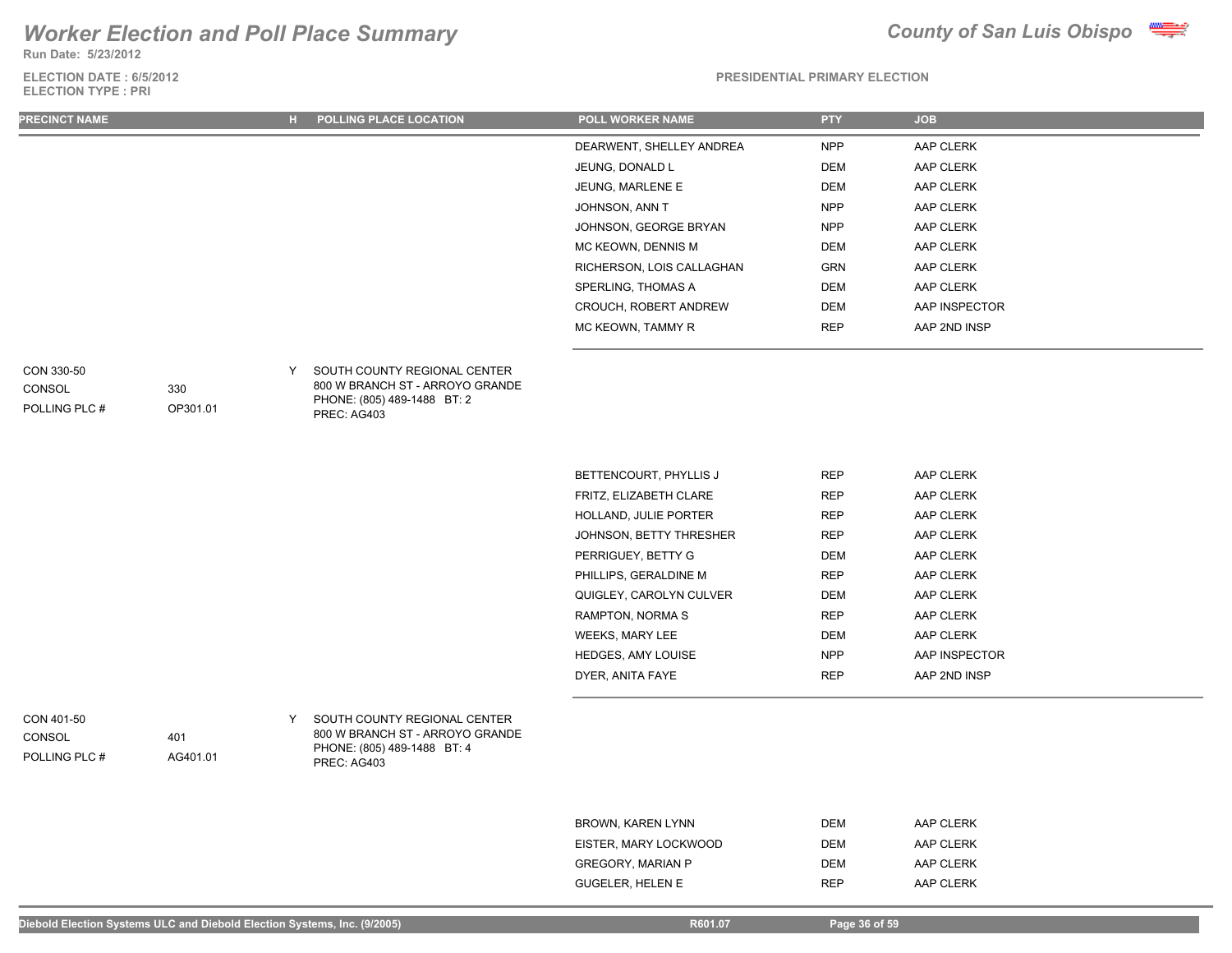**Run Date: 5/23/2012**

**ELECTION DATE : 6/5/2012 ELECTION TYPE : PRI**



| <b>PRECINCT NAME</b>                   |                 | н. | POLLING PLACE LOCATION                                                                                                     | POLL WORKER NAME          | <b>PTY</b> | <b>JOB</b>    |
|----------------------------------------|-----------------|----|----------------------------------------------------------------------------------------------------------------------------|---------------------------|------------|---------------|
|                                        |                 |    |                                                                                                                            | HEDGES, THOMAS ALBERT     | <b>NPP</b> | AAP CLERK     |
|                                        |                 |    |                                                                                                                            | HORNER, REBECCA ANNE      | <b>REP</b> | AAP CLERK     |
|                                        |                 |    |                                                                                                                            | HUGGINS, CECILE M         | <b>REP</b> | AAP CLERK     |
|                                        |                 |    |                                                                                                                            | MC CLURE, EVA J           | <b>DEM</b> | AAP CLERK     |
|                                        |                 |    |                                                                                                                            | ZARETZKA, JUDITH E        | <b>REP</b> | AAP INSPECTOR |
|                                        |                 |    |                                                                                                                            | LOVELADY, JACQUELYN LEE   | <b>REP</b> | AAP 2ND INSP  |
|                                        |                 |    |                                                                                                                            |                           |            |               |
| CON 402-50                             |                 | Y  | SOUTH COUNTY REGIONAL CENTER                                                                                               |                           |            |               |
| CONSOL<br>POLLING PLC #                | 402<br>AG402.01 |    | 800 W BRANCH ST - ARROYO GRANDE<br>PHONE: (805) 489-1488 BT: 4<br>PREC: AG403                                              |                           |            |               |
|                                        |                 |    |                                                                                                                            |                           |            |               |
|                                        |                 |    |                                                                                                                            | COHON, KATHLEEN MARIE     | DEM        | AAP INSPECTOR |
| CON 403-51L<br>CONSOL<br>POLLING PLC # | 403<br>AG404.01 | Y  | ARROYO GRANDE COMMUNITY CENTER<br>211 VERNON AVE., ARROYO GRANDE CA<br>93420<br>PHONE: (805) 473-5482 BT: 4<br>PREC: AG403 |                           |            |               |
|                                        |                 |    |                                                                                                                            |                           |            |               |
|                                        |                 |    |                                                                                                                            | ANDERSON, EARL PEARSON    | <b>REP</b> | AAP CLERK     |
|                                        |                 |    |                                                                                                                            | BAVARO, ELLEN NORENE      | <b>DEM</b> | AAP CLERK     |
|                                        |                 |    |                                                                                                                            | BLEWITT, CAROLINE KEZER   | <b>DEM</b> | AAP CLERK     |
|                                        |                 |    |                                                                                                                            | BOUDREAU, JUDITH ANN      | <b>NPP</b> | AAP CLERK     |
|                                        |                 |    |                                                                                                                            | CARSON, MARY CAROLYN      | <b>REP</b> | AAP CLERK     |
|                                        |                 |    |                                                                                                                            | <b>GATES, ELIZABETH B</b> | <b>NPP</b> | AAP CLERK     |
|                                        |                 |    |                                                                                                                            | GLENWRIGHT, ULA SCOTT     | <b>REP</b> | AAP CLERK     |
|                                        |                 |    |                                                                                                                            | HANDLEY, BEVERLEE G       | <b>REP</b> | AAP CLERK     |
|                                        |                 |    |                                                                                                                            | HEADINGTON, SHERRY LANE   | <b>DEM</b> | AAP CLERK     |
|                                        |                 |    |                                                                                                                            | LANG WOOD, TRACY ANN      | <b>DEM</b> | AAP CLERK     |
|                                        |                 |    |                                                                                                                            | NEWMAN, LORETTA JEAN      | <b>REP</b> | AAP CLERK     |
|                                        |                 |    |                                                                                                                            | PAYNE, EARLINE            | <b>DEM</b> | AAP CLERK     |
|                                        |                 |    |                                                                                                                            | SCHIEFFER, BARBARA IRENE  | <b>REP</b> | AAP CLERK     |
|                                        |                 |    |                                                                                                                            | SORENSEN, MARY            | <b>REP</b> | AAP CLERK     |
|                                        |                 |    |                                                                                                                            | VOPATEK, LAURA DIANE      | <b>REP</b> | AAP CLERK     |
|                                        |                 |    |                                                                                                                            | WEAVER, BEVERLY JEAN      | <b>DEM</b> | AAP CLERK     |
|                                        |                 |    |                                                                                                                            | WECKSTEIN, GRETCHEN L     | <b>DEM</b> | AAP CLERK     |
|                                        |                 |    |                                                                                                                            | HANNA, CAROL L            | <b>REP</b> | AAP 2ND INSP  |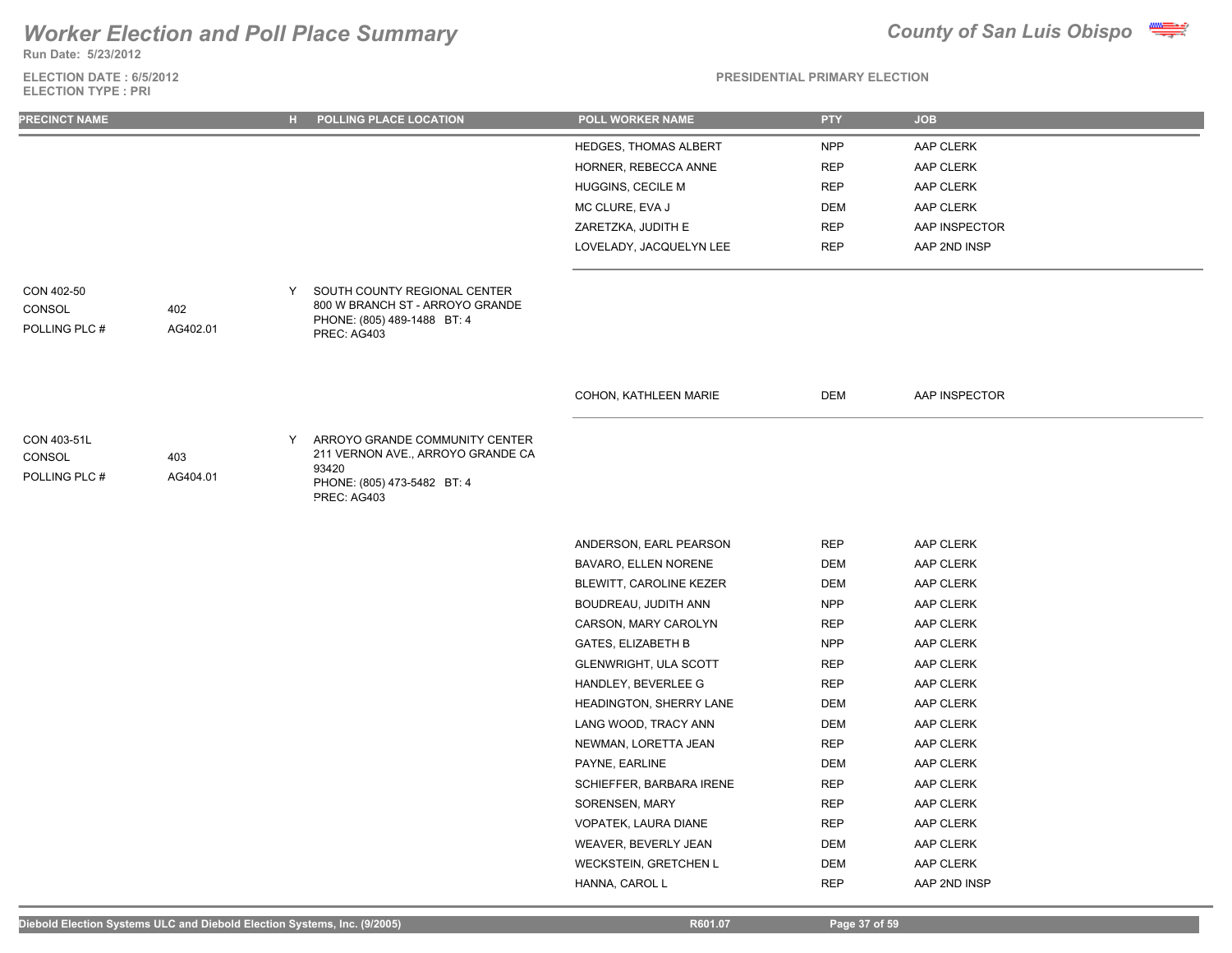**Run Date: 5/23/2012**

### **ELECTION DATE : 6/5/2012 ELECTION TYPE : PRI**



| <b>PRECINCT NAME</b>                   |                 | н. | POLLING PLACE LOCATION                                                                                                     | POLL WORKER NAME                                                                                                                                                       | <b>PTY</b>                                                                       | <b>JOB</b>                                                                       |
|----------------------------------------|-----------------|----|----------------------------------------------------------------------------------------------------------------------------|------------------------------------------------------------------------------------------------------------------------------------------------------------------------|----------------------------------------------------------------------------------|----------------------------------------------------------------------------------|
|                                        |                 |    |                                                                                                                            | ANDERSON, SUZY LAVON                                                                                                                                                   | <b>DEM</b>                                                                       | AAP LEAD INSPECTOR                                                               |
| CON 404-51<br>CONSOL<br>POLLING PLC #  | 404<br>AG406.01 | Y  | ARROYO GRANDE COMMUNITY CENTER<br>211 VERNON AVE., ARROYO GRANDE CA<br>93420<br>PHONE: (805) 473-5482 BT: 4<br>PREC: AG403 |                                                                                                                                                                        |                                                                                  |                                                                                  |
|                                        |                 |    |                                                                                                                            | JAMES, STELLA IRENE<br>MAY, DEBRA G<br>REED, SHARON M<br>MC CANN, PAULETTE RAE<br>SUMPTER, FRIEDA C                                                                    | DEM<br><b>NPP</b><br><b>REP</b><br><b>REP</b><br><b>DEM</b>                      | AM CLERK<br><b>CLERK</b><br><b>CLERK</b><br><b>INSPECTOR</b><br>PM CLERK         |
| CON 405-52<br>CONSOL<br>POLLING PLC #  | 405<br>AG407.01 | Y  | ST. JOHN'S LUTHERAN CHURCH<br>959 VALLEY RD - ARROYO GRANDE<br>PHONE: (805) 489-1259 BT: 4<br>PREC: AG408                  |                                                                                                                                                                        |                                                                                  |                                                                                  |
|                                        |                 |    |                                                                                                                            | MC CULLOUGH, ESPERANZA ECHEVERRIA<br>SCHNEIDER, MARIAN ELAINE<br>MC PHERSON, SANDRA ELIZABETH<br>SMITH, CLEOPATRA G<br>PROVOST, DIANE MARIE<br>YONKER, CATHERINE NANCY | <b>REP</b><br><b>DEM</b><br><b>DEM</b><br><b>IND</b><br><b>REP</b><br><b>DEM</b> | AM CLERK<br>AM CLERK<br><b>CLERK</b><br><b>INSPECTOR</b><br>PM CLERK<br>PM CLERK |
| CON 406-53L<br>CONSOL<br>POLLING PLC # | 406<br>AG409.01 | Y  | AMERICAN LEGION HALL<br>417 ORCHARD ST - ARROYO GRANDE<br>PHONE: (805) 489-9927 BT: 4<br>PREC: AG407                       |                                                                                                                                                                        |                                                                                  |                                                                                  |

| EVANS, KATHERINE R              | Al         | AM CLERK              |
|---------------------------------|------------|-----------------------|
| SCARLETTA, HEIDI K              | <b>RFP</b> | <b>CLERK</b>          |
| SOLWICK MIRANDA. JEAN ELIZABETH | DEM        | <b>CLERK</b>          |
| NEIL. ARNOLD L                  | <b>RFP</b> | <b>LEAD INSPECTOR</b> |
| THOMPSON, ANN                   | <b>NPP</b> | <b>PM CLERK</b>       |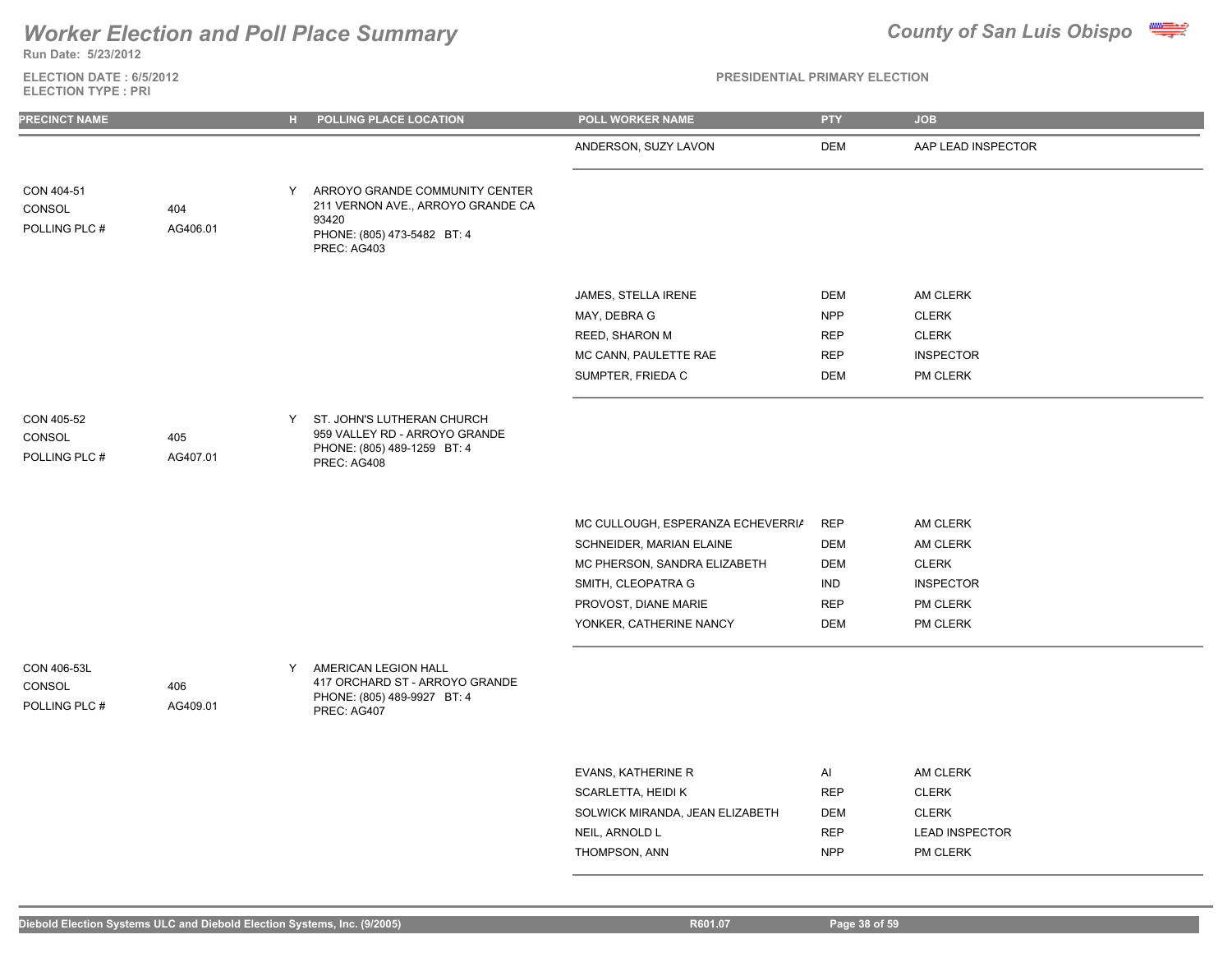## *Worker Election and Poll Place Summary* **County of San Luis Obispo County of San Luis Obispo**

407

AG411.01



**Run Date: 5/23/2012**

CON 407-50

CON 408-54

POLLING PLC # CONSOL

CON 409-54L

POLLING PLC # **CONSOL** 

POLLING PLC # **CONSOL** 

**ELECTION DATE : 6/5/2012 ELECTION TYPE : PRI**

### **PRESIDENTIAL PRIMARY ELECTION**

|                 |    | <b>PREU: AU403</b>                                                                                                             |                         |            |               |
|-----------------|----|--------------------------------------------------------------------------------------------------------------------------------|-------------------------|------------|---------------|
|                 |    |                                                                                                                                | COHON, KATHLEEN MARIE   | <b>DEM</b> | AAP INSPECTOR |
| 408<br>AG412.01 | N. | GOSPEL LIGHTHOUSE OF ARROYO<br><b>GRANDE</b><br>497 FAIR OAKS AVE, ARROYO GRANDE<br>PHONE: (805) 550-4073 BT: 4<br>PREC: AG410 |                         |            |               |
|                 |    |                                                                                                                                | ARNOLD, SHARON MICHELLE | <b>REP</b> | AAP CLERK     |
|                 |    |                                                                                                                                | AST, SKYLER JOSEPH      | <b>NPP</b> | AAP CLERK     |
|                 |    |                                                                                                                                | BERRIER, RAY GLEN       | <b>REP</b> | AAP CLERK     |
|                 |    |                                                                                                                                | CUTRELL, CARL DAVID     | <b>REP</b> | AAP CLERK     |
|                 |    |                                                                                                                                | GIESMANN, SHELLY DEANNE | <b>REP</b> | AAP CLERK     |
|                 |    |                                                                                                                                | SKARDA, KAREN LYNN      | <b>REP</b> | AAP CLERK     |

**PRECINCT NAME H POLLING PLACE LOCATION POLL WORKER NAME PTY JOB**

Y SOUTH COUNTY REGIONAL CENTER 800 W BRANCH ST - ARROYO GRANDE PHONE: (805) 489-1488 BT: 4

PREC: AG403

GOSPEL LIGHTHOUSE OF ARROYO GRANDE 497 FAIR OAKS AVE, ARROYO GRANDE PHONE: (805) 481-4673 BT: 4 PREC: AG410 409 AG413.01

| <b>REP</b> | AAP CLERK          |
|------------|--------------------|
| <b>NPP</b> | AAP CLERK          |
| <b>REP</b> | AAP CLERK          |
| <b>RFP</b> | AAP CLERK          |
| <b>REP</b> | AAP CLERK          |
| <b>RFP</b> | AAP LEAD INSPECTOR |
|            |                    |

SPENCER, IMA JEAN REP AAP CLERK ARNOLD, STEVEN RAY REP AAP INSPECTOR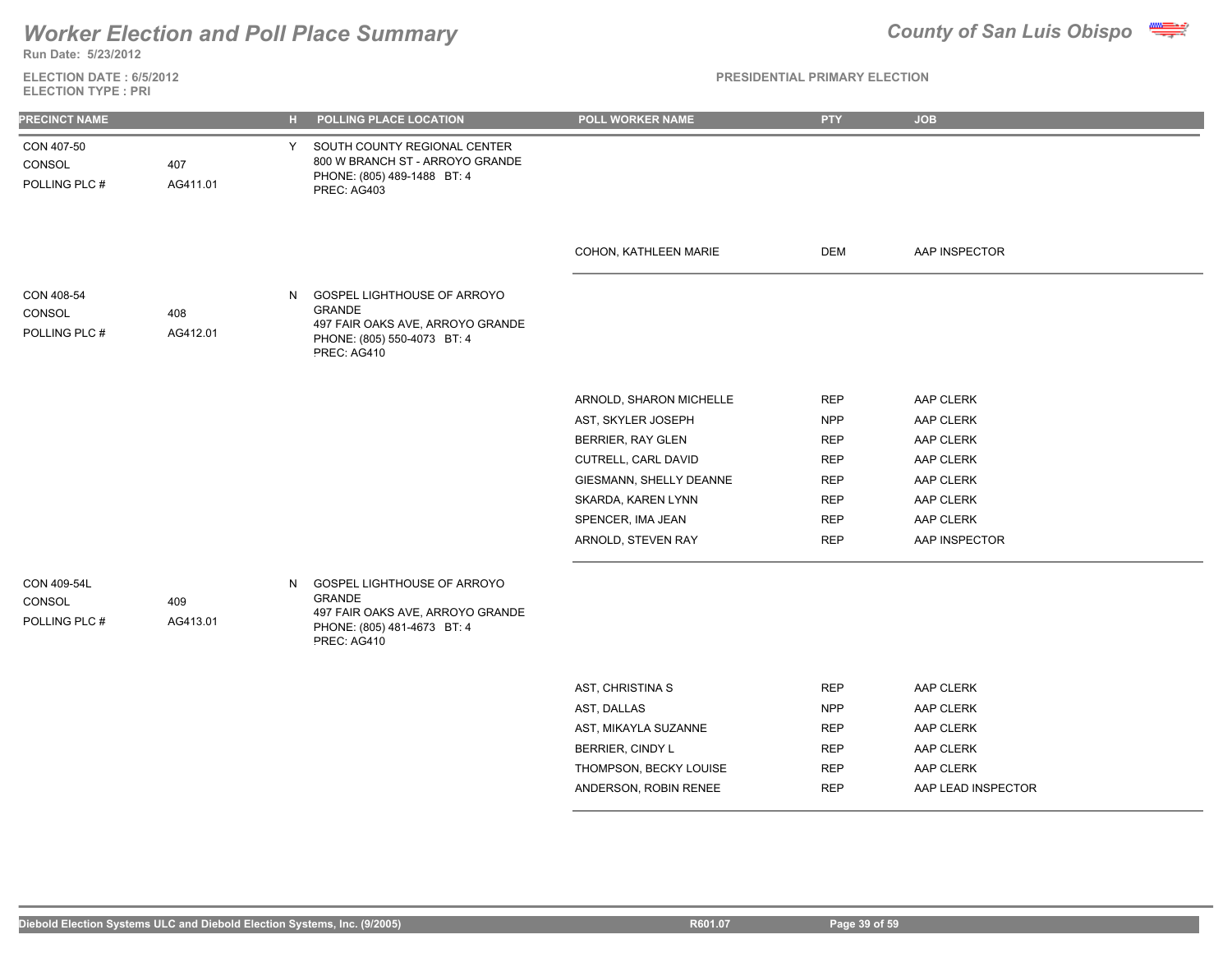**Run Date: 5/23/2012**

### **ELECTION DATE : 6/5/2012 ELECTION TYPE : PRI**

### **PRESIDENTIAL PRIMARY ELECTION**

| <b>PRECINCT NAME</b>                          |                 | н. | POLLING PLACE LOCATION                                                                                        | POLL WORKER NAME                                                                                                                                                                                                                                                        | PTY                                                                                                                                                           | <b>JOB</b>                                                                                                                                                      |
|-----------------------------------------------|-----------------|----|---------------------------------------------------------------------------------------------------------------|-------------------------------------------------------------------------------------------------------------------------------------------------------------------------------------------------------------------------------------------------------------------------|---------------------------------------------------------------------------------------------------------------------------------------------------------------|-----------------------------------------------------------------------------------------------------------------------------------------------------------------|
| CON 410-49<br>CONSOL<br>POLLING PLC #         | 410<br>AG415.01 | Y  | FIRST PRESBYTERIAN CHURCH<br>1830 FARROLL RD, GROVER BEACH<br>PHONE: (805) 473-2766 BT: 4<br>PREC: GC308      |                                                                                                                                                                                                                                                                         |                                                                                                                                                               |                                                                                                                                                                 |
|                                               |                 |    |                                                                                                               | BADER, MARGUERITE JOSEPHINE<br>CHIVENS, CAROLYN LEE<br>COX, BEVERLY K<br>DOVEY, GLENNA DEANE W<br>FOUNDOS, JOHN P<br>HAVLIK, ANN B<br>MC DOUGLE, ROBERT H<br>PENFIELD, EMILY L<br>STERN, ADELE<br>WENGLIKOWSKI, JOAN CLARE<br>HUGHES, LOIS LORRINE<br>KOURAKIS, JANET S | <b>NPP</b><br><b>DEM</b><br><b>DEM</b><br><b>DEM</b><br><b>NPP</b><br><b>DEM</b><br><b>DEM</b><br><b>DEM</b><br><b>DEM</b><br><b>NPP</b><br><b>DEM</b><br>DEM | AAP CLERK<br>AAP CLERK<br>AAP CLERK<br>AAP CLERK<br>AAP CLERK<br>AAP CLERK<br>AAP CLERK<br>AAP CLERK<br>AAP CLERK<br>AAP CLERK<br>AAP INSPECTOR<br>AAP 2ND INSP |
| <b>CON 411-50L</b><br>CONSOL<br>POLLING PLC # | 411<br>BR401.01 | Y. | SOUTH COUNTY REGIONAL CENTER<br>800 W BRANCH ST - ARROYO GRANDE<br>PHONE: (805) 489-1488 BT: 7<br>PREC: AG403 |                                                                                                                                                                                                                                                                         |                                                                                                                                                               |                                                                                                                                                                 |
|                                               |                 |    |                                                                                                               | DODD, KEVIN H<br>KOBLISKA, JERALD F<br>KOBLISKA, RITA E<br>NITSOS, ELEANOR M<br>LENGER, JEANETTE F<br>ELGHANDOUR, TASHEEM                                                                                                                                               | REP<br><b>NPP</b><br><b>REP</b><br><b>REP</b><br><b>REP</b><br><b>NPP</b>                                                                                     | VTR ASSIST CLK AM<br><b>CLERK</b><br><b>CLERK</b><br><b>CLERK</b><br><b>LEAD INSPECTOR</b><br>VTR ASSIST CLK PM                                                 |
| CON 412-52L<br>CONSOL<br>POLLING PLC #        | 412<br>HL402.01 | Y  | ST. JOHN'S LUTHERAN CHURCH<br>959 VALLEY RD - ARROYO GRANDE<br>PHONE: (805) 489-1259 BT: 7<br>PREC: AG408     |                                                                                                                                                                                                                                                                         |                                                                                                                                                               |                                                                                                                                                                 |

LUCAS, LOIS M REP AAP CLERK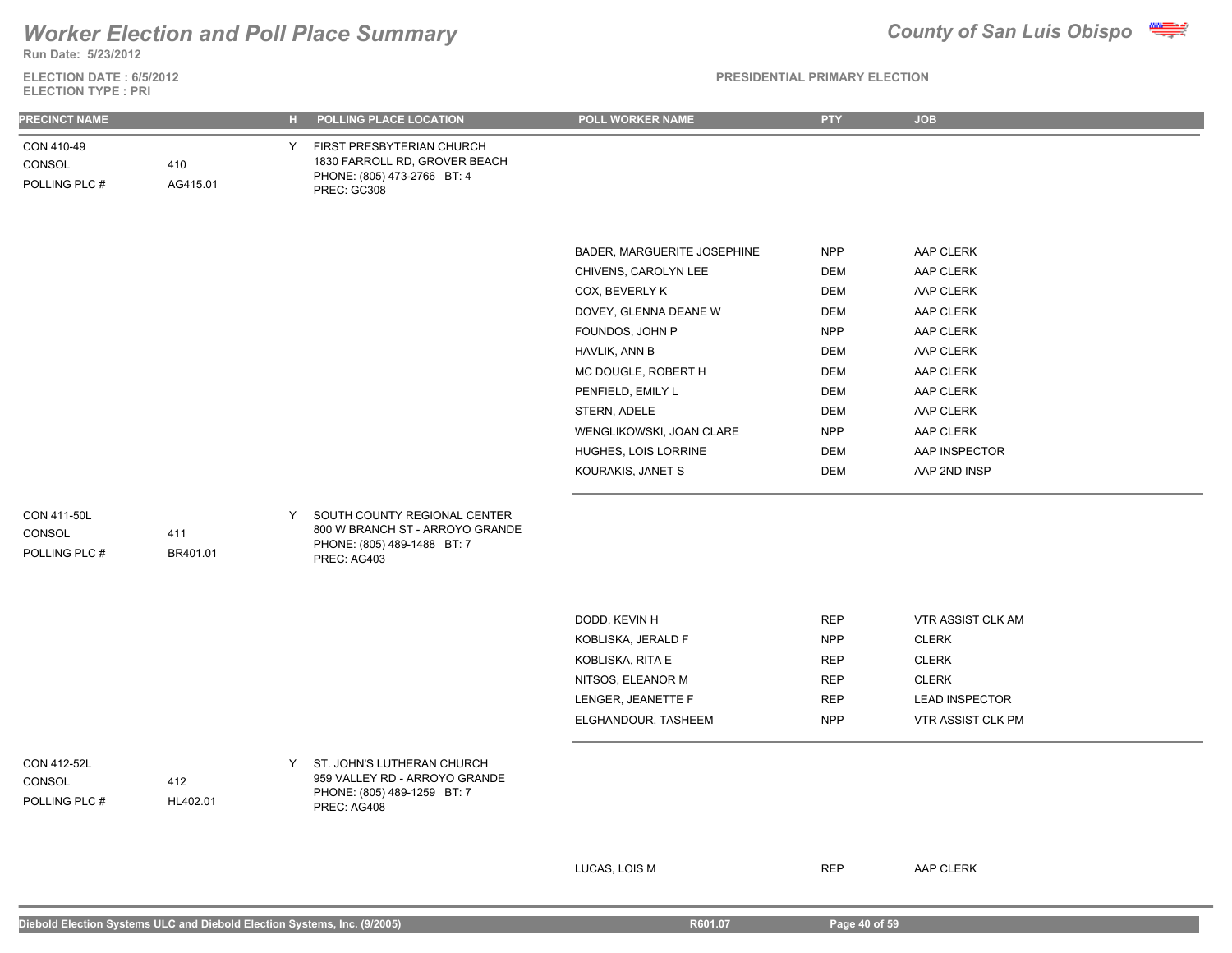**Run Date: 5/23/2012**

### **ELECTION DATE : 6/5/2012 ELECTION TYPE : PRI**



**PRESIDENTIAL PRIMARY ELECTION**

| <b>PRECINCT NAME</b>                   |                 | H POLLING PLACE LOCATION                                                                                                               | <b>POLL WORKER NAME</b>   | <b>PTY</b> | <b>JOB</b>         |
|----------------------------------------|-----------------|----------------------------------------------------------------------------------------------------------------------------------------|---------------------------|------------|--------------------|
|                                        |                 |                                                                                                                                        | MAYFIELD, BARBARA K       | <b>REP</b> | AAP CLERK          |
|                                        |                 |                                                                                                                                        | WARNER, KATHY M           | <b>REP</b> | AAP CLERK          |
|                                        |                 |                                                                                                                                        | HART, MONA LISA           | <b>REP</b> | AAP 2ND INSP       |
|                                        |                 |                                                                                                                                        | MILLER, EMANDA BOB        | <b>REP</b> | AAP LEAD INSPECTOR |
| CON 413-55<br>CONSOL<br>POLLING PLC #  | 413<br>LB401.01 | <b>CYPRESS RIDGE PAVILION</b><br>Y<br>1050 CYPRESS RIDGE PKWAY - ARROYO<br><b>GRANDE</b><br>PHONE: (805) 474-8329 BT: 7<br>PREC: LB401 |                           |            |                    |
|                                        |                 |                                                                                                                                        | BARCELLOS, MATTHEW NORMAN | <b>REP</b> | AAP CLERK          |
|                                        |                 |                                                                                                                                        | BRADBURY, JOSEPH J        | DEM        | AAP CLERK          |
|                                        |                 |                                                                                                                                        | CABASSI, CHARLES F        | <b>REP</b> | AAP CLERK          |
|                                        |                 |                                                                                                                                        | COCKSHOTT, WILLIAM EDWARD | <b>REP</b> | AAP CLERK          |
|                                        |                 |                                                                                                                                        | FINAZZO, EMMANUEL         | <b>REP</b> | AAP CLERK          |
|                                        |                 |                                                                                                                                        | KOCH, ELISABETH ANN       | DEM        | AAP CLERK          |
|                                        |                 |                                                                                                                                        | LAMBERT, CLEMENT B        | <b>REP</b> | AAP CLERK          |
|                                        |                 |                                                                                                                                        | MANSELL, LEONARD F        | <b>REP</b> | AAP CLERK          |
|                                        |                 |                                                                                                                                        | MC NEILL, PATRICK B       | DEM        | AAP CLERK          |
|                                        |                 |                                                                                                                                        | MURRAY, JOHN JOSEPH       | DEM        | AAP CLERK          |
|                                        |                 |                                                                                                                                        | PIERSON, WILLIAM R        | <b>REP</b> | AAP CLERK          |
|                                        |                 |                                                                                                                                        | RODARTE, JAMES ANDREW     | <b>DEM</b> | AAP CLERK          |
|                                        |                 |                                                                                                                                        | STEWART, GEORGE L         | <b>REP</b> | AAP CLERK          |
|                                        |                 |                                                                                                                                        | VISSER, CORNELIS ERNEST   | <b>REP</b> | AAP CLERK          |
|                                        |                 |                                                                                                                                        | WALKER, DANIEL F          | <b>REP</b> | AAP CLERK          |
|                                        |                 |                                                                                                                                        | WALKER, ELIOTT JAMES      | <b>NPP</b> | AAP CLERK          |
|                                        |                 |                                                                                                                                        | WETZEL, FRANK E           | DEM        | AAP CLERK          |
|                                        |                 |                                                                                                                                        | <b>WORKMAN, FRANK L</b>   | <b>REP</b> | AAP CLERK          |
|                                        |                 |                                                                                                                                        | BONDS, TE                 | DEM        | AAP INSPECTOR      |
|                                        |                 |                                                                                                                                        | FURMAN, MICHAEL GEORGE    | <b>NPP</b> | AAP 2ND INSP       |
| CON 414-55L<br>CONSOL<br>POLLING PLC # | 414<br>LB404.01 | <b>CYPRESS RIDGE PAVILION</b><br>Y<br>1050 CYPRESS RIDGE PKWAY - ARROYO<br><b>GRANDE</b><br>PHONE: (805) 474-8329 BT: 7<br>PREC: LB401 |                           |            |                    |

BARROW, BRENDA SUE REP AAP CLERK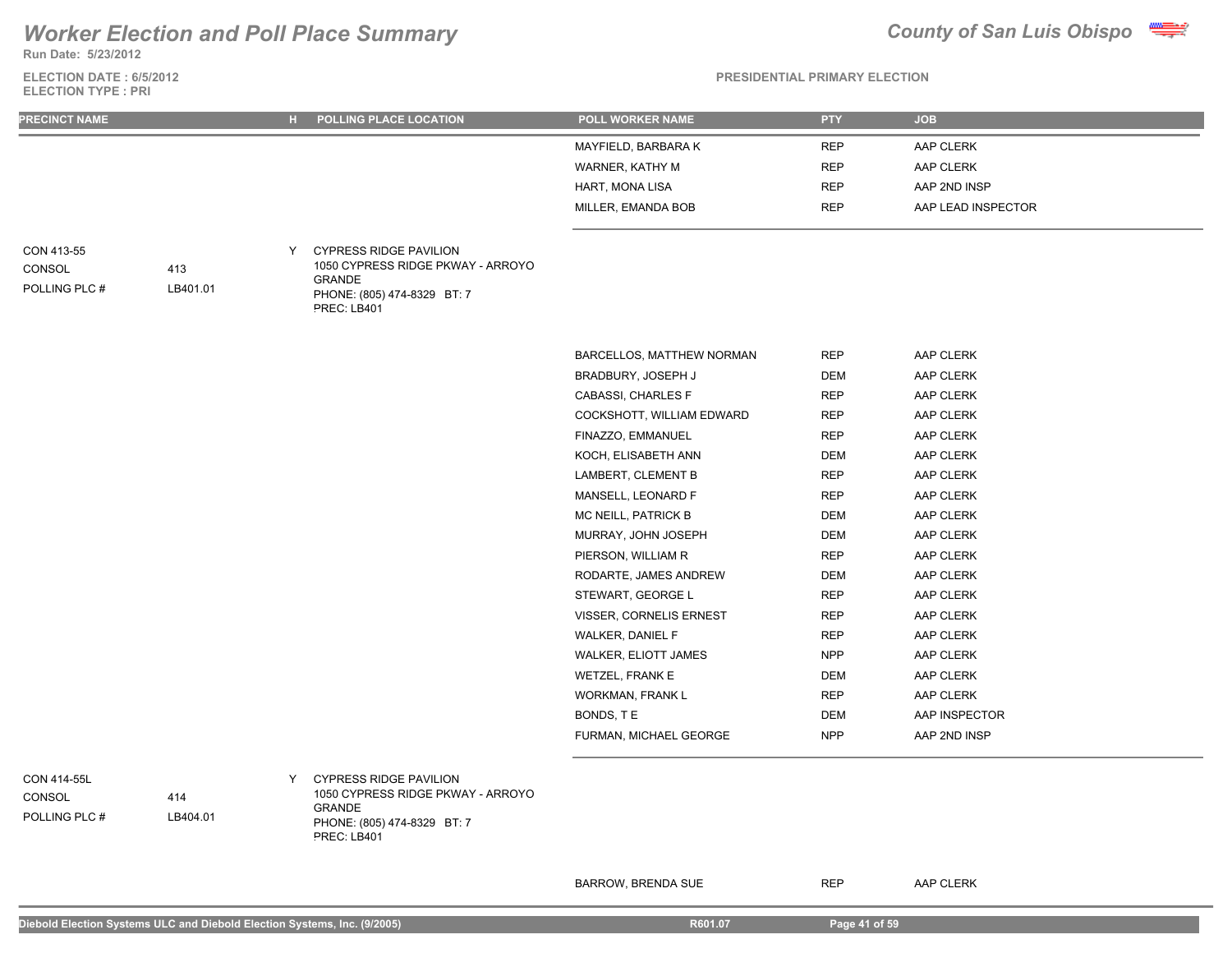**Run Date: 5/23/2012**

**ELECTION DATE : 6/5/2012 ELECTION TYPE : PRI**



### **PRESIDENTIAL PRIMARY ELECTION**

| <b>PRECINCT NAME</b> | POLLING PLACE LOCATION<br>н. | POLL WORKER NAME             | <b>PTY</b> | <b>JOB</b>         |
|----------------------|------------------------------|------------------------------|------------|--------------------|
|                      |                              | BONDS, SUSAN R               | <b>REP</b> | AAP CLERK          |
|                      |                              | CARR, ROBERT WARREN          | DEM        | AAP CLERK          |
|                      |                              | CHANNING, CLARK GORDON       | <b>REP</b> | AAP CLERK          |
|                      |                              | DELGADILLO, ARTHUR R         | DEM        | AAP CLERK          |
|                      |                              | DORMAN, LES HAROLD           | REP        | AAP CLERK          |
|                      |                              | FREDERICK, VERNON L          | <b>REP</b> | AAP CLERK          |
|                      |                              | FREITAS, FRANK LOUIS         | <b>DEM</b> | AAP CLERK          |
|                      |                              | GATZ, PAMELA                 | <b>NPP</b> | AAP CLERK          |
|                      |                              | GATZ, ROY JACKSON            | <b>REP</b> | AAP CLERK          |
|                      |                              | KNUDSEN, JOSEPH ADAM         | <b>NPP</b> | AAP CLERK          |
|                      |                              | LEVINE, GABRIELE Z           | DEM        | AAP CLERK          |
|                      |                              | LEVINE, KENNETH R            | DEM        | AAP CLERK          |
|                      |                              | MC DONALD, RACHELL ELIZABETH | DEM        | AAP CLERK          |
|                      |                              | NAEINI, BEHROOZ SADEGHI      | <b>REP</b> | AAP CLERK          |
|                      |                              | PAYNE, BOB R                 | DEM        | AAP CLERK          |
|                      |                              | PONCE, PAMELA DAWN           | <b>NPP</b> | AAP CLERK          |
|                      |                              | SHARPE, STANLEY C            | <b>REP</b> | AAP CLERK          |
|                      |                              | ORTON, TERENCE KIM           | <b>REP</b> | AAP LEAD INSPECTOR |
|                      |                              |                              |            |                    |

## CON 415-56L

POLLING PLC # CONSOL

415

NP403.01

Y NIPOMO SENIOR HIGH SCHOOL 525 N THOMPSON AVE - NIPOMO PHONE: (805) 474-3300 BT: 7 PREC: NP403

| ALBERTSON, DOROTHY K         | <b>DEM</b> | AAP CLERK          |
|------------------------------|------------|--------------------|
| BETZ, EVA M                  | <b>REP</b> | AAP CLERK          |
| <b>GENDRON, JILL HAMMOND</b> | <b>RFP</b> | AAP CLERK          |
| KASTAMA, PATRICIA TODD       | NPP        | AAP CLERK          |
| LEORNAS, ANGELA JEAN         | <b>DEM</b> | AAP CLERK          |
| MC NAIR, LINDA CAROL         | <b>DEM</b> | AAP CLERK          |
| RANNALS, ANITA L             | <b>NPP</b> | AAP CLERK          |
| PHILLIPS, REGINA R           | <b>DEM</b> | AAP LEAD INSPECTOR |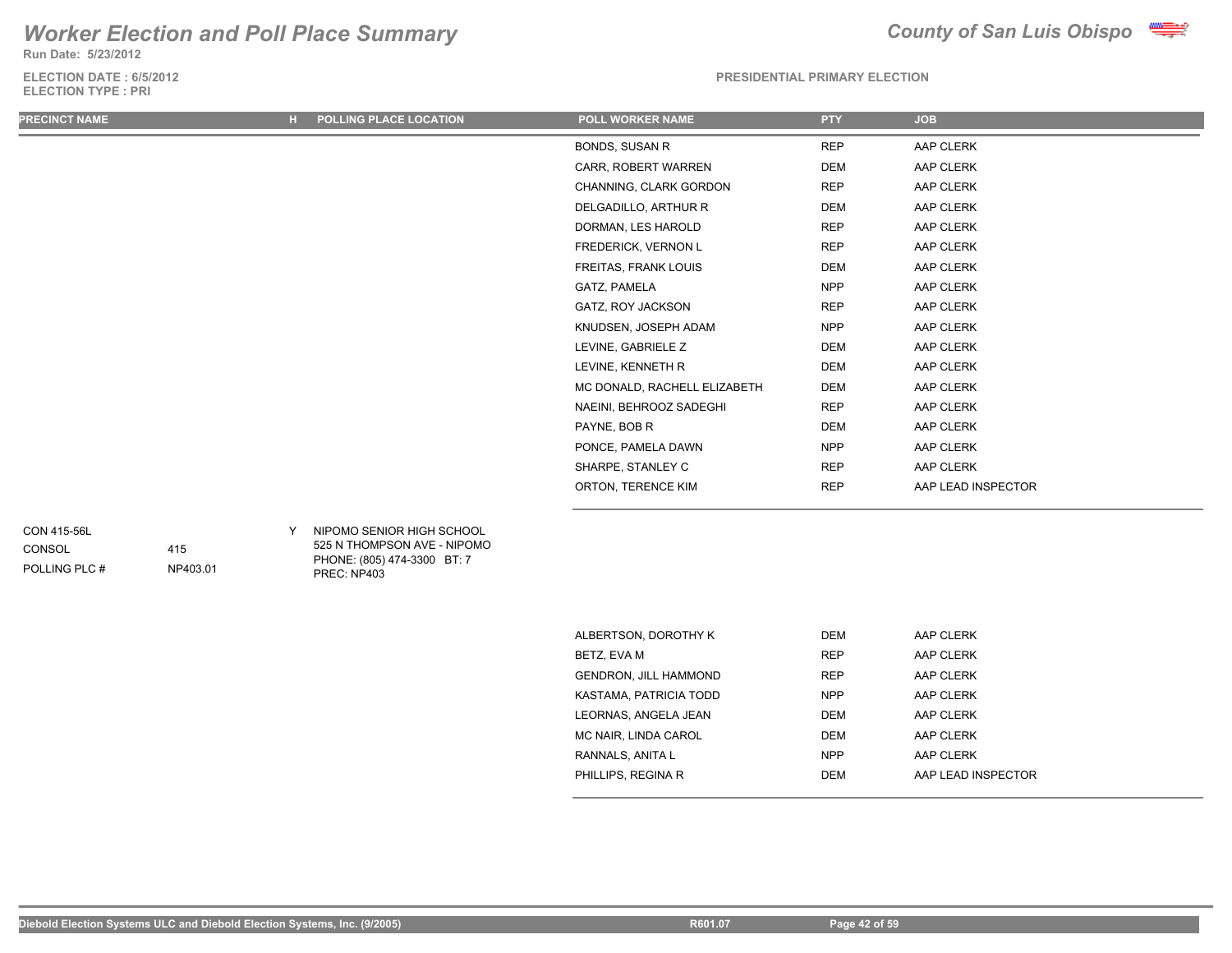

**Run Date: 5/23/2012**

**ELECTION DATE : 6/5/2012 ELECTION TYPE : PRI**

| <b>PRECINCT NAME</b>                   |                 | $H_{\rm{eff}}$ | POLLING PLACE LOCATION                                                                      | POLL WORKER NAME             | <b>PTY</b> | <b>JOB</b>            |
|----------------------------------------|-----------------|----------------|---------------------------------------------------------------------------------------------|------------------------------|------------|-----------------------|
| CON 416-57L<br>CONSOL<br>POLLING PLC # | 416<br>NP406.01 | N.             | THE EDWARDS BARN<br>1095 POMEROY RD, NIPOMO<br>PHONE: (805) 929-1673 BT: 7<br>PREC: NP420   |                              |            |                       |
|                                        |                 |                |                                                                                             |                              |            |                       |
|                                        |                 |                |                                                                                             | BETTENCOURT, BILL            | <b>REP</b> | AAP CLERK             |
|                                        |                 |                |                                                                                             | DUBOIS, GEORGE ERNEST        | <b>NPP</b> | AAP CLERK             |
|                                        |                 |                |                                                                                             | NILLO, CATHERINE F           | <b>DEM</b> | AAP CLERK             |
|                                        |                 |                |                                                                                             | WALLS, HARRY F               | <b>REP</b> | AAP CLERK             |
|                                        |                 |                |                                                                                             | WALLS, JACQUELINE S          | <b>REP</b> | AAP CLERK             |
|                                        |                 |                |                                                                                             | PUCCIARELLI, WILLIAM ANTHONY | <b>NPP</b> | AAP LEAD INSPECTOR    |
| CON 417-58<br>CONSOL<br>POLLING PLC #  | 417<br>NP407.01 | Y              | NIPOMO CSD OFFICE<br>148 S WILSON ST - NIPOMO<br>PHONE: (805) 929-1133 BT: 7<br>PREC: NP405 |                              |            |                       |
|                                        |                 |                |                                                                                             | BATISTIC, STEPHEN J          | <b>REP</b> | <b>CLERK</b>          |
|                                        |                 |                |                                                                                             | FAULDS, ETHEL J              | <b>REP</b> | <b>CLERK</b>          |
|                                        |                 |                |                                                                                             | WOODSON, MARY L              | <b>REP</b> | <b>CLERK</b>          |
|                                        |                 |                |                                                                                             | MC CARTHY, MARCIA J          | <b>NPP</b> | <b>INSPECTOR</b>      |
| CON 418-58L<br>CONSOL<br>POLLING PLC # | 418<br>NP409.01 | Y              | NIPOMO CSD OFFICE<br>148 S WILSON ST - NIPOMO<br>PHONE: (805) 929-1133 BT: 7<br>PREC: NP405 |                              |            |                       |
|                                        |                 |                |                                                                                             |                              |            |                       |
|                                        |                 |                |                                                                                             | DENNERLEIN, JEANEVA          | <b>DEM</b> | <b>CLERK</b>          |
|                                        |                 |                |                                                                                             | JOHNSON, PATRICIA M          | <b>DEM</b> | <b>CLERK</b>          |
|                                        |                 |                |                                                                                             | KLIESCH, IRENE JOAN          | <b>REP</b> | <b>CLERK</b>          |
|                                        |                 |                |                                                                                             | JOHNSON, BRUCE ALLEN         | <b>REP</b> | <b>LEAD INSPECTOR</b> |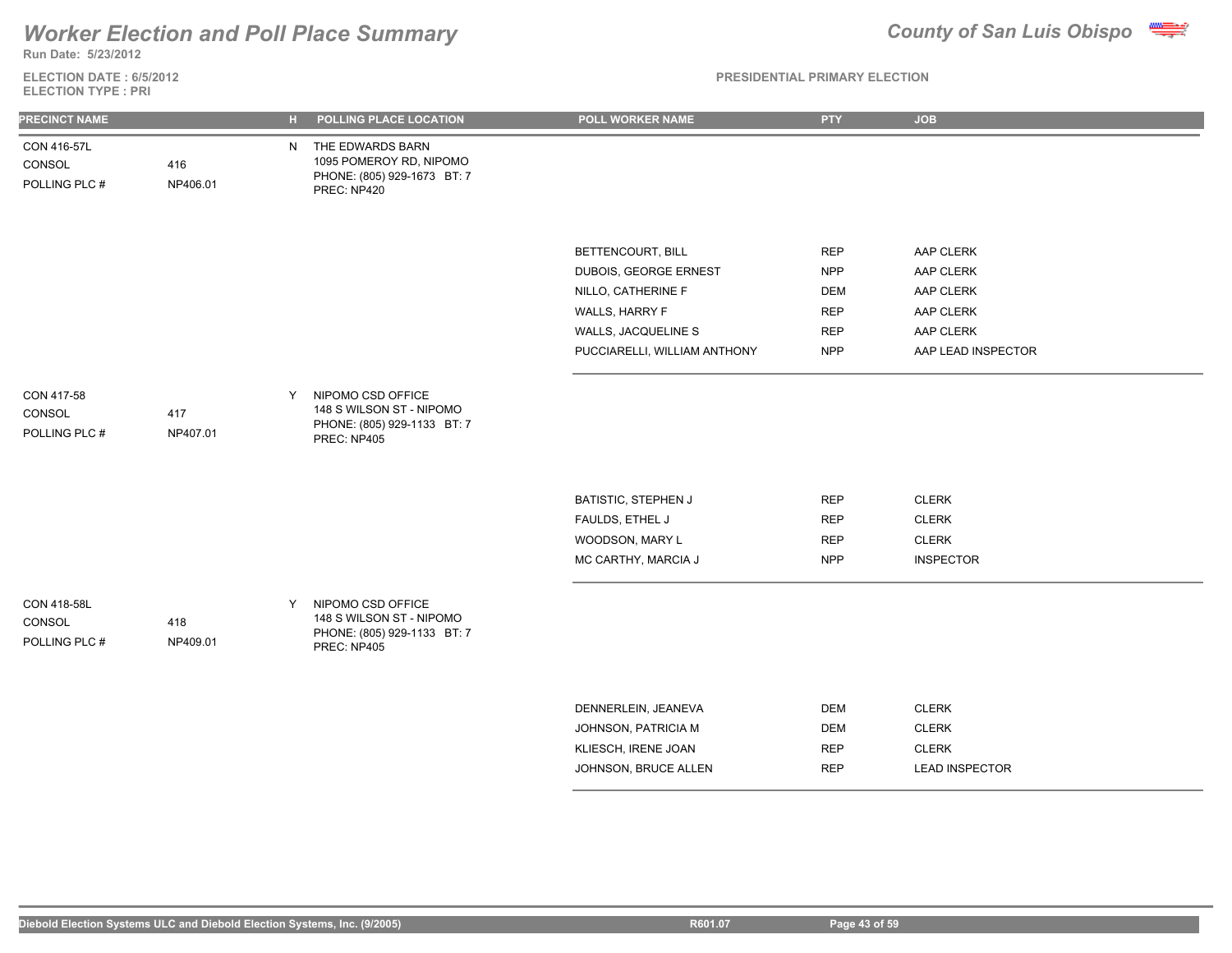## *Worker Election and Poll Place Summary* **County of San Luis Obispo County of San Luis Obispo**

**ELECTION DATE : 6/5/2012 Run Date: 5/23/2012**

**ELECTION TYPE : PRI**

### **PRESIDENTIAL PRIMARY ELECTION**

| <b>PRECINCT NAME</b>                          |                 | н. | POLLING PLACE LOCATION                                                                         | POLL WORKER NAME         | <b>PTY</b> | <b>JOB</b>       |
|-----------------------------------------------|-----------------|----|------------------------------------------------------------------------------------------------|--------------------------|------------|------------------|
| CON 419-59<br>CONSOL<br>POLLING PLC #         | 419<br>NP411.01 | Y  | NIPOMO BRANCH LIBRARY<br>918 W TEFFT ST - NIPOMO<br>PHONE: (805) 929-5673 BT: 7<br>PREC: NP405 |                          |            |                  |
|                                               |                 |    |                                                                                                | FETZER, JOAN SANDERHOFF  | <b>REP</b> | AM CLERK         |
|                                               |                 |    |                                                                                                | SOMMERFIELD, REBECCA R   | <b>REP</b> | AM CLERK         |
|                                               |                 |    |                                                                                                | LECHUGA, CLAUDIA HERMILA | <b>NPP</b> | <b>CLERK</b>     |
|                                               |                 |    |                                                                                                | DE YULIA, JOHN FRANCIS   | DEM        | <b>INSPECTOR</b> |
|                                               |                 |    |                                                                                                | HANES, MARGARET A        | <b>REP</b> | PM CLERK         |
|                                               |                 |    |                                                                                                | PEREZ, LUCI Y            | DEM        | PM CLERK         |
| CON 420-59L<br><b>CONSOL</b><br>POLLING PLC # | 420<br>NP423.01 | Y  | NIPOMO BRANCH LIBRARY<br>918 W TEFFT ST - NIPOMO<br>PHONE: (805) 929-5673 BT: 7<br>PREC: NP405 |                          |            |                  |
|                                               |                 |    |                                                                                                | ANDERSON, LEONA MARIE    | <b>REP</b> | AAP CLERK        |
|                                               |                 |    |                                                                                                | BURDICK, NORMAN RICHARD  | <b>REP</b> | AAP CLERK        |
|                                               |                 |    |                                                                                                | JANKOWSKI, DIANE CAROLE  | <b>REP</b> | AAP CLERK        |
|                                               |                 |    |                                                                                                | KVEK, BARBARA A          | <b>REP</b> | AAP CLERK        |
|                                               |                 |    |                                                                                                | MC GILL, CAROL L         | <b>REP</b> | AAP CLERK        |
|                                               |                 |    |                                                                                                | MC GILL, ROBERT L        | <b>REP</b> | AAP CLERK        |
|                                               |                 |    |                                                                                                | MORROW, WILLIAM G        | <b>REP</b> | AAP CLERK        |
|                                               |                 |    |                                                                                                | <b>WESTFALL, MARK A</b>  | <b>DEM</b> | AAP CLERK        |

WIGGINS, DIANA MARY REP AAP CLERK WIGGINS, JAMES DOUGLAS REP AAP CLERK WONG, SAMUEL M REP AAP CLERK WRIGHT, RICHARD WALLACE NPP AAP CLERK ZAISER, GEORGE H REP AAP CLERK BRINE, GERALD THOMAS REP AAP 2ND INSP FARMER, DENISE **REP AAP LEAD INSPECTOR**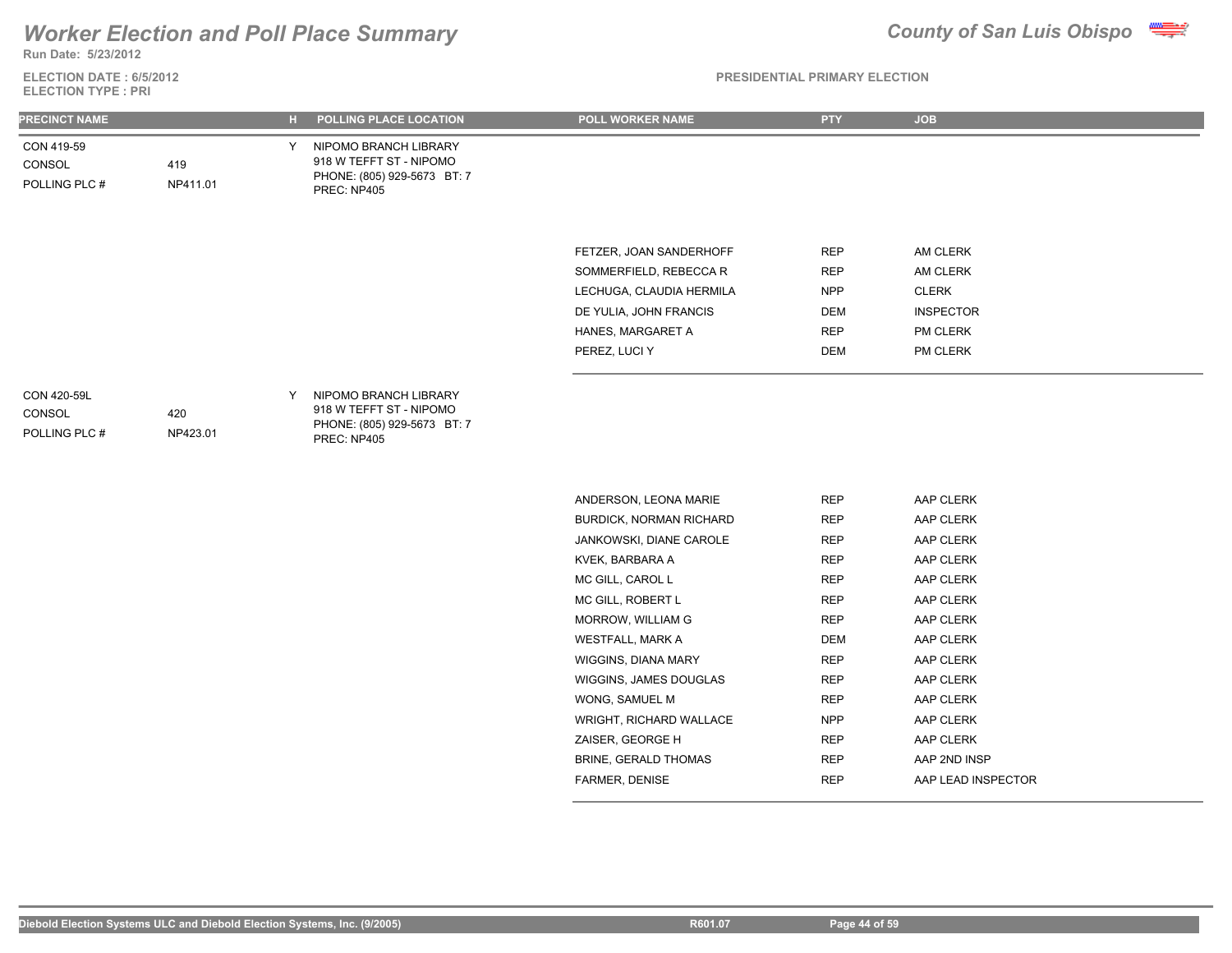**Run Date: 5/23/2012**

### **ELECTION DATE : 6/5/2012 ELECTION TYPE : PRI**

| <b>PRECINCT NAME</b>                   |                 | н. | POLLING PLACE LOCATION                                                                                    | POLL WORKER NAME          | <b>PTY</b> | <b>JOB</b>            |
|----------------------------------------|-----------------|----|-----------------------------------------------------------------------------------------------------------|---------------------------|------------|-----------------------|
| CON 421-57<br>CONSOL<br>POLLING PLC #  | 421<br>NP417.01 |    | N THE EDWARDS BARN<br>1095 POMEROY RD, NIPOMO<br>PHONE: (805) 929-1673 BT: 7<br>PREC: NP420               |                           |            |                       |
|                                        |                 |    |                                                                                                           |                           |            |                       |
|                                        |                 |    |                                                                                                           | CHRISMAN, JOYCE ANN KURTZ | <b>REP</b> | AAP CLERK             |
|                                        |                 |    |                                                                                                           | DALE, RICHARD WILLIAM     | Al         | AAP CLERK             |
|                                        |                 |    |                                                                                                           | HESSE, MARGARET SAVIDGE   | <b>REP</b> | AAP CLERK             |
|                                        |                 |    |                                                                                                           | HYDER, NORMAN EUGENE      | <b>REP</b> | AAP CLERK             |
|                                        |                 |    |                                                                                                           | SHADLE, KENNETH R         | <b>REP</b> | AAP CLERK             |
|                                        |                 |    |                                                                                                           | STREATOR, MICHAEL D       | <b>NPP</b> | AAP CLERK             |
|                                        |                 |    |                                                                                                           | TEIXEIRA, PAUL ANTHONY    | <b>REP</b> | AAP CLERK             |
|                                        |                 |    |                                                                                                           | THOMPSON, DANIEL L        | <b>REP</b> | AAP CLERK             |
|                                        |                 |    |                                                                                                           | HARRISON, JAMES DAVID     | <b>REP</b> | AAP INSPECTOR         |
| CON 422-60L<br>CONSOL<br>POLLING PLC # | 422<br>NP421.01 | Y  | THE MONARCH CLUB - ART ROOM<br>1645 TRILOGY PARKWAY, NIPOMO<br>PHONE: (805) 343-7502 BT: 7<br>PREC: NP422 |                           |            |                       |
|                                        |                 |    |                                                                                                           | LUCAS, DAVID GUILFORD     | <b>REP</b> | AM CLERK              |
|                                        |                 |    |                                                                                                           | JELINEK, CYNTHIA J        | <b>DEM</b> | <b>CLERK</b>          |
|                                        |                 |    |                                                                                                           | MORGAN, MICHAEL J         | <b>REP</b> | <b>CLERK</b>          |
|                                        |                 |    |                                                                                                           | ROBINSON, HUGH M          | <b>REP</b> | <b>LEAD INSPECTOR</b> |
|                                        |                 |    |                                                                                                           | WILLIAMS, YVONNE EVEN     | <b>NPP</b> | PM CLERK              |
| CON 423-61L<br>CONSOL<br>POLLING PLC # | 423<br>OC401.01 | Y  | OCEANO CSD OFFICE<br>1655 FRONT ST - OCEANO<br>PHONE: (805) 481-6730 BT: 7<br>PREC: OC402                 |                           |            |                       |
|                                        |                 |    |                                                                                                           |                           |            |                       |
|                                        |                 |    |                                                                                                           | ALLISON, PATRICIA MARY    | <b>REP</b> | AAP CLERK             |
|                                        |                 |    |                                                                                                           | ALLISON, ROBERT           | <b>REP</b> | AAP CLERK             |
|                                        |                 |    |                                                                                                           | APPEL, ALICE RUTH         | DEM        | AAP CLERK             |
|                                        |                 |    |                                                                                                           | BENNETT, SANDRA P         | <b>DEM</b> | AAP CLERK             |
|                                        |                 |    |                                                                                                           | COCHRAN, JUNE LORRAINE    | <b>DEM</b> | AAP CLERK             |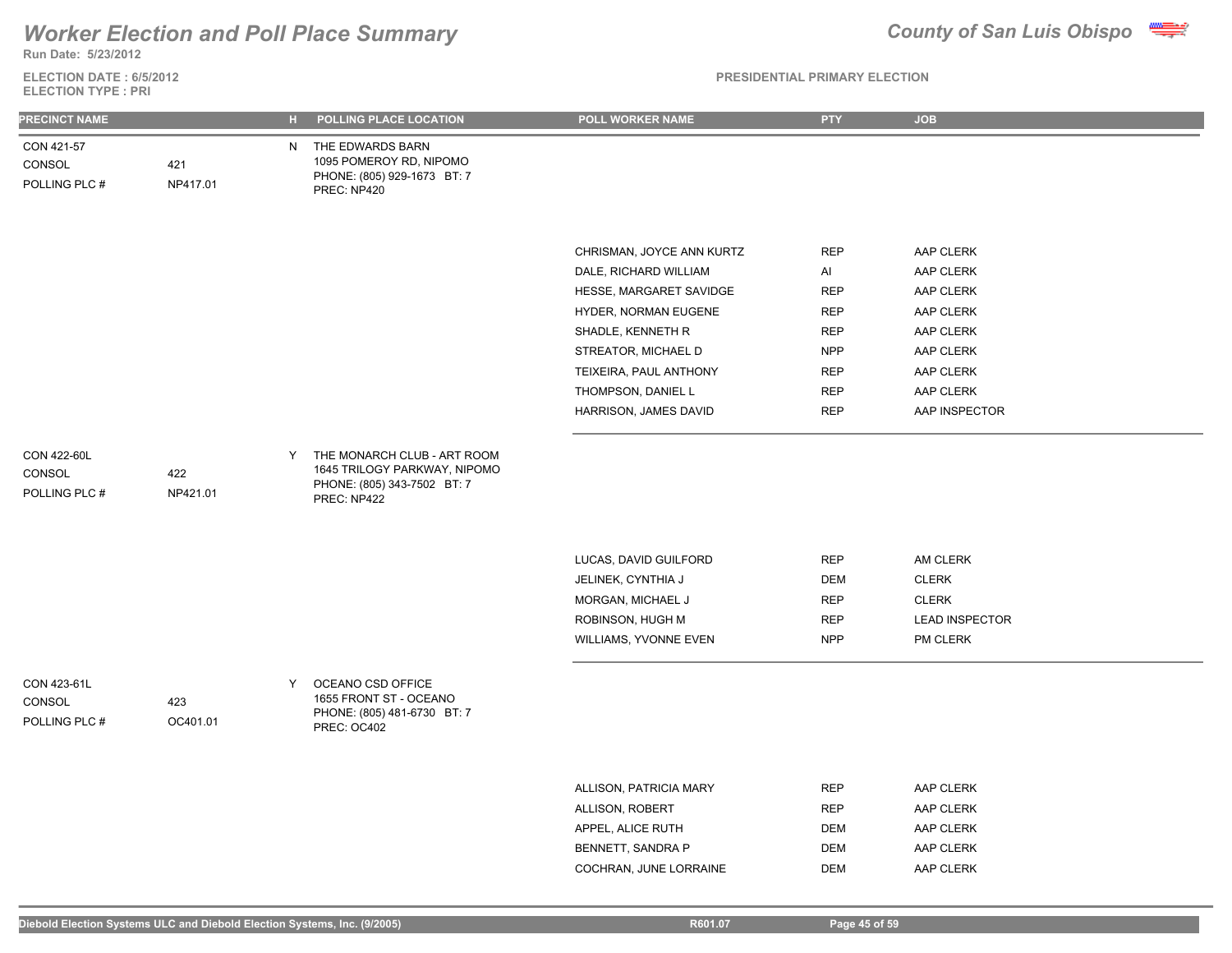**Run Date: 5/23/2012**

### **ELECTION DATE : 6/5/2012 ELECTION TYPE : PRI**



| <b>PRECINCT NAME</b>                   |                 |   | H POLLING PLACE LOCATION                                                                     | POLL WORKER NAME                                                                    | <b>PTY</b>                                           | <b>JOB</b>                                         |
|----------------------------------------|-----------------|---|----------------------------------------------------------------------------------------------|-------------------------------------------------------------------------------------|------------------------------------------------------|----------------------------------------------------|
|                                        |                 |   |                                                                                              | EDLUND, DEBRA J                                                                     | <b>REP</b>                                           | AAP CLERK                                          |
|                                        |                 |   |                                                                                              | FINK, FREDRIC MICHAEL                                                               | <b>DEM</b>                                           | AAP CLERK                                          |
|                                        |                 |   |                                                                                              | FRYER, ELIZABETH R                                                                  | <b>REP</b>                                           | AAP CLERK                                          |
|                                        |                 |   |                                                                                              | KANE, JACQUELYN A                                                                   | <b>REP</b>                                           | AAP CLERK                                          |
|                                        |                 |   |                                                                                              | KANE, PAUL K                                                                        | <b>REP</b>                                           | AAP CLERK                                          |
|                                        |                 |   |                                                                                              | MORGAN, MARY ANNE                                                                   | <b>NPP</b>                                           | AAP CLERK                                          |
|                                        |                 |   |                                                                                              | OTTO, DIANE ELISE                                                                   | <b>NPP</b>                                           | AAP CLERK                                          |
|                                        |                 |   |                                                                                              | PATTON, DONALD G                                                                    | <b>REP</b>                                           | AAP CLERK                                          |
|                                        |                 |   |                                                                                              | PERRY, ROSE M                                                                       | <b>DEM</b>                                           | AAP CLERK                                          |
|                                        |                 |   |                                                                                              | ROTHROCK, LISA L                                                                    | <b>DEM</b>                                           | AAP CLERK                                          |
|                                        |                 |   |                                                                                              | FRYER, RICHARD E                                                                    | <b>REP</b>                                           | AAP LEAD INSPECTOR                                 |
| CON 424-62<br>CONSOL<br>POLLING PLC #  | 424<br>OC404.01 | Y | OCEANO COMMUNITY CENTER<br>1425 19TH ST OCEANO<br>PHONE: (805) 474-3900 BT: 7<br>PREC: OC404 |                                                                                     |                                                      |                                                    |
|                                        |                 |   |                                                                                              | ELAM, COLLEEN M<br>MUNOZ, LORRAINE P<br>WILLIAMS, MARY V<br>SHEPARD, JOSEPH PATRICK | <b>DEM</b><br><b>GRN</b><br><b>REP</b><br><b>REP</b> | CLERK<br>CLERK<br><b>CLERK</b><br><b>INSPECTOR</b> |
| CON 425-62L<br>CONSOL<br>POLLING PLC # | 425<br>HL401.01 | Y | OCEANO COMMUNITY CENTER<br>1425 19TH ST OCEANO<br>PHONE: (805) 474-3900 BT: 7<br>PREC: OC404 |                                                                                     |                                                      |                                                    |
|                                        |                 |   |                                                                                              | MILLAR, ETHEL K                                                                     | <b>REP</b>                                           | AM CLERK                                           |
|                                        |                 |   |                                                                                              | SEELOS, DOROTHY M                                                                   | <b>REP</b>                                           | AM CLERK                                           |
|                                        |                 |   |                                                                                              | SACKS, BETTIE JOYCE                                                                 | REP                                                  | <b>CLERK</b>                                       |
|                                        |                 |   |                                                                                              | BECK, DANIEL FRANKLIN                                                               | <b>NPP</b>                                           | <b>LEAD INSPECTOR</b>                              |
|                                        |                 |   |                                                                                              | HOWE, SUSAN H                                                                       | <b>GRN</b>                                           | PM CLERK                                           |
|                                        |                 |   |                                                                                              | WRIGHT, BARBARA ANN                                                                 | <b>NPP</b>                                           | PM CLERK                                           |
|                                        |                 |   |                                                                                              |                                                                                     |                                                      |                                                    |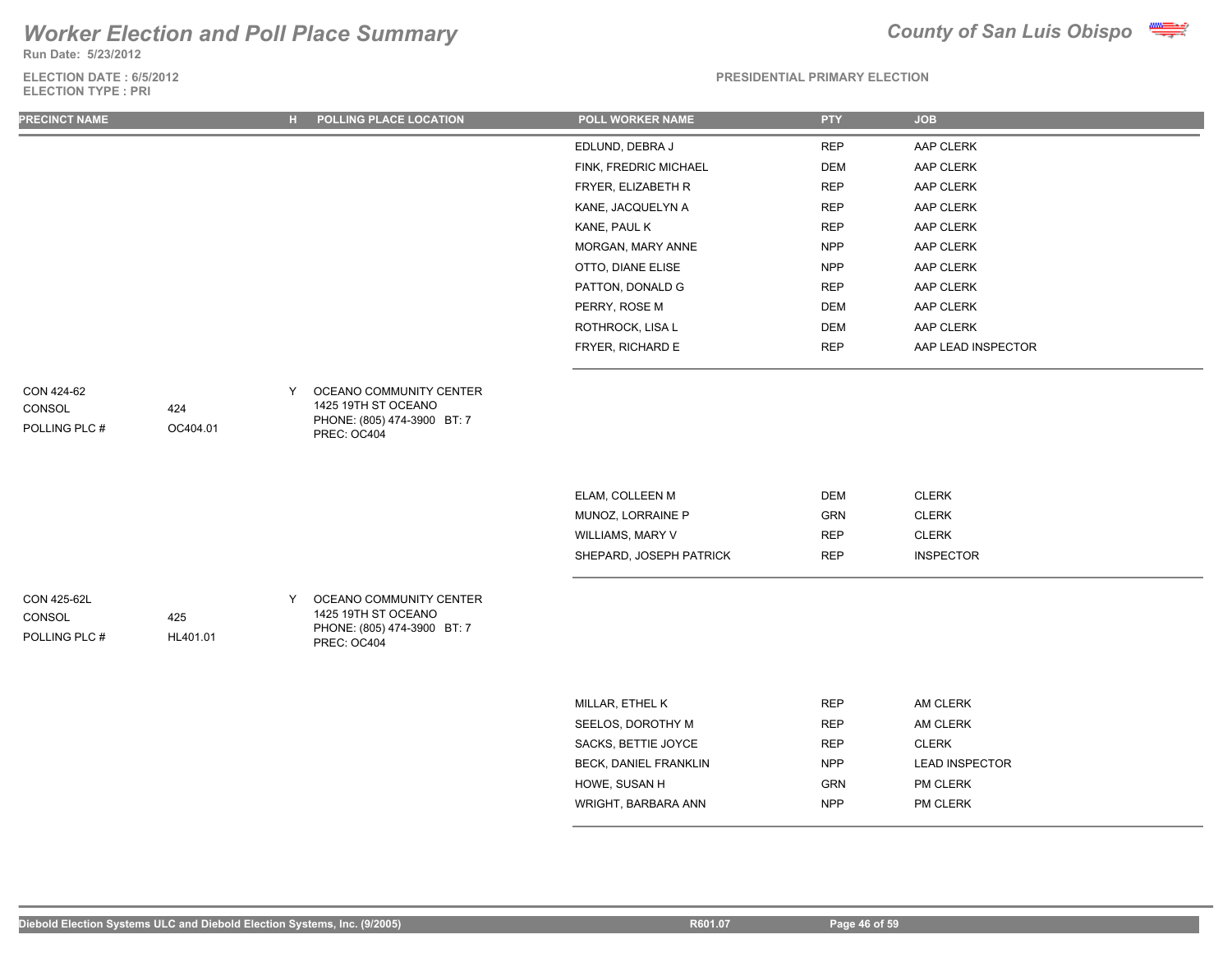

**Run Date: 5/23/2012**

**ELECTION DATE : 6/5/2012 ELECTION TYPE : PRI**

| <b>PRECINCT NAME</b>                   |                 | н. | POLLING PLACE LOCATION                                                                                 | POLL WORKER NAME              | <b>PTY</b> | <b>JOB</b>            |
|----------------------------------------|-----------------|----|--------------------------------------------------------------------------------------------------------|-------------------------------|------------|-----------------------|
| CON 501-63L<br>CONSOL<br>POLLING PLC # | 501<br>AT501.01 | Y. | ATASCADERO ELKS LODGE<br>1516 EL CAMINO REAL, ATASCADER<br>PHONE: (805) 466-3557 BT: 3<br>PREC: AT514  |                               |            |                       |
|                                        |                 |    |                                                                                                        |                               |            |                       |
|                                        |                 |    |                                                                                                        | WALLACE, MARY JOAN            | <b>REP</b> | AM CLERK              |
|                                        |                 |    |                                                                                                        | SHORT, SANDRA K               | <b>DEM</b> | <b>CLERK</b>          |
|                                        |                 |    |                                                                                                        | WATSON, GLORIA A              | <b>REP</b> | <b>CLERK</b>          |
|                                        |                 |    |                                                                                                        | GRUMMITT, JANET LOU           | <b>REP</b> | <b>LEAD INSPECTOR</b> |
|                                        |                 |    |                                                                                                        | <b>BURRITT, VIRGINIA F</b>    | <b>REP</b> | PM CLERK              |
|                                        |                 |    |                                                                                                        | TOGSTAD, VICKI JEANNE         | <b>REP</b> | VTR ASSIST CLK        |
| CON 502-64L<br>CONSOL<br>POLLING PLC # | 502<br>AT502.01 | Y  | ST. LUKE'S EPISCOPAL CHURCH<br>5318 PALMA AVE-ATASCADERO<br>PHONE: (805) 466-0379 BT: 3<br>PREC: AT516 |                               |            |                       |
|                                        |                 |    |                                                                                                        |                               |            |                       |
|                                        |                 |    |                                                                                                        | ARNOLD, GEORGETTE A           | <b>DEM</b> | AAP CLERK             |
|                                        |                 |    |                                                                                                        | BABKA, BARBARA G              | <b>DEM</b> | AAP CLERK             |
|                                        |                 |    |                                                                                                        | CAIRNS, PATRICIA W            | <b>DEM</b> | AAP CLERK             |
|                                        |                 |    |                                                                                                        | COOPER, DIANA MARIE           | <b>REP</b> | AAP CLERK             |
|                                        |                 |    |                                                                                                        | HELGERSON, ELIZABETH STERLING | <b>DEM</b> | AAP CLERK             |
|                                        |                 |    |                                                                                                        | JACKSON, BARBARA DIANNE       | <b>DEM</b> | AAP CLERK             |
|                                        |                 |    |                                                                                                        | MOODY, JULIE CAROL            | <b>DEM</b> | AAP CLERK             |
|                                        |                 |    |                                                                                                        | MORALES, JANET KNIGHT         | <b>DEM</b> | AAP CLERK             |
|                                        |                 |    |                                                                                                        | PEDERSEN, MARTHA B            | <b>DEM</b> | AAP CLERK             |
|                                        |                 |    |                                                                                                        | POWERS, CATHERINE GRAVES      | <b>NPP</b> | AAP CLERK             |
|                                        |                 |    |                                                                                                        | REW, ALICE C                  | <b>DEM</b> | AAP CLERK             |
|                                        |                 |    |                                                                                                        | SCHROEDER, PAULA J            | <b>DEM</b> | AAP CLERK             |
|                                        |                 |    |                                                                                                        | SHAKLEY, JUDY ANNE            | <b>REP</b> | AAP CLERK             |
|                                        |                 |    |                                                                                                        | SUMMERS, SHIRLEY M            | <b>DEM</b> | AAP CLERK             |
|                                        |                 |    |                                                                                                        | PRICE, JANET B                | <b>DEM</b> | AAP LEAD INSPECTOR    |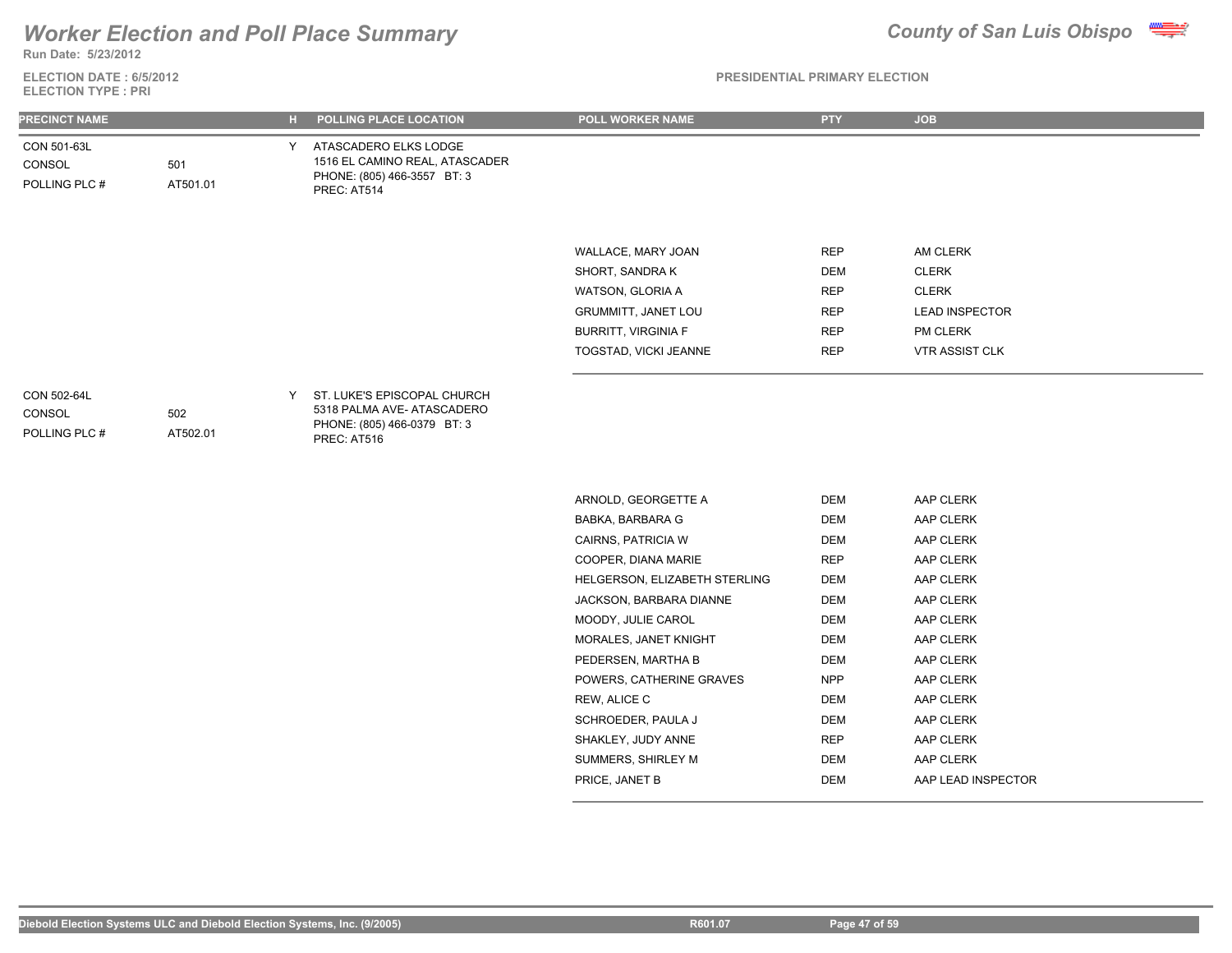## **Run Date: 5/23/2012** *Worker Election and Poll Place Summary County of San Luis Obispo*

**ELECTION DATE : 6/5/2012**



| <b>ELECTION TYPE : PRI</b>            |                 |    |                                                                                                              |                          |            |                       |  |  |
|---------------------------------------|-----------------|----|--------------------------------------------------------------------------------------------------------------|--------------------------|------------|-----------------------|--|--|
| <b>PRECINCT NAME</b>                  |                 | н. | POLLING PLACE LOCATION                                                                                       | POLL WORKER NAME         | <b>PTY</b> | <b>JOB</b>            |  |  |
| CON 503-65<br>CONSOL<br>POLLING PLC # | 503<br>AT504.01 | Y  | ATASCADERO PAVILION ON THE LAKE<br>9315 PISMO AVE - ATASCADERO<br>PHONE: (805) 461-5005 BT: 3<br>PREC: AT510 |                          |            |                       |  |  |
|                                       |                 |    |                                                                                                              |                          |            |                       |  |  |
|                                       |                 |    |                                                                                                              | DAVIS, SHARON JOYCE      | DEM        | AAP CLERK             |  |  |
|                                       |                 |    |                                                                                                              | DEXTER, ROSEMARY GILBERT | <b>DEM</b> | AAP CLERK             |  |  |
|                                       |                 |    |                                                                                                              | GARDNER, LINDA JEAN      | <b>DEM</b> | AAP CLERK             |  |  |
|                                       |                 |    |                                                                                                              | HELMER, SUZANNE          | <b>NPP</b> | AAP CLERK             |  |  |
|                                       |                 |    |                                                                                                              | HUFF, SUZANNE MARLENE    | <b>REP</b> | AAP CLERK             |  |  |
|                                       |                 |    |                                                                                                              | JUDGE, JUDITH A          | <b>REP</b> | AAP CLERK             |  |  |
|                                       |                 |    |                                                                                                              | KEIL, MICHELLE LYNN      | <b>REP</b> | AAP CLERK             |  |  |
|                                       |                 |    |                                                                                                              | KISAKA, LYNETTE SUSAN    | <b>DEM</b> | AAP CLERK             |  |  |
|                                       |                 |    |                                                                                                              | LITTLE, ANN L            | <b>REP</b> | AAP CLERK             |  |  |
|                                       |                 |    |                                                                                                              | LORD, WALTER V           | <b>REP</b> | AAP CLERK             |  |  |
|                                       |                 |    |                                                                                                              | RUMOHR, ESTHER MAE       | <b>REP</b> | AAP CLERK             |  |  |
|                                       |                 |    |                                                                                                              | SWEENEY, LINDA ANNE      | <b>REP</b> | AAP CLERK             |  |  |
|                                       |                 |    |                                                                                                              | LORD, JANET W            | <b>REP</b> | AAP INSPECTOR         |  |  |
|                                       |                 |    |                                                                                                              | KUPPER, KURT PARNELL     | <b>DEM</b> | <b>VTR ASSIST CLK</b> |  |  |
| CON 504-65<br>CONSOL<br>POLLING PLC # | 504<br>AT506.01 | Y  | ATASCADERO PAVILION ON THE LAKE<br>9315 PISMO AVE - ATASCADERO<br>PHONE: (805) 461-5005 BT: 3<br>PREC: AT510 |                          |            |                       |  |  |
|                                       |                 |    |                                                                                                              | DAWES, DUANE H           | <b>REP</b> | AAP CLERK             |  |  |
|                                       |                 |    |                                                                                                              | DAWES, JANICE ARALENE    | <b>REP</b> | AAP CLERK             |  |  |
|                                       |                 |    |                                                                                                              | FOSTER, RUSSELL T        | <b>REP</b> | AAP CLERK             |  |  |
|                                       |                 |    |                                                                                                              | HAGGETT, ALICIA ESTHER   | <b>REP</b> | AAP CLERK             |  |  |
|                                       |                 |    |                                                                                                              | HAGGETT, REGINALD EARL   | <b>REP</b> | AAP CLERK             |  |  |
|                                       |                 |    |                                                                                                              | JOHNSON, JOHN NOBLE      | <b>REP</b> | AAP CLERK             |  |  |
|                                       |                 |    |                                                                                                              | JOHNSON, WILMA M         | <b>DEM</b> | AAP CLERK             |  |  |
|                                       |                 |    |                                                                                                              | KILDOW, EDITH L          | <b>REP</b> | AAP CLERK             |  |  |
|                                       |                 |    |                                                                                                              | LAWRENCE, FAITH NOBUKO   | <b>REP</b> | AAP CLERK             |  |  |
|                                       |                 |    |                                                                                                              | LAWRENCE, JAMES ARNOLD   | <b>REP</b> | AAP CLERK             |  |  |
|                                       |                 |    |                                                                                                              | MUELLER, JANET L         | <b>NPP</b> | AAP CLERK             |  |  |
|                                       |                 |    |                                                                                                              | MUELLER. THOMAS H        | <b>NPP</b> | AAP CLERK             |  |  |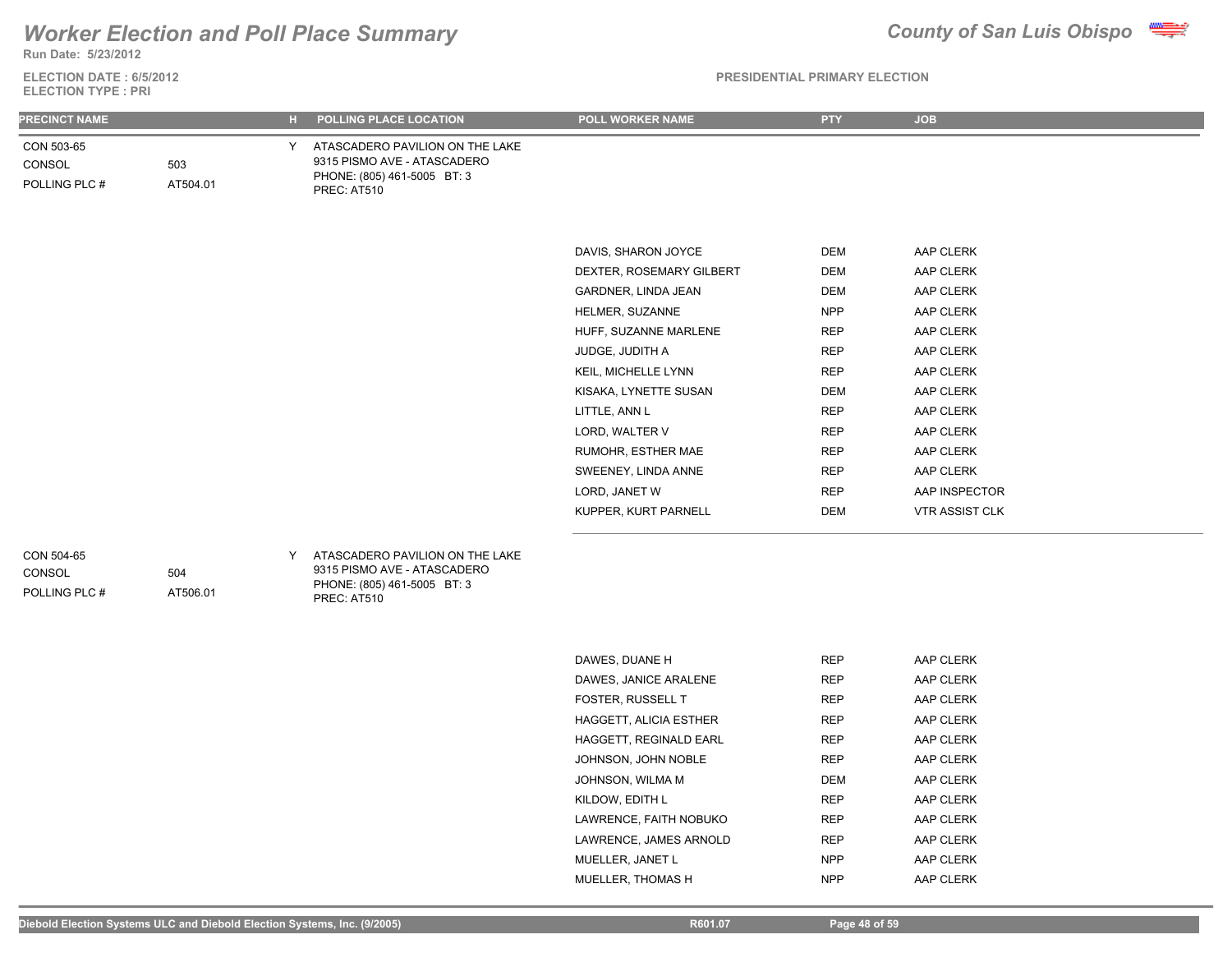**Run Date: 5/23/2012**

### **ELECTION DATE : 6/5/2012 ELECTION TYPE : PRI**



### **PRESIDENTIAL PRIMARY ELECTION**

| <b>PRECINCT NAME</b>                   |                 | н. | POLLING PLACE LOCATION                                                                                       | POLL WORKER NAME       | <b>PTY</b> | <b>JOB</b>       |  |
|----------------------------------------|-----------------|----|--------------------------------------------------------------------------------------------------------------|------------------------|------------|------------------|--|
|                                        |                 |    |                                                                                                              | OLSEN, JEANNE M        | <b>REP</b> | AAP CLERK        |  |
|                                        |                 |    |                                                                                                              | ROSE, CHARLES W        | <b>DEM</b> | AAP CLERK        |  |
|                                        |                 |    |                                                                                                              | ROSE, RUTH E           | <b>DEM</b> | AAP CLERK        |  |
|                                        |                 |    |                                                                                                              | SELISKAR, ALLEAH S     | DEM        | AAP CLERK        |  |
|                                        |                 |    |                                                                                                              | SELISKAR, MATEJA       | <b>NPP</b> | AAP CLERK        |  |
|                                        |                 |    |                                                                                                              | SELISKAR, JOHN I       | <b>REP</b> | AAP INSPECTOR    |  |
| CON 505-65<br>CONSOL<br>POLLING PLC#   | 505<br>AT507.01 | Y  | ATASCADERO PAVILION ON THE LAKE<br>9315 PISMO AVE - ATASCADERO<br>PHONE: (805) 461-5005 BT: 3<br>PREC: AT510 |                        |            |                  |  |
|                                        |                 |    |                                                                                                              | RIOS, PATRICIA         | <b>DEM</b> | <b>AM CLERK</b>  |  |
|                                        |                 |    |                                                                                                              | BARNETT, ROBERT L      | <b>REP</b> | <b>CLERK</b>     |  |
|                                        |                 |    |                                                                                                              | LUNSFORD, TAYLOR       | <b>NPP</b> | <b>CLERK</b>     |  |
|                                        |                 |    |                                                                                                              | PINNEY, JAMES M        | <b>NPP</b> | <b>INSPECTOR</b> |  |
|                                        |                 |    |                                                                                                              | KIMMERLE, EILEEN MARIE | <b>NPP</b> | PM CLERK         |  |
| CON 506-65L<br>CONSOL<br>POLLING PLC # | 506<br>AT508.01 | Y  | ATASCADERO PAVILION ON THE LAKE<br>9315 PISMO AVE - ATASCADERO<br>PHONE: (805) 461-5005 BT: 3<br>DDCC. ATE4C |                        |            |                  |  |

PREC: AT510

| <b>BRYANT, DENNIS LEE</b>      | <b>REP</b> | AAP CLERK        |
|--------------------------------|------------|------------------|
| CARRUBBA, ROBERT E             | <b>REP</b> | AAP CLERK        |
| CARRUBBA, ROBERT E             | <b>REP</b> | <b>AAP CLERK</b> |
| <b>CHAMBERS, RICKI MAYNARD</b> | <b>REP</b> | AAP CLERK        |
| MONMONIER, DONALD T            | <b>REP</b> | AAP CLERK        |
| <b>RENINGER, JAMES F</b>       | <b>REP</b> | AAP CLERK        |
| <b>RITTER, STEVEN G</b>        | <b>REP</b> | <b>AAP CLERK</b> |
| SHERWIN, STANLEY               | DEM        | AAP CLERK        |
| STEMPSON, ROBERT MERRILL       | <b>REP</b> | <b>AAP CLERK</b> |
| THEIS, ALLEN R                 | <b>REP</b> | <b>AAP CLERK</b> |
| WAUGH, LARRY D                 | <b>DEM</b> | AAP CLERK        |
| BRYANT, LARRY KEITH            | DEM        | AAP 2ND INSP     |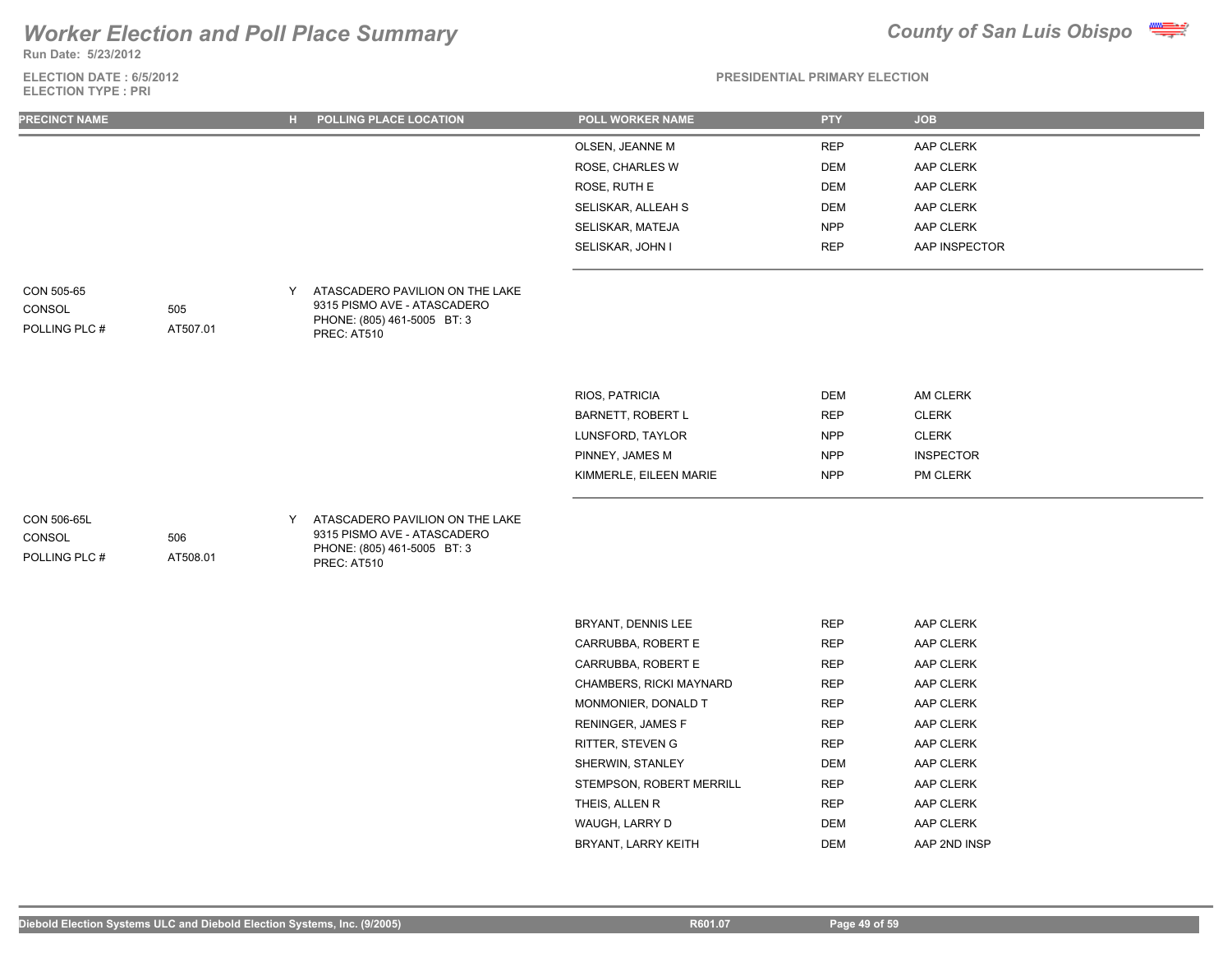

**Run Date: 5/23/2012**

### **ELECTION DATE : 6/5/2012 ELECTION TYPE : PRI**

| <b>PRECINCT NAME</b>                  |                 | $H$ . | POLLING PLACE LOCATION                                                                                  | <b>POLL WORKER NAME</b>                                                                                              | <b>PTY</b>                                                         | <b>JOB</b>                                                           |
|---------------------------------------|-----------------|-------|---------------------------------------------------------------------------------------------------------|----------------------------------------------------------------------------------------------------------------------|--------------------------------------------------------------------|----------------------------------------------------------------------|
|                                       |                 |       |                                                                                                         | KNUCKLES, WILLIAM B                                                                                                  | <b>REP</b>                                                         | AAP LEAD INSPECTOR                                                   |
| CON 507-66<br>CONSOL<br>POLLING PLC # | 507<br>AT510.01 | Y.    | ATASCADERO GOSPEL CHAPEL<br>8205 CURBARIL AVE- ATASCADERO<br>PHONE: (805) 461-0467 BT: 3<br>PREC: AT510 |                                                                                                                      |                                                                    |                                                                      |
|                                       |                 |       |                                                                                                         | CANO, KIMBERLEY LYNN<br>HUTTNER, VIRGINIA L<br>PETERSON, KAREN MARIE<br>SHYAVITZ, GEORGE E                           | <b>DEM</b><br><b>REP</b><br><b>REP</b><br><b>REP</b>               | AM CLERK<br>AM CLERK<br>AM CLERK<br><b>INSPECTOR</b>                 |
|                                       |                 |       |                                                                                                         | KOLTIN, VELMA J<br>RINKER, RONALD WAYNE<br>RUCCI, MARGARET M                                                         | <b>REP</b><br><b>NPP</b><br><b>NPP</b>                             | PM CLERK<br>PM CLERK<br>PM CLERK                                     |
| CON 508-63<br>CONSOL<br>POLLING PLC # | 508<br>AT512.01 | Y     | ATASCADERO ELKS LODGE<br>1516 EL CAMINO REAL, ATASCADER<br>PHONE: (805) 466-3557 BT: 3<br>PREC: AT514   |                                                                                                                      |                                                                    |                                                                      |
|                                       |                 |       |                                                                                                         | <b>BLACK, CORY STEPHEN</b>                                                                                           | DEM                                                                | AAP INSPECTOR                                                        |
| CON 509-63<br>CONSOL<br>POLLING PLC # | 509<br>AT514.01 | Y     | ATASCADERO ELKS LODGE<br>1516 EL CAMINO REAL, ATASCADER<br>PHONE: (805) 466-3557 BT: 3<br>PREC: AT514   |                                                                                                                      |                                                                    |                                                                      |
|                                       |                 |       |                                                                                                         | THOMPSON, IRIS WALLER<br>THOMPSON, THOMAS WAYNE<br>PORTER, ELEANOR K<br>BUECHE, ALBERT E<br>ANDREWS, SARAH CATHERINE | <b>NPP</b><br><b>NPP</b><br><b>REP</b><br><b>REP</b><br><b>REP</b> | AM CLERK<br>AM CLERK<br><b>CLERK</b><br><b>INSPECTOR</b><br>PM CLERK |
|                                       |                 |       |                                                                                                         | GOINS, ANTOINETTE ALICIA                                                                                             | <b>NPP</b>                                                         | PM CLERK                                                             |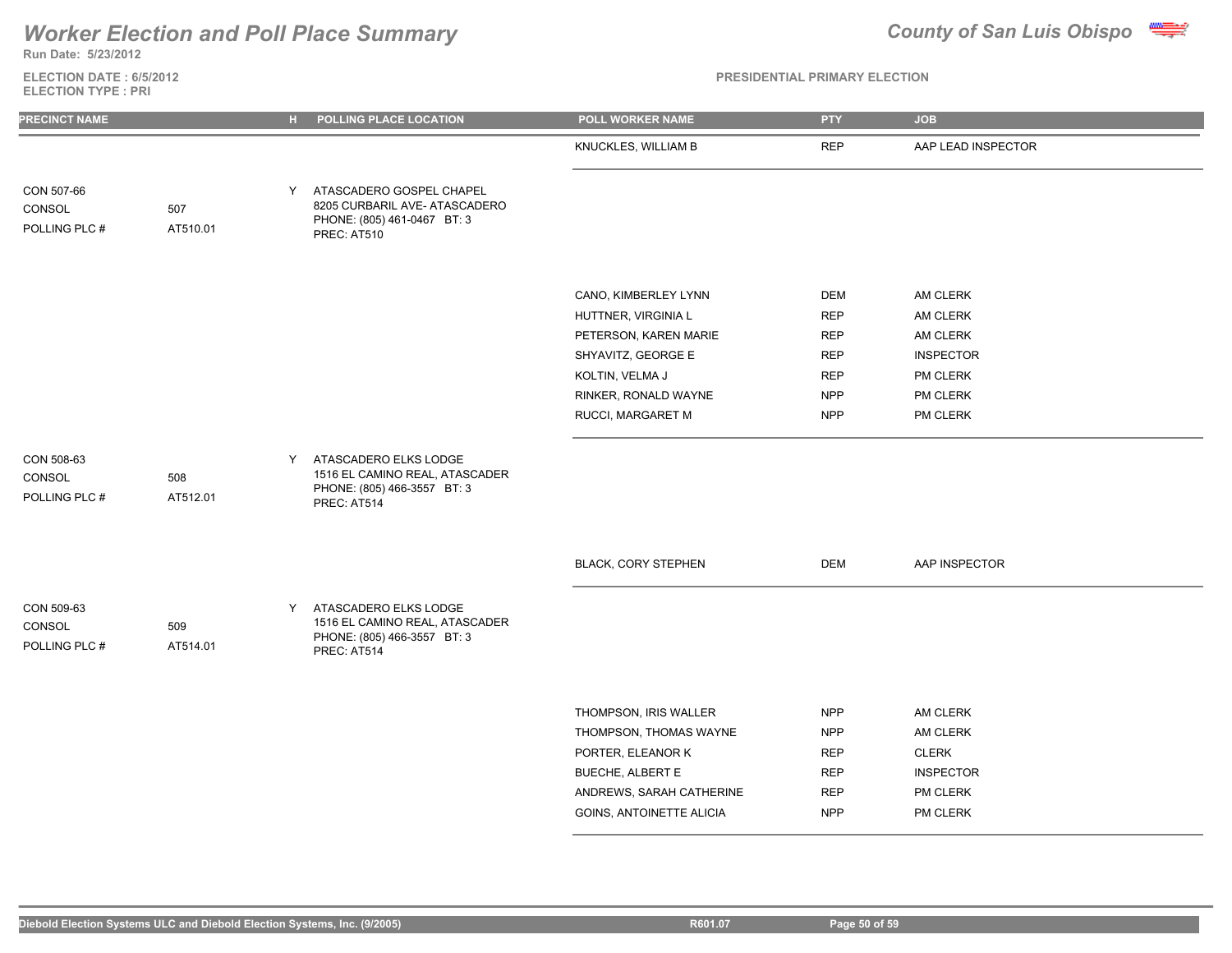**Run Date: 5/23/2012**

**ELECTION DATE : 6/5/2012 ELECTION TYPE : PRI**

### **PRESIDENTIAL PRIMARY ELECTION**

| <b>PRECINCT NAME</b>                   |                 | н. | POLLING PLACE LOCATION                                                                                        | POLL WORKER NAME           | <b>PTY</b> | <b>JOB</b>    |
|----------------------------------------|-----------------|----|---------------------------------------------------------------------------------------------------------------|----------------------------|------------|---------------|
| CON 510-64<br>CONSOL<br>POLLING PLC #  | 510<br>AT515.01 | Y  | ST. LUKE'S EPISCOPAL CHURCH<br>5318 PALMA AVE- ATASCADERO<br>PHONE: (805) 466-0379 BT: 3<br>PREC: AT516       |                            |            |               |
|                                        |                 |    |                                                                                                               |                            |            |               |
|                                        |                 |    |                                                                                                               | BURKHARDT, CHARLES JOSEPH  | <b>NPP</b> | AAP CLERK     |
|                                        |                 |    |                                                                                                               | BURKHARDT, MARJORIE LARNED | <b>DEM</b> | AAP CLERK     |
|                                        |                 |    |                                                                                                               | FERREE, SALLY KEMP         | <b>REP</b> | AAP CLERK     |
|                                        |                 |    |                                                                                                               | GOOD, BARBARA ELIZABETH    | <b>REP</b> | AAP CLERK     |
|                                        |                 |    |                                                                                                               | HANSEN, KATHRYN C          | <b>REP</b> | AAP CLERK     |
|                                        |                 |    |                                                                                                               | KRAUSE, JAMES G            | <b>DEM</b> | AAP CLERK     |
|                                        |                 |    |                                                                                                               | MEASURES, BROOKS A         | <b>DEM</b> | AAP CLERK     |
|                                        |                 |    |                                                                                                               | MEASURES, MICHAEL D        | <b>DEM</b> | AAP CLERK     |
|                                        |                 |    |                                                                                                               | NOEL, IVENE B              | <b>REP</b> | AAP CLERK     |
|                                        |                 |    |                                                                                                               | OJEDA, STEVEN              | <b>DEM</b> | AAP CLERK     |
|                                        |                 |    |                                                                                                               | SCHNEIDER, SANDRA JO       | <b>DEM</b> | AAP CLERK     |
|                                        |                 |    |                                                                                                               | WATSON, SARAH R            | <b>DEM</b> | AAP CLERK     |
|                                        |                 |    |                                                                                                               | WEBER, CLAUDIA JO          | <b>DEM</b> | AAP CLERK     |
|                                        |                 |    |                                                                                                               | CONRAD, MATTHEW M          | <b>DEM</b> | AAP INSPECTOR |
|                                        |                 |    |                                                                                                               | BAKER-TABER, ALICE M       | <b>DEM</b> | AAP 2ND INSP  |
| CON 511-67L<br>CONSOL<br>POLLING PLC # | 511<br>AT516.01 | Y  | COMMUNITY CHURCH OF ATASCADERO<br>5850 ROSARIO AVE - ATASCADERO<br>PHONE: (805) 466-9108 BT: 3<br>PREC: AT516 |                            |            |               |
|                                        |                 |    |                                                                                                               |                            |            |               |
|                                        |                 |    |                                                                                                               | ANDERSON, JUDITH LYN       | <b>DEM</b> | AAP CLERK     |
|                                        |                 |    |                                                                                                               | BEWLEY, CELIA LOUISE       | <b>DEM</b> | AAP CLERK     |
|                                        |                 |    |                                                                                                               | VAN LANDINGHAM, JAMES A    | <b>DEM</b> | AAP CLERK     |
|                                        |                 |    |                                                                                                               | WHISENHUNT, SHARON L       | <b>REP</b> | AAP CLERK     |

SIBBACH, DIANE A DEM DEM AAP LEAD INSPECTOR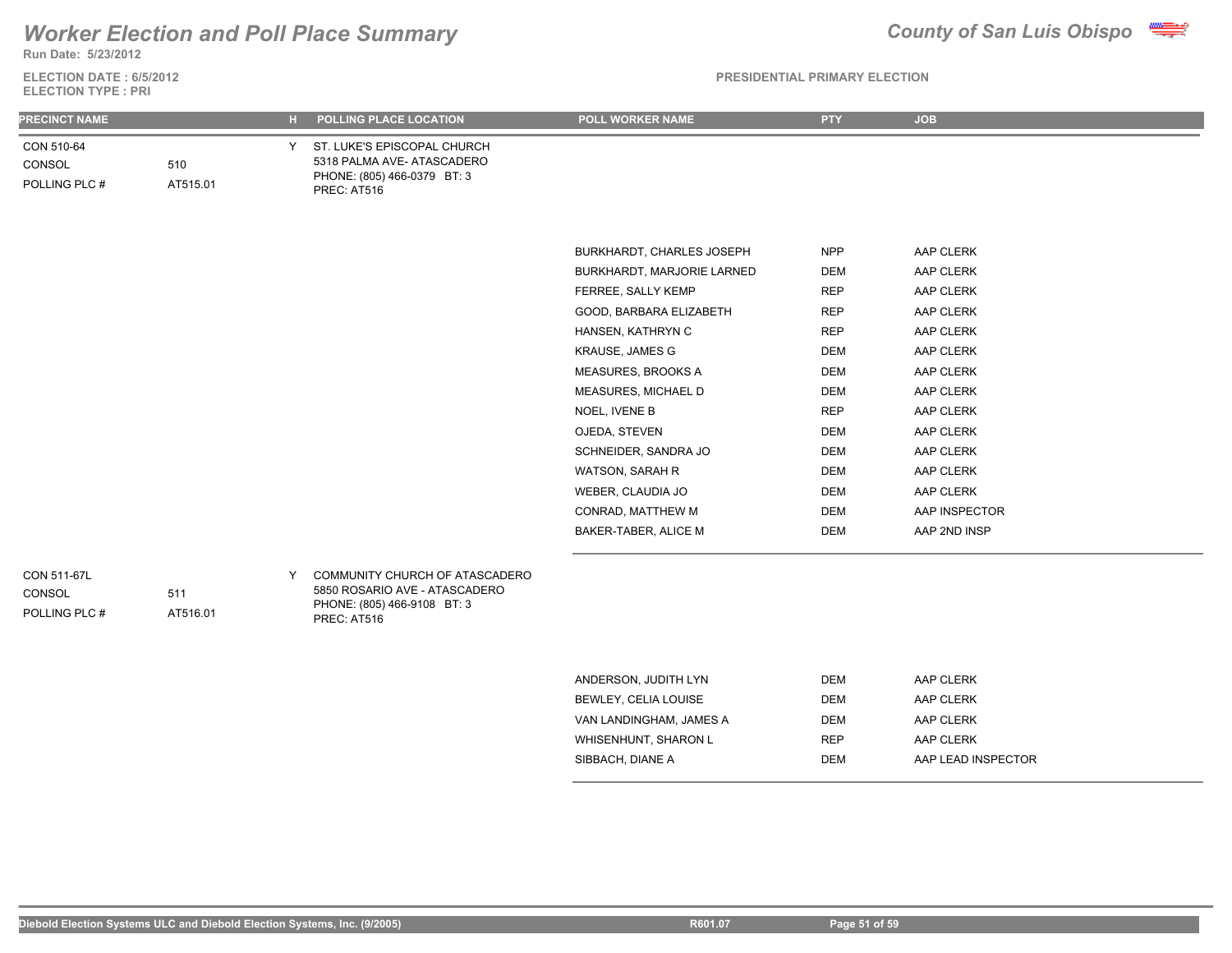## *Worker Election and Poll Place Summary* **County of San Luis Obispo County of San Luis Obispo**



**Run Date: 5/23/2012**

**ELECTION DATE : 6/5/2012 ELECTION TYPE : PRI**

### **PRESIDENTIAL PRIMARY ELECTION**

| <b>PRECINCT NAME</b>                   |                 | H | POLLING PLACE LOCATION                                                                                        | POLL WORKER NAME                        | <b>PTY</b>               | <b>JOB</b>                 |
|----------------------------------------|-----------------|---|---------------------------------------------------------------------------------------------------------------|-----------------------------------------|--------------------------|----------------------------|
| CON 512-67<br>CONSOL<br>POLLING PLC #  | 512<br>AT517.01 | Y | COMMUNITY CHURCH OF ATASCADERO<br>5850 ROSARIO AVE - ATASCADERO<br>PHONE: (805) 466-9108 BT: 3<br>PREC: AT516 |                                         |                          |                            |
|                                        |                 |   |                                                                                                               | ETTER, DONNA H                          | <b>DEM</b>               | AAP CLERK                  |
|                                        |                 |   |                                                                                                               | <b>GUALTIERI, JULIE A</b>               | <b>DEM</b>               | AAP CLERK                  |
|                                        |                 |   |                                                                                                               | RASBAND, KAYE LYNN                      | DEM                      | AAP CLERK                  |
|                                        |                 |   |                                                                                                               | SISK, JASON ALAN                        | <b>REP</b>               | AAP CLERK                  |
|                                        |                 |   |                                                                                                               | ANDERSON, LAWRENCE GARTH                | DEM                      | AAP INSPECTOR              |
| CON 513-66<br>CONSOL<br>POLLING PLC #  | 513<br>AT518.01 | Y | ATASCADERO GOSPEL CHAPEL<br>8205 CURBARIL AVE- ATASCADERO<br>PHONE: (805) 461-0467 BT: 3<br>PREC: AT510       |                                         |                          |                            |
|                                        |                 |   |                                                                                                               |                                         |                          |                            |
|                                        |                 |   |                                                                                                               | DAVISON, JANILEE LILLIAN                | <b>REP</b>               | AAP CLERK                  |
|                                        |                 |   |                                                                                                               | <b>GRUNOW, MARCELLA F</b>               | <b>REF</b>               | AAP CLERK                  |
|                                        |                 |   |                                                                                                               | LORDEN, DEBRA ANN                       | DEM                      | AAP CLERK                  |
|                                        |                 |   |                                                                                                               | MARTIN, DIXIE DEE                       | DEM                      | AAP CLERK                  |
|                                        |                 |   |                                                                                                               | MIKEL, LINDA A                          | <b>REP</b>               | AAP CLERK                  |
|                                        |                 |   |                                                                                                               | PENDLETON, MARGUERITE E<br>AMAN, MARY L | <b>REP</b><br><b>DEM</b> | AAP CLERK<br>AAP INSPECTOR |
|                                        |                 |   |                                                                                                               |                                         |                          |                            |
| CON 514-66L<br>CONSOL<br>POLLING PLC # | 514<br>AT519.01 | Y | ATASCADERO GOSPEL CHAPEL<br>8205 CURBARIL AVE- ATASCADERO<br>PHONE: (805) 461-0467 BT: 3<br>PREC: AT510       |                                         |                          |                            |
|                                        |                 |   |                                                                                                               |                                         |                          |                            |
|                                        |                 |   |                                                                                                               | LORDEN, LATISHA PATIENCE                | <b>NPP</b>               | AAP CLERK                  |
|                                        |                 |   |                                                                                                               | PENDLETON, ROBIN A                      | <b>REP</b>               | AAP CLERK                  |
|                                        |                 |   |                                                                                                               | SMITH, MARY M                           | <b>DEM</b>               | AAP CLERK                  |
|                                        |                 |   |                                                                                                               | STEVENSON, VIRGINIA C                   | <b>REP</b>               | AAP CLERK                  |
|                                        |                 |   |                                                                                                               | THOMPSON, BEVERLY L                     | <b>REP</b>               | AAP CLERK                  |

THOMPSON, EMIL S
BEP
AAP CLERK
THOMPSON, EMIL S VELEY, RACHEL ASHLEY **REP** AAP CLERK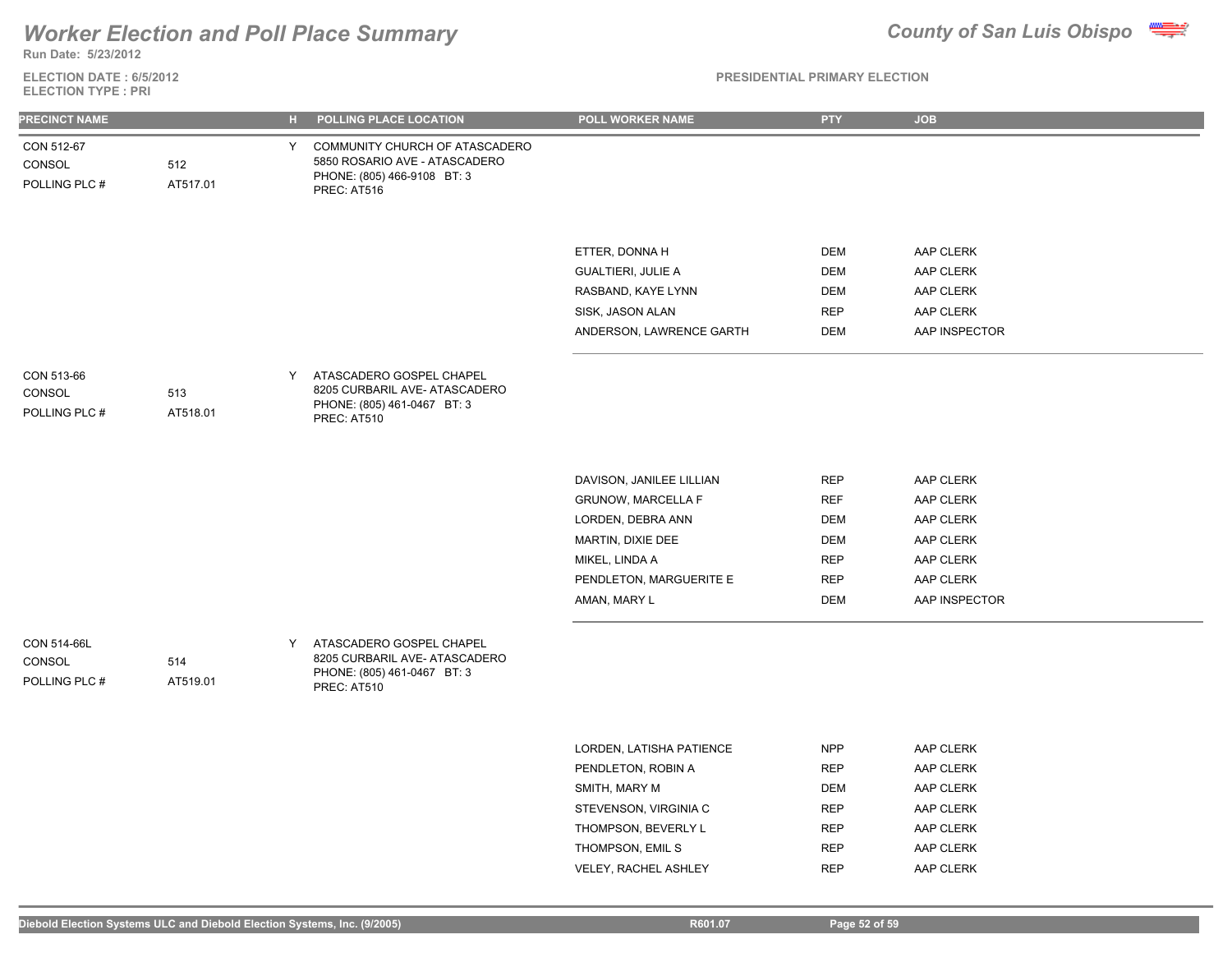**Run Date: 5/23/2012**

**ELECTION DATE : 6/5/2012 ELECTION TYPE : PRI**

| <b>PRECINCT NAME</b>                   |                 | н. | POLLING PLACE LOCATION                                                                                  | POLL WORKER NAME              | <b>PTY</b> | <b>JOB</b>            |
|----------------------------------------|-----------------|----|---------------------------------------------------------------------------------------------------------|-------------------------------|------------|-----------------------|
|                                        |                 |    |                                                                                                         | VELEY, CATHERINE ROSEMARY     | <b>REP</b> | AAP LEAD INSPECTOR    |
|                                        |                 |    |                                                                                                         | RIDING, IRIS S                | <b>DEM</b> | <b>VTR ASSIST CLK</b> |
| CON 515-68L<br>CONSOL<br>POLLING PLC # | 515<br>AT520.01 | Y  | BEREAN BIBLE FELLOWSHIP<br>9325 EL BORDO AVE - ATASCADERO<br>PHONE: (805) 466-3362 BT: 3<br>PREC: AT520 |                               |            |                       |
|                                        |                 |    |                                                                                                         | <b>BARTON, SHERYL SUE</b>     | <b>REP</b> | AAP CLERK             |
|                                        |                 |    |                                                                                                         | <b>BILLINGS, GEORGE W</b>     | <b>REP</b> | AAP CLERK             |
|                                        |                 |    |                                                                                                         | <b>BILLINGS, RITA</b>         | <b>REP</b> | AAP CLERK             |
|                                        |                 |    |                                                                                                         | CASEY, JANYCE DIANE           | <b>REP</b> | AAP CLERK             |
|                                        |                 |    |                                                                                                         | CASEY, MICHAEL DAVID          | <b>REP</b> | AAP CLERK             |
|                                        |                 |    |                                                                                                         | CASEY, MICHAEL SAMUEL         | <b>REP</b> | AAP CLERK             |
|                                        |                 |    |                                                                                                         | CHUNN, ARDITH E               | <b>REP</b> | AAP CLERK             |
|                                        |                 |    |                                                                                                         | CRUZ, JANAYA LYN              | <b>REP</b> | AAP CLERK             |
|                                        |                 |    |                                                                                                         | DEARDORFF, PEGGY LEE          | <b>REP</b> | AAP CLERK             |
|                                        |                 |    |                                                                                                         | DESPAIN, BARBARA JEAN         | <b>REP</b> | AAP CLERK             |
|                                        |                 |    |                                                                                                         | <b>EMERSON, FORREST ALLAN</b> | <b>REP</b> | AAP CLERK             |
|                                        |                 |    |                                                                                                         | EMERSON, RAMONA IRENE         | <b>REP</b> | AAP CLERK             |
|                                        |                 |    |                                                                                                         | INGERSOLL, CARMELLA J         | <b>REP</b> | AAP CLERK             |
|                                        |                 |    |                                                                                                         | <b>INGERSOLL, STEVEN R</b>    | <b>REP</b> | AAP CLERK             |
|                                        |                 |    |                                                                                                         | KNIFTON, VALERIE M            | <b>REP</b> | AAP CLERK             |
|                                        |                 |    |                                                                                                         | LIDDICOTE, JAMES GREGORY      | <b>REP</b> | AAP CLERK             |
|                                        |                 |    |                                                                                                         | MOREY, DENISE A               | <b>REP</b> | AAP CLERK             |
|                                        |                 |    |                                                                                                         | PARKHURST, JERISSA A          | <b>NPP</b> | AAP CLERK             |
|                                        |                 |    |                                                                                                         | PLASCENCIA, LAURA DIANE       | <b>REP</b> | AAP CLERK             |
|                                        |                 |    |                                                                                                         | STEWART, DANIEL ELLIOT        | <b>REP</b> | AAP CLERK             |
|                                        |                 |    |                                                                                                         | TANTUM, CLAUDIA J             | <b>REP</b> | AAP CLERK             |
|                                        |                 |    |                                                                                                         | WHITELEY, JANICE ELINOR       | <b>REP</b> | AAP CLERK             |
|                                        |                 |    |                                                                                                         | WHITELEY, JOHN T              | <b>REP</b> | AAP CLERK             |
|                                        |                 |    |                                                                                                         | ZALDIVAR, MARJORIE L          | <b>REP</b> | AAP CLERK             |
|                                        |                 |    |                                                                                                         | KNIFTON, CARL F               | <b>REP</b> | AAP LEAD INSPECTOR    |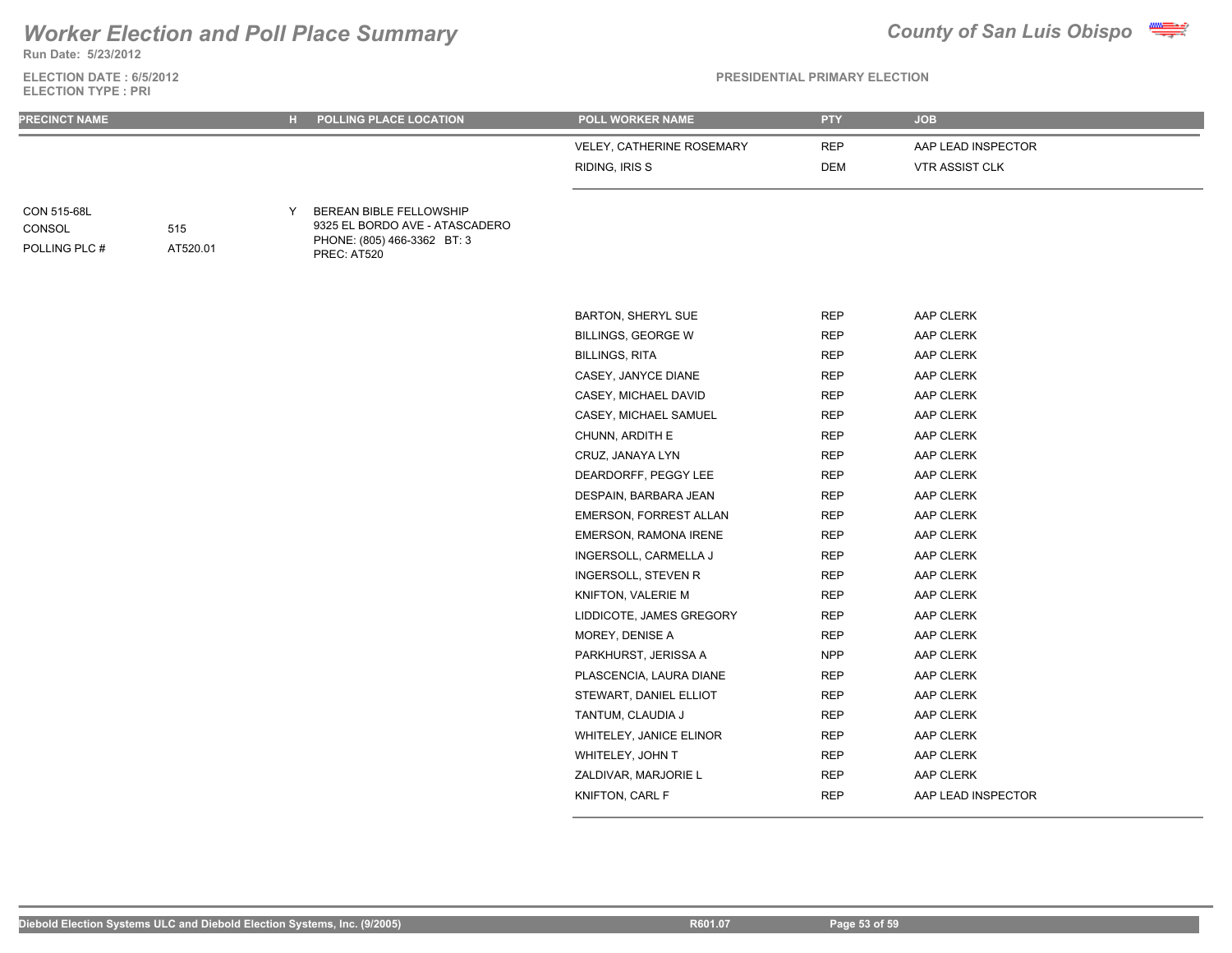**ELECTION DATE : 6/5/2012 Run Date: 5/23/2012**

## **ELECTION TYPE : PRI**

### **PRESIDENTIAL PRIMARY ELECTION**

| PRECINCT NAME                         |                 | н. | POLLING PLACE LOCATION                                                                                | POLL WORKER NAME           | <b>PTY</b> | <b>JOB</b>         |
|---------------------------------------|-----------------|----|-------------------------------------------------------------------------------------------------------|----------------------------|------------|--------------------|
| CON 516-69<br>CONSOL<br>POLLING PLC # | 516<br>AT521.01 | Y. | DOVE CREEK CHURCH<br>9333 SANTA BARBARA RD - ATASCADERO<br>PHONE: (805) 466-9505 BT: 3<br>PREC: AT521 |                            |            |                    |
|                                       |                 |    |                                                                                                       |                            |            |                    |
|                                       |                 |    |                                                                                                       | KIRCHER, SHEILA A          | <b>REP</b> | AM CLERK           |
|                                       |                 |    |                                                                                                       | BEBOUT, GEORGIA GAIL       | <b>REP</b> | <b>CLERK</b>       |
|                                       |                 |    |                                                                                                       | BEBOUT, WARREN ALEXANDER   | REP        | <b>CLERK</b>       |
|                                       |                 |    |                                                                                                       | PENROSE, CHARLES B         | <b>REP</b> | <b>INSPECTOR</b>   |
|                                       |                 |    |                                                                                                       | EDWARDS, JEAN              | <b>GRN</b> | PM CLERK           |
| CON 517-69L                           |                 | Y  | DOVE CREEK CHURCH                                                                                     |                            |            |                    |
| CONSOL<br>POLLING PLC #               | 517<br>EC501.01 |    | 9333 SANTA BARBARA RD - ATASCADERO<br>PHONE: (805) 466-9505 BT: 3<br>PREC: AT521                      |                            |            |                    |
|                                       |                 |    |                                                                                                       |                            |            |                    |
|                                       |                 |    |                                                                                                       | BENSON, JOHN PAUL          | <b>REP</b> | AAP CLERK          |
|                                       |                 |    |                                                                                                       | BENSON, MARY JOSEPH        | <b>REP</b> | AAP CLERK          |
|                                       |                 |    |                                                                                                       | DUBRUL, MARY LYNNE         | <b>DEM</b> | AAP CLERK          |
|                                       |                 |    |                                                                                                       | GASCH, ARLENE J            | <b>REP</b> | AAP CLERK          |
|                                       |                 |    |                                                                                                       | GASCH, HAROLD C            | <b>REP</b> | AAP CLERK          |
|                                       |                 |    |                                                                                                       | LAPOINTE, JANET MARIE      | <b>NPP</b> | AAP CLERK          |
|                                       |                 |    |                                                                                                       | MOLFINO, GEORGE E          | <b>REP</b> | AAP CLERK          |
|                                       |                 |    |                                                                                                       | <b>MORROW, ARTHUR L</b>    | <b>REP</b> | AAP CLERK          |
|                                       |                 |    |                                                                                                       | PARKHURST, JERISSA A       | <b>NPP</b> | AAP CLERK          |
|                                       |                 |    |                                                                                                       | SALTER, ALVIN JAY          | <b>DEM</b> | AAP CLERK          |
|                                       |                 |    |                                                                                                       | SALTER, BETTINA H          | DEM        | AAP CLERK          |
|                                       |                 |    |                                                                                                       | SHEPHERD, TERESA ANN       | <b>REP</b> | AAP CLERK          |
|                                       |                 |    |                                                                                                       | MARKS-MOLFINO, DEBBIE LYNN | <b>REP</b> | AAP LEAD INSPECTOR |

POLLING PLC # CONSOL

TEMPLETON AMERICAN LEGION HALL 805 S. MAIN ST, TEMPLETON PHONE: (805) 610-2708 BT: 3 PREC: TM110

DAM-MIKKELSEN, HECTOR NPP AAP CLERK

518

TM505.01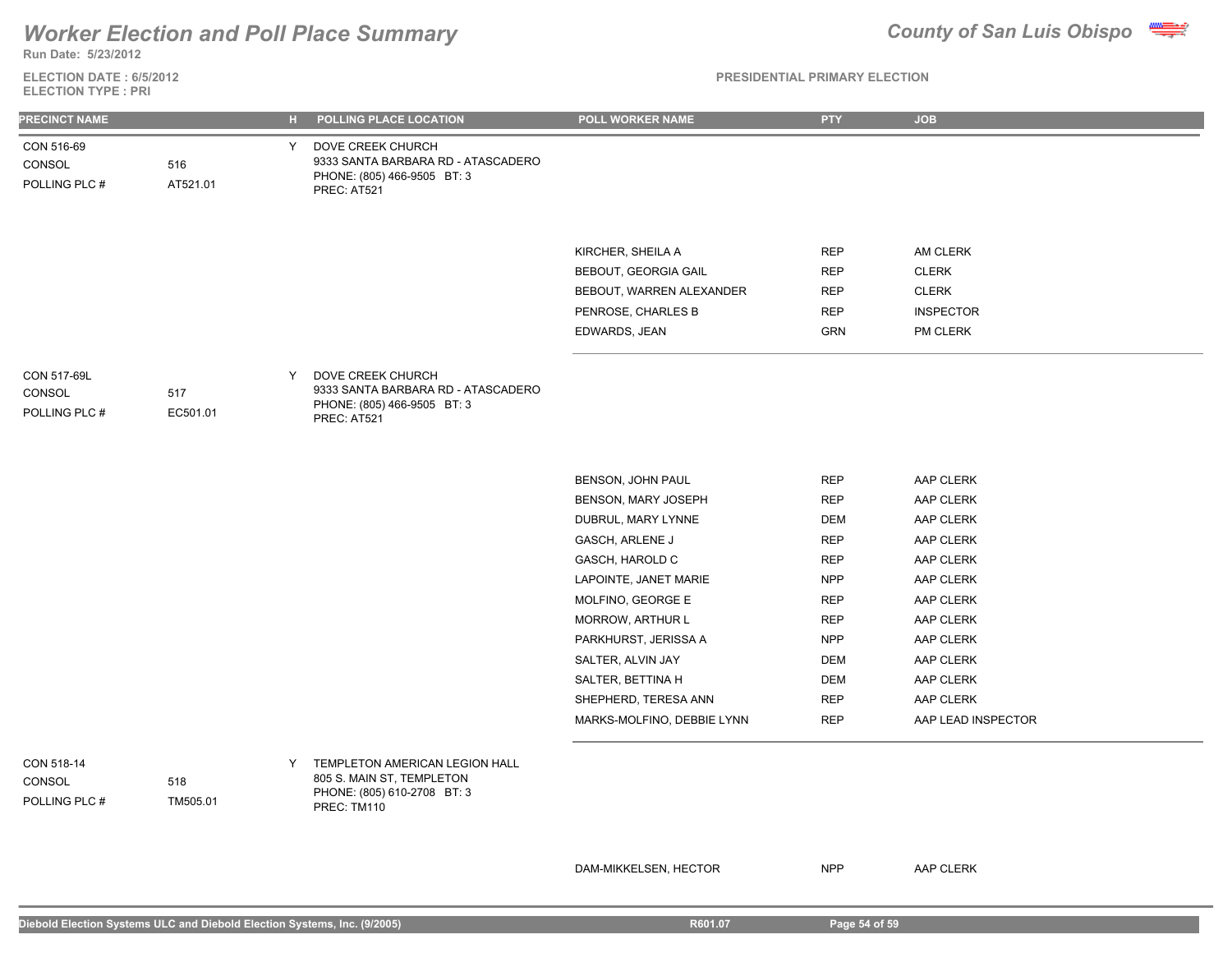## **Run Date: 5/23/2012**

**ELECTION DATE : 6/5/2012 ELECTION TYPE : PRI**



**PRESIDENTIAL PRIMARY ELECTION**

| PRECINCT NAME                                 |                 | POLLING PLACE LOCATION<br>$H$ .                                                                                     | POLL WORKER NAME                                | <b>PTY</b>               | <b>JOB</b>             |
|-----------------------------------------------|-----------------|---------------------------------------------------------------------------------------------------------------------|-------------------------------------------------|--------------------------|------------------------|
|                                               |                 |                                                                                                                     | DAM-MIKKELSEN, WENDI BROOKE                     | <b>NPP</b>               | AAP CLERK              |
|                                               |                 |                                                                                                                     | FIELDS, KAREN DENISE                            | <b>DEM</b>               | AAP CLERK              |
|                                               |                 |                                                                                                                     | MERCER, MANDI SHAREE                            | <b>REP</b>               | AAP CLERK              |
|                                               |                 |                                                                                                                     | MIDDLETON, SHARON KAY                           | <b>REP</b>               | AAP CLERK              |
|                                               |                 |                                                                                                                     | WEBB, MARTHA J                                  | <b>REP</b>               | AAP CLERK              |
|                                               |                 |                                                                                                                     | MERCER, JEFFREY WILLIAM                         | <b>REP</b>               | AAP INSPECTOR          |
| CON 519-03<br>CONSOL<br>POLLING PLC #         | 519<br>GN501.01 | Y<br>ESTRELLA WARBIRDS MUSEUM<br>4251 DRY CREEK RD PASO ROBLES<br>PHONE: (805) 227-0440 BT: 3<br>PREC: PR105        |                                                 |                          |                        |
|                                               |                 |                                                                                                                     | THOMPSON, MARK BRADFORD                         | <b>REP</b>               | AM CLERK               |
|                                               |                 |                                                                                                                     | LARSEN, GRANT DAVID                             | <b>NPP</b>               | <b>CLERK</b>           |
|                                               |                 |                                                                                                                     | BURGESS, JOAN C                                 | <b>REP</b>               | <b>INSPECTOR</b>       |
|                                               |                 |                                                                                                                     | ALMIROL, RALPH STEVEN                           | <b>DEM</b>               | PM CLERK               |
|                                               |                 |                                                                                                                     | <b>VIVAS, VICKI</b>                             | <b>DEM</b>               | PM CLERK               |
| CON 520-06<br>CONSOL<br>POLLING PLC #         | 520<br>GN504.02 | PASO ROBLES TEMPLE ASSOCIATION<br>Y<br>320 SHERWOOD RD, PASO ROBLES<br>PHONE: (805) 227-4174 BT: 3<br>PREC: PR113   |                                                 |                          |                        |
|                                               |                 |                                                                                                                     |                                                 |                          |                        |
|                                               |                 |                                                                                                                     | BAYSDORFER, MARY JANE<br>BOUGHER, IRENE DOROTHY | <b>REP</b><br><b>REP</b> | AAP CLERK<br>AAP CLERK |
|                                               |                 |                                                                                                                     | ROWLAND, BARBARA J                              | <b>REP</b>               | AAP CLERK              |
|                                               |                 |                                                                                                                     | STRONG, ALMINA J                                | <b>REP</b>               | AAP CLERK              |
|                                               |                 |                                                                                                                     | STRONG, BARBARA ELAINE                          | <b>REP</b>               | AAP CLERK              |
|                                               |                 |                                                                                                                     | STRONG, WILLARD J                               | <b>REP</b>               | AAP INSPECTOR          |
| <b>CON 521-70L</b><br>CONSOL<br>POLLING PLC # | 521<br>CR502.03 | Y<br><b>CRESTON FIRE STATION</b><br>6055 WEBSTER RD, HWY 229, CRESTON<br>PHONE: (805) 238-7861 BT: 3<br>PREC: HH501 |                                                 |                          |                        |

PHIFER, BEVERLY A REP AM CLERK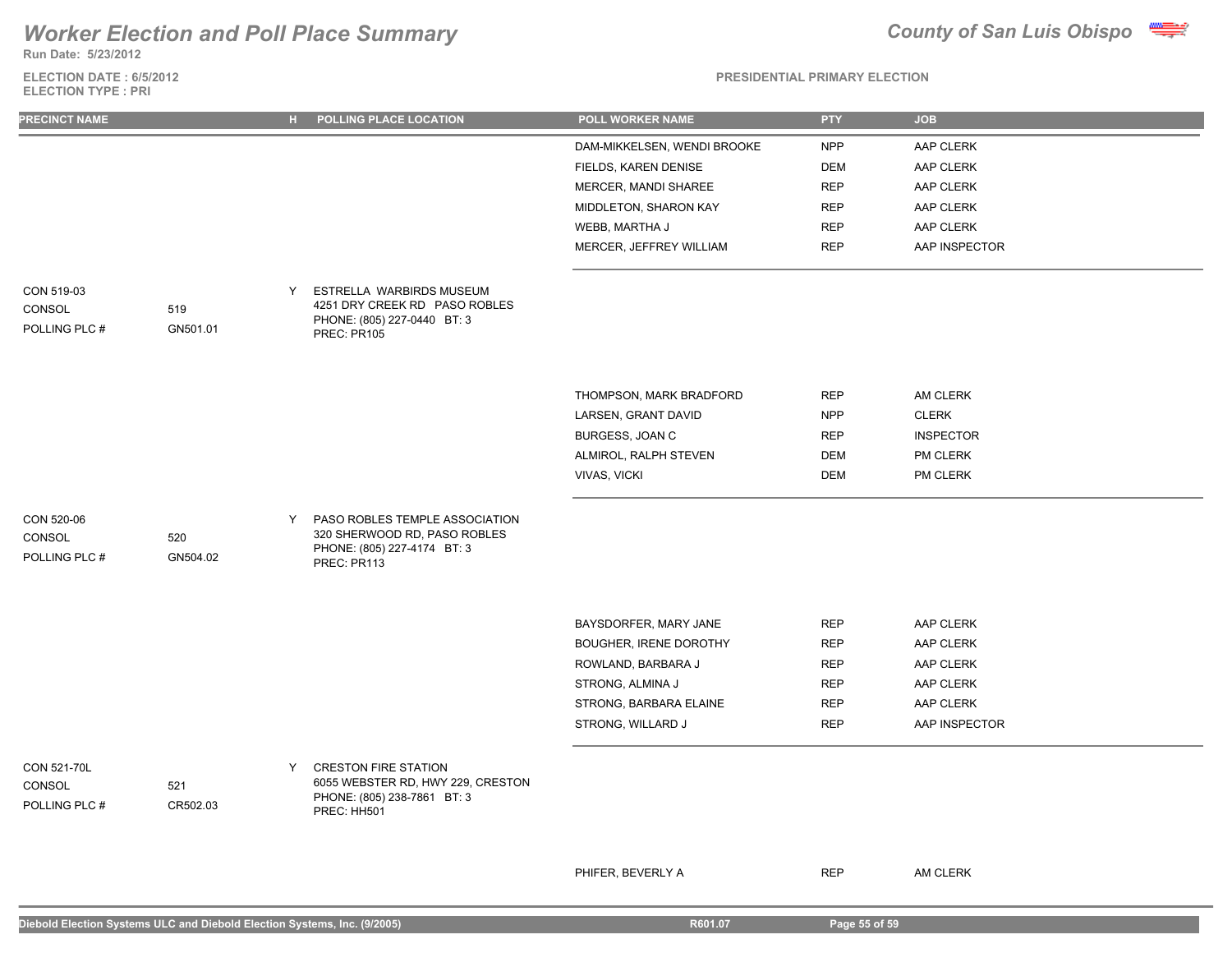## **Worker Election and Poll Place Summary**

**Run Date: 5/23/2012**

# **ELECTION DATE : 6/5/2012**

### **PRESIDENTIAL PRIMARY ELECTION**

|  |  | <b>County of San Luis Obispo</b> |  |
|--|--|----------------------------------|--|
|  |  |                                  |  |

| <b>ELECTION TYPE: PRI</b>                     |                 |              |                                                                                                                                |                           |            |                       |  |
|-----------------------------------------------|-----------------|--------------|--------------------------------------------------------------------------------------------------------------------------------|---------------------------|------------|-----------------------|--|
| <b>PRECINCT NAME</b>                          |                 | $H_{\rm{H}}$ | POLLING PLACE LOCATION                                                                                                         | POLL WORKER NAME          | <b>PTY</b> | <b>JOB</b>            |  |
|                                               |                 |              |                                                                                                                                | GOODING, DONALD JAY       | DEM        | <b>CLERK</b>          |  |
|                                               |                 |              |                                                                                                                                | HICKS, ALVAH MILTON       | <b>DEM</b> | <b>CLERK</b>          |  |
|                                               |                 |              |                                                                                                                                | DANKO, ANN MARION         | <b>DEM</b> | <b>LEAD INSPECTOR</b> |  |
|                                               |                 |              |                                                                                                                                | FALCONE, FRANCESCA        | <b>REP</b> | PM CLERK              |  |
| CON 522-71<br>CONSOL<br>POLLING PLC #         | 522<br>LP501.01 | Y            | SANTA MARGARITA COMMUNITY HALL<br>9610 MURPHY STREET - SANTA<br><b>MARGARITA</b><br>PHONE: (805) 438-9981 BT: 3<br>PREC: SM504 |                           |            |                       |  |
|                                               |                 |              |                                                                                                                                | ROTHDEUTSCH, SCOTT ANDREW | <b>REP</b> | <b>CLERK</b>          |  |
|                                               |                 |              |                                                                                                                                | THORNE, ROSEMARY E        | DEM        | <b>CLERK</b>          |  |
|                                               |                 |              |                                                                                                                                | TOMASINI, MARIE F         | <b>NPP</b> | <b>CLERK</b>          |  |
|                                               |                 |              |                                                                                                                                | HORNER, PEGGY GREEN       | <b>NPP</b> | <b>INSPECTOR</b>      |  |
| CON 523-71L<br>CONSOL<br>POLLING PLC #        | 523<br>SM502.01 | Y            | SANTA MARGARITA COMMUNITY HALL<br>9610 MURPHY STREET - SANTA<br><b>MARGARITA</b><br>PHONE: (805) 438-9981 BT: 3<br>PREC: SM504 |                           |            |                       |  |
|                                               |                 |              |                                                                                                                                | JOHNSON, LORI L           | <b>DEM</b> | <b>CLERK</b>          |  |
|                                               |                 |              |                                                                                                                                | JOYCE, CAROL DIANE        | <b>REP</b> | <b>CLERK</b>          |  |
|                                               |                 |              |                                                                                                                                | LIMON, CAROL A            | <b>DEM</b> | <b>CLERK</b>          |  |
|                                               |                 |              |                                                                                                                                | BOCHE, CAROL FRANCES      | <b>NPP</b> | <b>LEAD INSPECTOR</b> |  |
| <b>CON 524-72L</b><br>CONSOL<br>POLLING PLC # | 524<br>SL501.01 | Y            | SAN LUIS OBISPO VETERANS BLDG<br>801 GRAND AVE - SAN LUIS OBISPO<br>PHONE: (805) 543-9907 BT: 3<br>PREC: SL501                 |                           |            |                       |  |
|                                               |                 |              |                                                                                                                                | POTTRATZ, RICHARD K       | <b>REP</b> | <b>CLERK</b>          |  |
|                                               |                 |              |                                                                                                                                | RALL, RICHARD MAURICE     | <b>REP</b> | <b>CLERK</b>          |  |
|                                               |                 |              |                                                                                                                                | RENO, CLARENCE F          | <b>REP</b> | <b>CLERK</b>          |  |

GUNKEL, MICHAEL M REP LEAD INSPECTOR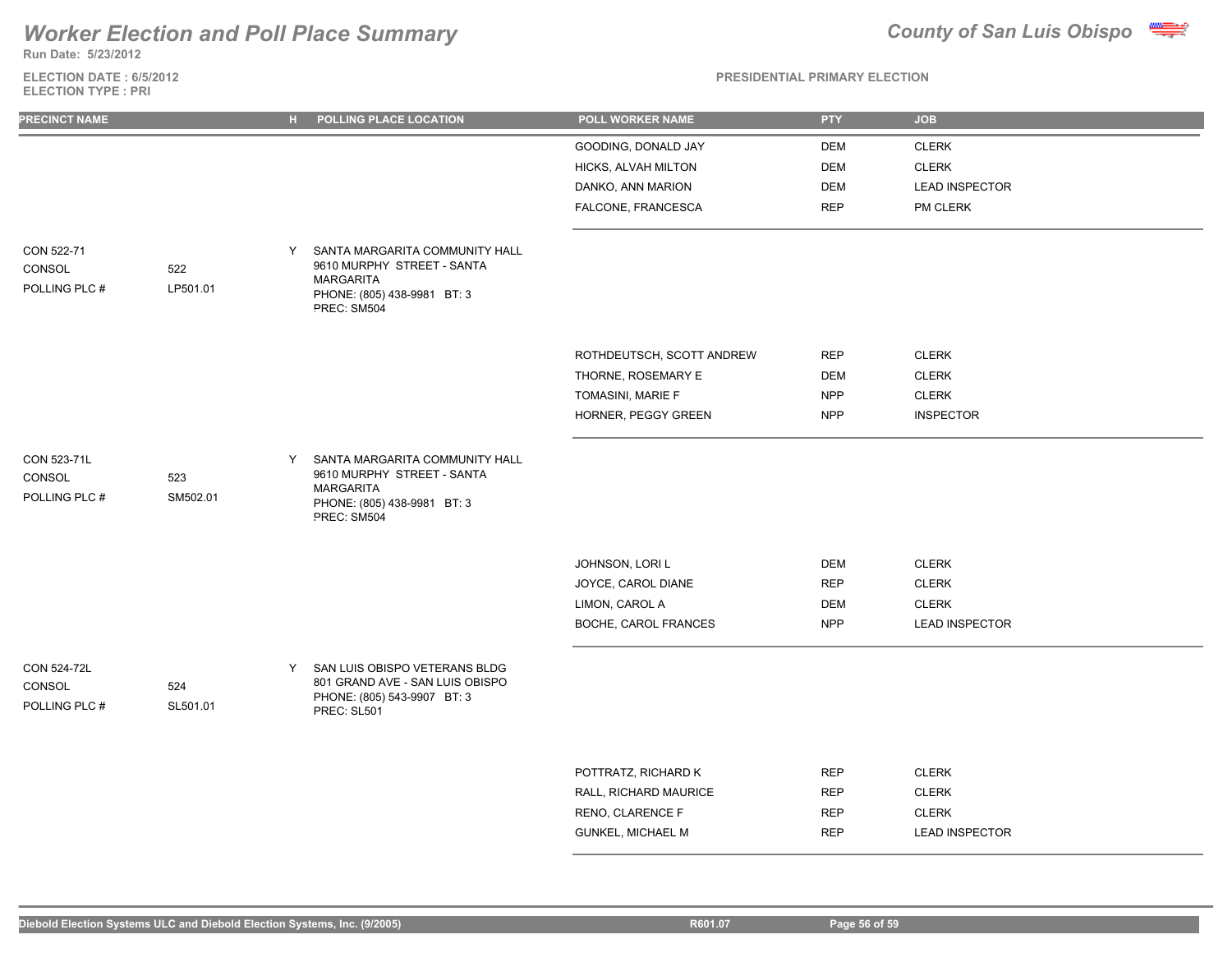

**Run Date: 5/23/2012**

**ELECTION DATE : 6/5/2012 ELECTION TYPE : PRI**

| <b>PRECINCT NAME</b>                   |                 | $H_{\rm{eff}}$ | POLLING PLACE LOCATION                                                                                            | POLL WORKER NAME                                                                                                                                                                                              | <b>PTY</b>                                                                                                   | <b>JOB</b>                                                                                                               |
|----------------------------------------|-----------------|----------------|-------------------------------------------------------------------------------------------------------------------|---------------------------------------------------------------------------------------------------------------------------------------------------------------------------------------------------------------|--------------------------------------------------------------------------------------------------------------|--------------------------------------------------------------------------------------------------------------------------|
| CON 525-73L<br>CONSOL<br>POLLING PLC # | 525<br>SL502.01 | Y.             | LUDWICK COMMUNITY CENTER<br>864 SANTA ROSA ST - OFF MILL ST - SLO<br>PHONE: (805) 781-7405 BT: 3<br>PREC: SL502   |                                                                                                                                                                                                               |                                                                                                              |                                                                                                                          |
|                                        |                 |                |                                                                                                                   | DALY, WENDY GREEN<br>CARDOSI-BUSSONE, DIANA KAY<br>RAY, IRENE L<br>BUSSONE, JOSEPH DEAN<br>ALONGI, JOHN SALVATORE                                                                                             | <b>DEM</b><br><b>DEM</b><br><b>DEM</b><br><b>DEM</b><br><b>NPP</b>                                           | AM CLERK<br><b>CLERK</b><br><b>CLERK</b><br><b>LEAD INSPECTOR</b><br>PM CLERK                                            |
| CON 526-74<br>CONSOL<br>POLLING PLC #  | 526<br>SL503.01 | Y              | ZION LUTHERAN FELLOWSHIP HALL<br>1010 FOOTHILL BLVD - SAN LUIS OBIS<br>PHONE: (805) 543-8327 BT: 3<br>PREC: SL504 |                                                                                                                                                                                                               |                                                                                                              |                                                                                                                          |
|                                        |                 |                |                                                                                                                   | TREZISE, ROBERT D<br>HALL, ERINA K<br>KULCZYK, EUGENE<br>SMITH, CHERYL ANN<br>ROHAN, CAROL BRENT                                                                                                              | <b>DEM</b><br><b>DEM</b><br><b>DEM</b><br><b>REP</b><br><b>REP</b>                                           | AM CLERK<br><b>CLERK</b><br><b>CLERK</b><br><b>INSPECTOR</b><br>PM CLERK                                                 |
| CON 527-74<br>CONSOL<br>POLLING PLC #  | 527<br>SL504.01 | Y              | ZION LUTHERAN FELLOWSHIP HALL<br>1010 FOOTHILL BLVD - SAN LUIS OBIS<br>PHONE: (805) 543-8327 BT: 3<br>PREC: SL504 |                                                                                                                                                                                                               |                                                                                                              |                                                                                                                          |
|                                        |                 |                |                                                                                                                   | BETTENCOURT, GREGORY JOSEPH<br>BETTENCOURT, MARY ANNE<br>KELLY, ANNE G<br>LERNER, BENJAMIN J<br>PAFF, ALSTON A<br>REINHARDT, PAUL C<br><b>WERTENBRUCH, TYLER</b><br>NUCKOLS, THOMAS ADDISON<br>LEWIS, BARRY J | DEM<br><b>DEM</b><br><b>DEM</b><br><b>DEM</b><br><b>DEM</b><br><b>DEM</b><br>DEM<br><b>DEM</b><br><b>NPP</b> | AAP CLERK<br>AAP CLERK<br>AAP CLERK<br>AAP CLERK<br>AAP CLERK<br>AAP CLERK<br>AAP CLERK<br>AAP INSPECTOR<br>AAP 2ND INSP |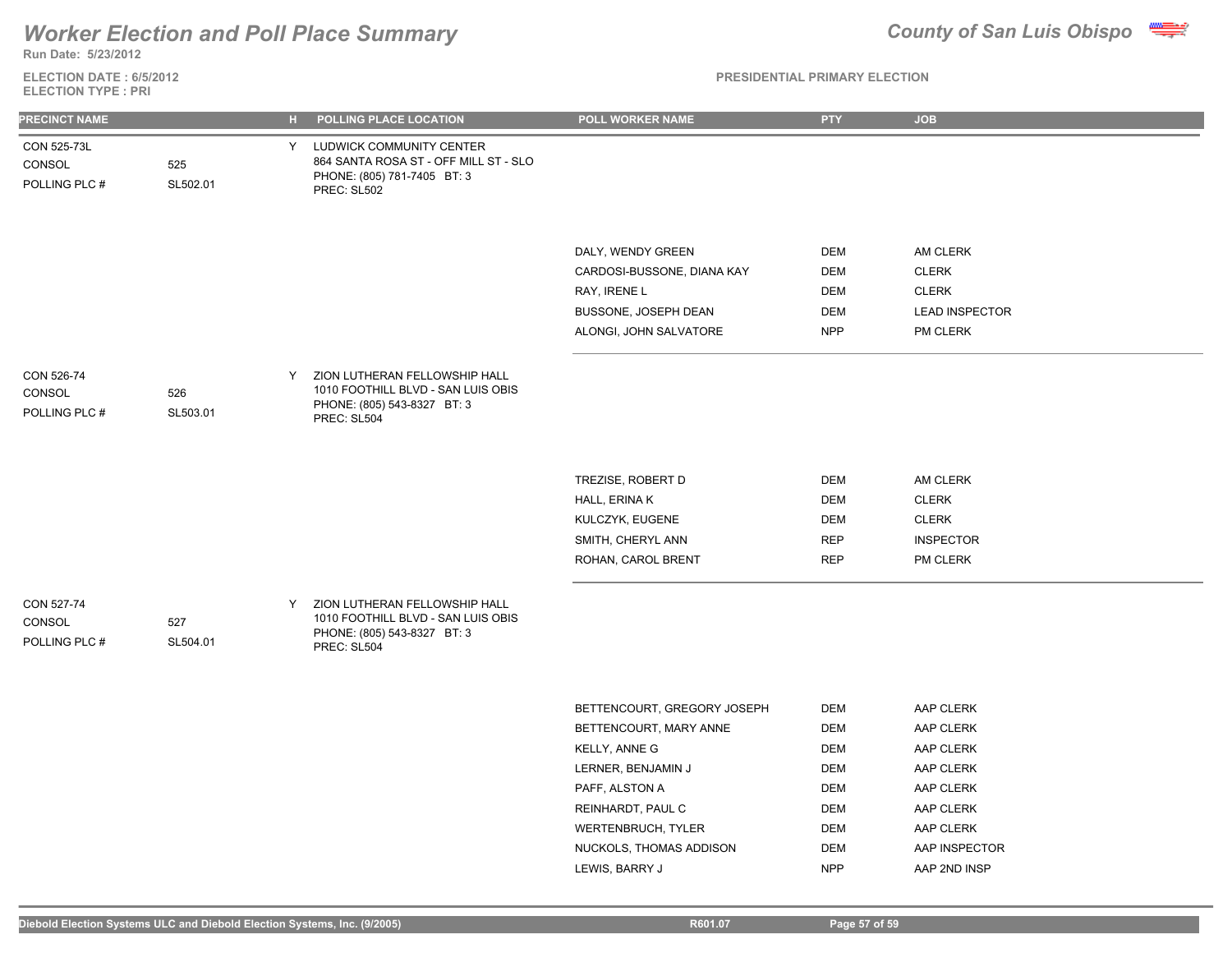## *Worker Election and Poll Place Summary* **County of San Luis Obispo County of San Luis Obispo**



**Run Date: 5/23/2012**

**ELECTION DATE : 6/5/2012 ELECTION TYPE : PRI**

### **PRESIDENTIAL PRIMARY ELECTION**

| PRECINCT NAME                          |                 |   | POLLING PLACE LOCATION                                                                                            | <b>POLL WORKER NAME</b>      | <b>PTY</b> | <b>JOB</b>            |  |
|----------------------------------------|-----------------|---|-------------------------------------------------------------------------------------------------------------------|------------------------------|------------|-----------------------|--|
|                                        |                 |   |                                                                                                                   |                              |            |                       |  |
| CON 528-74L<br>CONSOL<br>POLLING PLC # | 528<br>SL505.01 | Y | ZION LUTHERAN FELLOWSHIP HALL<br>1010 FOOTHILL BLVD - SAN LUIS OBIS<br>PHONE: (805) 543-8327 BT: 3<br>PREC: SL504 |                              |            |                       |  |
|                                        |                 |   |                                                                                                                   |                              |            |                       |  |
|                                        |                 |   |                                                                                                                   | BENNETT, BRIAN T             | DEM        | AAP CLERK             |  |
|                                        |                 |   |                                                                                                                   | BERRY, JESSICA RENEE         | <b>DEM</b> | AAP CLERK             |  |
|                                        |                 |   |                                                                                                                   | CUTTER, JOHN ERNEST          | <b>NPP</b> | AAP CLERK             |  |
|                                        |                 |   |                                                                                                                   | <b>GELTNER, D ELAINA</b>     | LIB        | AAP CLERK             |  |
|                                        |                 |   |                                                                                                                   | HOWELL, MARTIN W             | DEM        | AAP CLERK             |  |
|                                        |                 |   |                                                                                                                   | KALLAL, DANIEL JOSEPH        | <b>NPP</b> | AAP CLERK             |  |
|                                        |                 |   |                                                                                                                   | MUTZIGER, ANDREW JOHN        | DEM        | AAP CLERK             |  |
|                                        |                 |   |                                                                                                                   | REINHARDT, ALISON A          | GRN        | AAP CLERK             |  |
|                                        |                 |   |                                                                                                                   | RIVOIRE, DANIEL LEBOUTILLIER | DEM        | AAP CLERK             |  |
|                                        |                 |   |                                                                                                                   | NANNINGA, ROBERT M           | DEM        | AAP LEAD INSPECTOR    |  |
|                                        |                 |   |                                                                                                                   | BAKER, SUSAN EVELYN          | DEM        | <b>VTR ASSIST CLK</b> |  |
| <b>CON 529-75L</b>                     |                 | Y | MOUNT CARMEL LUTHERAN CHURCH                                                                                      |                              |            |                       |  |

## POLLING PLC # CONSOL

529

1701 FREDERICKS ST- SAN LUIS OBISPO PHONE: (805) 544-2133 BT: 3 PREC: SL506 SL506.01

| <b>BARKER, WILMA SUSAN</b> | <b>REP</b> | AAP CLERK          |
|----------------------------|------------|--------------------|
| <b>CLARK, EDITH G</b>      | DEM        | AAP CLERK          |
| FISCALINI, SUE H           | <b>REP</b> | AAP CLERK          |
| FRY. JUDITH A              | <b>REP</b> | AAP CLERK          |
| JASTER, PAULA ELAINE       | <b>NPP</b> | AAP CLERK          |
| KIRKHART, JUDITH ANN       | DEM        | AAP CLERK          |
| KLAUBERT, BARBARA G        | <b>NPP</b> | AAP CLERK          |
| KNOWLES, SUSAN I           | DEM        | AAP CLERK          |
| MURACH. VIRGINIA M         | DEM        | AAP CLERK          |
| SABOL, JILL J              | DEM        | AAP CLERK          |
| WHEELER, MARGARET A        | <b>REP</b> | AAP CLERK          |
| HEITZMAN, SUZANNE          | DEM        | AAP LEAD INSPECTOR |
|                            |            |                    |